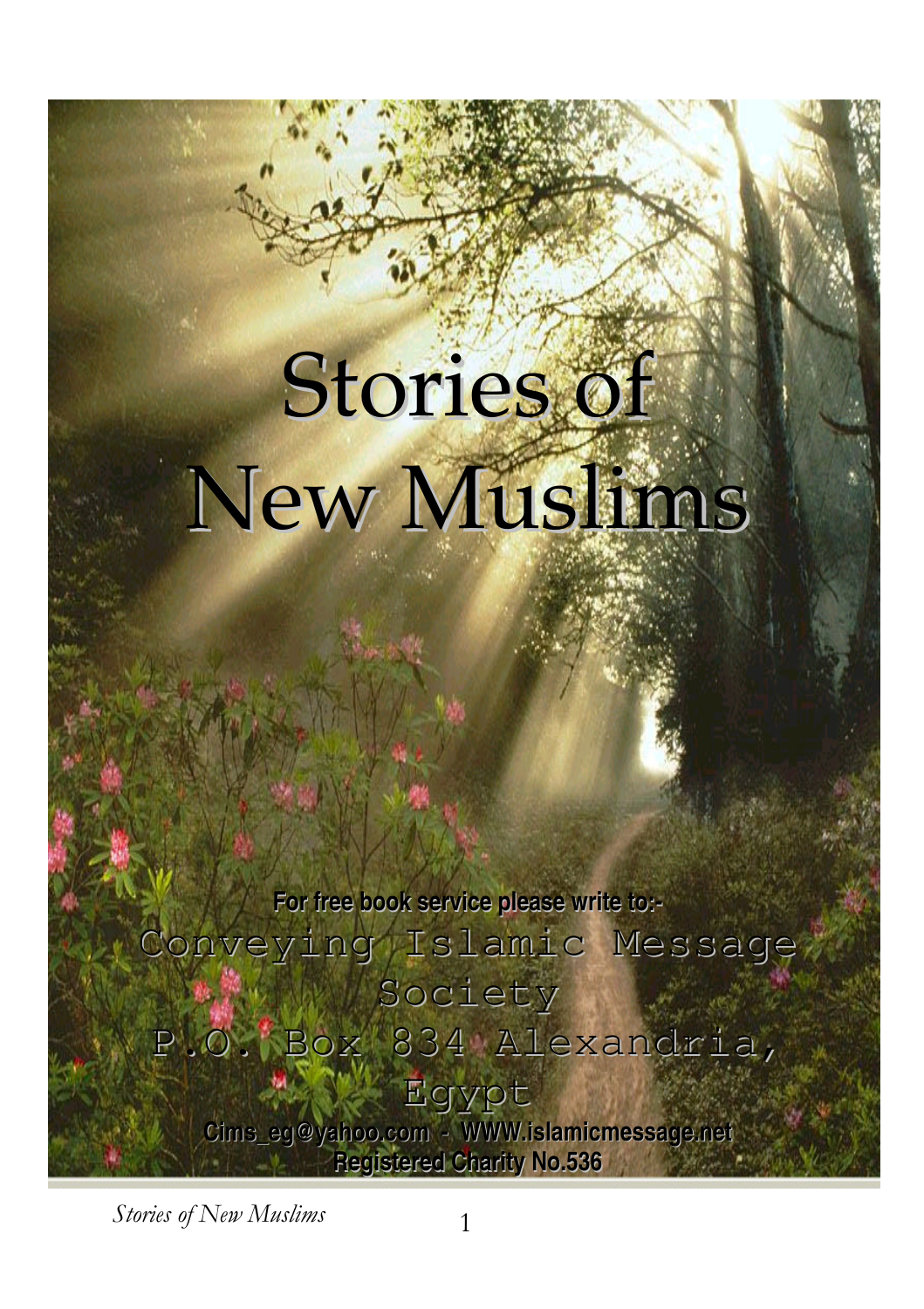#### **Table of Contents**

| $2 -$                       | C. HUDA DODGE "MY PATH TO ISLAM"  7 |  |
|-----------------------------|-------------------------------------|--|
| $\mathcal{E}_{\mathcal{F}}$ |                                     |  |
| $\overline{4}$              |                                     |  |
| $5-$                        |                                     |  |
| $6-$                        |                                     |  |
| $7-$                        |                                     |  |
| 8-                          |                                     |  |
| 9.                          |                                     |  |
|                             |                                     |  |
|                             |                                     |  |
|                             |                                     |  |
|                             |                                     |  |
|                             |                                     |  |
|                             |                                     |  |
|                             |                                     |  |
|                             |                                     |  |
|                             |                                     |  |
|                             |                                     |  |
|                             |                                     |  |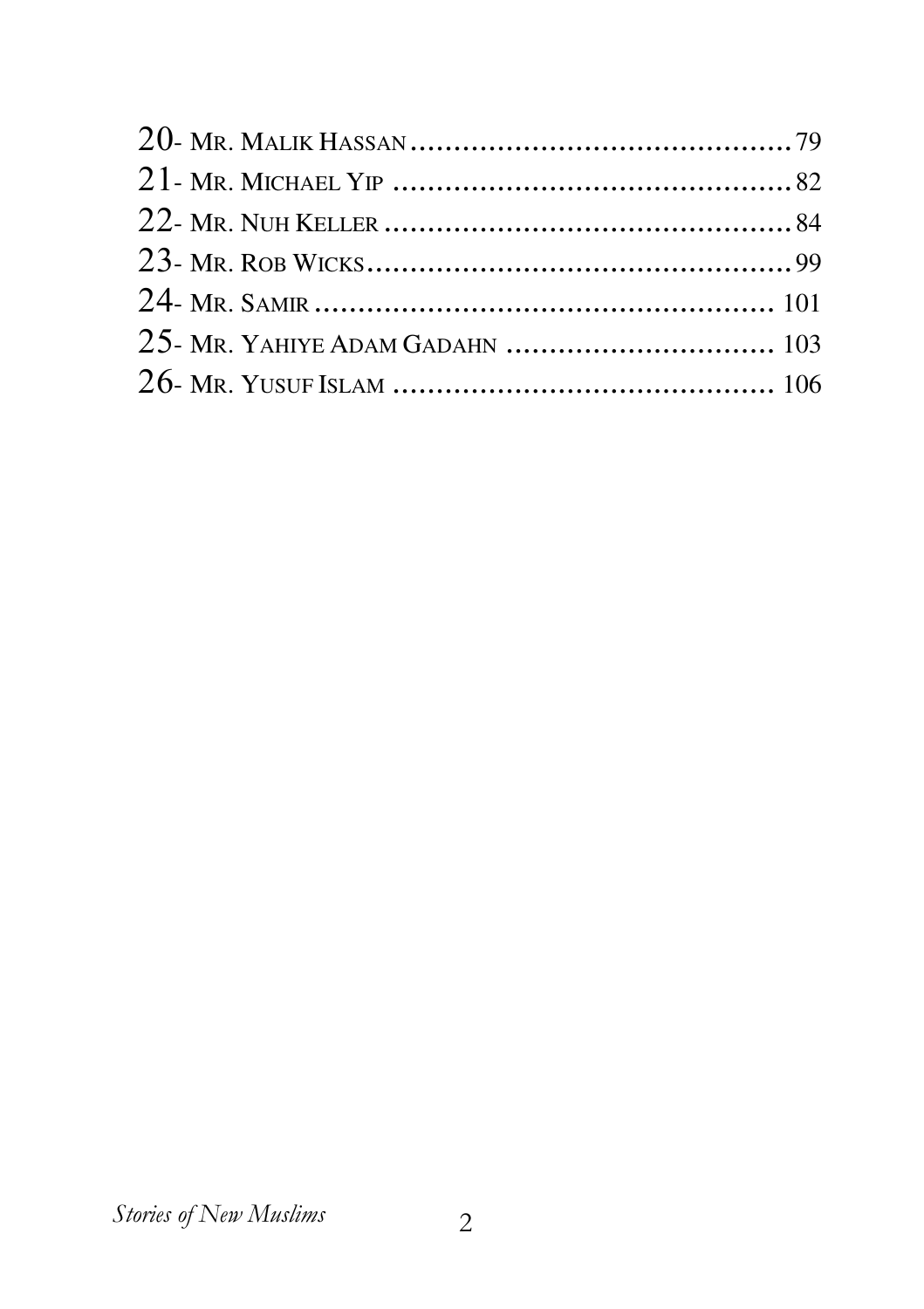## *Introduction*

C onveying Islamic Message Society is dedicated to the cause of Islam worldwide through striving to elevate the image of Islam Islam worldwide through striving to elevate the image of Islam and Muslims by providing the information about Islamic beliefs, history and civilizations from the authentic sources. The aim of this book is to give the non-Muslim individuals a genuine opportunity to share the New Muslims their experiences when they genuinely had an access to authentic Islam. As Allah says in the Holy Quran:

*"O mankind! We created you from a single (pair) of a male and a female, and made you into nations and tribes, that ye may know each other (not that ye may despise each other). Verily the most honoured of you in the sight of Allah is (he who is) the most righteous of you. And Allah has full Knowledge and is wellacquainted (with all things).* 

Conveying Islamic Message society (CIMS) is an Egyptian non-profit charity society was launched in 1974 with a registered Charity No. 536 in the Ministry of Social Affairs. Our society propagates and conveys the message of Islam adapting the guidance revealed in the Holy Quran and the model of Allah's messenger Muhammad (Peace and blessings of Allah be upon him), his companions and the true followers of the devoted Muslims.

Should you have any questions about Islam and Muslims, all enquiries are welcomed. Please do not hesitate to write to the above mentioned address or e-mail us on islam\_post@hotmail.com

For more information and free book service please contact: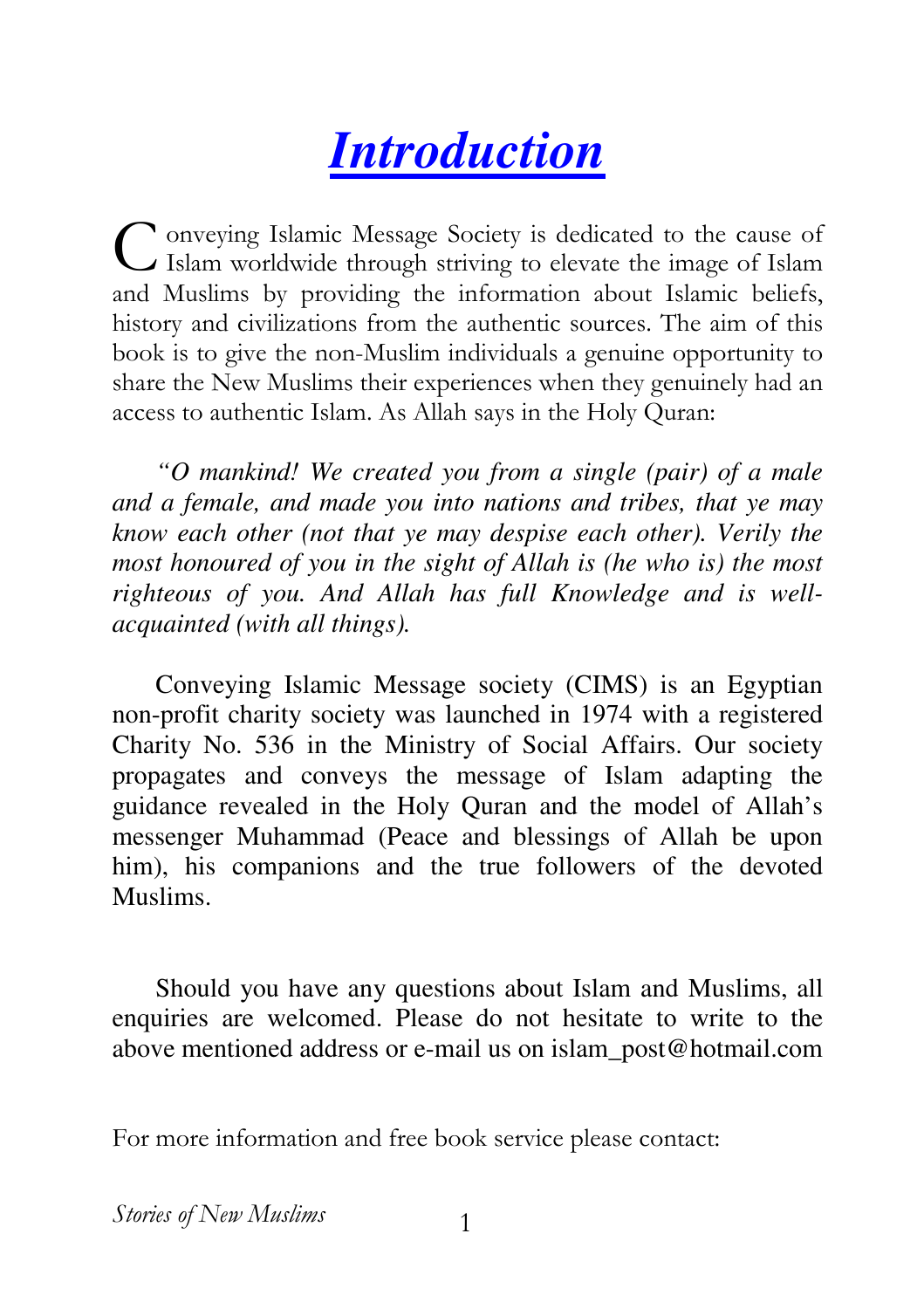#### Conveying Islamic Message Society P.O. Box 834 Alexandria, Egypt Registered Charity No. 536

Reprinted with the permission of World Assembly of Muslim Youth (WAMY), P.O. Box 10845, Riyadh 11443, Saudi Arabia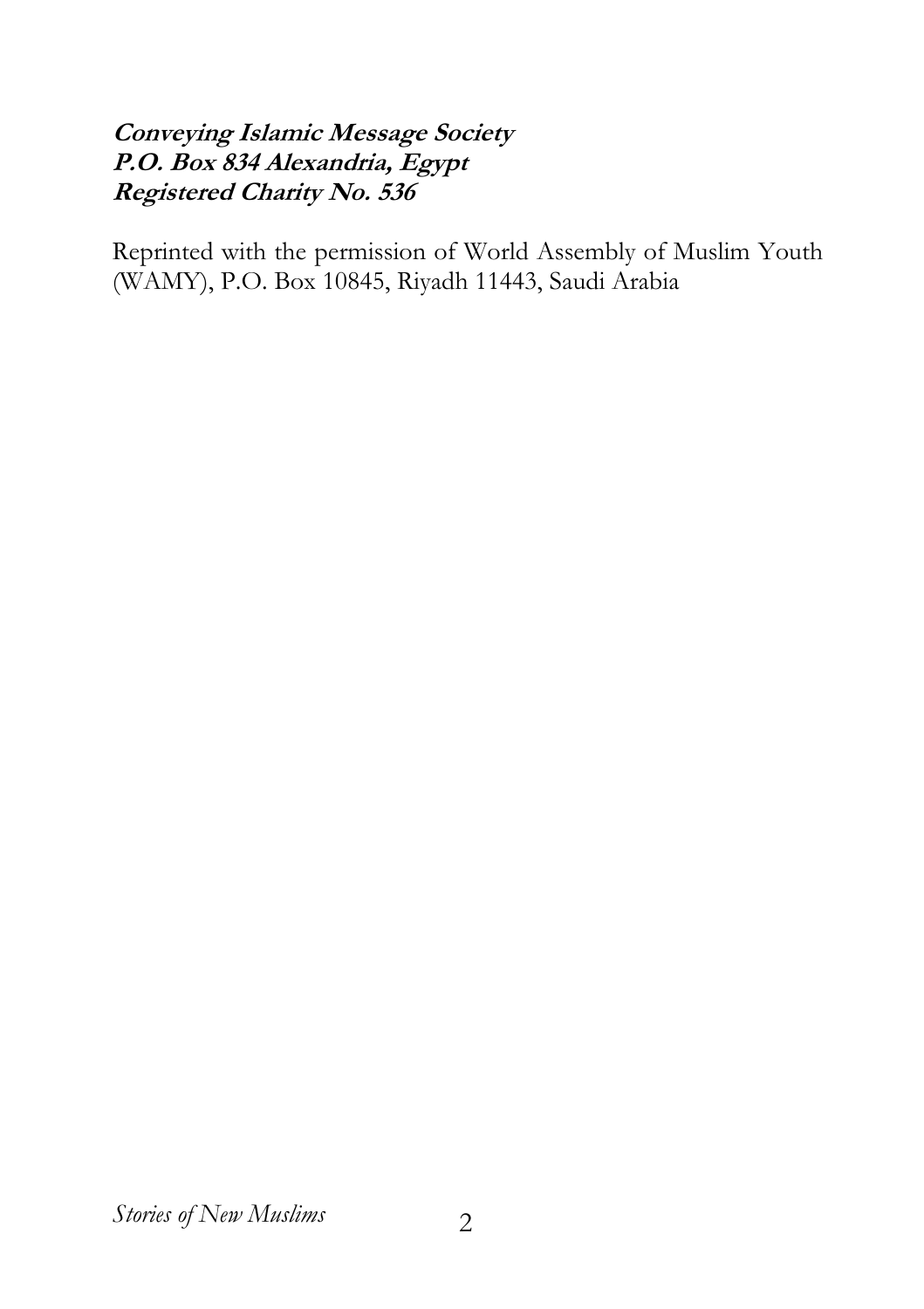### *Sisters*

#### **1. Ms. Afrah Alshaibani**

M ay 2, 1996. Ever since I can remember, my family attended a non-denominational conservative Christian church (Church of  $\perp$  non-denominational conservative Christian church (Church of Christ). I grew up in the church, taught bible school and sang in the choir. As a young teenager I began asking questions (as I think everyone does at one point in their lives): Why was I a member of the Church of Christ and not say Lutheran, Catholic or Methodist? If various churches are teaching conflicting doctrine, how do we know which one is right? Are they all right? Do `all paths lead to God' as I had heard some say? Others say that as long as you are a good person it doesn't matter what you believe - is that true?

After some soul searching I decided that I did believe that there was an ultimate truth and in an attempt to find that truth I began a comparison study of various churches. I decided that I believed in the Bible and would join the church that best followed the Bible. After a lengthy study, I decided to stay with the Church of Christ, satisfied that its doctrines were biblically sound (unaware at this stage that there could be various interpretations of the Bible).

I spent a year at Michigan Christian College; a small college affiliated with the Churches of Christ, but was not challenged academically and so transferred to Western Michigan University. Having applied late for student housing, I was placed in the international dorm. Although my roommate was American, I felt surrounded by strange people from strange places. It was in fact my first real experience with cultural diversity and it scared me (having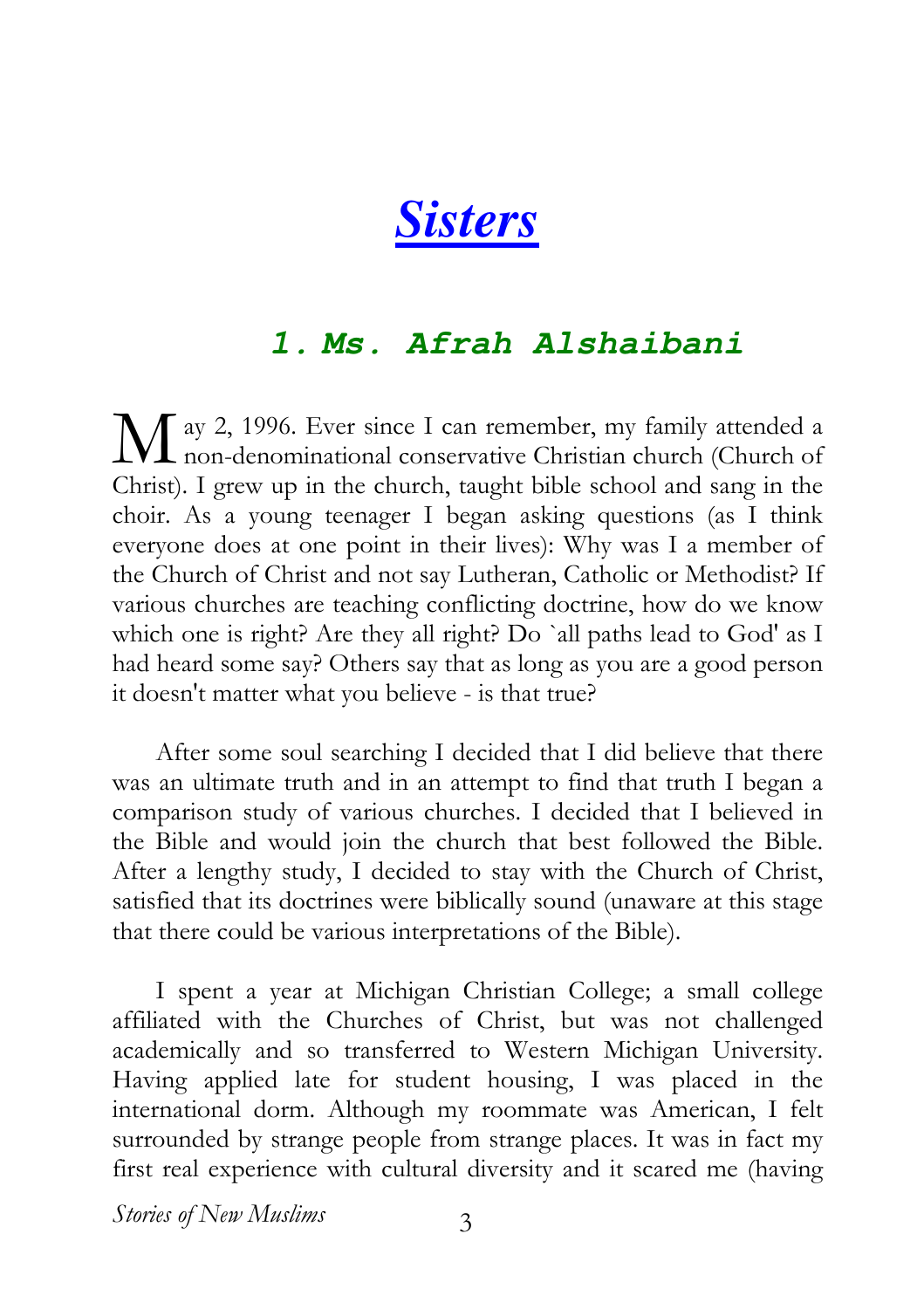been raised in a white, middle class, Christian community). I wanted to change dorms but there wasn't anything available. I did really like my roommate and decided to stick out the semester.

My roommate became very involved in the dorm activities and got to know most everyone in the dorm. I however performed with the marching band and spent most of my time with band people. Marching season soon ended and finding myself with time on my hands, I joined my roommate on her adventures around the dorm. It turned out to be a wonderful, fascinating experience! There were a large number of Arab men living in the dorm. They were charming, handsome, and a lot of fun to be around. My roommate started dating one of them and we ended up spending most of our time with the Arabs. I guess I knew they were Muslims (although very few of them were practising). We never really discussed religion, we were just having fun.

The year passed and I had started seeing one of the Arabs. Again, we were just enjoying each other's company and never discussed our religious differences. Neither of us were practicing at this time so it never really became an issue for us. I did, deep down, feel guilty for not attending church, but I pushed it in the back of my mind. I was having too much fun. Another year passed and I was home for summer vacation when my roommate called me with some very distressing news: she'd become a Muslim!! I was horrified. She didn't tell me why she converted, just that she had spent a lot of time talking with her boyfriend's brother and it all made sense to her. After we hung up, I immediately wrote her a long letter explaining that she was ruining her life and to just give Christianity one more chance. That same summer my boyfriend transferred to Azusa Pacific University in California. We decided to get married and move to California together. Again, since neither one were practising, religion was not discussed.

Secretly I started reading books on Islam. However I read books that were written by non-Muslims. One of the books I read was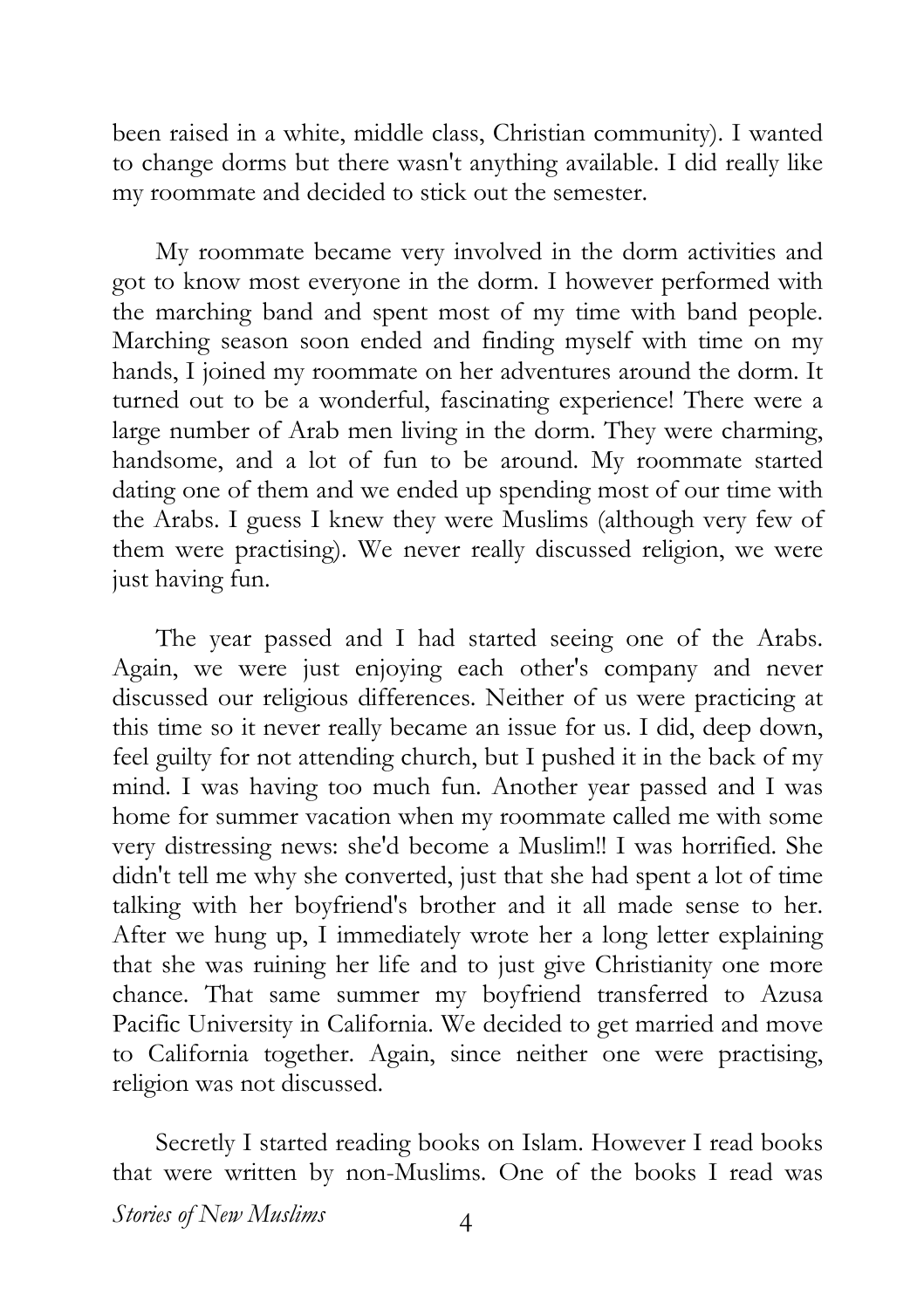Islam Revealed by Anis Sorosh. I felt guilty about my friend's conversion. I felt that if I had been a better Christian, she would have turned to the church rather than Islam. Islam was a man-made religion, I believed, and filled with contradictions. After reading Sorosh's book, I thought I could convert my friend and my husband to Christianity.

At APU, my husband was required to take a few religion courses. One day he came home from class and said: "The more I learn about Christianity, the stronger my belief in Islam becomes." At about this same time he started showing signs of wanting to practice his religion again. Our problems began. We started talking about religion and arguing about our different beliefs. He told me I should learn about Islam and I told him I already knew everything I needed to know. I got out Sorosh's book and told him I could never believe in Islam. My husband is not a scholar by any stretch of the imagination, yet he had an answer for everything I showed him in Sorosh's book. I was impressed by his knowledge. He told me that if I really wanted to learn about Islam it must be through Islamic sources. He bought a few books for me from an Islamic bookstore and I started taking classes at a local mosque. What a difference the Islam I learned about from Muslim sources from the Islam I learned about from non-Muslims!

It was so difficult though when I actually decided to convert. My pride stood in the way for a while. How could I admit to my husband and my friend that they were right all along? I felt humiliated, embarrassed. Soon though, I could deny the truth no longer, swallowed my pride, and *alhamdulilah*, embraced Islam - the best decision I ever made.

A few things I want to say to the non-Muslim reader:

1. When I originally began my search for the truth all those years ago, I made a few wrong assumptions. First, I assumed that the truth is with Christianity only. It never occurred to me at that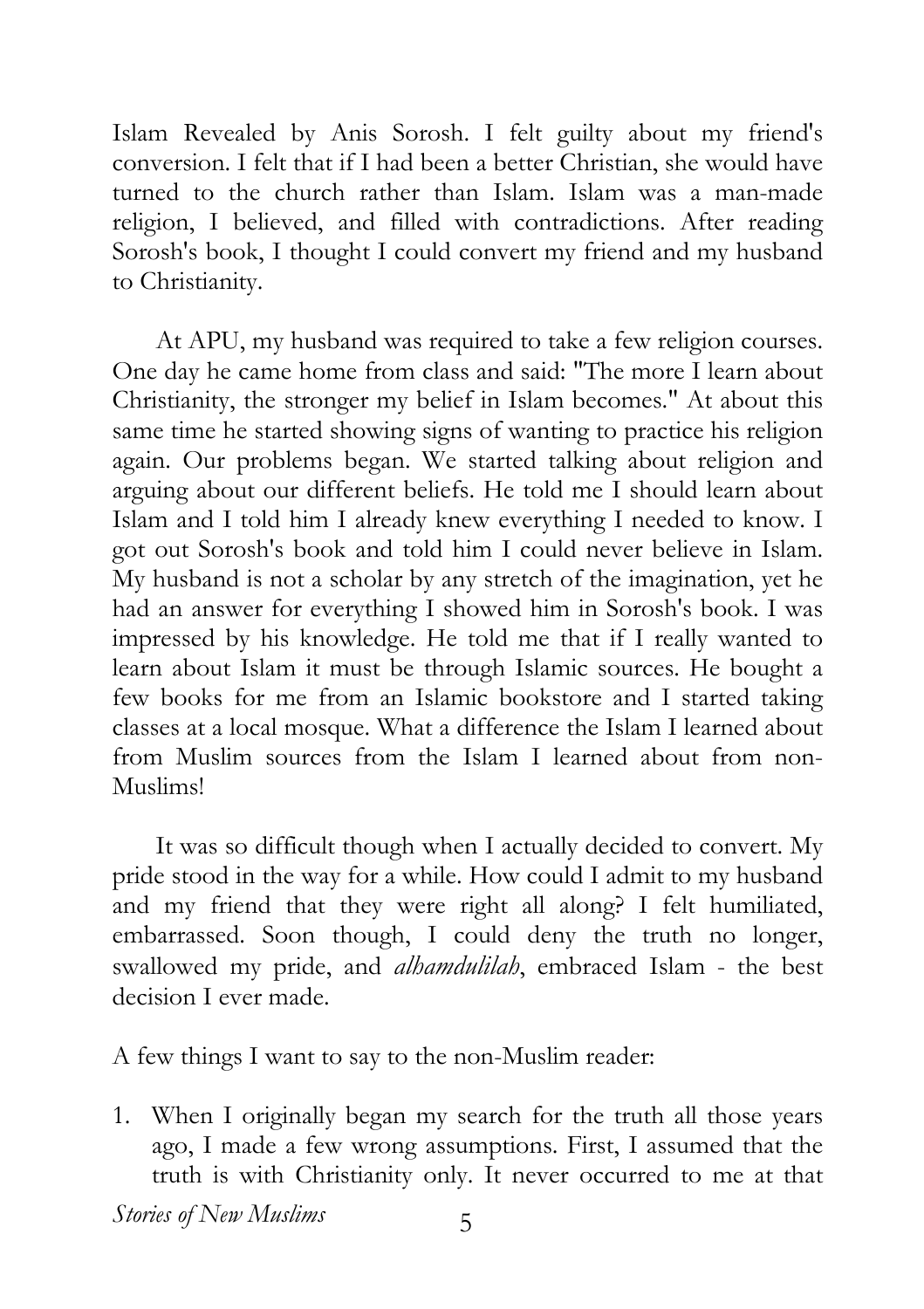time to look outside Christianity. Second, I assumed that the Bible was the true Word of God. These were bad assumptions because they prohibited me from looking at things objectively. When I began my earnest study of Islam, I had to start at the very beginning, with no preconceived ideas. I was not a Christian looking at Islam; I looked at both Islam and Christianity (and many other religions) from the point of view of an outsider. My advice to you is to be a critical thinker and a critical reader.

2. Another mistake that many people make when talking about Islam is that they pick out a certain teaching and judge the whole of Islam on that one point. For example, many people say that Islam is prejudiced towards women because Islamic laws of inheritance award the male twice as much as the female. What they fail to learn, however, is that males have financial responsibilities in Islam that females do not have. It is like putting a puzzle together: until you have all the pieces in the right places, you cannot make a statement about the picture, you cannot look at one little piece of the puzzle and judge the whole picture. 3.Many people said that the only reason I converted was because of my husband. It is true that I studied Islam because he asked me to - but I accepted Islam because it is the truth. My husband and I are currently separated and plan to divorce in June, insha'Allah. My faith in Islam has never been stronger than it is now. I look forward to finding a practicing Muslim husband, insha'Allah, and growing in my faith and practice. Being a good Muslim is my number one priority. May Allah lead all of us closer to the truth.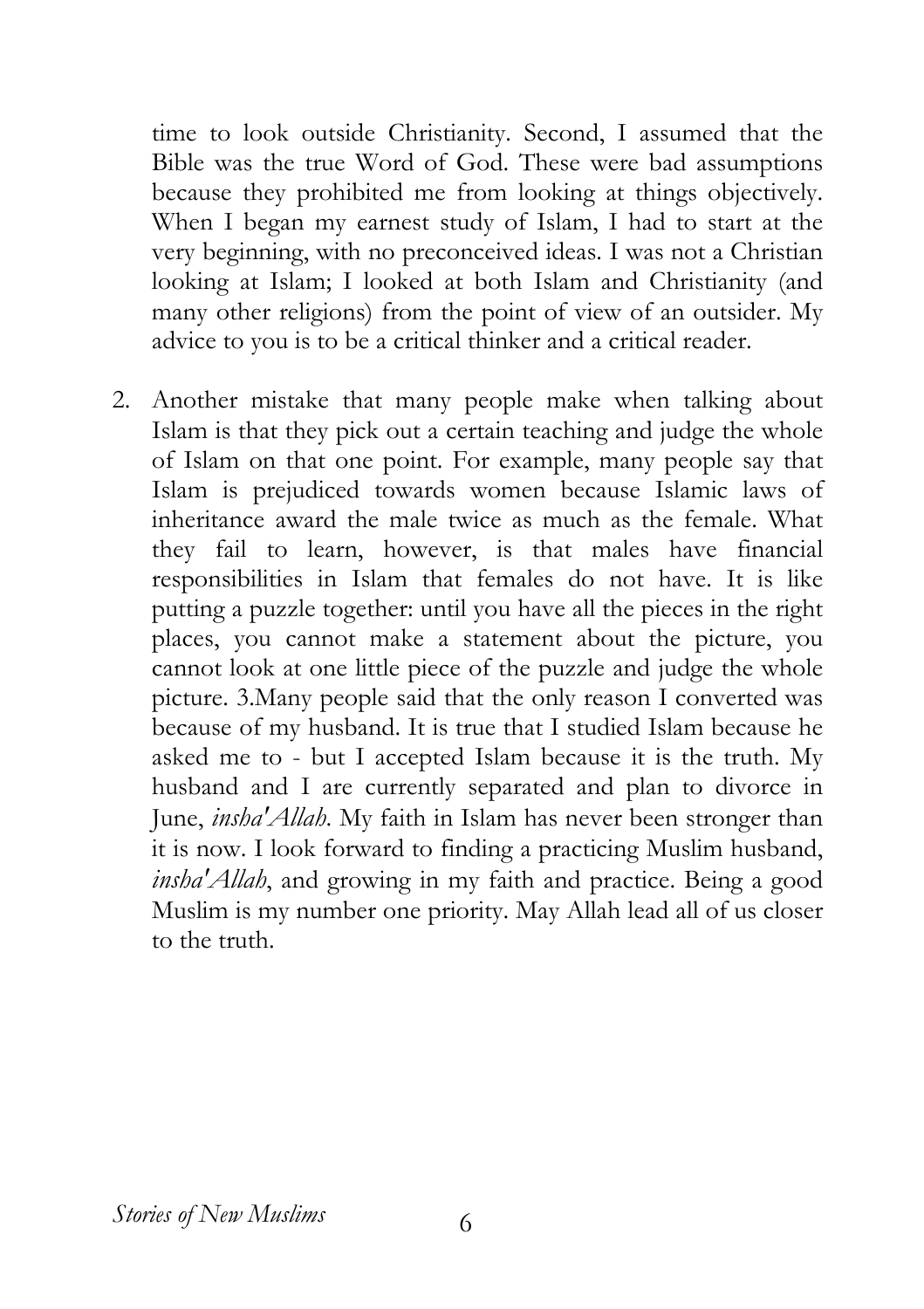#### **2. C. Huda Dodge "My Path to Islam"**

Salaam alaykum wa rahmatullah

 $\sum$  ince I have started reading and posting on this newsgroup a few S ince I have started reading and posting on this newsgroup a few months ago, I have noticed a great interest in converts (reverts) to Islam: how are people introduced to it, what attracts people to this faith, how their life changes when they embrace Islam, etc. I have received a lot of e-mail from people asking me these questions. In this post, I hope *insha'Allah* to address how, when and why an American like myself came to embrace Islam. It's long, and I'm sorry for that, but I don't think you can fully understand this process from a few paragraphs. I tried not to ramble on or get off on tangents. At times the story is detailed, because I think it helps to truly understand how my path to Islam developed. Of course, there's a lot I left out (I'm not trying to tell you my whole life story - just the pertinent stuff).

It's interesting for me to look back on my life and see how it all fits together - how Allah planned this for me all along. When I think about it, I can't help saying `Subhannallah,' and thank Allah for bringing me to where I am today. At other times, I feel sad that I was not born into Islam and [thereby] been a Muslim all my life. While I admire those who were, I at times pity them because sometimes they don't really appreciate this blessing. Insha'Allah, reading this can help you understand how I, at least, came to be a Muslim. Whether it gives you ideas for *da'wah*, or just gives you some inspiration in your own faith, I hope it is worth your time to read it, *insha'Allah*. It is my story, but I think a lot of others might see themselves in it.

I was born in San Francisco, California, and raised in a Bay Area suburb. My small town (San Anselmo, pop. about 14,000 last I checked) was a mostly white, upper-middle-class, Christian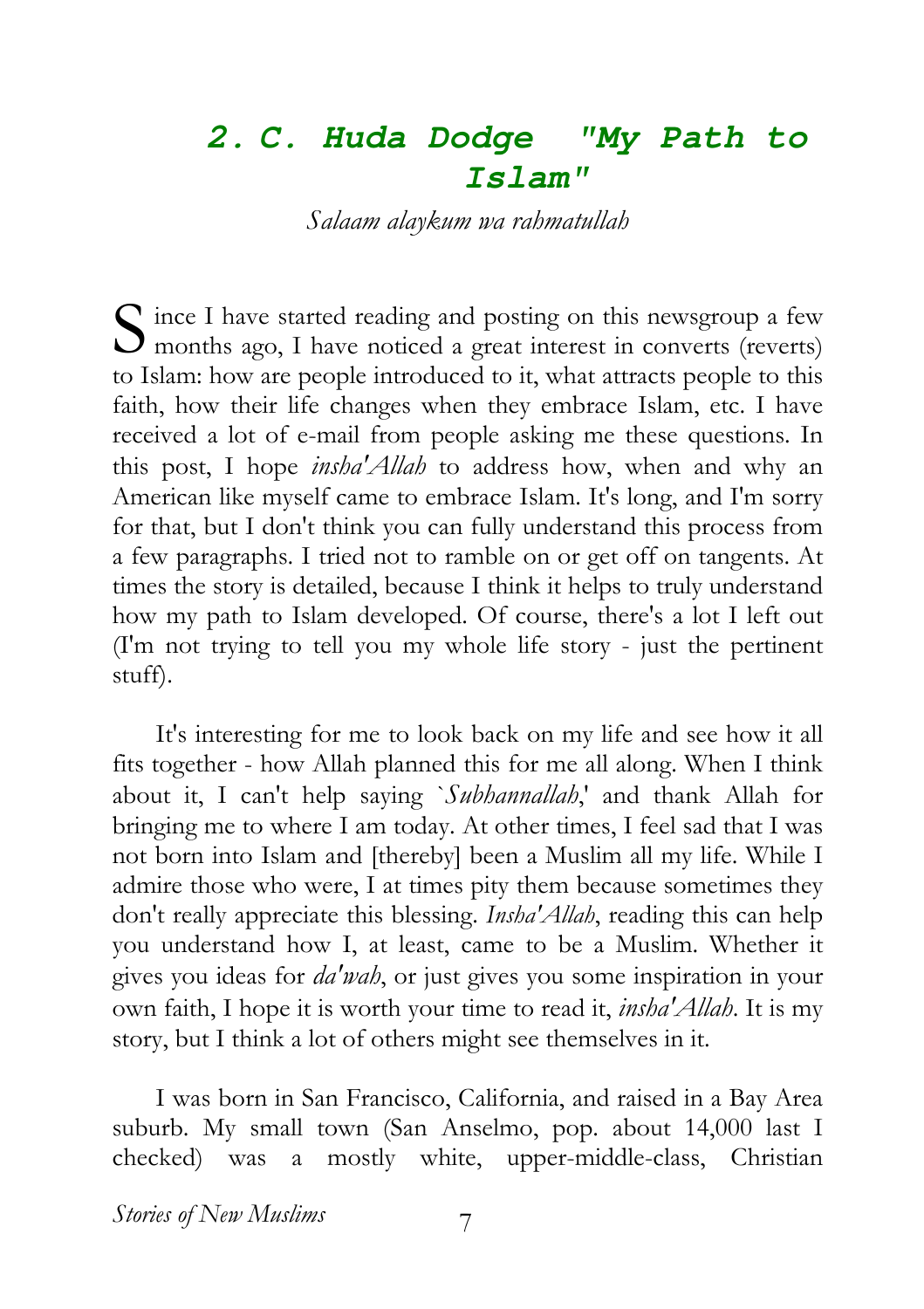community. It is a beautiful area - just north of San Francisco (across the Golden Gate Bridge), nestled in a valley near the hillsides (Mount Tamalpais) and the Pacific Ocean. I knew all of my neighbors, played baseball in the street, caught frogs in the creeks, rode horses in the hills, and climbed trees in my front yard. My father is Presbyterian, and my mother is Catholic. My father was never really active in any church, but my mother tried to raise us as Catholics. She took us to church sometimes, but we didn't know what was going on. People stand up, sit down, kneel, sit again, stand up, and recite things after the priest. Each pew had a booklet - a kind of `direction book' -and we had to follow along in order to know what to do next (if we didn't fall asleep first). I was baptized in this church, and received my First Communion at about the age of 8 (I have pictures, but I don't remember it much). After that, we only went about once a year.

I lived on a dead-end street of about 15 houses. My grammar school was at the end of the street (4 houses down), next to a small Presbyterian church. When I was about 10, the people of this church invited me to participate in their children's Christmas play. Every Sunday morning from then on, I walked down to church alone (no one else in my family was interested in coming). The whole congregation was only about 30 older people (past their 50's), but they were nice and never made me feel out of place. There were about 3 younger couples with children younger than me. I became a very active member of this church down the street. When I was in 6th grade, I started babysitting the younger kids during the service. By 9th grade, I was helping the minister's wife teach Sunday school. In high school, I started a church youth group by recruiting 4 of my friends to join me. It was a small group: me, my friends, and a young couple with kids, but we liked it that way. The big Presbyterian Church in town had about 100 kids in their youth group and took trips to Mexico, etc. But our group was content to get together to study the bible, talk about God, and raise money for charities.

These friends and I would sit together and talk about spiritual issues. We debated about questions in our minds: what happens to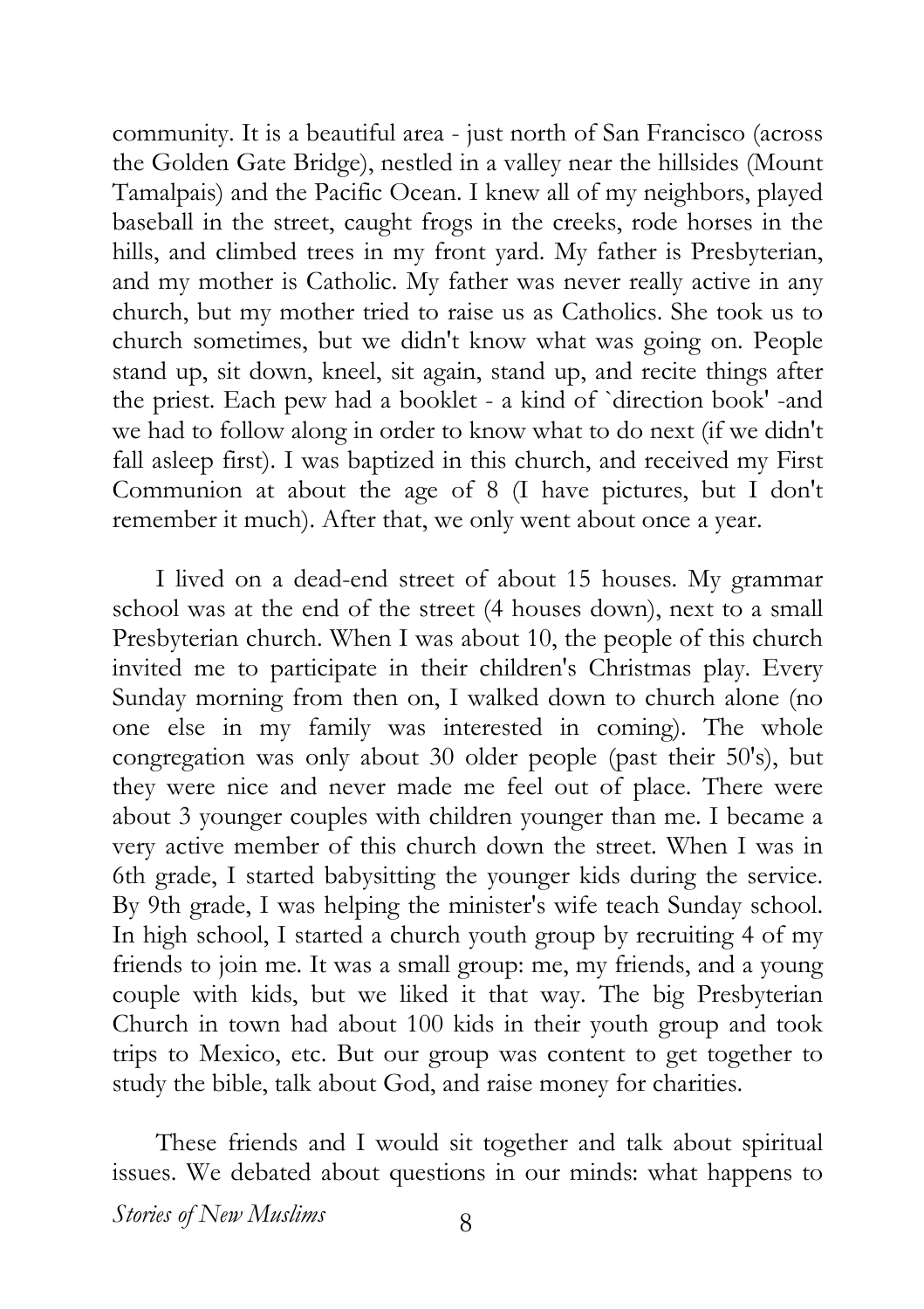the people who lived before Jesus came (go to heaven or hell); why do some very righteous people automatically go to hell just because they don't believe in Jesus (we thought about Gandhi); on the other hand, why do some pretty horrible people (like my friend's abusive father) get rewarded with heaven just because they're Christian; why does a loving and merciful God require a blood sacrifice (Jesus) to forgive people's sins; why are we guilty of Adam's original sin; why does the Word of God (Bible) disagree with scientific facts; how can Jesus be God; how can One God be 3 different things; etc. We debated about these things, but never came up with good answers. The church couldn't give us good answers either; they only told us to "have faith."

The people at church told me about a Presbyterian summer camp in Northern California. I went for the first time when I was 10. For the next 7 years, I went every summer. While I was happy with the little church I went to, this is where I really felt in touch with God, without confusion. It was here that I developed my very deep faith in God. We spent much of our time outdoors, playing games, doing crafts, swimming, etc. It was fun, but every day we would also take time out to pray, study the bible, sing spiritual songs, and have `quiet time.' It is this quiet time that really meant a lot to me, and of which I have the best memories. The rule was that you had to sit alone - anywhere on the camp's 200 beautiful acres. I would often go to a meadow, or sit on a bridge overlooking the creek, and just THINK. I looked around me, at the creek, the trees, the clouds, the bugs :) - listened to the water, the birds' songs, the crickets' chirps. This place really let me feel at peace, and I admired and thanked God for His beautiful creation. At the end of each summer, when I returned back home, this feeling stayed with me. I loved to spend time outdoors, alone, to just think about God, life, and my place in it. I developed my personal understanding of Jesus' role as a teacher and example, and left all the confusing church teachings behind.

I believed (and still do) in the teaching "Love your neighbor as yourself," fully giving to others without expecting anything in return,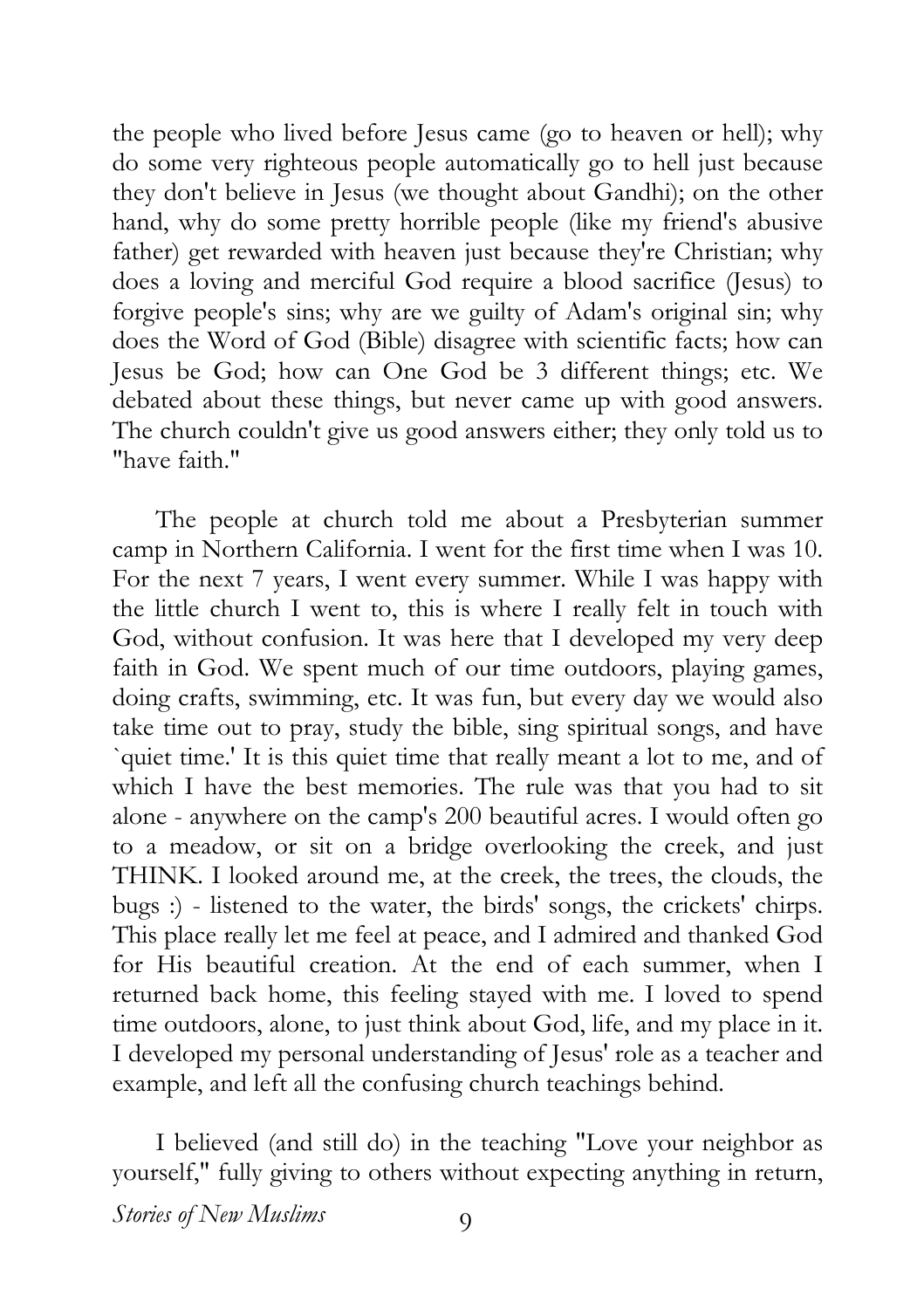treating others as you would like to be treated. I strived to help everyone I could. When I was fourteen, I got my first job, at an ice cream store. When I got my paycheck each month (it wasn't much), I sent the first \$25 to a program called `Foster Parents Plan' (they've changed the name now). This was a charity that hooked up needy children overseas with American sponsors. During my 4 years of high school, I was a sponsor for a young Egyptian boy named Sherif. I sent him part of my paycheck each month, and we exchanged letters. (His letters were in Arabic, and looking at them now, it appears that he believed he was writing to an adult man, not a girl 5 years older than him.) He was 9 years old, his father was dead, and his mother was ill and couldn't work. He had 2 younger brothers and a sister my age. I remember getting a letter from him when I was 16 he was excited because his sister had gotten engaged. I thought, "She's the same age as me, and she's getting engaged!!!" It seemed so foreign to me. These were the first Muslims I had contact with.

Aside from this, I was also involved with other activities in high school. I tutored Central American students at my school in English. In a group called "Students for Social Responsibility," I helped charities for Nicaraguan school children and Kenyan villagers. We campaigned against nuclear arms (the biggest fear we all had at that time was of a nuclear war). I invited exchange students from France into my home, and I had pen pals from all over the world (France, Germany, Sweden, etc.). My junior year of high school, we hosted a group called 'Children of War' - a group of young people from South Africa, Gaza Strip, Guatemala, and other war-torn lands, who toured the country telling their stories and their wishes for peace. Two of them stayed at my house - the group's chaperone from Nicaragua, and a young black South African man. The summer after my junior year of high school, I took a volunteer job in San Francisco (the Tenderloin district), teaching English to refugee women. In my class were Fatimah and Maysoon, 2 Chinese Muslim widows from Vietnam. These were the next Muslims I met, although we couldn't talk much (their English was too minimal). All they did was laugh.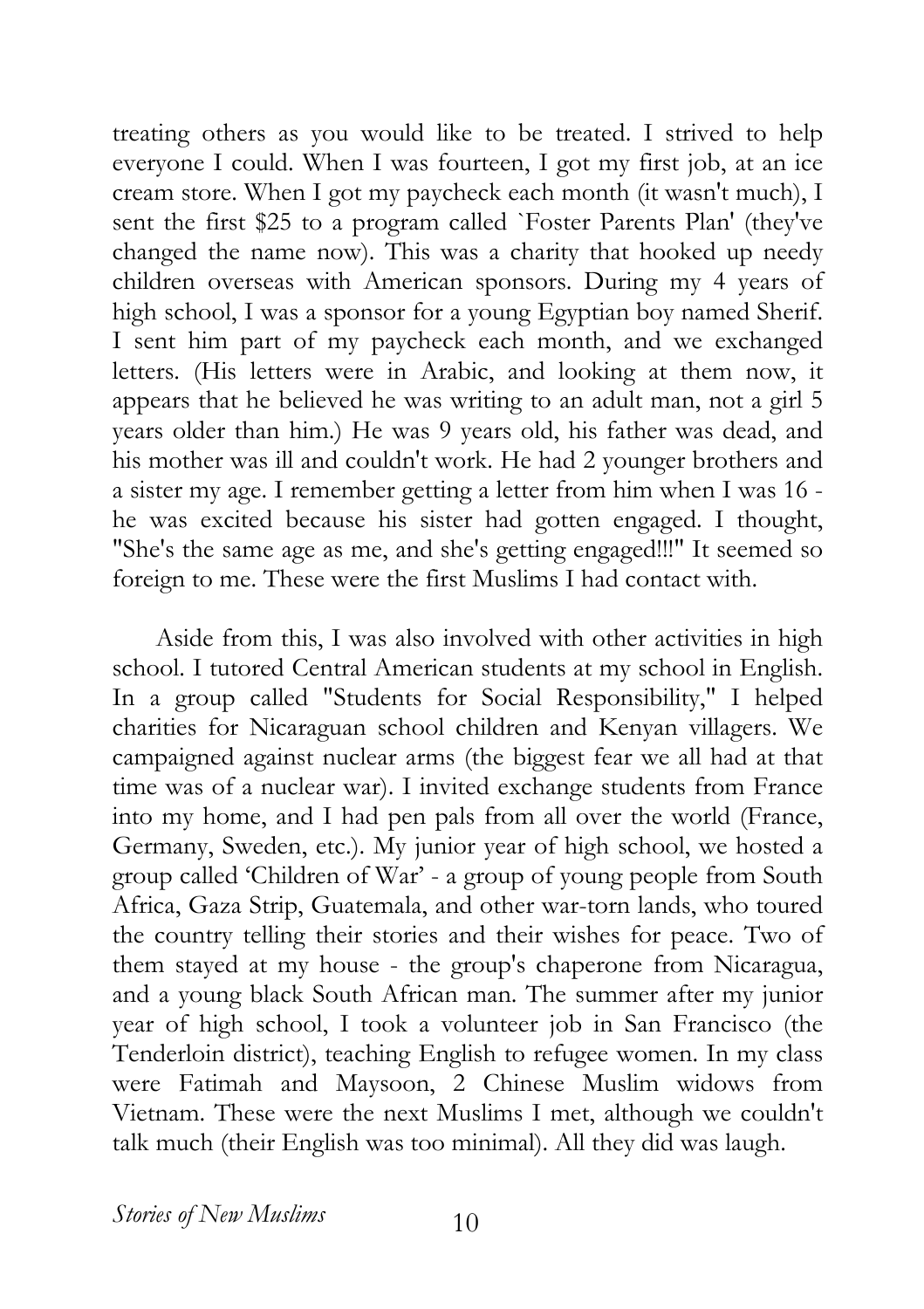All of these experiences put me in touch with the outside world, and led me to value people of all kinds. Throughout my youth and high school, I had developed two very deep interests: faith in God, and interacting with people from other countries. When I left home to attend college in Portland, Oregon, I brought these interests with me. At Lewis & Clark College, I started out as a Foreign Language (French & Spanish) major, with a thought to one day work with refugee populations, or teach English as a Second Language. When I arrived at school, I moved into a dorm room with two others - a girl from California (who grew up only 10 minutes from where I did), and a 29-year-old Japanese woman (exchange student). I was 17. I didn't know anyone else at school, so I tried to get involved in activities to meet people. In line with my interests, I chose to get involved with 2 groups: Campus Crusade for Christ (obviously, a Christian group), and Conversation Groups (where they match Americans up with a group of international students to practice English).

I met with the Campus Crusade students during my first term of school. A few of the people that I met were very nice, pure-hearted people, but the majority were very ostentatious. We got together every week to listen to "personal testimonies," sing songs, etc. Every week we visited a different church in the Portland area. Most of the churches were unlike anything I'd ever been exposed to before. One final visit to a church in the Southeast area freaked me out so much that I quit going to the Crusade meetings. At this church, there was a rock band with electric guitars, and people were waving their hands in the air (above their heads, with their eyes closed) and singing "hallelujah." I had never seen anything like it! I see things like this now on TV, but coming from a very small Presbyterian church, I was disturbed. Others in Campus Crusade loved this church, and they continued to go. The atmosphere seemed so far removed from the worship of God, and I didn't feel comfortable returning.

I always felt closest to God when I was in a quiet setting and/or outdoors. I started taking walks around campus (Lewis & Clark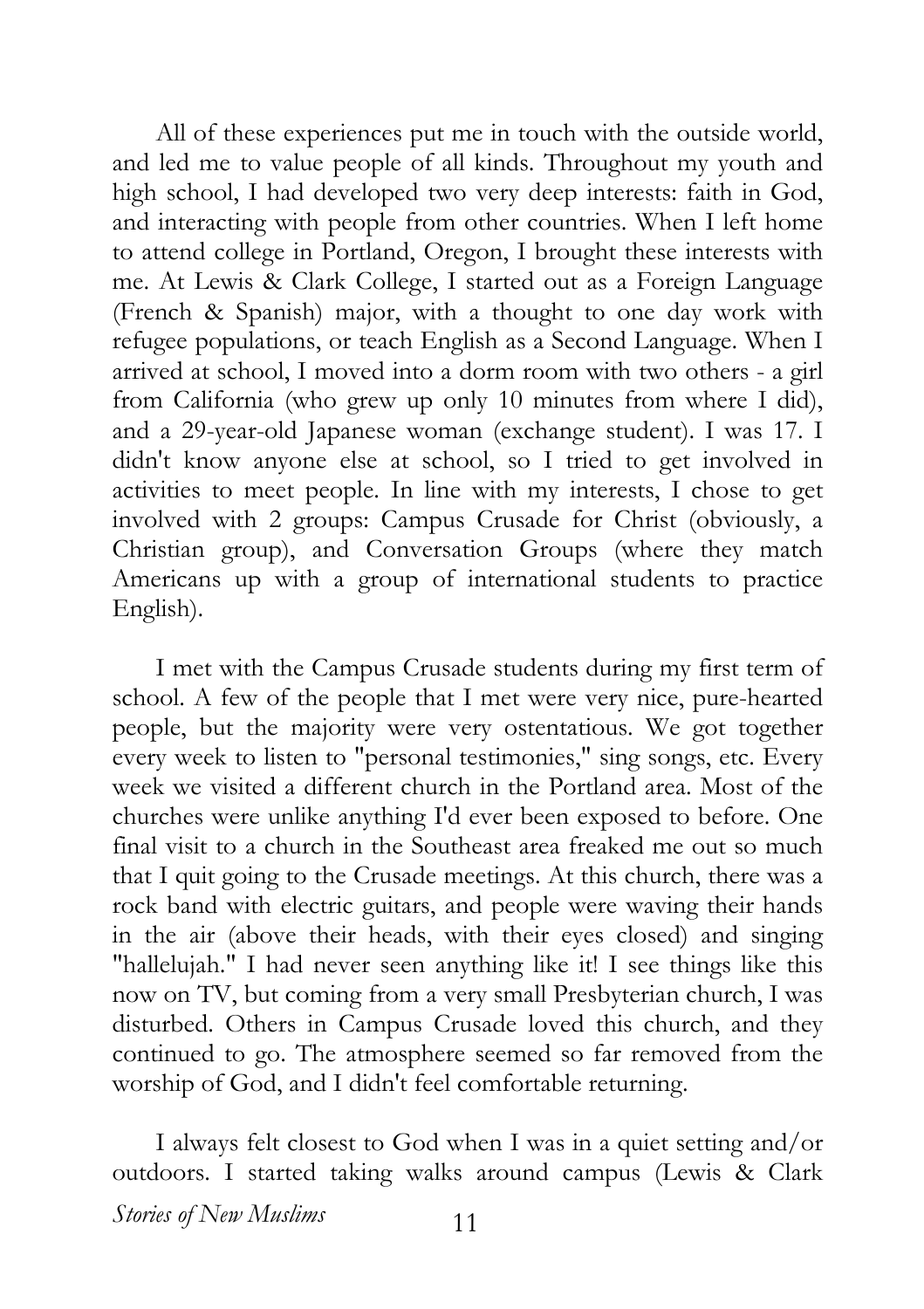College has a beautiful campus!), sitting on benches, looking at the view of Mount Hood, watching the trees change colors. One day I wandered into the campus chapel - a small, round building nestled in the trees. It was beautifully simple. The pews formed a circle around the center of the room, and a huge pipe organ hung from the ceiling in the middle. No altar, no crosses, no statues - nothing. Just some simple wood benches and a pipe organ. During the rest of the year, I spent a lot of time in this building, listening to the organist practice, or just sitting alone in the quiet to think. I felt more comfortable and close to God there than at any church I had ever been to.

During this time, I was also meeting with a group of international students as part of the Conversation Group program. We had 5 people in our group: me, a Japanese man and woman, an Italian man and a Palestinian man. We met twice a week over lunch, to practice English conversation skills. We talked about our families, our studies, our childhoods, cultural differences, etc. As I listened to the Palestinian man (Faris) talk about his life, his family, his faith, etc., it struck a nerve in me. I remembered Sherif, Fatima and Maysoon, the only other Muslims I had ever known. Previously, I had seen their beliefs and way of life as foreign, something that was alien to my culture. I never bothered to learn about their faith because of this cultural barrier. But the more I learned about Islam, the more I became interested in it as a possibility for my own life.

During my second term of school, the conversation group disbanded and the international students transferred to other schools. The discussions we had, however, stayed at the front of my thoughts. The following term, I registered for a class in the religious studies department: Introduction to Islam. This class brought back all of the concerns that I had about Christianity. As I learned about Islam, all of my questions were answered. All of us are not punished for Adam's original sin. Adam asked God for forgiveness and our Merciful and Loving God forgave him. God doesn't require a blood sacrifice in payment for sin. We must sincerely ask for forgiveness and amend our ways. Jesus wasn't God, he was a prophet, like all of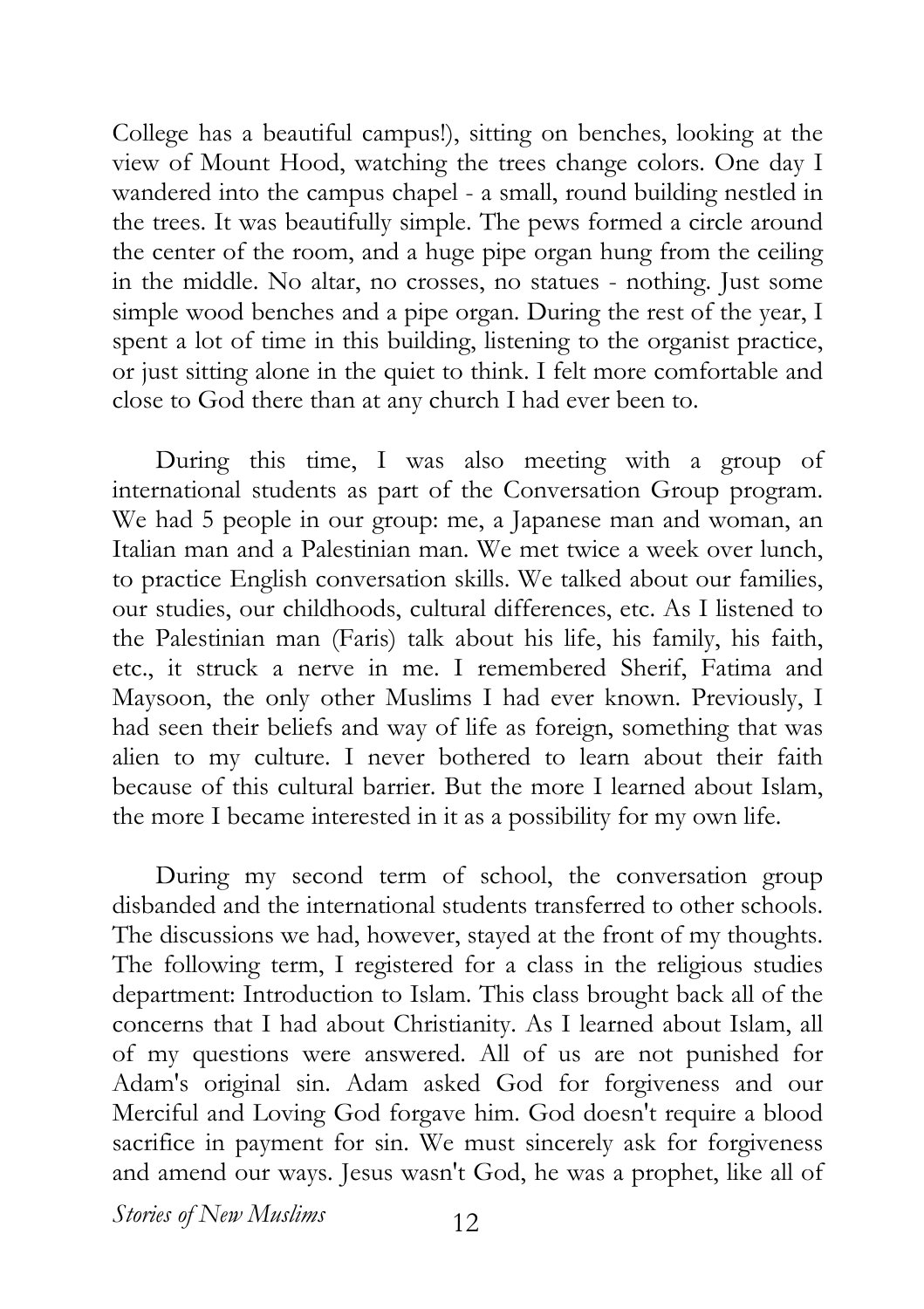the other prophets, who all taught the same message: Believe in the One true God; worship and submit to Him alone; and live a righteous life according to the guidance He has sent. This answered all of my questions about the trinity and the nature of Jesus (all God, all human, or a combination). God is a Perfect and Fair Judge, who will reward or punish us based on our faith and righteousness. I found a teaching that put everything in its proper perspective, and appealed to my heart and my intellect. It seemed natural. It wasn't confusing. I had been searching, and I had found a place to rest my faith.

That summer, I returned home to the Bay Area and continued my studies of Islam. I checked books out of the library and talked with my friends. They were as deeply spiritual as I was, and had also been searching (most of them were looking into eastern religions, Buddhism in particular). They understood my search, and were happy I could find something to believe in. They raised questions, though, about how Islam would affect my life: as a woman, as a liberal Californian :), with my family, etc. I continued to study, pray and soul-search to see how comfortable I really was with it. I sought out Islamic centers in my area, but the closest one was in San Francisco, and I never got there to visit (no car, and bus schedules didn't fit with my work schedule). So I continued to search on my own. When it came up in conversation, I talked to my family about it. I remember one time in particular, when we were all watching a public television program about the Eskimos. They said that the Eskimos have over 200 words for `snow,' because snow is such a big part of their life. Later that night, we were talking about how different languages have many words for things that are important to them. My father commented about all the different words Americans use for `money' (money, dough, bread, etc.). I commented, "You know, the Muslims have 99 names for God - I guess that's what is important to them."

At the end of the summer, I returned to Lewis & Clark. The first thing I did was contact the mosque in southwest Portland. I asked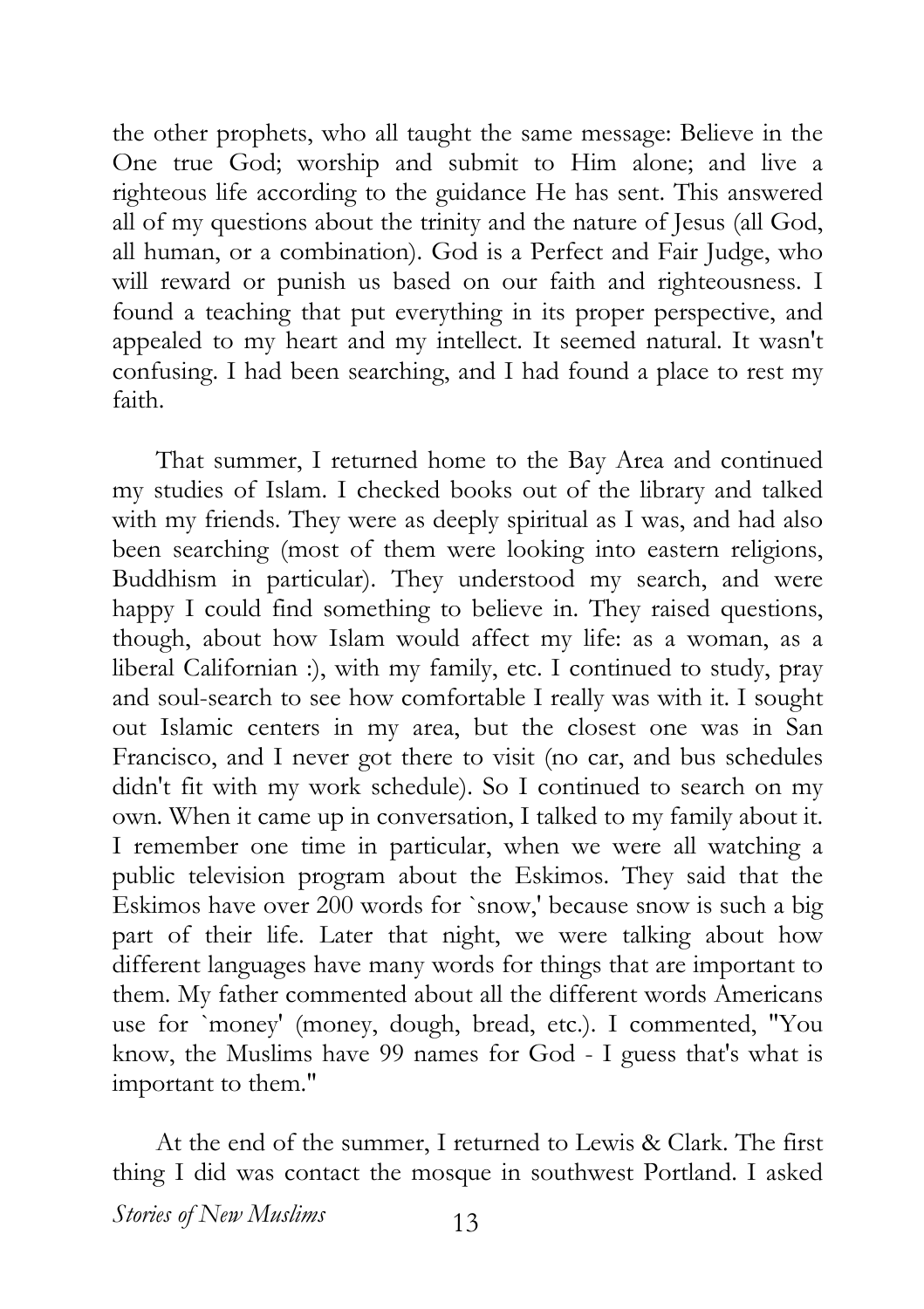for the name of a woman I could talk to, and they gave me the number of a Muslim American sister. That week, I visited her at home. After talking for a while, she realized that I was already a believer. I told her I was just looking for some women who could help guide me in the practicalities of what it meant to be a Muslim. For example, how to pray. I had read it in books, but I couldn't figure out how to do it just from books. I made attempts, and prayed in English, but I knew I wasn't doing it right. The sister invited me that night to an aqiqa (dinner after the birth of a new baby). She picked me up that night and we went. I felt so comfortable with the Muslim sisters there, and they were very friendly to me that night. I said my *shahaada*, witnessed by a few sisters. They taught me how to pray. They talked to me about their own faith (many of them were also American). I left that night feeling like I had just started a new life.

I was still living in a campus dorm, and was pretty isolated from the Muslim community. I had to take 2 buses to get to the area where the mosque was (and where most of the women lived). I quickly lost touch with the women I met, and was left to pursue my faith on my own at school. I made a few attempts to go to the mosque, but was confused by the meeting times. Sometimes I'd show up to borrow some books from the library, and the whole building would be full of men. Another time I decided to go to my first Jumah prayer, and I couldn't go in for the same reason. Later, I was told that women only meet at a certain time (Saturday afternoon), and that I couldn't go at other times. I was discouraged and confused, but I continued to have faith and learn on my own.

Six months after my *shahaada*, I observed my first Ramadan. I had been contemplating the issue of *Hijab*, but was too scared to take that step before. I had already begun to dress more modestly, and usually wore a scarf over my shoulders (when I visited the sister, she told me "all you have to do is move that scarf from your shoulders to your head, and you'll be Islamically dressed."). At first I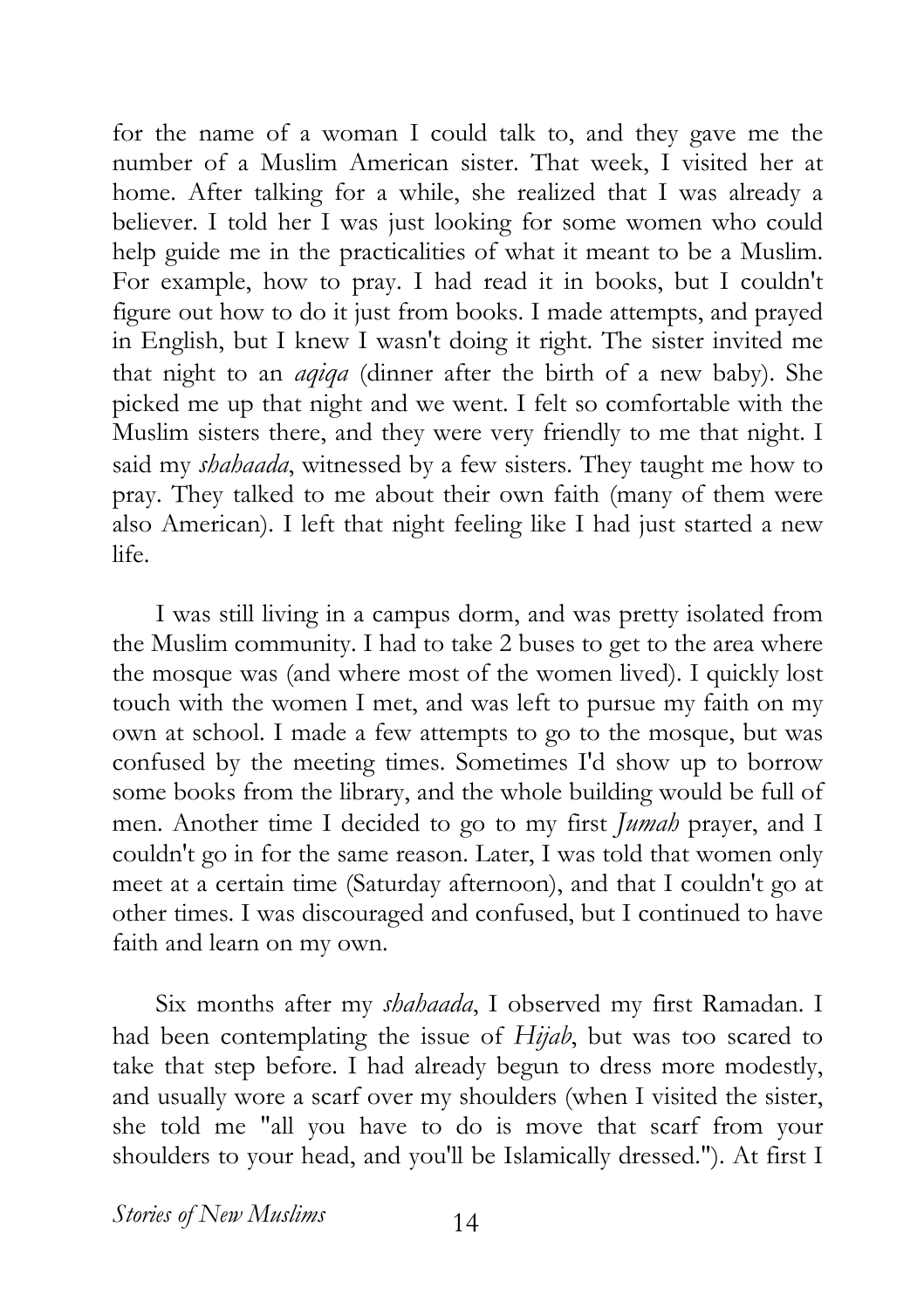didn't feel ready to wear Hijab, because I didn't feel strong enough in my faith. I understood the reason for it, agreed with it, and admired the women who did wear it. They looked so pious and noble. But I knew that if I wore it, people would ask me a lot of questions, and I didn't feel ready or strong enough to deal with that. This changed as Ramadan approached, and on the first day of Ramadan, I woke up and went to class in Hijab. Alhamdillah, I haven't taken it off since. Something about Ramadan helped me to feel strong, and proud to be a Muslim. I felt ready to answer anybody's questions.

However, I also felt isolated and lonely during that first Ramadan. No one from the Muslim community even called me. I was on a meal plan at school, so I had to arrange to get special meals (the dining hall wasn't open during the hours I could eat). The school agreed to give me my meals in bag lunches. So every night as sundown approached, I'd walk across the street to the kitchen, go in the back to the huge refrigerators, and take my 2 bag lunches (one for fitoor, one for suhoor). I'd bring the bags back to my dorm room and eat alone. They always had the same thing: yoghurt, a piece of fruit, cookies, and either a tuna or egg salad sandwich. The same thing, for both meals, for the whole month. I was lonely, but at the same time I had never felt more at peace with myself.

When I embraced Islam, I told my family. They were not surprised. They kind of saw it coming, from my actions and what I said when I was home that summer. They accepted my decision, and knew that I was sincere. Even before, my family always accepted my activities and my deep faith, even if they didn't share it. They were not as open-minded, however, when I started to wear Hijab. They worried that I was cutting myself off from society that I would be discriminated against, that it would discourage me from reaching my goals, and they were embarrassed to be seen with me. They thought it was too radical. They didn't mind if I had a different faith, but they didn't like it to affect my life in an outward way. They were more upset when I decided to get married. During this time, I had gotten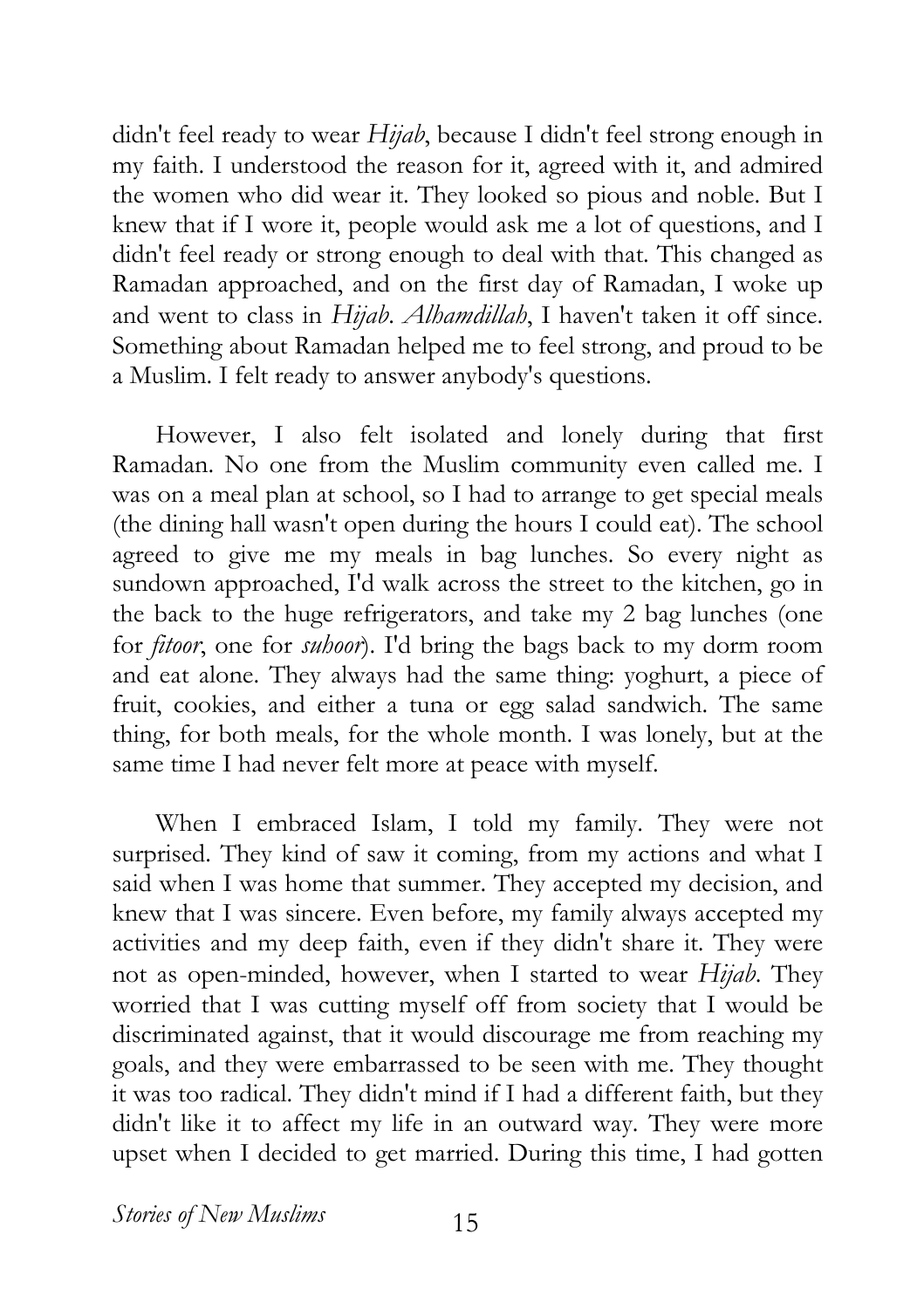back in touch with Faris, the Muslim Palestinian brother of my conversation group, the one who first prompted my interest in Islam. He was still in the Portland area, attending the community college. We started meeting again, over lunch, in the library, at his brother's house, etc. We were married the following summer (after my sophomore year, a year after my shahaada). My family freaked out. They weren't quite yet over my Hijab, and they felt like I had thrown something else at them. They argued that I was too young, and worried that I would abandon my goals, drop out of school, become a young mother, and destroy my life. They liked my husband, but didn't trust him at first (they were thinking `green card scam'). My family and I fought over this for several months, and I feared that our relationship would never be repaired.

That was 3 years ago, and a lot has changed. Faris and I moved to Corvallis, Oregon, home of Oregon State University. We live in a very strong and close-knit Muslim community. I graduated magna cum laude last year, with a degree in child development. I have had several jobs, from secretary to preschool teacher, with no problems about my Hijab. I'm active in the community, and still do volunteer work. My husband, *insha'Allah*, will finish his Electrical Engineering degree this year. We visit my family a couple of times a year. I met Faris' parents for the first time this summer, and we get along great. I'm slowly but surely adding Arabic to the list of languages I speak. My family has seen all of this, and has recognized that I didn't destroy my life. They see that Islam has brought me happiness, not pain and sorrow. They are proud of my accomplishments, and can see that I am truly happy and at peace. Our relationship is back to normal, and they are looking forward to our visit next month, insha'Allah.

Looking back on all of this, I feel truly grateful that Allah has guided me to where I am today. I truly feel blessed. It seems that all of the pieces of my life fit together in a pattern - a path to Islam.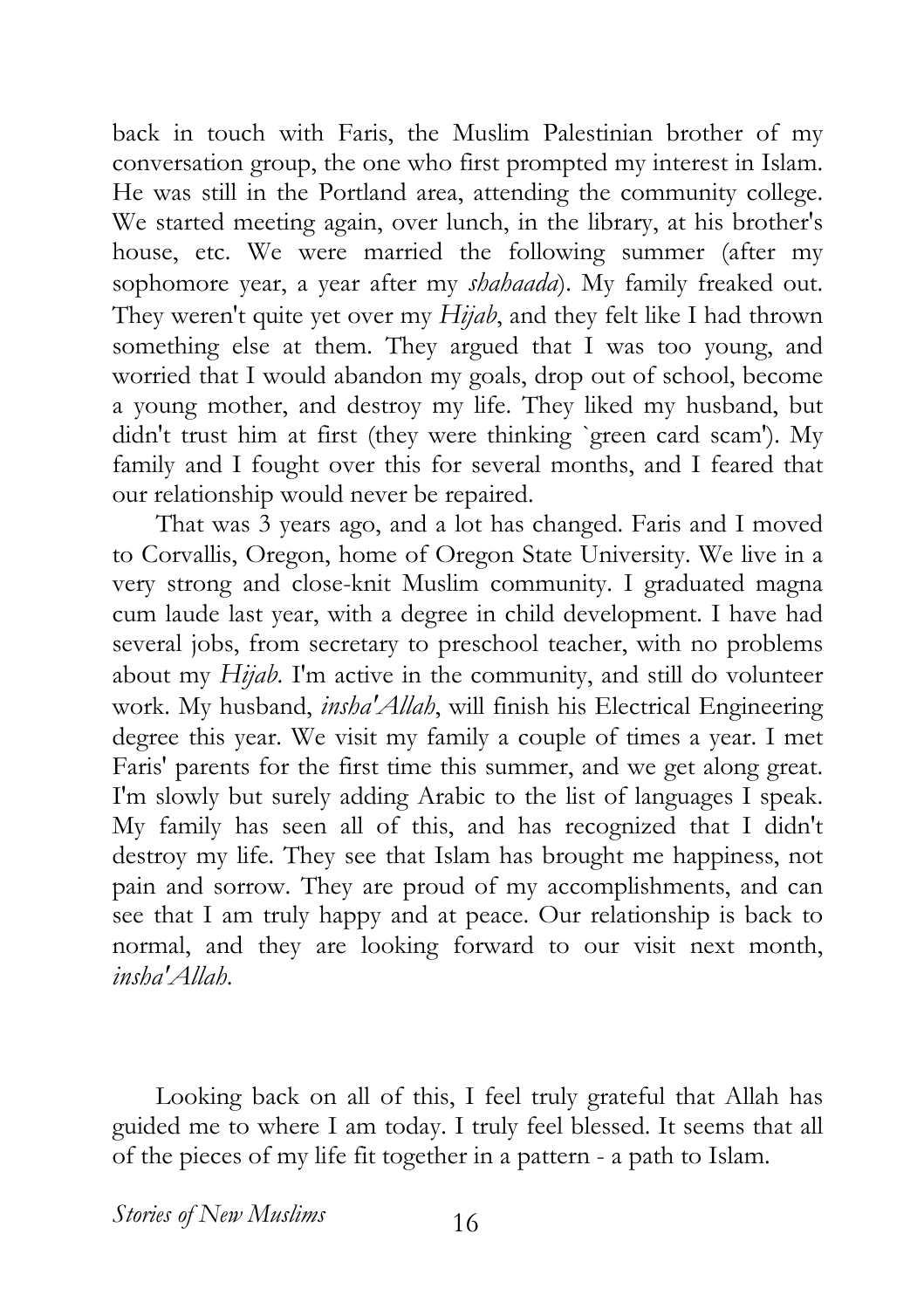Alhamdillillahi rabi al'amin.

Your sister in faith, C. Huda Dodge

".Say: Allah's guidance is the only guidance, and we have been directed to submit ourselves to the Lord of the Worlds.." Qur'an (6:71)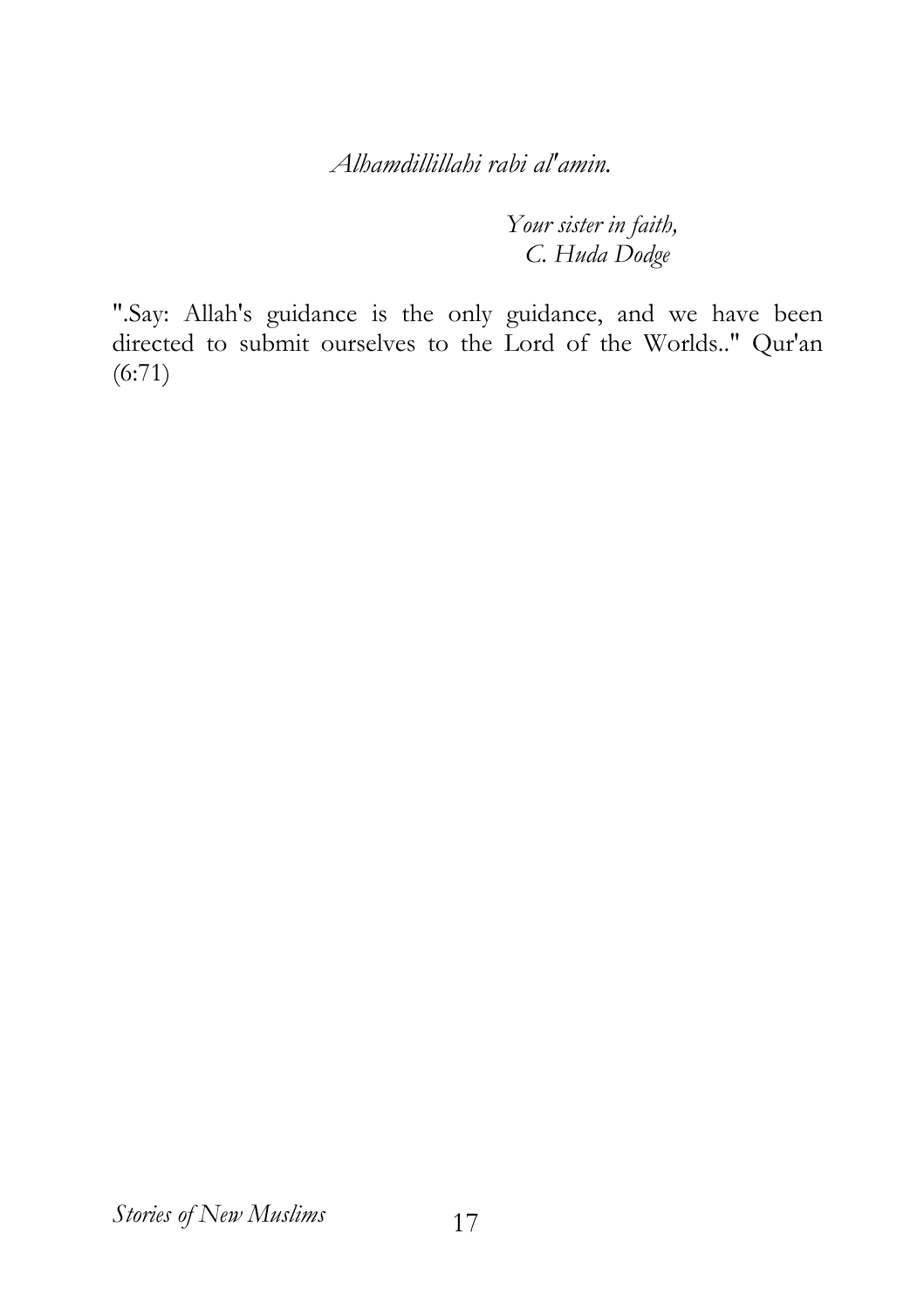#### **3. Celine**

Salam Alekhum.

 $\frac{1}{\text{I}}$  became Muslim almost three years ago, right after Ramadan in between the two *Eids*. My spiritual search lasted over thirty years.  $\blacktriangle$  between the two *Eids*. My spiritual search lasted over thirty years. I was born a Catholic and found many things I did not agree with: I believe in Jesus, but did not believe that he was the son of God, nor that he was God. I concluded on my own that he was a rabbi, since he was a learned Jew and a teacher. Because of this I went and studied under rabbis and learnt the Tanakh, the Torah and some of the laws of Judaism. I learnt the Kosher laws and the proper way of cooking, and the rules of being a woman. It became natural that men and women prayed separated as the women were together.

Though Judaism was not the answer for me, I gained an understanding of its religious and spiritual ways. I then looked into women spirituality but found that it was lacking something, it was not always monotheistic in practice because they believe in a Goddess, and disclaimed many teachings by re-inventing a new way of life. I had a great deal of problems with God being a woman since I did not believe He was a man either. I liked the Judaic way that God was unseen and unknown. Because of this I could not understand their teachings but I did agree in the equality of men and of women. Because of this I respect their search but their methods did not appeal to me. In 1990, I learnt about native spirituality. Though they believe in the Creator and the oneness of the world I could not become native - I had to find my own spirituality. I was shocked when my country Canada went to war against Mohawks in 1990. I fought side by side with them for about five years. I was working but at that time I was offered a choice, I saw two paths in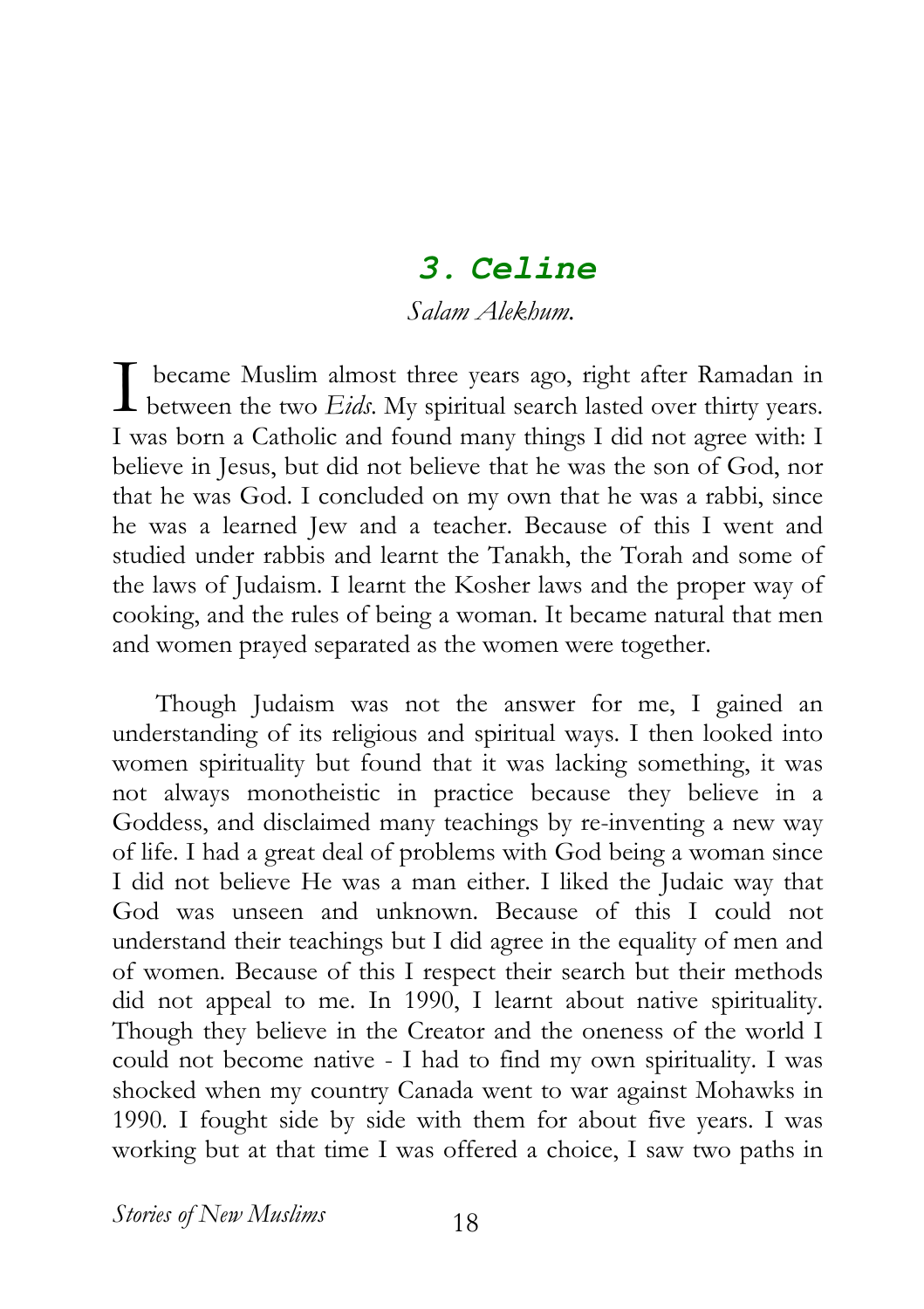front of me: one the path of God, the other the path of man. I made a conscious commitment towards God, that I would serve Him and use my talents to propagate His word and His message, that is, one of Peace and of Justice through his laws. I chose the path of God instead of that of "man" - in this case human. When the crisis was finished after five years, God guided me back to my spiritual roots.

Most of my life I had friends that came from North Africa and the Middle East. They were Jewish, Christian and Muslim, but whether they observed their religion or did not, it mattered little to me, as I did not believe in organized religion. I have strongly believed all my life that I should talk directly to God and ask what I needed and thank Him for what He gave me. I also strongly believe in the equality of men and women, and the equality of all races in front of God and of people. Christianity taught me about Jesus, whom I believed in. Judaism showed me I could talk to God directly, that men and women should worship separately, and that God had dietary laws. Mohawks showed me that men and women were equal though they had different obligations. Where could I find all of this. No religion, no teachings could offer me all of this, but God was there to guide me.

When I was twenty-five years old, I met and fell in love with a young man. He was Iraqi by birth, Jewish by religion, and lived in Israel for many years. He came to Canada in the 1970's, and we met and fell in love. Then there was a war in between Israel and Lebanon. We were to get married and he decided to go back and fight in the army. Sadly, he was killed. For many years I kept the hurt bottled up inside of me. But Allah protected my heart and gave me a great gift. I met a Lebanese Muslim girl. She was not very religious but she was proud to be Muslim. We talked and I told her what happened, she looked at me with tears in her eyes and told me she lost her brother during that same war. To this day we do not know if her brother killed my boyfriend or vice versa, maybe they did not kill one another that too is a possibility. What came out of this, after the tears and the hurt is that we became very good friends, and she helped me heal my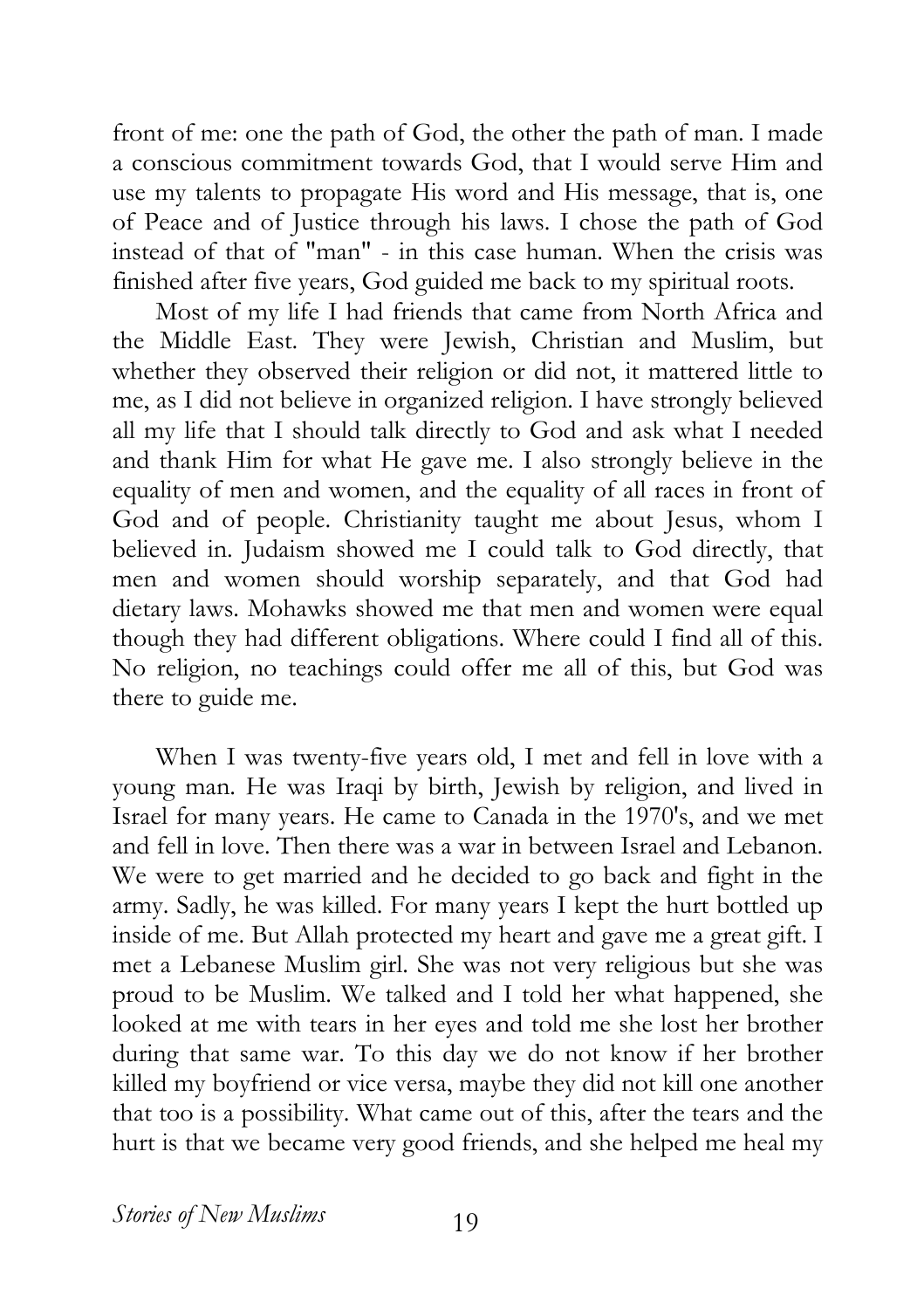aching heart. I also saw the horrors of war and it's evilness, how people get hurt.

In 1995 there was a controversy in Montreal about women wearing Hijab, so I decided to document this myself, and look for interviews since I had a spot on the radio for about 4 years, doing Native, North African and Middle Eastern news. I met through a friend this very kind woman, she is Iraqi - Allah does work in unusual ways - who spoke about the importance of wearing Hijab and what it meant to her. What struck me with her was her deep commitment towards God whom she called Allah. I was impressed by her truthfulness and her kindness of heart. She explained to me what was Islam. She told me that "There is no other GOD but GOD". Men and women were equal, that all races were equal in front of GOD, that Jesus was a Prophet not a rabbi, that Maryam his mother was a great example, and that the dietary laws were less strict than in Judaism. To my astonishment this is what I believe in. I started being friends with her and within one month I became Muslim like her. I recited my *Shahada* with her.

This was three years ago. I now wear *Hijab* and I am very happy. I have gone back to University and am studying religions. My field is Islam, and I would like to go as far as my doctorate and become proficient in law for women, and Hadith. I am presently writing a book about women and Islam in the 7th century in English. I now have a radio show which I co-produce with my friend through whom I became Muslim. It lasts half an hour. We talk to women from around the world and from various religious denominations. I try with the help of teachers and religious leaders to de-mystify Islam and the message of Islam. I am also trying to document in film the life of Muslim women and their role in society. Allah guided me and gave me what I was looking for through Islam. Because of this I try to use my pen and the airwaves to give a broad picture of all the facets of Islam and see the unity in the diversity that is Islam. My Muslim name is Um-Khalthum, like the daughter of Prophet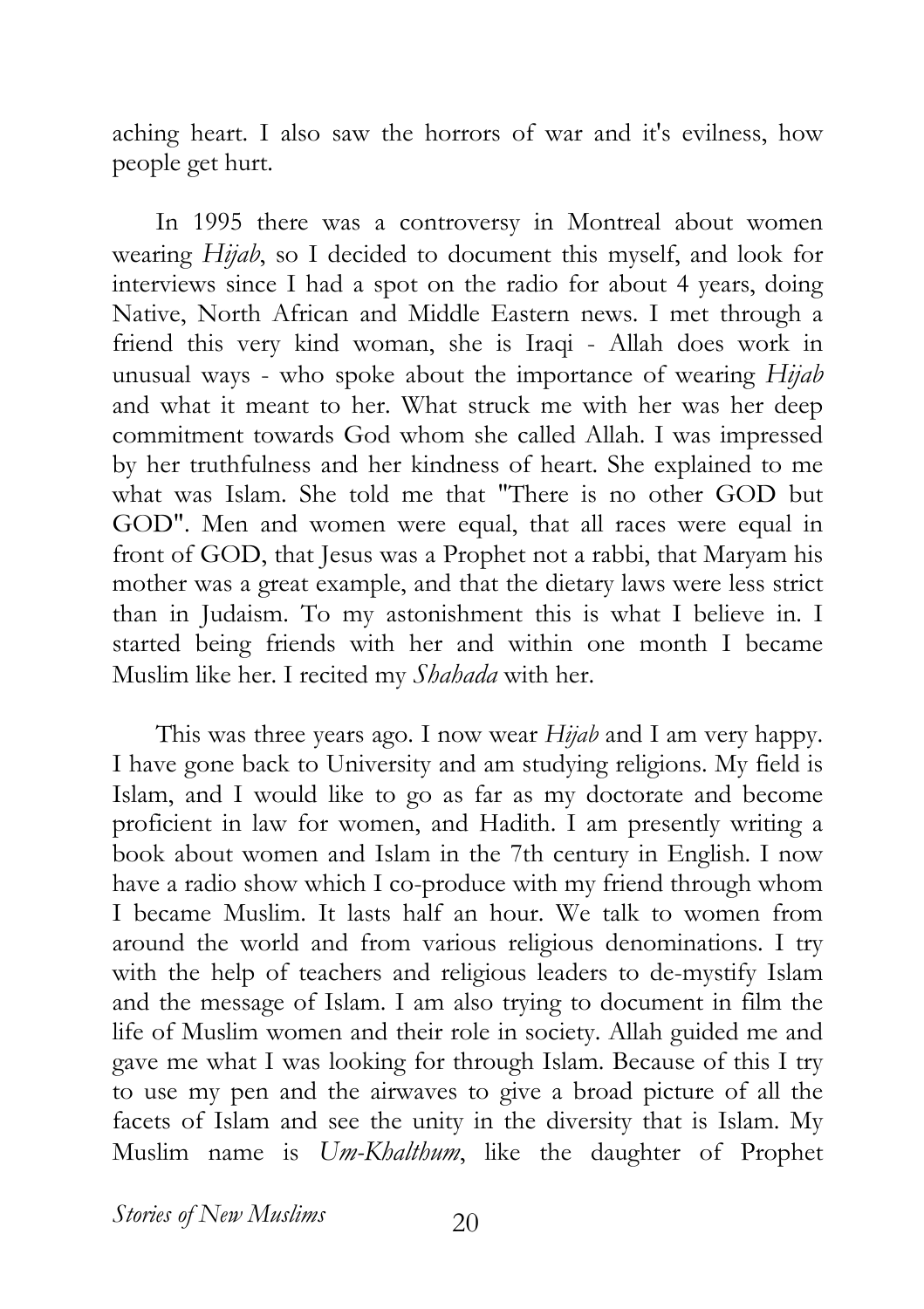Muhammad. She has inspired me to be a good Muslim as she too was a convert or revert to Islam.

This is my story. My first love was for an Iraqi Jewish young man, who died stupidly in a war, my heart was broken. I was left in pieces in Lebanon, yet a Lebanese Muslim woman started the mending process. But my heart was healed by another Iraqi, this time a Muslim woman, because she introduced me to Islam and invited to become Muslim. From the pain of loss the joy of finding a way of life that brings me closer to Allah.

May Allah guide all of those who have a broken heart. And remember that the message of Islam is that of peace and of harmony. Before we heal we must talk about the hurt, and Allah does heal our hearts by putting people in our path that are there to guide us to HIM.

Ma Salam

Um-Khalthum (Celine)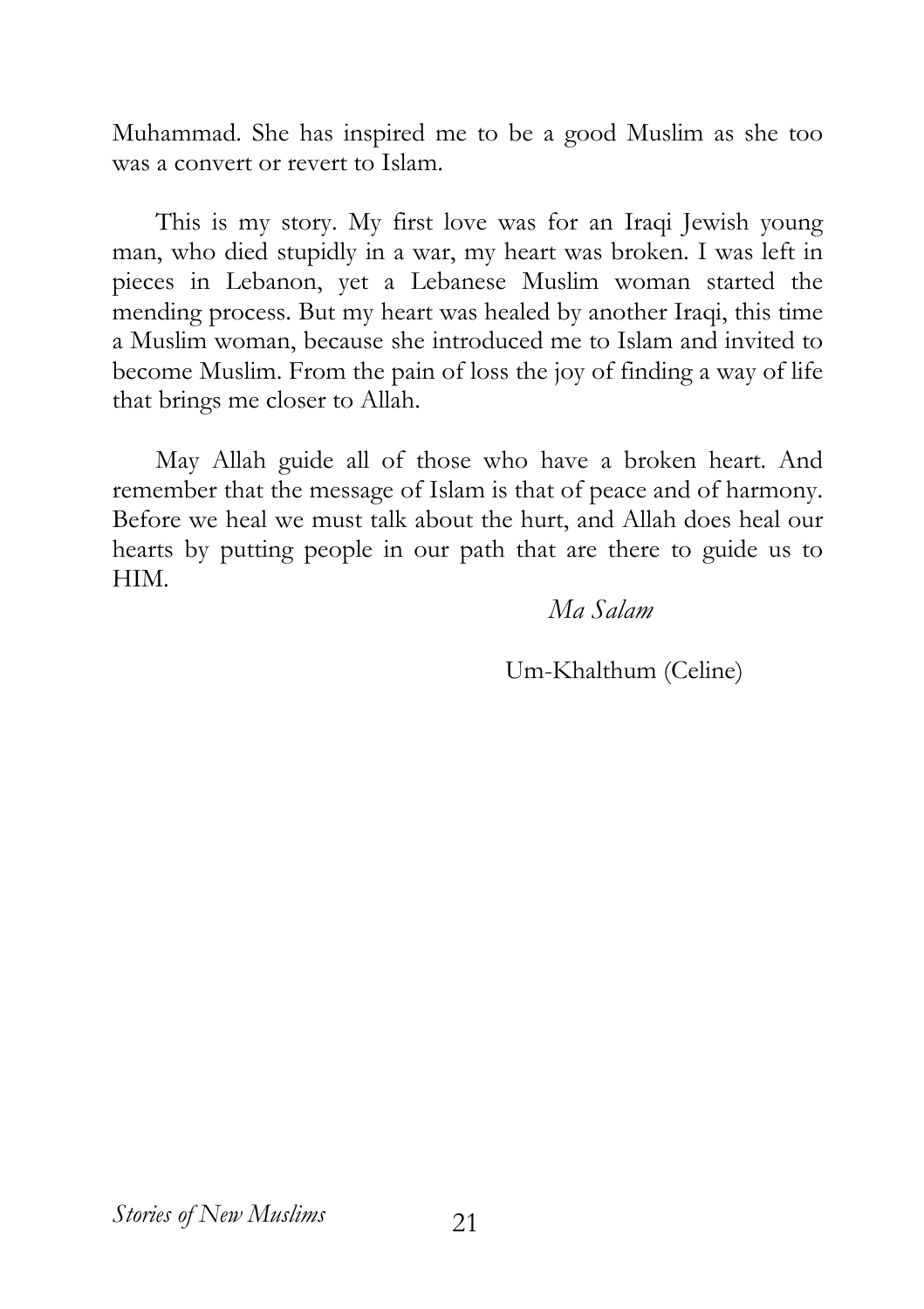#### **4. Ms. Helena**

rowing up in a supposedly Christian, but in fact non-religious G rowing up in a supposedly Christian, but in fact non-religious family, I never heard the name of God being uttered, I never saw anyone pray and I learned early on that the only reason for doing things was to benefit yourself. We celebrated Christmas, Easter, Midsummer and All Saints Day and even though I never knew why, I never questioned it. It was part of being Swedish. As a Christian (protestant) you can go through something called confirmation when you are about 15 years of age. This is meant to be a class to take to learn about your religion and then confirm your belief. I wanted to do this to learn about Christianity so I was signed up for this 3-week camp which was a combined golf-and confirmation camp. In the mornings we had classes with a senile priest and our thoughts wandered off to the upcoming game of golf. I didn't learn anything.

I went through high-school with a breeze. I felt that nothing could harm me. My grades were the best possible and my self confidence was at the top. Religion never came to my mind. I was doing just fine. Everyone I knew that was "religious" had found "the light" after being either depressed or very sick and they said that they needed Jesus in their life to be able to live on. I felt that I could do anything that I put my mind to and that religion only was an excuse to hide from reality.

In college, I started thinking about the meaning of life. I had a hard time accepting any religion because of all the wars and problems relating to them. I made up my own philosophy. I was convinced that some form of power created everything but I couldn't say that it was God. God for me was the Christian image of an old man with a long white beard and I knew that an old man could not have created the universe! I believed in a life after death because I just couldn't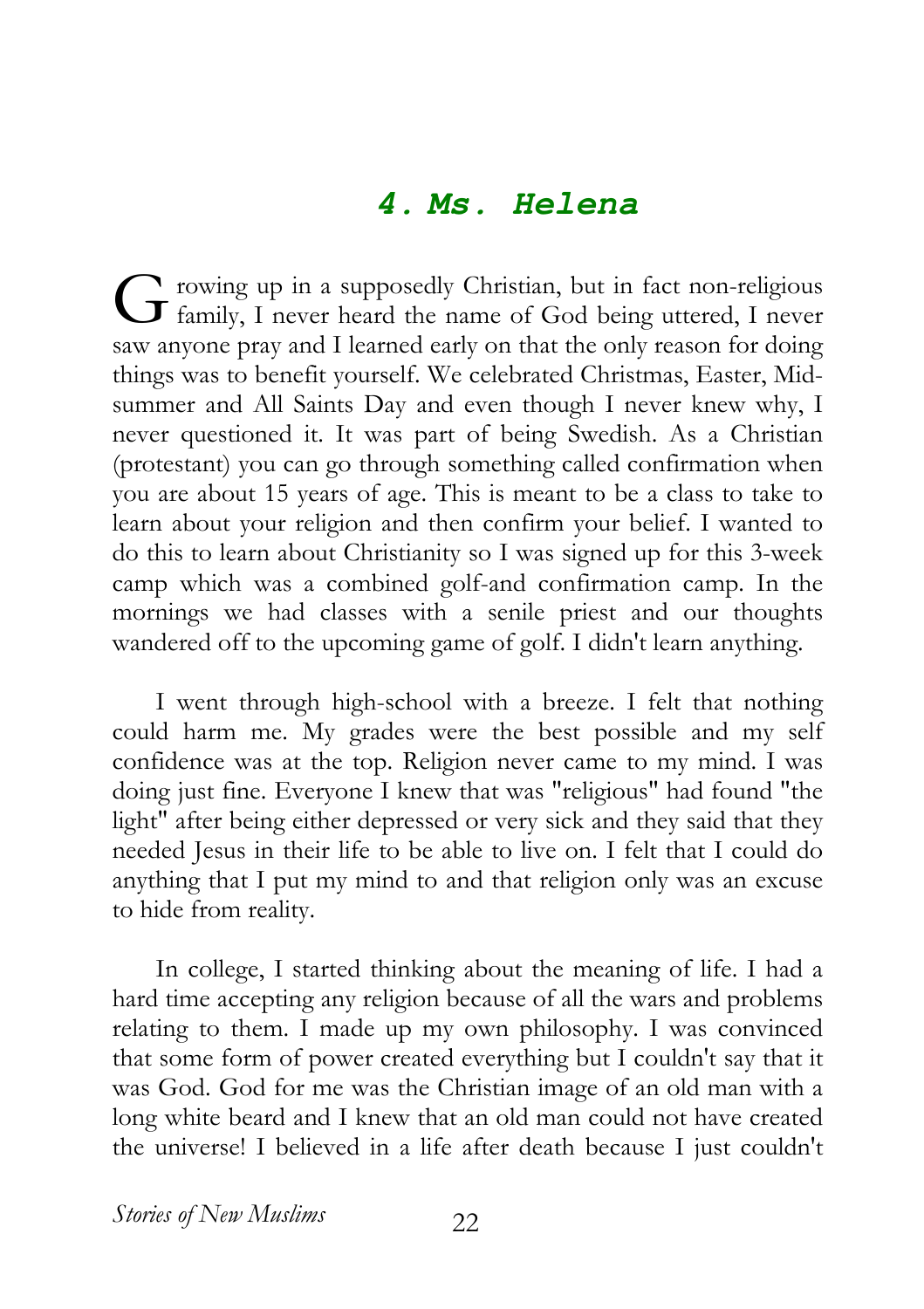believe that justice wouldn't be served. I also believed that everything happens for a reason. Due to my background and schooling I was fooled to believe in Darwin's theory, since it is taught as a fact. The more I thought about the meaning of life, the more depressed I became, and I felt that this life is like a prison. I lost most of my appetite for life.

I knew a lot about Buddhism and Hinduism since I was interested in these things in school. We learned in detail about their way of thinking and worship. I didn't know anything about Islam. I remember my high-school textbook in Religion showing how Muslims pray. It was like a cartoon strip to show the movements but I didn't learn about the belief. I was fed all the propaganda through mass media and I was convinced that all Muslim men oppressed their wives and hit their children. They were all violent and didn't hesitate to kill.

In my last year of college I had a big passion for science and I was ready to hit the working scene. An international career or at least some international experience was needed to improve my English and get an advantage over fellow job hunters. I ended up in Boston and was faced with four Muslims. At that point I didn't know who Muhammad was and I didn't know that Allah was the same god as "God". I started asking questions and reading books, but most importantly, I started socializing with Muslims. I never had any friends from another country before (let alone another religion). All the people that I knew were Swedish. The Muslims that I met were wonderful people. They accepted me right away and they never forced anything on me. They were more generous to me than my own family. Islam seemed to be a good system of life and I acknowledged the structure and stability it provided but I was not convinced it was for me. One of my problems was that science contradicted religion (at least from what I knew about Christianity). I read the book "The Bible, The Quran and Science" by Maurice Bucaille and all of my scientific questions were answered! Here was a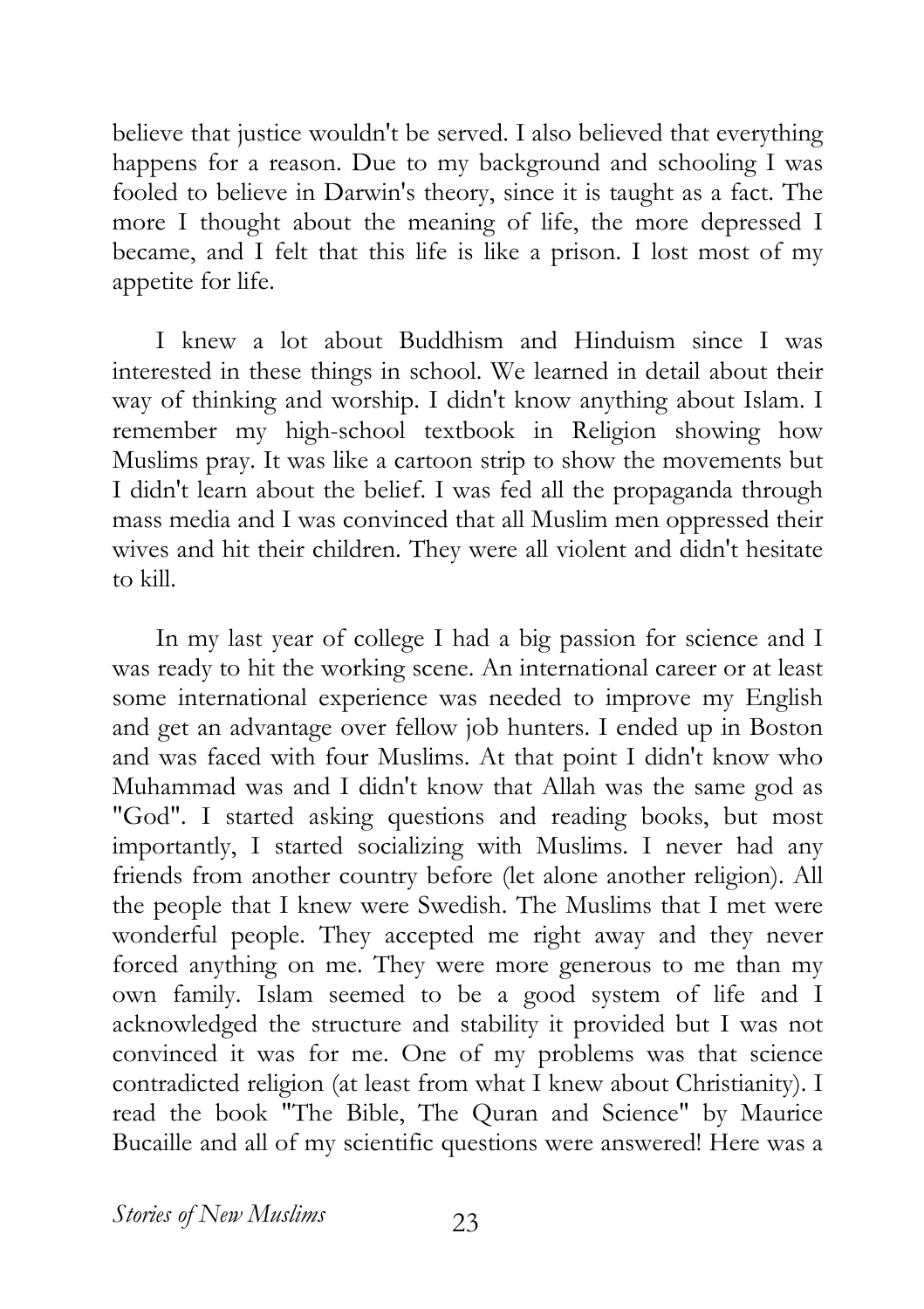religion that was in line with modern science. I felt excited but it was still not in my heart.

I had a period of brain storming when I was thinking over all the new things I learnt. I felt my heart softening and I tried to imagine a life as a Muslim. I saw a humble life full of honesty, generosity, stability, peace, respect and kindness. Most of all I saw a life with a MEANING. I knew I had to let go of my ego and humble myself before something much more powerful than myself.

Twice, I was asked the question "What is stopping you from becoming Muslim?" The first time I panicked and my brain was blocked. The second time I thought for awhile to come up with any excuse. There was none so I said the shahada, Al-Hamdulillah.

Love,

Helena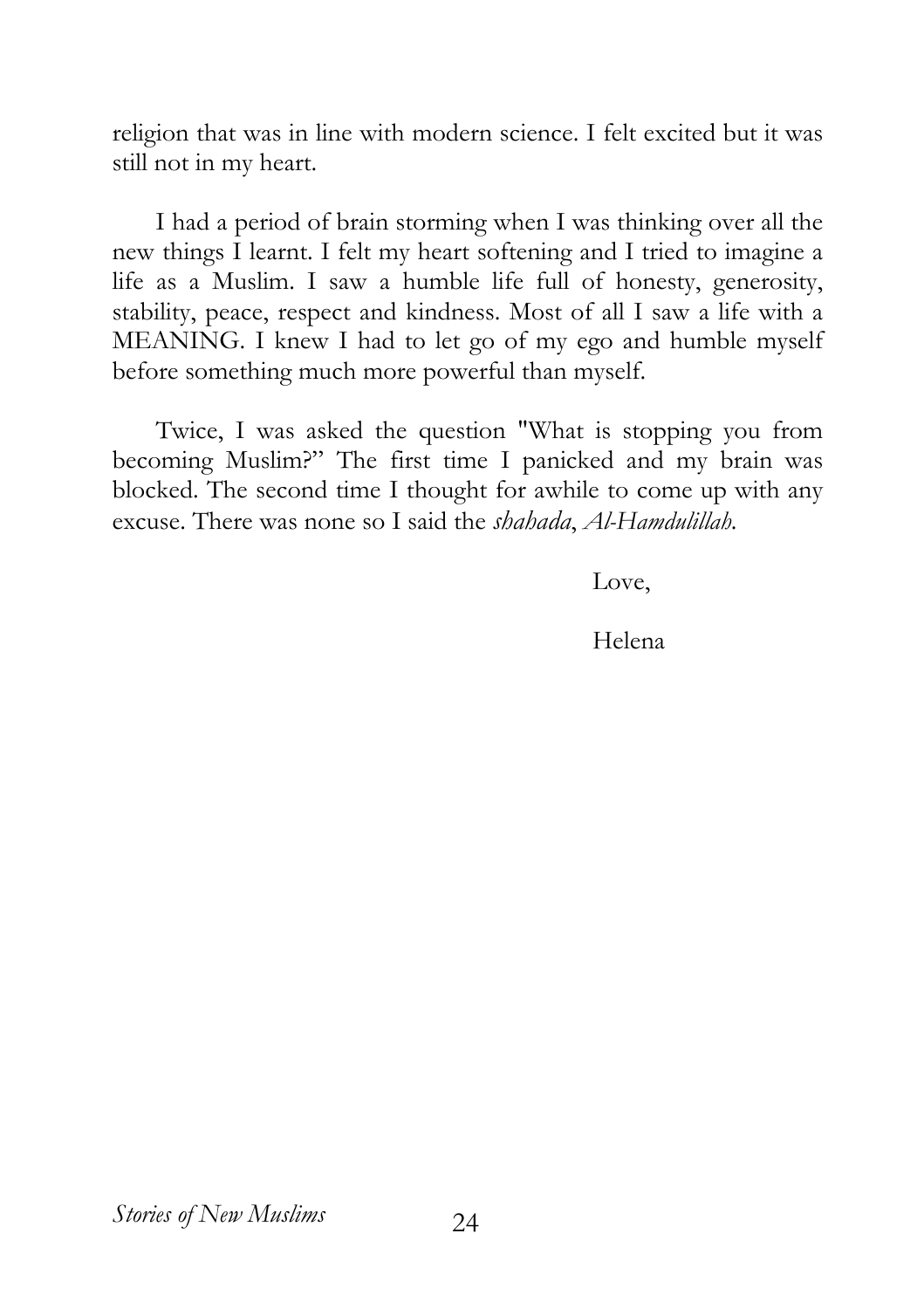#### **5. Ms. Jewellee**

 am a new Muslim. I am writing to tell you 'why' I converted to I am a new Muslim. I am writing to tell you Islam, but it's going to be more like 'how.'

Last year, at the age of 23, I was trying to open an import/export company to sell children's books overseas. Much thought went into my decision to work with Saudi Arabia above any other country. After contacting the Saudi Arabia Commercial Office at the Royal Embassy in Washington DC, I learned that all contracts with my sponsor must be in Arabic to be binding. That prompted me to study Arabic so I would know what I was signing. I went to a local language school where I took classes with a private tutor named Suad. She was one of the nicest people I ever met as well as one of the most religious. All the books, tapes, and videos that I studied from centered on Islam (Ifta Ya Sim Sim, etc.), so without realizing it I was learning about Islam all along! I was not brought up with any religious indoctrination. I knew the basics, but I had never gone to church.

The same time this was going on, I was having the hardest time in my life. I was on the east coast and my family was on the west coast, the friends I had were not acting like the 'quality' kind of people I knew I needed to hang around with, and I had really difficult money problems (who doesn't). I was crying almost every day. I never felt more alone in my life. It was affecting my job and my Arabic classes. Suad noticed, and she was always there to listen. She gave the best advice (Islamic), and she was always right. She told me that if I just submitted myself to God completely, he would take away all the pain and loneliness I was feeling. That was on a Thursday. That night, I asked God to help me, when I woke up the next day I felt completely relieved of all my pain. I could say "God will take care of it" out loud and mean it. I spent that weekend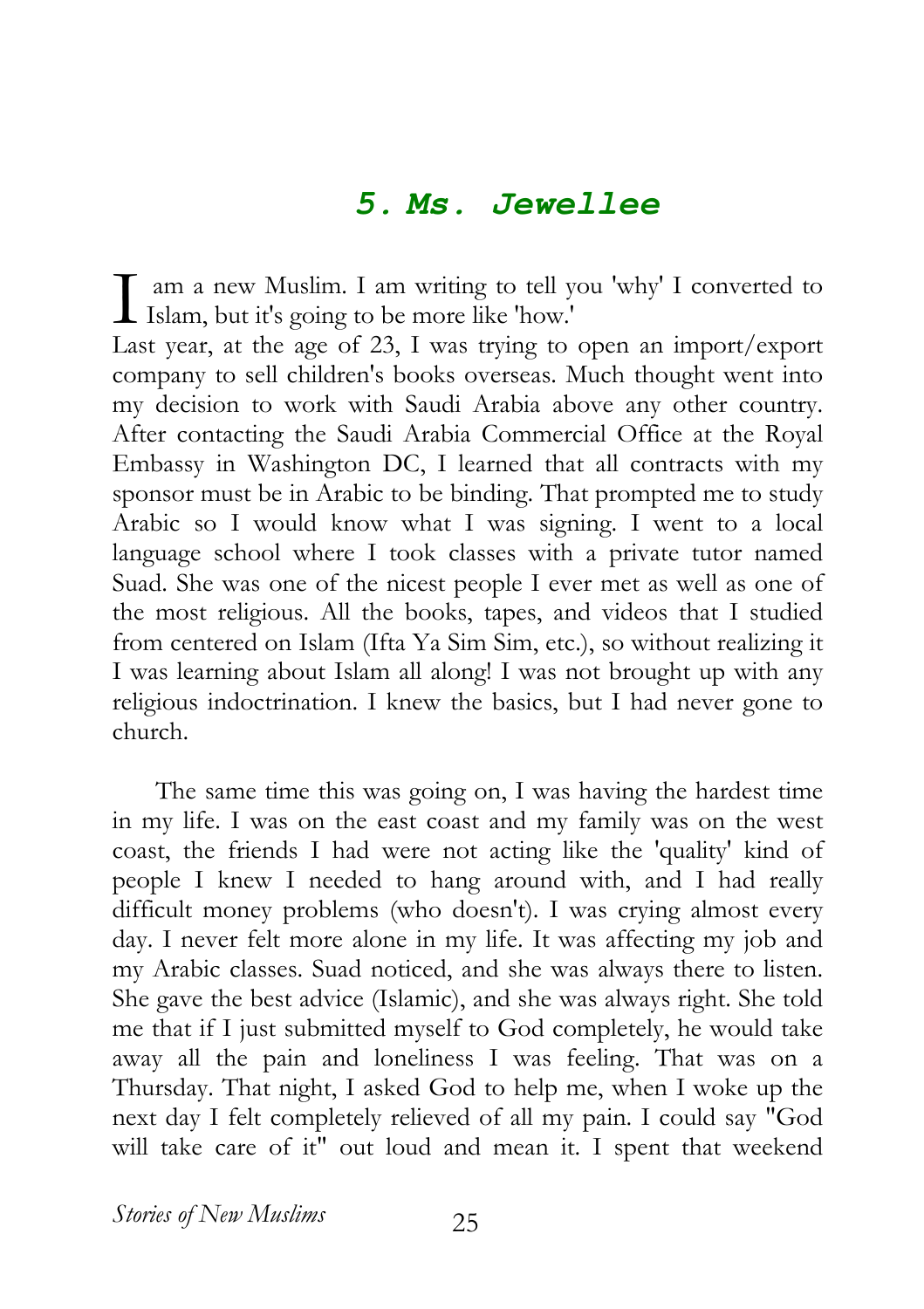talking to Suad about Islam and I learned that I knew more about Islam than I thought! On Sunday I did my Shahada at an Islamic Women's Group meeting. The next Friday, January 20, 1995, after the noon prayer, I did my open Shahada at the Masjid Dal Hijrah in Falls Church, Virginia. Ramadhan started shortly after that, and I went to Mecca for Umrah at the end of Ramadhan (last 10 days). It has been the best thing I ever did in my life and I never looked back.

My experiences with Islam have shown me that if you follow God's direction (awkward to call it law because it's much more than that) you will have everything you need and often what you want, enshallah. Faith in Allah is the best advantage anyone could ever give themselves!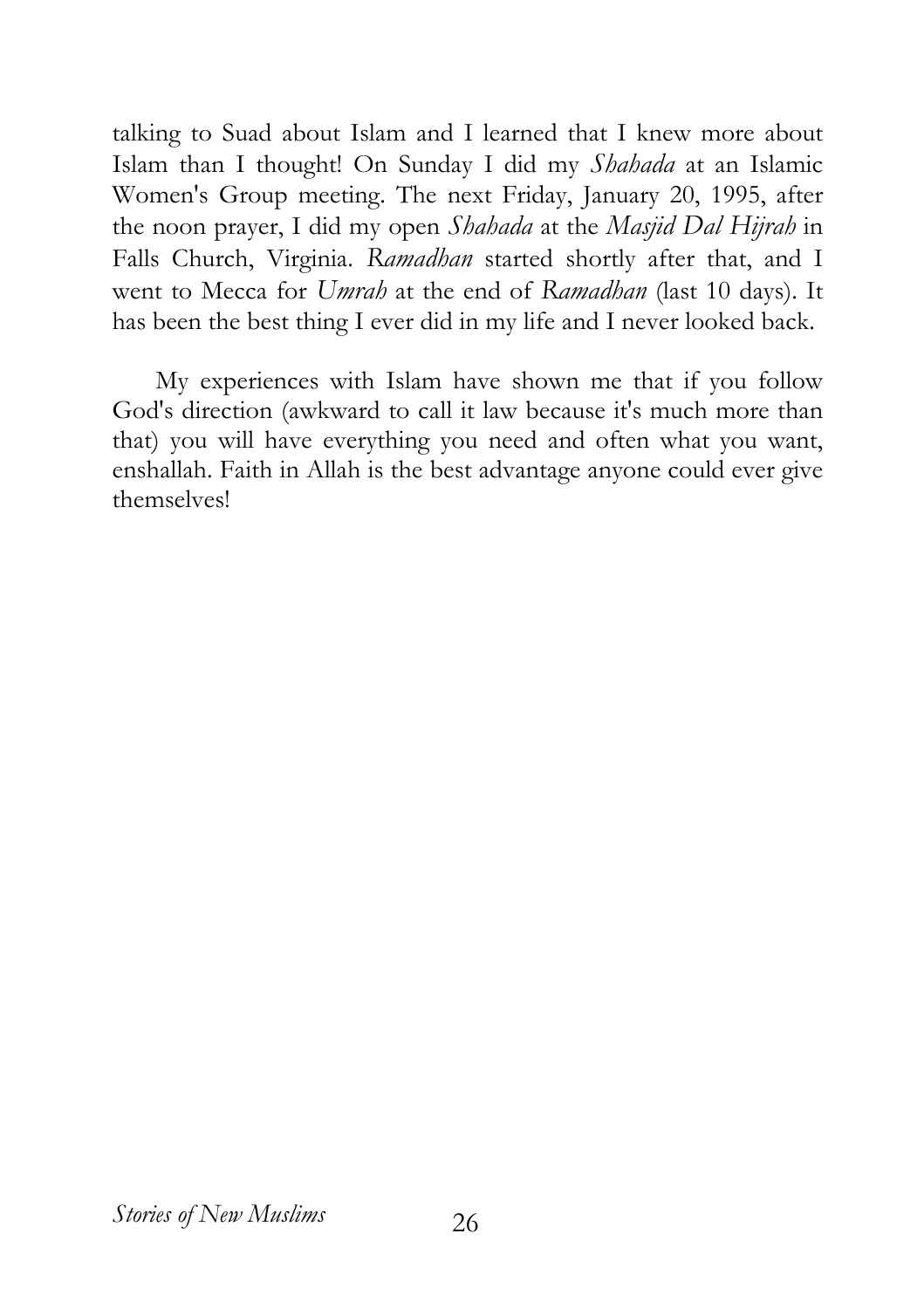#### **6. Ms. Kaci Starbuck**

y first realization about the Christian idea of salvation came M y first realization about the Christian idea of salvation came<br>after I was baptized into a Southern Baptist church at a young<br>age. I was taught in Sunday Sehool that "if you agen't bestined, than age. I was taught in Sunday School that "if you aren't baptized, then you are going to hell". My own baptism had taken place because I wanted to please people. My mom had come into my room one evening and I asked her about baptism. She encouraged me to do it. So, the next Sunday, I decided to go to the front of the church. During a hymn at the end of the sermon, I walked forward to meet with the youth minister. He had a smile on his face, greeted me, then sat beside me on a pew. He asked a question, "Why do you want to do this?"... I paused, then said, "because I love Jesus and I know that he loves me". After making the statement, the members of the church came up and hugged me... anticipating the ceremonial immersion in water just a few weeks later.

During my early years at church, even in the kindergarten class, I remember being a vocal participant in the Sunday School lessons. Later, in my early adolescent years I was a member of the young girls' group that gathered at the church for weekly activities and went on annual retreats to a camp. During my youth, I attended a camp with older members of the youth group. Though I hadn't spent much time with them before, they recognized me as "the daughter of a youth coordinator" or "the girl who plays piano at special occasions at church". One evening at this camp a man was speaking about his marriage. He told the story about meeting his wife. He had grown up in the US where dating was normal, but in the girl's culture, he could only be with her if they had a guardian with them. Since he liked her, he decided to continue seeing her. Another stipulation is that they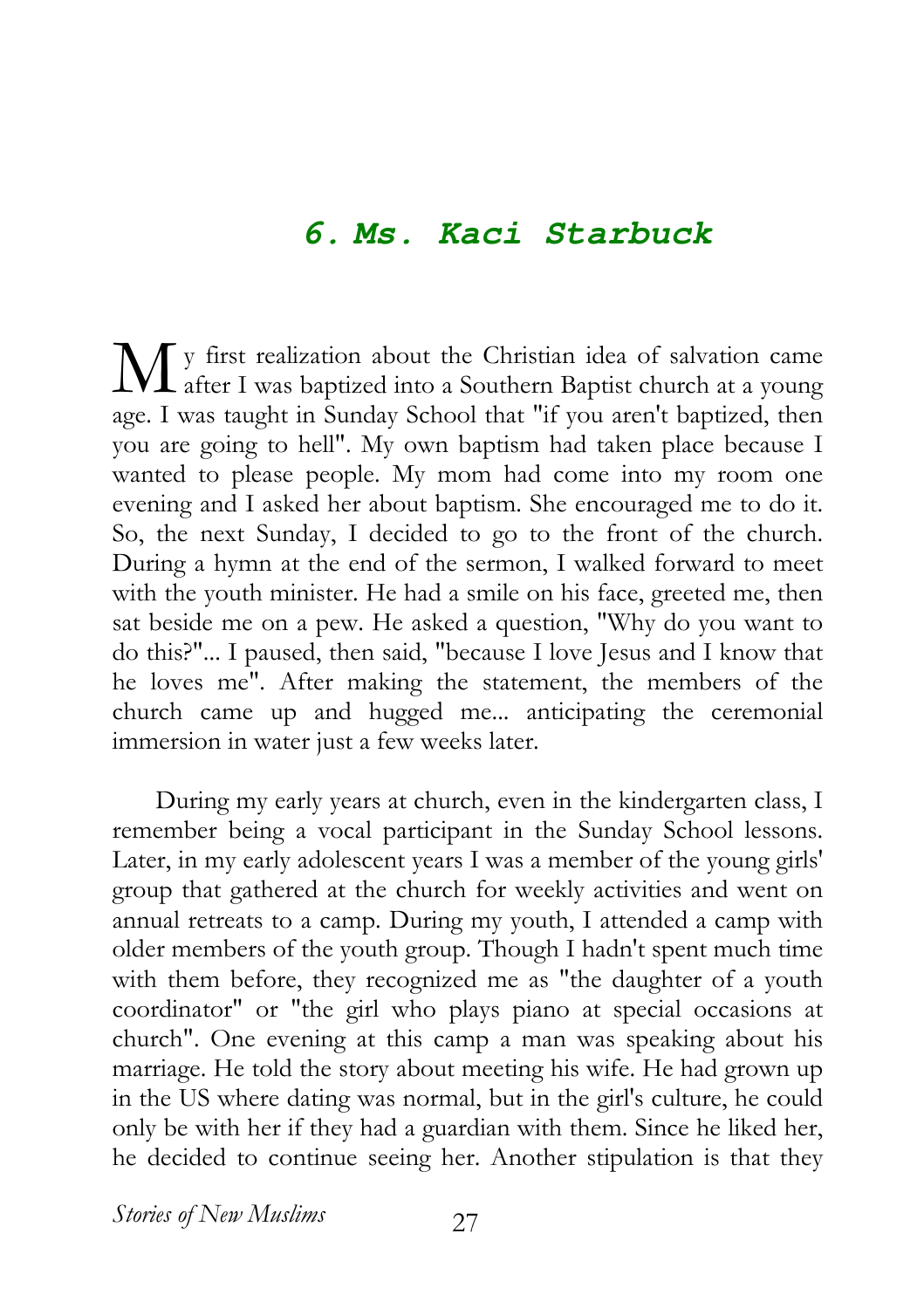could not touch each other until she had been given a promise ring. Once he proposed to her, they were allowed to hold hands. -This baffled me, yet held me in awe. It was beautiful to think that such discovery of another person could be saved until a commitment was made. Though I enjoyed the story, I never thought that the same incident could occur again.

A few years later, my parents divorced and the role of religion changed in my life. I had always seen my family through the eyes of a child - they were perfect. My dad was a deacon in the church, well respected, and known by all. My mom was active with youth groups. When my mom left, I took the role of caretaker of my father and two brothers. We continued to go to church, but when visiting my mom on weekends, the visits to churches became more infrequent. When at my dad's home we would gather at night every night to read Corinthians 1:13 (which talks about love/charity). My brothers, father, and I repeated this so often that I memorized it. It was a source of support for my dad, though I could not understand why.

In a period of three consecutive years, my older brother, younger brother, and I moved to my mom's house. At that point my mom no longer went to church, so my brothers found church attendance less important. Having moved to my mother's house during my junior year of high school, I was to discover new friends and a different way of life. The first day of school I met a girl who was very friendly. The second day of school, she invited me to her house for the weekend to meet her family and visit her church. I was automatically "adopted" into her family as a "good kid" and "good influence" for her. Also, I was surprisingly shocked at the congregation that attended her church. Though I was a stranger, all of the women and men greeted me with hugs and kisses and made me feel welcome.

After continually spending time with the family and attending church on the weekends, they started talking to me about particular beliefs in their Church of Christ. This group went by the New Testament (literal interpretation of Paul's writings). They had no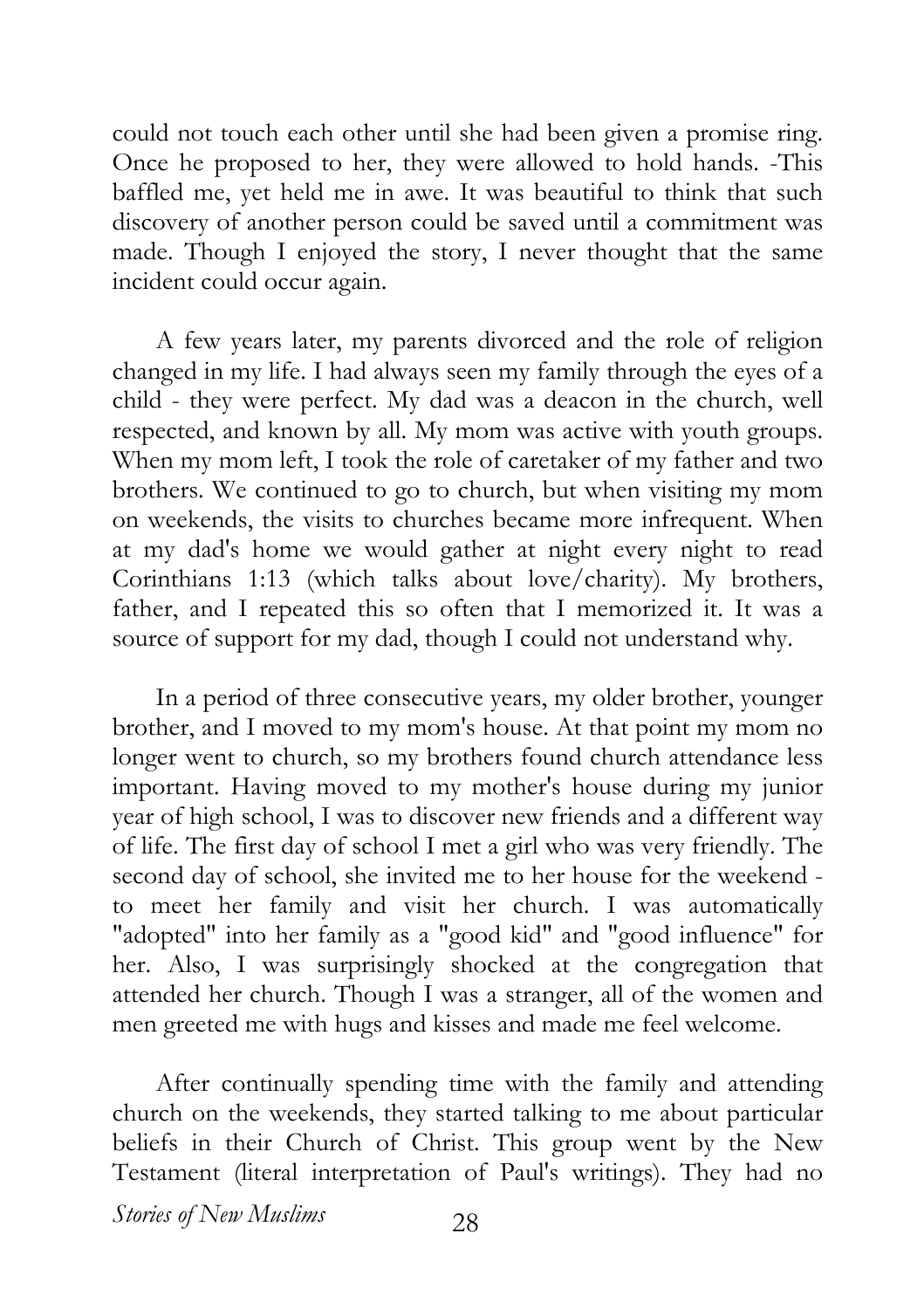musical instruments in church services - only vocal singing; there were no hired preachers, but elders who would bring sermons each Sunday. Women were not allowed to speak in church. Christmas, Easter, and other holidays were not celebrated, wine and unleavened bread were taken as communion every Sunday, and baptism was seen as immediately necessary at the moment that the sinner decided to become a believer. Though I was already considered a Christian, members of this congregation believed that I was going to hell if I didn't get baptized again - in their church, their way. This was the first major blow to my belief system. Had I grown up in a church where everything had been done wrong? Did I really have to be baptized again?

At one point I had a discussion about faith with my mom. I told her about my confusion and just wanted somebody to clear things up for me. I became critical of sermons at all churches because the preachers would just tell stories and not focus on the Bible. I couldn't understand: if the Bible was so important, why was it not read (solely) in the church service? Though I thought about baptism every Sunday for almost two years, I could not walk forward to be baptized. I would pray to God to push me forward if it were the right thing to do - but it never happened. The next year I went to college and became detached from all churches as a freshman. Some Sundays I would visit churches with friends - only to feel critical of the sermons. I tried to join the Baptist student association, but felt that things were wrong there, too. I had come to college thinking that I would find something like the church of Christ but it was not to be found. When I would return home to my mom's house on occasional weekends, I would visit the church to gain the immediate sense of community and welcoming.

In my Sophomore year, I spent Sundays singing at the Wake Forest church in the choir because I earned good money. Though I didn't support the church beliefs, I endured the sermons to make money. In October of my sophomore year I met a Muslim who lived in my dorm. He was a friendly guy who always seemed to be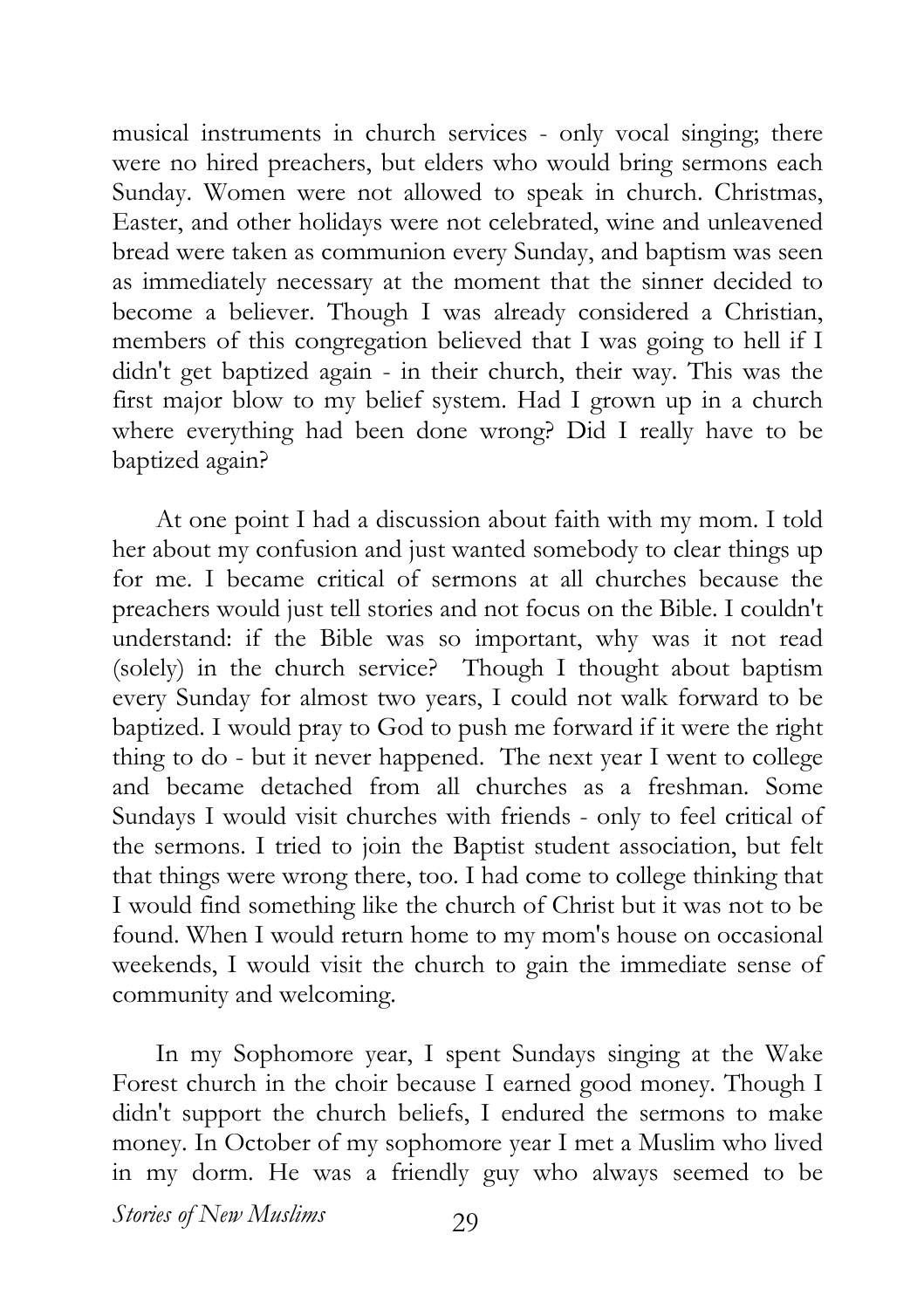pondering questions or carrying a deep thought. One evening I spent the entire evening asking him philosophical questions about beliefs and religion. He talked about his beliefs as a Shia' Ismaili Imami Muslim. Though his thoughts did not fully represent this sect of Islam (since he was also confused and searching for answers), his initial statements made me question my own beliefs: are we born into a religion, therefore making it the right one? Day after day I would meet with him and ask questions - wanting to get on the same level of communication that we had reached at our initial meeting - but he would not longer answer the questions or meet the spiritual needs that I had. The following summer I worked at a bookstore and grabbed any books that I could find about Islam. I introduced myself to another Muslim on campus and started asking him questions about Islam. Instead of looking to him for answers, I was directed to the Quran. Any time I would have general questions about Islam, he would answer them. I went to the local mosque twice during that year and was happy to feel a sense of community again.

After reading about Islam over the summer, I became more sensitive to statements made about Muslims. While taking an introductory half-semester course on Islam, I would feel frustrated when the professor would make a comment that was incorrect, but I didn't know how to correct him. Outside of my personal studies and university class, I became an active worker and supporter of our newly rising campus Islam Awareness Organization. As the only female member, I would be identified to others as "the Christian in the group". Every time a Muslim would say that, I would look at him with puzzlement - because I thought that I was doing all that they had been doing - and that I was a Muslim, too. I had stopped eating pork and became vegetarian, had never liked alcohol, and had begun fasting for the month of Ramadhan. But, there still was a difference...

Stories of New Muslims 30 At the end of that year (junior year) other changes were made. I decided to start wearing my hair up - concealed from people. Once again, I thought of this as something beautiful and had an idea that only my husband should be able to see my hair. I hadn't even been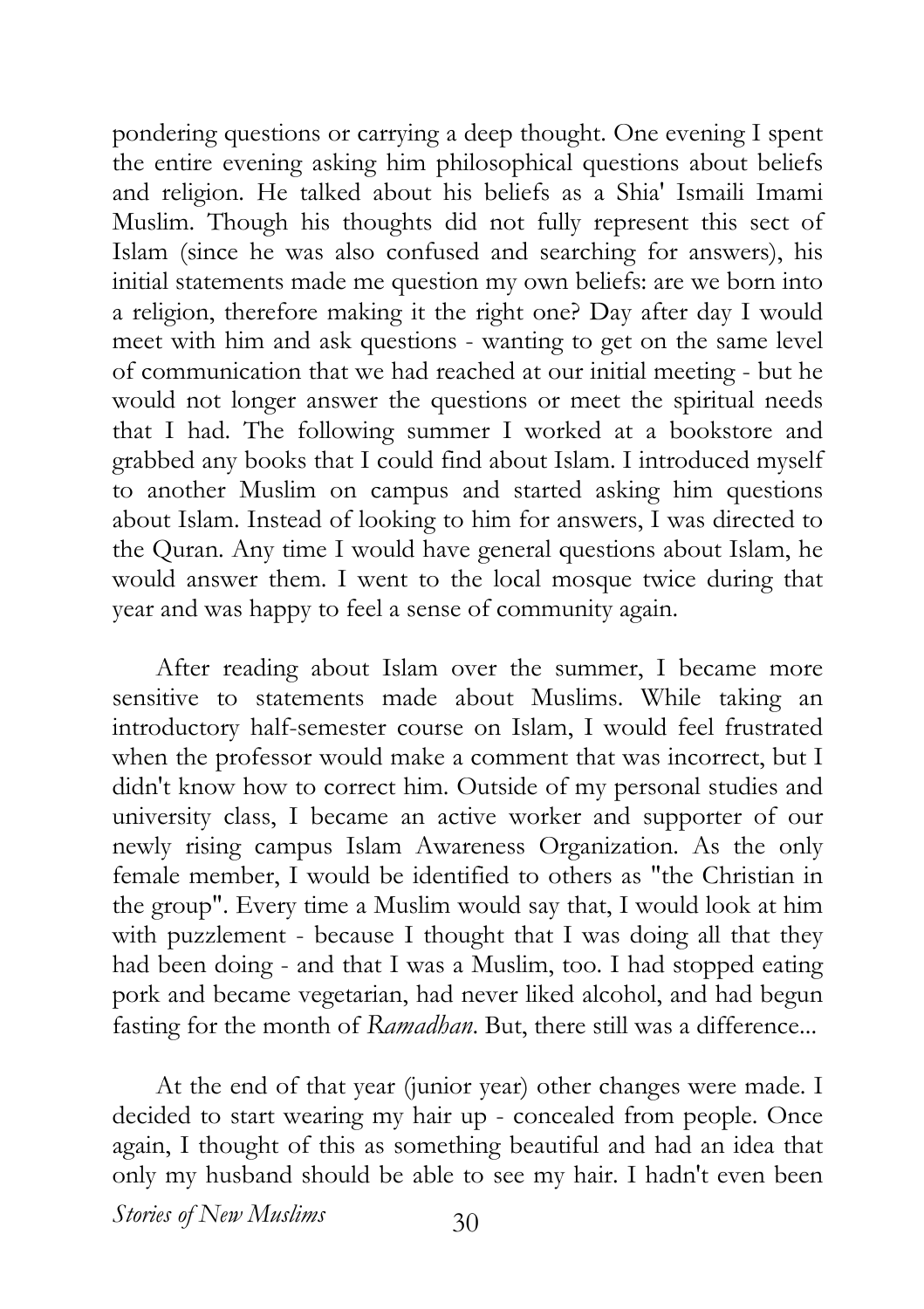told about Hijab... since many of the sisters at the mosque did not wear it. That summer I was sitting at school browsing the internet and looking for sites about Islam. I wanted to find e-mail addresses for Muslims, but couldn't find a way. I eventually ventured onto a homepage that was a matrimonial link. I read over some advertisements and tried to find some people within my age range to write to about Islam. I prefaced my initial letters with "I am not seeking marriage - I just want to learn about Islam". Within a few days I had received replies from three Muslims- one from Pakistan/India who was studying in the US, one from India but studying in the UK, and one living in the UAE. Each brother was helpful in unique ways - but I started corresponding with the one from the US the most because we were in the same time zone. I would send questions to him and he would reply with thorough, logical answers. By this point I knew that Islam was right - all people were equal regardless of color, age, sex, race, etc; I had received answers to troublesome questions by going to the Qur'an, I could feel a sense of community with Muslims, and I had a strong, overwhelming need to declare the shahada at a mosque. No longer did I have the "Christian fear" of denouncing the claim of Jesus as God - I believed that there was only one God and there should be no associations with God. One Thursday night in July 1997 I talked with the brother over the phone. I asked more questions and received many more pertinent, logical answers. I decided that the next day I would go to the mosque.

I went to the mosque with the Muslim brother from Wake Forest and his non-Muslim sister, but did not tell him my intentions. I mentioned that I wanted to speak with the imam after the khutbah [religious directed talk]. The imam delivered the khutbah, the Muslims prayed [which includes praising Allah, recitation of the Quran, and a series of movements which includes bowing to Allah] then he came over to talk with me. I asked him what was necessary to become Muslim. He replied that there are basics to understand about Islam, plus the *shahada* [there is no god but Allah and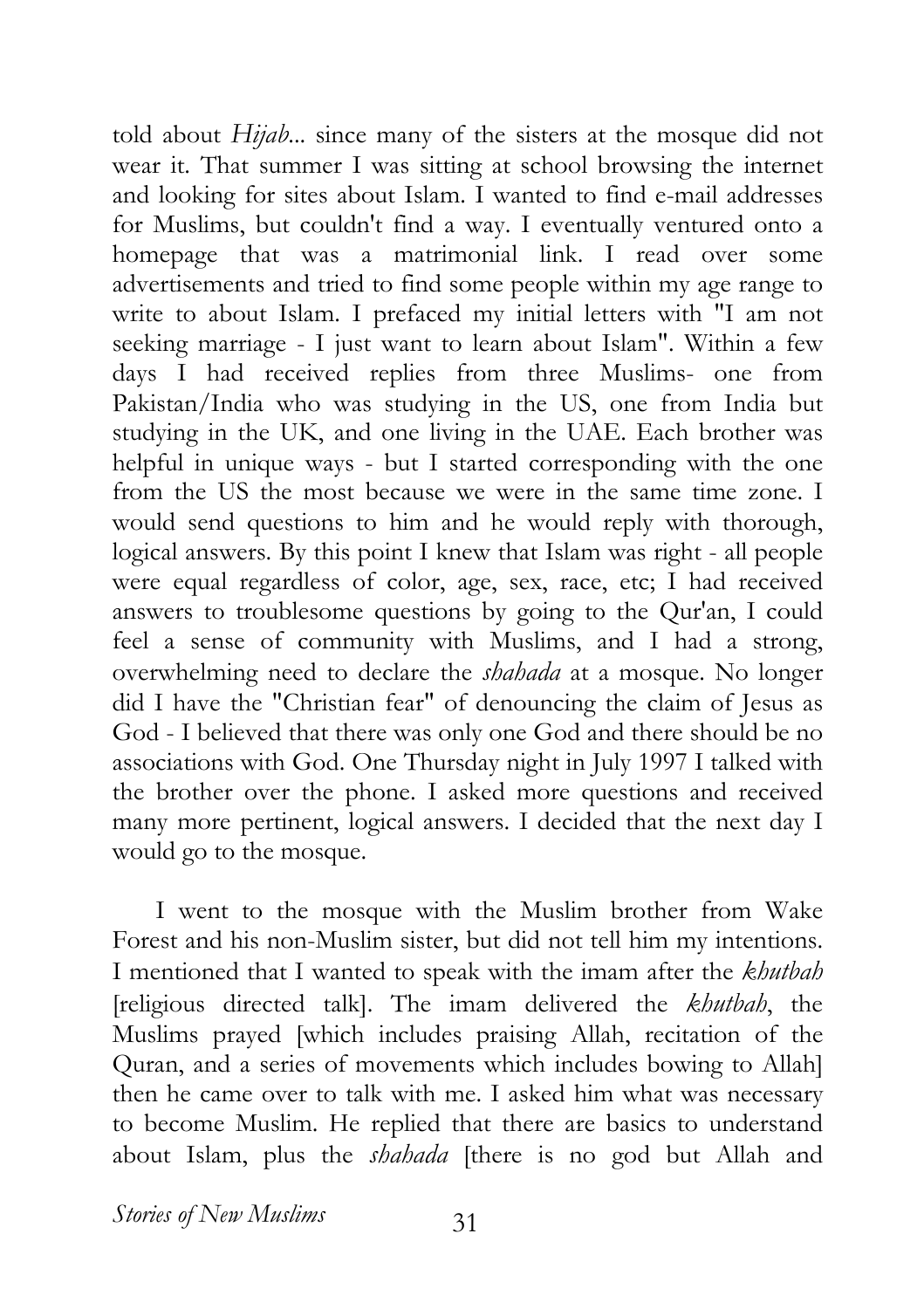Muhammad is the messenger of Allah]. I told him that I had learned about Islam for more than a year and was ready to become Muslim. I recited the *kalimah*... and became Muslim on July 12, 1996, alhumdulillah [all praise due to Allah]. That was the first big step. Many doors opened after that - and have continued to open by the grace of Allah. I first began to learn prayer, then visited another masjid in Winston-Salem, and began wearing Hijab two weeks later.

At my summer job, I had problems with wearing *Hijab*. The bosses didn't like it and "let me go" early for the summer. They didn't think that I could "perform" my job of selling bookbags because the clothing would limit me. But, I found the Hijab very liberating. I met Muslims as they would walk around the mall... everyday I met someone new, *alhumdulillah*. As my senior year of college progressed, I took the lead of the Muslim organization on campus because I found that the brothers were not very active. Since I pushed the brothers to do things and constantly reminded them of events, I received the name "mother Kaci".

During the last half of my Senior year, I took elective courses: Islam, Christianity, and Judaism. Each course was good because I was a minority representative in each. *Mashallah*, it was nice to represent Islam and to tell people the truth about Muslims and Allah.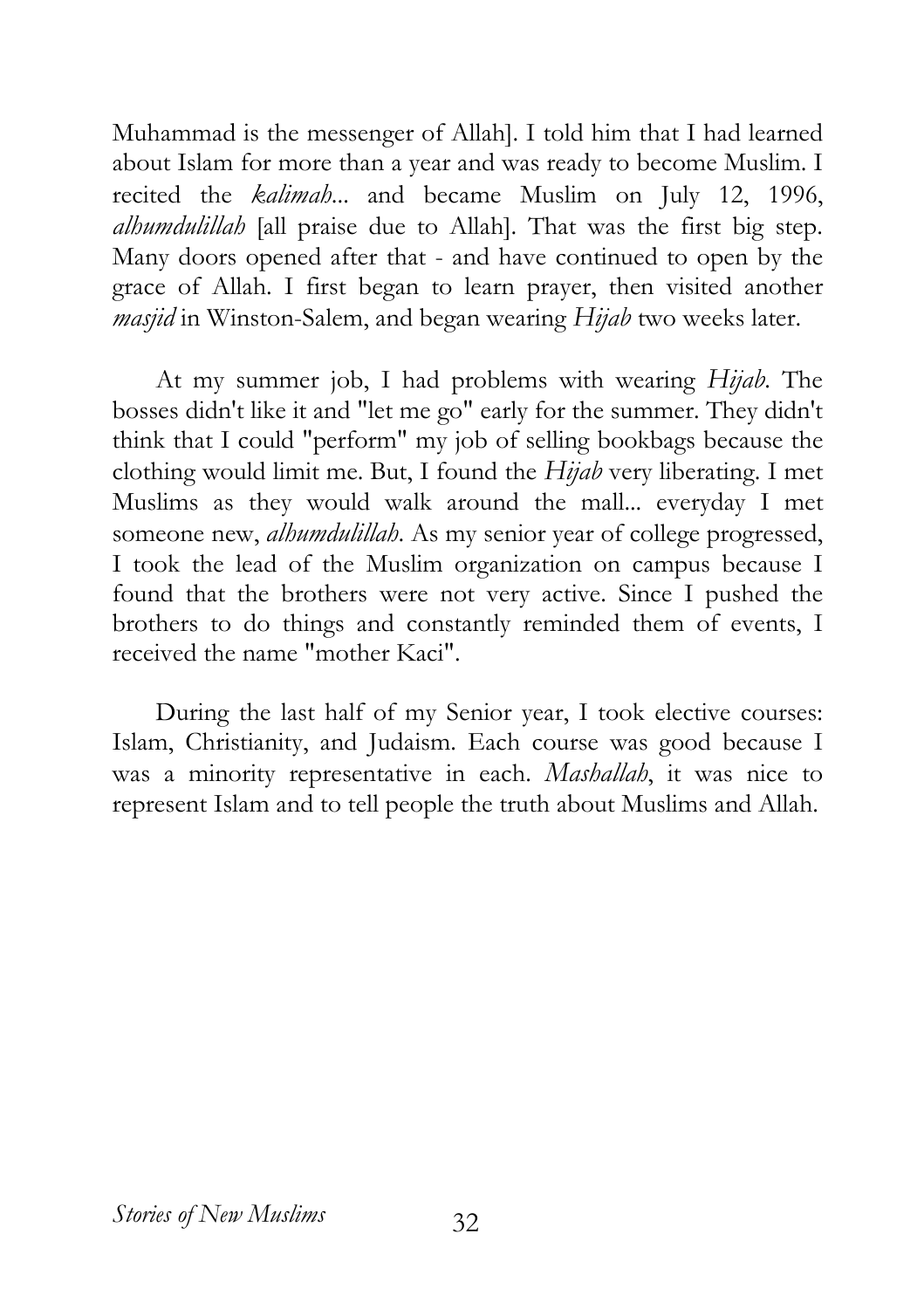#### **7. Ms. Karima Slack Razi**

 took the Shahadah on September 20, 1991. If you had told me 5 I took the *Shahadah* on September 20, 1991. If you had told me 5 years prior that I would embrace Islam, I never would have believed you. In retrospect, Allah's guidance was so subtle yet consistent, that now I see my whole life as leading up to that moment. It is difficult to encapsulate the exact factors that brought me to Islam because it was a journey, a process, that lasted three years. Those three years were both exhilarating and exhausting. My perceptions of myself and the world changed dramatically. Some beliefs were validated; others, shattered. At times I feared I would lose myself; at other times I knew that this path was my destiny and embraced it. Throughout those years, a series of aspects of Islam intrigued me. Slowly and gradually, my studies led me towards the day when I took the declaration of faith, the *shahadah*.

Prior to my introduction to Islam, I knew that I yearned for more spiritual fulfilment in my life. But, as yet, nothing had seemed acceptable or accessible to me. I had been brought up essentially a secular humanist. Morals were emphasized, but never attributed to any spiritual or divine being. The predominant religion of our country, Christianity, seemed to burden a person with too much guilt. I was not really familiar with any other religions. I wish I could say that, sensing my spiritual void, I embarked on a spiritual quest and studied various religions in depth. However, I was too comfortable with my life for that. I come from a loving and supportive family. I had many interesting and supportive friends. I thoroughly enjoyed my university studies and I was successful at the university. Instead, it was the "chance" meeting of various Muslims that instigated my study of Islam.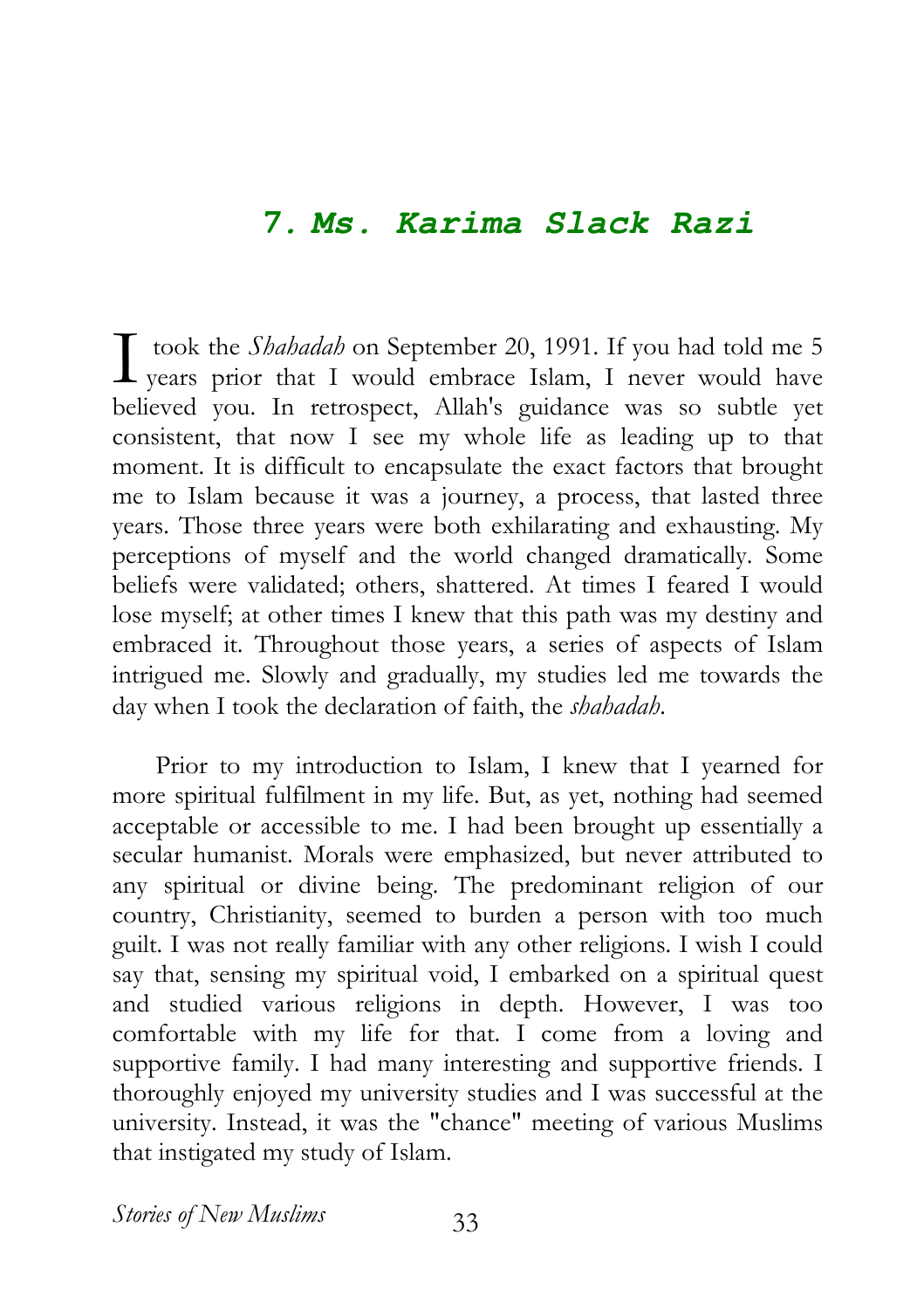Sharif was one of the first Muslims who intrigued me. He was an elderly man who worked in a tutorial program for affirmative action that I had just entered. He explained that while his job brought little monetary reward, the pleasure he gained from teaching students brought him all the reward he needed. He spoke softly and genuinely. His demeanor more than his words caught me, and I thought, "I hope I have his peace of spirit when I reach his age." That was in 1987.

As I met more Muslims, I was struck not only by their inner peace, but by the strength of their faith. These gentle souls contrasted with the violent, sexist image I had of Islam. Then I met Imran, a Muslim friend of my brother's who I soon realized was the type of man I would like to marry. He was intelligent, sincere, independent, and at peace with himself. When we both agreed that there was potential for marriage, I began my serious studies of Islam. Initially, I had no intention of becoming Muslim; I only desired to understand his religion because he had made it clear that he would want to raise his children as Muslims. My response was: "If they will turn out as sincere, peaceful and kind as he is, then I have no problem with it. But I do feel obligated to understand Islam better first."

In retrospect, I realize that I was attracted to these peaceful souls because I sensed my own lack of inner peace and conviction. There was an inner void that was not completely satisfied with academic success or human relationships. However, at that point I would never have stated that I was attracted to Islam for myself. Rather, I viewed it as an intellectual pursuit. This perception was compatible with my controlled, academic lifestyle. Since I called myself a feminist, my early reading centered around women in Islam. I thought Islam oppressed women. In my Women's Studies courses I had read about Muslim women who were not allowed to leave their homes and were forced to cover their heads. Of course I saw Hijab as an oppressive tool imposed by men rather than as an expression of self-respect and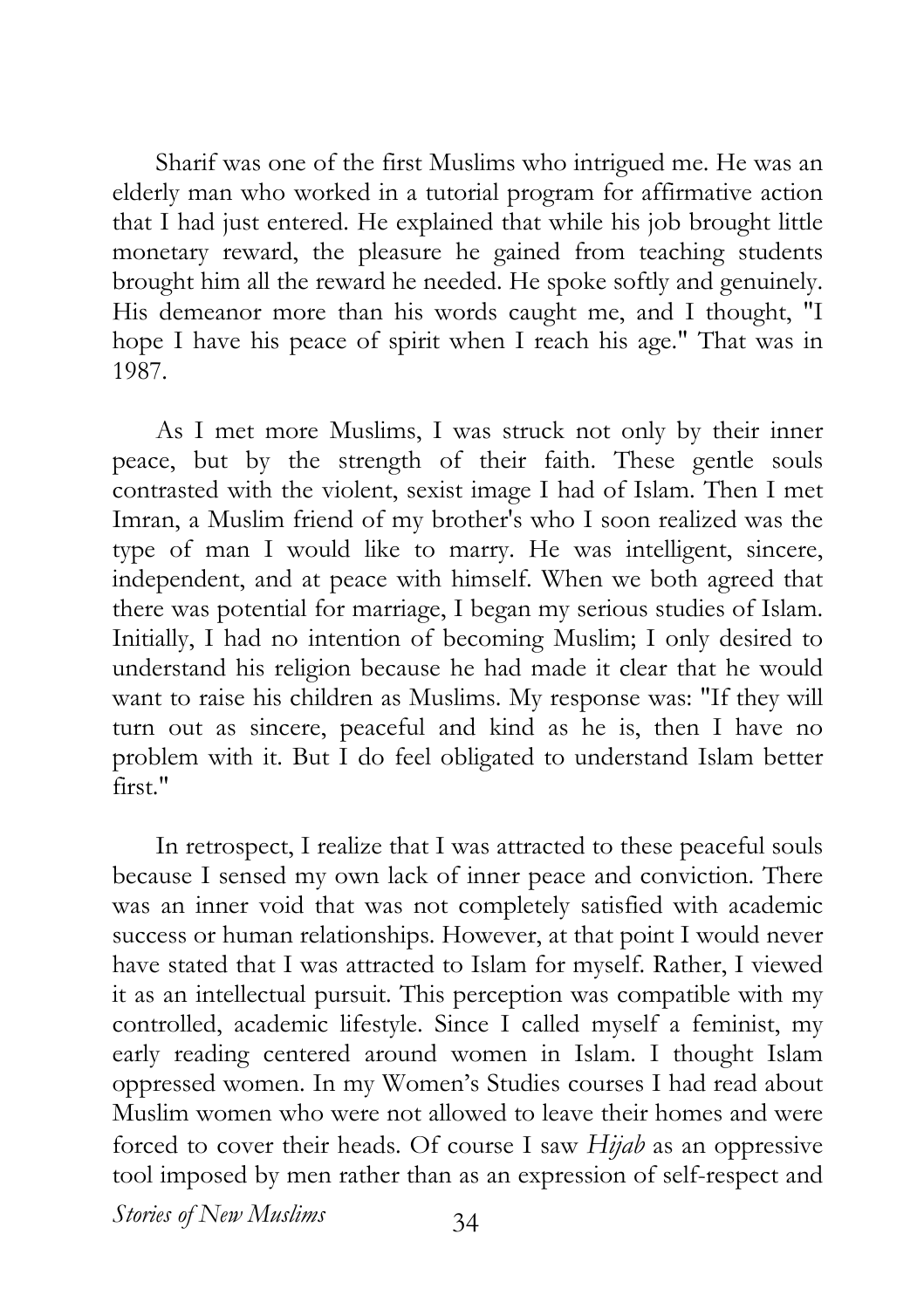dignity. What I discovered in my readings surprised me. Islam not only does not oppress women, but actually liberates them, having given them rights in the 6th century that we have only gained in this century in this country: the right to own property and wealth and to maintain that in her name after marriage; the right to vote; and the right to divorce.

This realization was not easy in coming....I resisted it every step of the way. But there were always answers to my questions. Why is there polygamy? It is only allowed if the man can treat all four equally and even then it is discouraged. However, it does allow for those times in history when there are more women than men, especially in times of war, so that some women are not deprived of having a relationship and children. Furthermore, it is far superior to the mistress relationship so prevalent here since the woman has a legal right to support should she have a child. This was only one of many questions, the answers to which eventually proved to me that women in Islam are given full rights as individuals in society.

However, these discoveries did not allay all my fears. The following year was one of intense emotional turmoil. Having finished up my courses for my masters in Latin American Studies in the spring of 1989, I decided to take a year to substitute teach. This enabled me to spend a lot of time studying Islam. Many things I was reading about Islam made sense. However, they didn't fit into my perception of the world. I had always perceived of religion as a crutch. But could it be that it was the truth? Didn't religions cause much of the oppression and wars in the world? How then could I be considering marrying a man who followed one of the world's major religions? Every week I was hit with a fresh story on the news, the radio or the newspaper about the oppression of Muslim women. Could I, a feminist, really be considering marrying into that society? Eyebrows were raised. People talked about me in worried tones behind my back. In a matter of months, my secure world of 24 years was turned upside down. I no longer felt that I knew what was right or wrong. What was black and white was now all grey.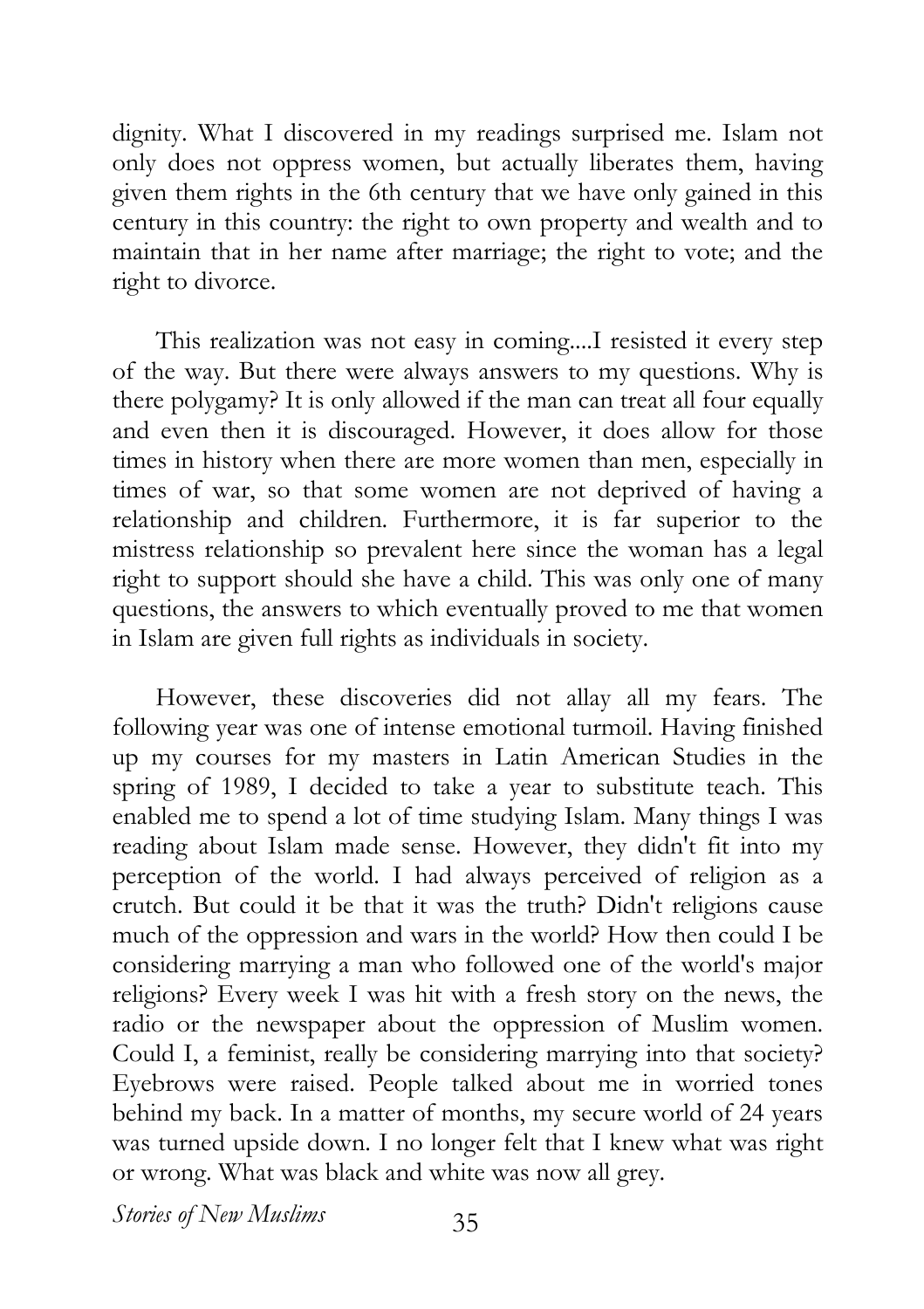But something kept me going. And it was more than my desire to marry Imran. At any moment I could have walked away from my studies of Islam and been accepted back into a circle of feminist, socialist friends and into the loving arms of my family. While these people never deserted me, they haunted me with their influence. I worried about what they would say or think, particularly since I had always judged myself through the eyes of others. So I secluded myself. I talked only with my family and friends that I knew wouldn't judge me. And I read.

It was no longer an interested, disinterested study of Islam. It was a struggle for my own identity. Up to that time I had produced many successful term papers. I knew how to research and to support a thesis. But my character had never been at stake. For the first time, I realized that I had always written to please others. Now, I was studying for my own spirit. It was scary. Although I knew my friends and family loved me, they couldn't give me the answers. I no longer wanted to lean on their support. Imran was always there to answer my questions. While I admired his patience and his faith that all would turn out for the best, I didn't want to lean too heavily on him out of my own fear that I might just be doing this for a man and not for myself. I felt I had nothing and no one to lean on. Alone, frightened and filled with self-doubt, I continued to read.

After I had satisfied my curiosity about women in Islam and been surprised by the results, I began to read about the life of the Prophet Muhammad and to read the Qu'ran itself. As I read about the Prophet Muhammad (PBUH), I began to question my initial belief that he was merely an exceptional leader. His honesty prior to any revelations, his kindness, his sagacity, his insights into his present as well as the future--all made me question my initial premise. His persistence in adversity and, later, his humility in the face of astounding success seemed to belie human nature. Even at the height of his success when he could have enjoyed tremendous wealth, he refused to have more than his poorest companions in Islam.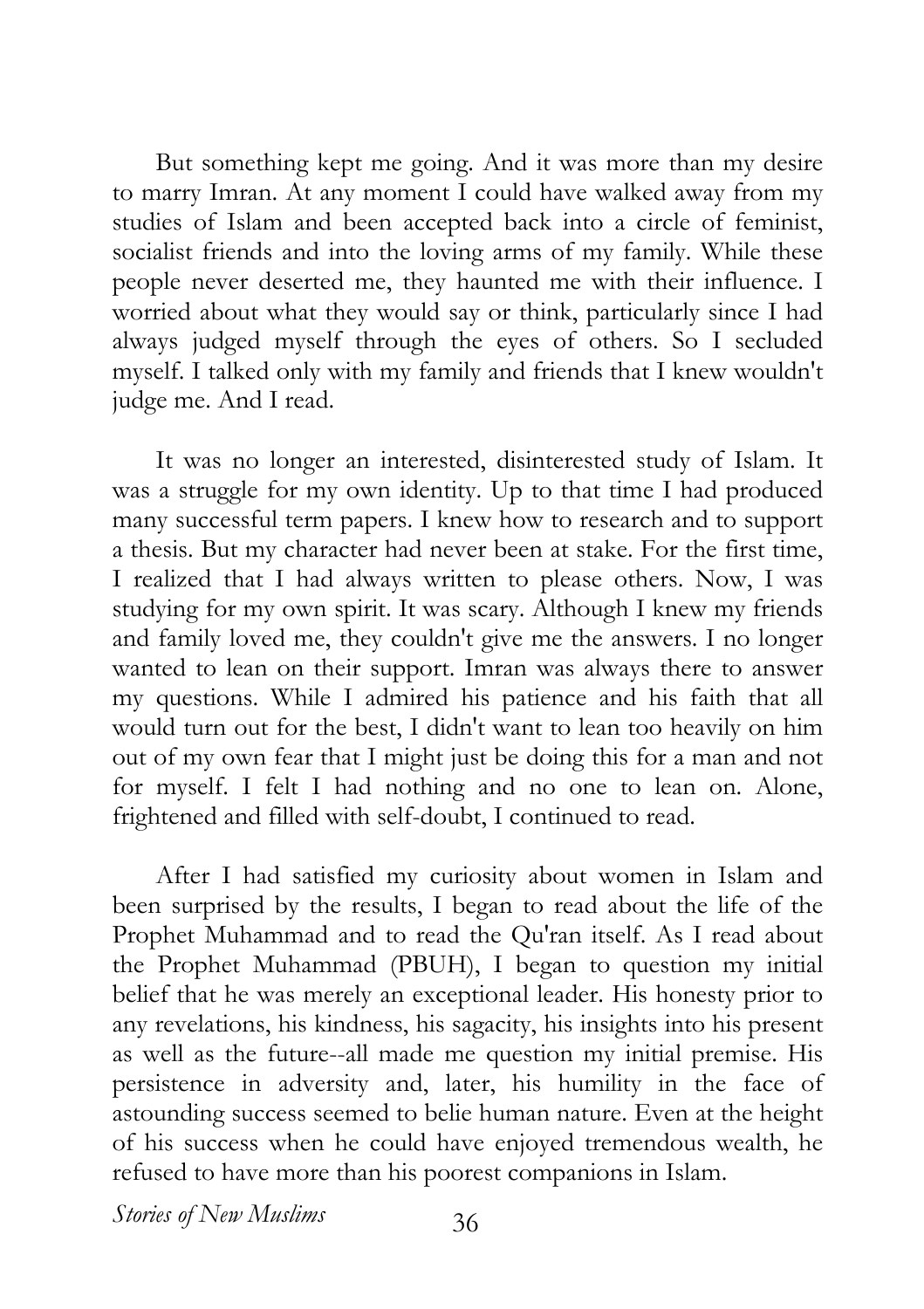Slowly I was getting deeper and deeper into the Qu'ran. I asked, "Could a human being be capable of such a subtle, far-reaching book?" Furthermore, there are parts that are meant to guide the Prophet himself, as well as reprimand him. I wondered if the Prophet would have reprimanded himself. As I slowly made my way through the Qu'ran, it became less and less an intellectual activity, and more and more a personal struggle. There were days when I would reject every word--find a way to condemn it, not allow it to be true. But then I would suddenly happen upon a phrase that spoke directly to me. This first happened when I was beginning to experience a lot of inner turmoil and doubt and I read some verses towards the end of the second chapter: "Allah does not burden any human being with more than he is well able to bear" (2:286). Although I would not have stated that I believed in Allah at that time, when I read these words it was as if a burden was lifted from my heart.

I continued to have many fears as I studied Islam. Would I still be close to my family if I became a Muslim? Would I end up in an oppressive marriage? Would I still be "open-minded?" I believed secular humanism to be the most open-minded approach to life. Slowly I began to realize that secular humanism is as much an ideology, a dogma, as Islam. I realized that everyone had their ideology and I must consciously choose mine. I realized that I had to have trust in my own intellect and make my own decisions--that I should not be swayed by the negative reactions of my "openminded," "progressive" friends. During this time, as I started keeping more to myself, I was becoming intellectually freer than any time in my life.

Two and a half years later, I had finished the Qu'ran, been delighted by its descriptions of nature and often reassured by its wisdom. I had learned about the extraordinary life of Prophet Muhammad (PBUH); I had been satisfied by the realization that Islam understands that men and women are different but equal; and I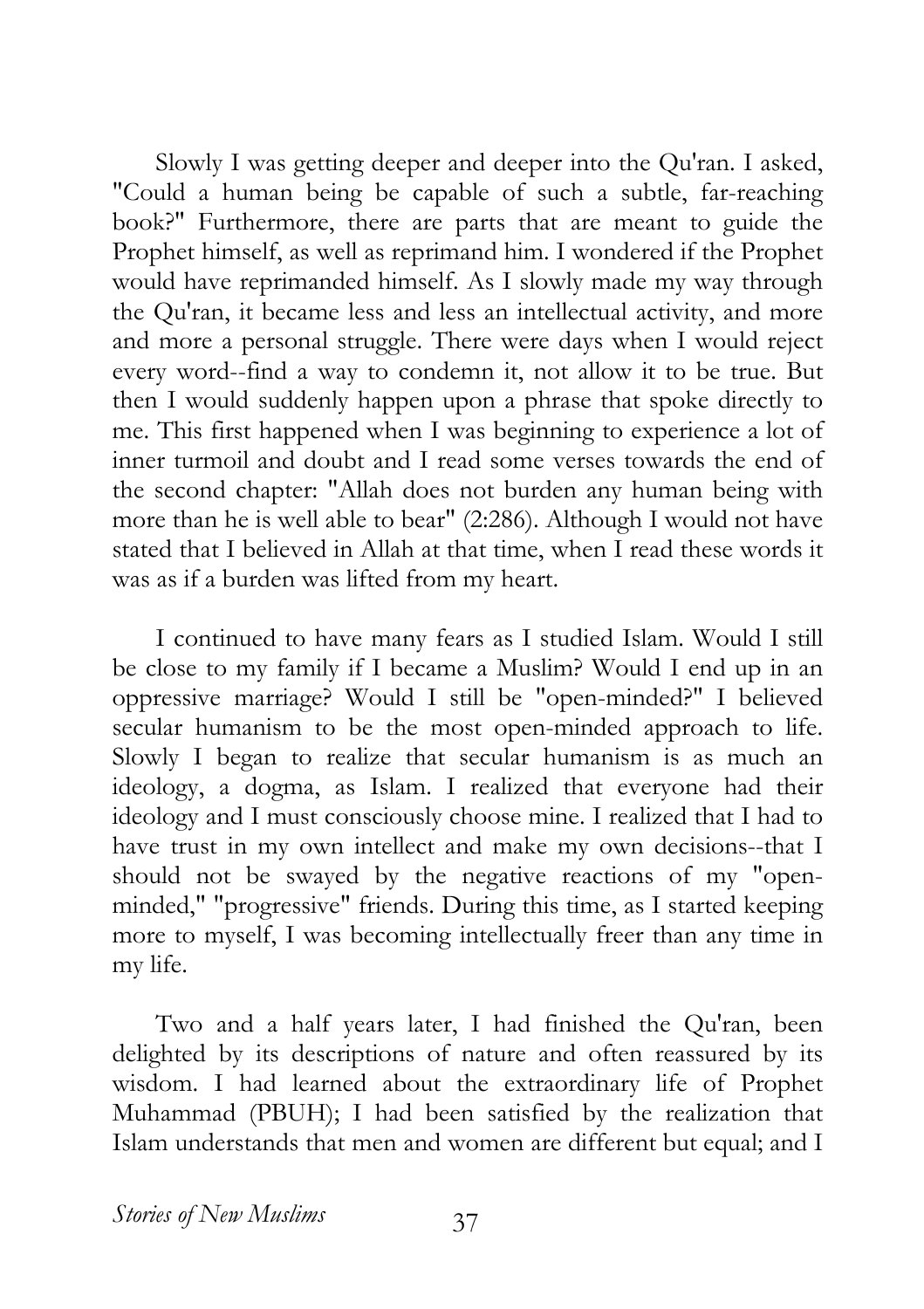discovered that Islam gave true equality not only to men and women, but to all races and social classes, judging only by one's level of piety.

And I had gained confidence in myself and my own decisions. It was then that I came to the final, critical question: Do I believe in one God? This is the basis of being a Muslim. Having satisfied my curiosity about the rules and historical emergence of Islam, I finally came to this critical question, the essence of being Muslim. It was as if I had gone backwards: starting with the details before I finally reached the spiritual question. I had to wade through the technicalities and satisfy my academic side before I could finally address the spiritual question. Did I.... Could I place my trust in a greater being? Could I relinquish my secular humanist approach to life?

Twice I decided to take the *shahadah* and then changed my mind the next day. One afternoon, I even knelt down and touched my forehead to the floor, as I had often seen Muslims do, and asked for guidance. I felt such peace in that position. Perhaps in that moment I was a Muslim a heart, but when I stood up, my mind was not ready to officially take the shahadah.

After that moment a few more weeks passed. I began my new job: teaching high school. The days began to pass very quickly, a flurry of teaching, discipline and papers to correct. As my days began to pass so fast, it struck me that I did not want to pass from this world without having declared my faith in Allah. Intellectually, I understood that the evidence present in the Prophet Muhammad's (PBUH) life and in the Qu'ran was too compelling to deny. And, at that moment, I was also ready in my heart for Islam. I had spent my life longing for a truth in which heart would be compatible with mind, action with thought, intellect with emotion. I found that reality in Islam. With that reality came true self-confidence and intellectual freedom. A few days after I took the shahadah , I wrote in my journal that finally I have found in Islam the validation of my inner thoughts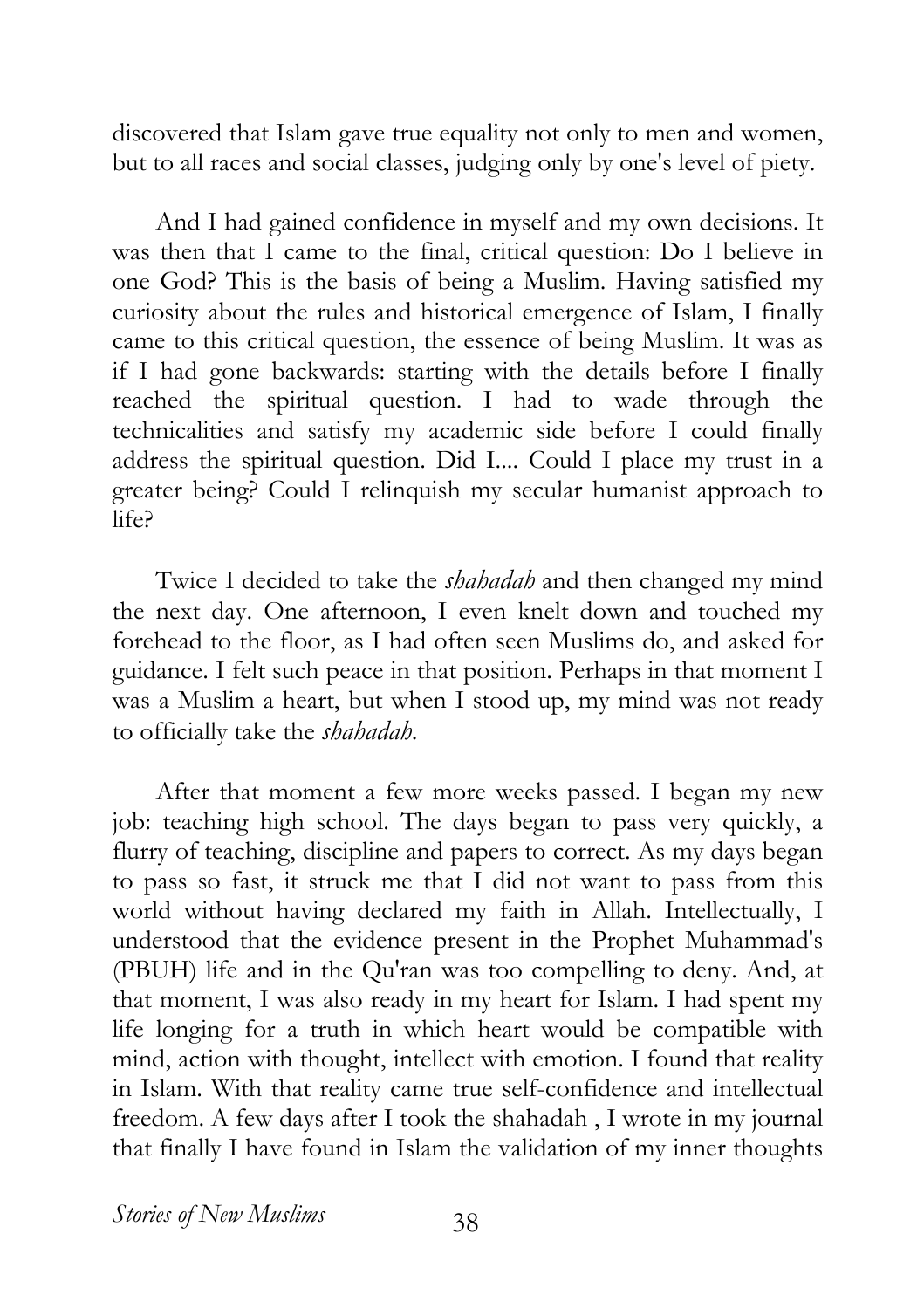and intuition. By acknowledging and accepting Allah, I have found the door to spiritual and intellectual freedom.

Mrs. Lara - Discovering Islam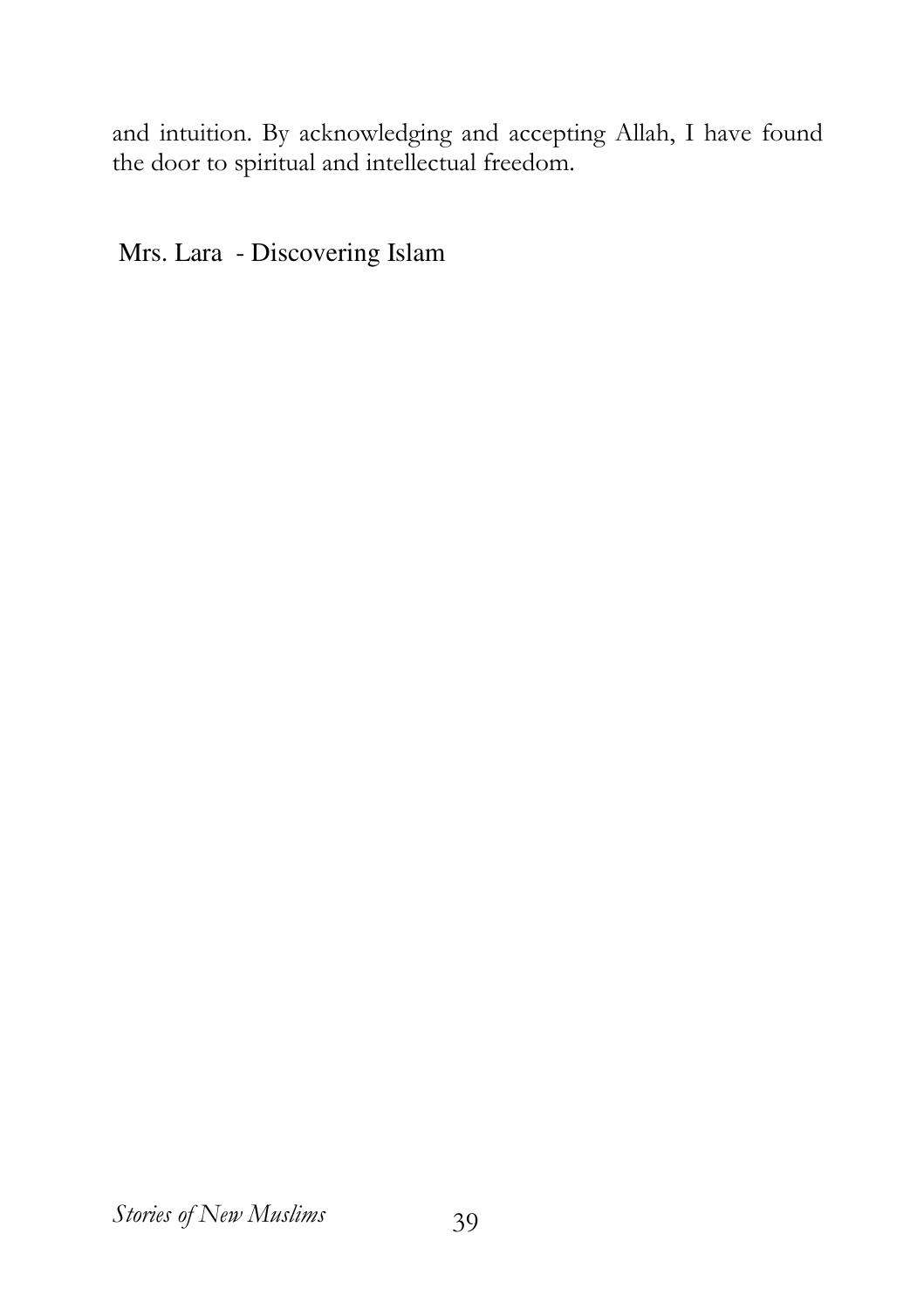#### **8. A Canadian Muslima's Story**

Bismillah ar-Rahman ar-Raheem April 25, 1996

s-Salamu Alaikum wa Rahmahtullahi wa Barakatu (May the  $A$  s-Salamu Alaikum wa Rahmahtullahi wa Barakatu (May the peace, the mercy, and the blessings of Allah be upon you). I am Canadian-born of Scandinavian and other ancestry, and I was raised in Canada. I have been a Muslima since February 1993 when I was 23. While growing up, I was never affiliated with any religion nor was I an atheist. When I was in my mid-teens I started to think somewhat about religion and at that time I did believe in the Oneness of God (Tawheed). Christianity never interested me.

My first contact with Muslims occurred when I was introduced to some Muslim international students in 1988. Through them I learned a bit about Islam, such as Ramadan fasting. But it was really not until 1992 that I became interested in Islam. In the summer of that year a Canadian newspaper published a series of articles attacking Islam by using examples of anti-Islamic behaviour of some Muslims in an attempt to vilify Islam itself. Non-Muslims tend to judge Islam on the basis of the behaviour (which is not necessarily Islamic) of Muslims. I was not yet a Muslima but the articles were so outrageous that I sent a letter to the editor in defence of Islam. Now I was curious about Islam. I re-read some articles I had picked up several months earlier from the MSA Islam Awareness Week display at my university. One was about 'Isa (Alaihe Salam) [Jesus] as a Prophet of Islam. Also, I asked a Muslim to get me some books about Islam; they were about the overall ideology of Islam and were written by two famous Muslim authors. Impressed, I thought, "This is Islam? It seems so right." Over the next few months in my free time while attending university I continued to learn about Islam from authentic Islamic books, for example The Life of Muhammad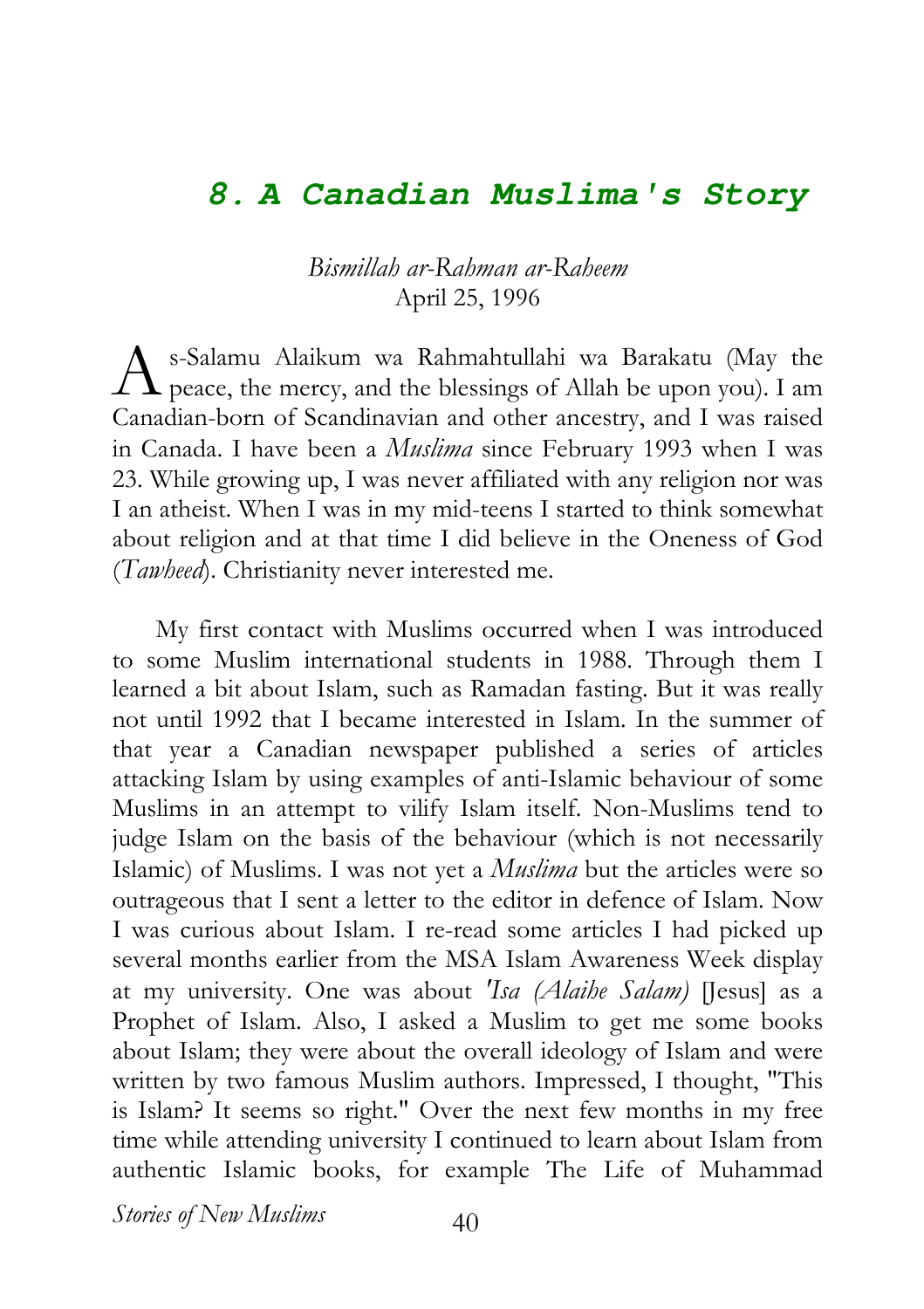(Salallahu Alaihe wa Salam). One certainly does not learn the truth about Islam from the mass media! Also, newcomers to Islam especially must be careful to avoid the writings of deviant groups which claim ties to Islam so as not to be misled. And just because the author has an Arabic name does not necessarily mean that he or she is a knowledgeable Muslim or even Muslim at all. Also, I learned about Islam from some kind, knowledgeable Muslims and Muslimas who did not pressure me. Meanwhile, I had begun to Islamize my behaviour which did not require huge change. I already avoided consuming alcohol and pig meat. Also, I always preferred to dress conservatively/modestly and not wear makeup, perfume, or jewellery outside my home. I started to eat only Islamically slaughtered meat. Also during this time I visited a *masjid* (mosque) in my city for the first time.

Until I discovered Islam, I knew almost nothing about it. I say discovered because the "Islam" that I had always heard about through the mass media is not true Islam. I had always assumed that Islam is just another man-made religion, not knowing that it is the Truth. I had also assumed that a person had to be raised as a Muslim to be one. I was not aware of the fact that all humans are born Muslim (in a state of Islam - submitted to the Creator). Like many "Westerners" I associated Islam with the "East" and did not know that Islam is universal in both time and place. However, I never had negative feelings about Islam, al-Hamdulillah. The more knowledge that I acquired about Islam, the more I felt that I too can actually be Muslim as I found that many of the beliefs that I already had were actually Islamic not merely "common sense."

So after familiarizing myself with what Islam is basically about and what are the duties and proper conduct of a Muslim person, as well as thinking and reflecting, I felt ready to accept Islam and live as a *Muslima*. One day while at home I said the *Shahada* (declaration of faith) and began to perform the five daily salawat (prayers), al-Hamdulillah. That was in February 1993, several days before the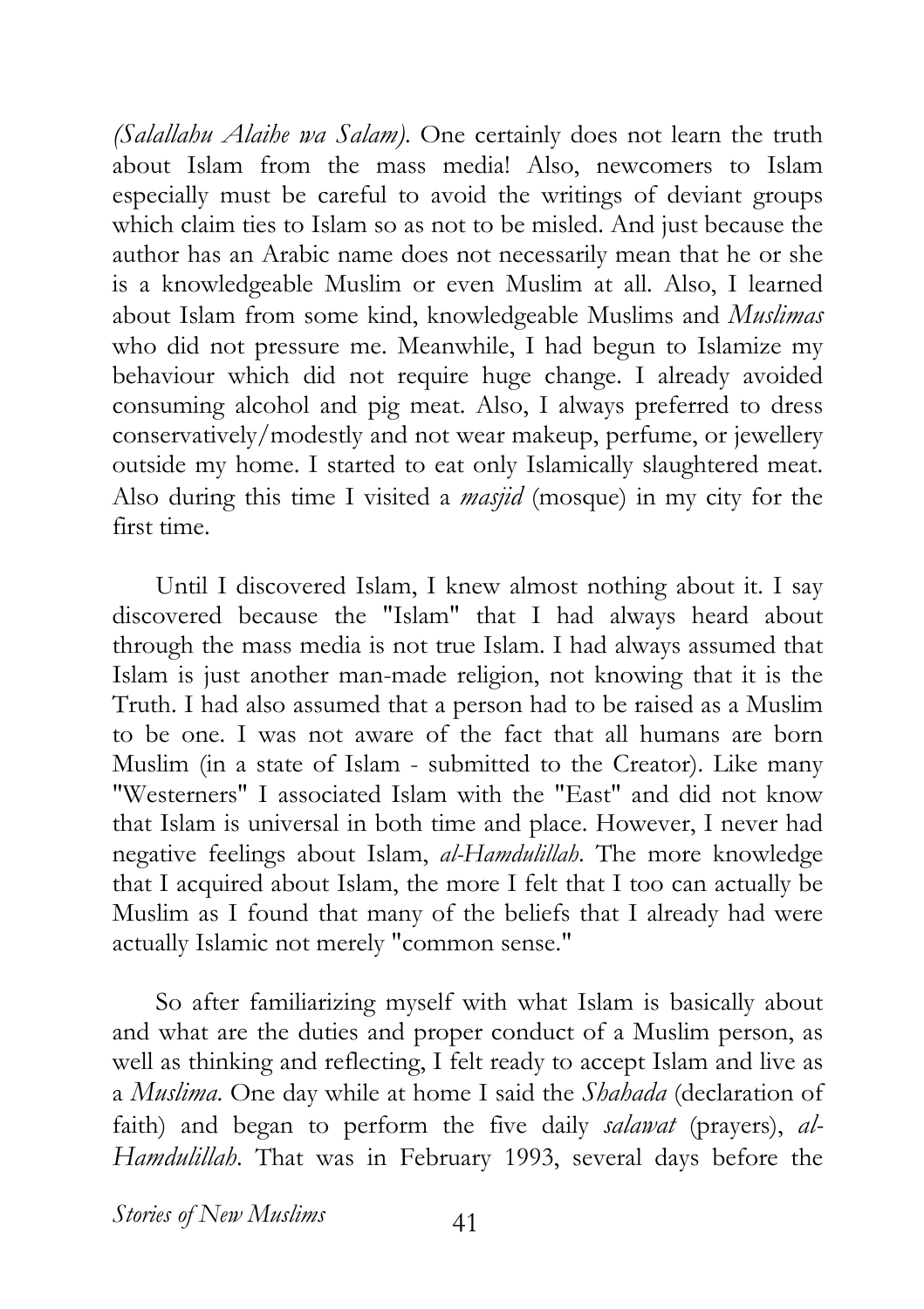fasting month of Ramadan began. I did not want to miss the fasting this time! I found the fasting to be much easier than I had anticipated; before I fasted I had worried that I might faint. At first there was a bit of an adjustment period getting used to the new routine of performing salah and fasting, and I made some mistakes, but it was exciting and not difficult. I started to read the Qur'an (Abdullah Yusuf Ali's translation) when I was given one soon after accepting Islam. Before that I had read only excerpts of it in other books. Also in the beginning, I found The Lawful and the Prohibited in Islam by Dr. Yusuf al-Qaradawi to be a useful guide.

In January 1996 (during Ramadan) I started to wear the Islamic headscarf (Hijab). I realized that I could not fully submit to Allah (SWT), which is what being Muslim is about, without wearing it. Islam must be accepted and practised in its entirety; it is not an "alter-to-suit-yourself" religion. Since becoming a *Muslima* I was aware that the headscarf is required of Muslim women and I had intended to wear it eventually. I should have worn it immediately upon accepting Islam but for many Muslimas (even some from Muslim families) it is not easy to take that step and put it on in a non-Muslim society. It is silly how so many persons get upset over a piece of fabric! Also, it is interesting to note that Christian nuns are never criticized for covering their heads. Never in my life did I have negative feelings toward *muhajjabas* (women who wear Hijab) when I saw them. What made me hesitate to put it on was fearing receiving bad treatment from others, especially family. But we must fear Allah (SWT) only, not others. In the few months before I permanently put on Hijab I started "practising" wearing it. I wore it when I travelled between my home and the local masjid on Fridays when I started attending the jum'a salah (Friday congregational prayer). (Of course, since becoming Muslim I always wore it during every salah). A couple of weeks prior, in  $du'a$  I began asking Allah (SWT) to make it easy for me to wear it.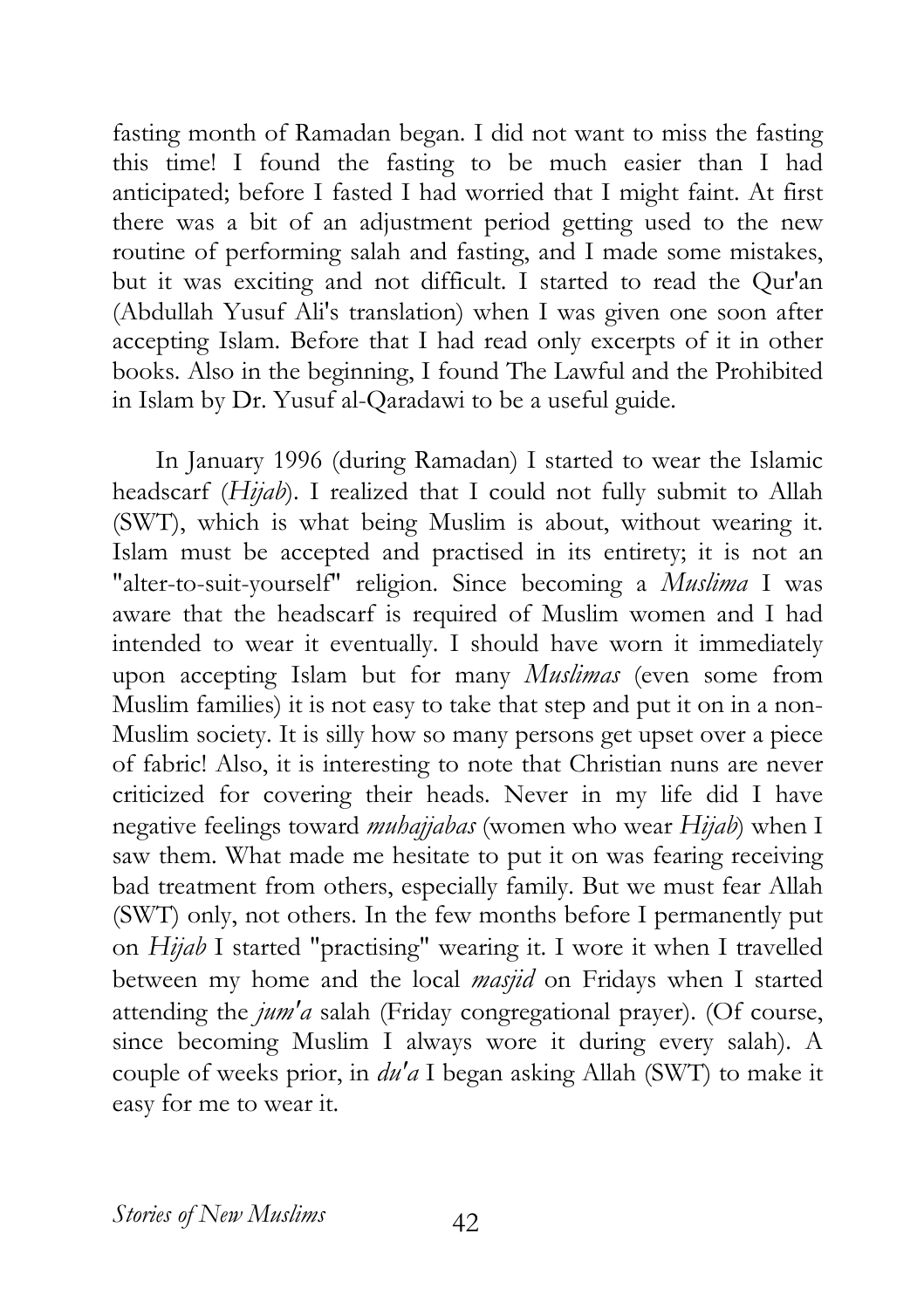The day I finally put it on permanently I had reached the point where I felt that I could no longer go out with a bare head, and I thought "tough bananas" if others do not like me wearing it since I alone am accountable for my actions and am required to perform my Islamic duties, and I could never please everyone anyway. Sometimes opposition to Hijab is a control issue: some persons just plainly do not like those who are determined and independent especially if it is their child.

Upon wearing it I immediately felt protected and was finally able to go out and not be the target of stares/leers from men. At first I felt a bit self-conscious but after several weeks I felt completely used to wearing Hijab. Sometimes other persons look puzzled/confused, I think because they are not used to seeing pale-faced, blue-eyed Muslimas! By the way, wearing Hijab is da'wah in a way as it draws attention to Islam.

Since accepting Islam I continue to seek knowledge about the Deen (religion) which is a lifelong duty for all Muslims--male and female. Currently, I am learning Arabic and hope to be able to read the Qur'an in Arabic soon, insha'Allah. Reading, discussing Islam with other Muslims, and the Friday jum'a khutba are all educational. Striving to be as pious as one can be and fighting against one's own evil traits (jihad al-nafs) takes effort and is continuous and never ending for Muslims. I find Islam ever-more fascinating, and I enjoy living as a Muslima.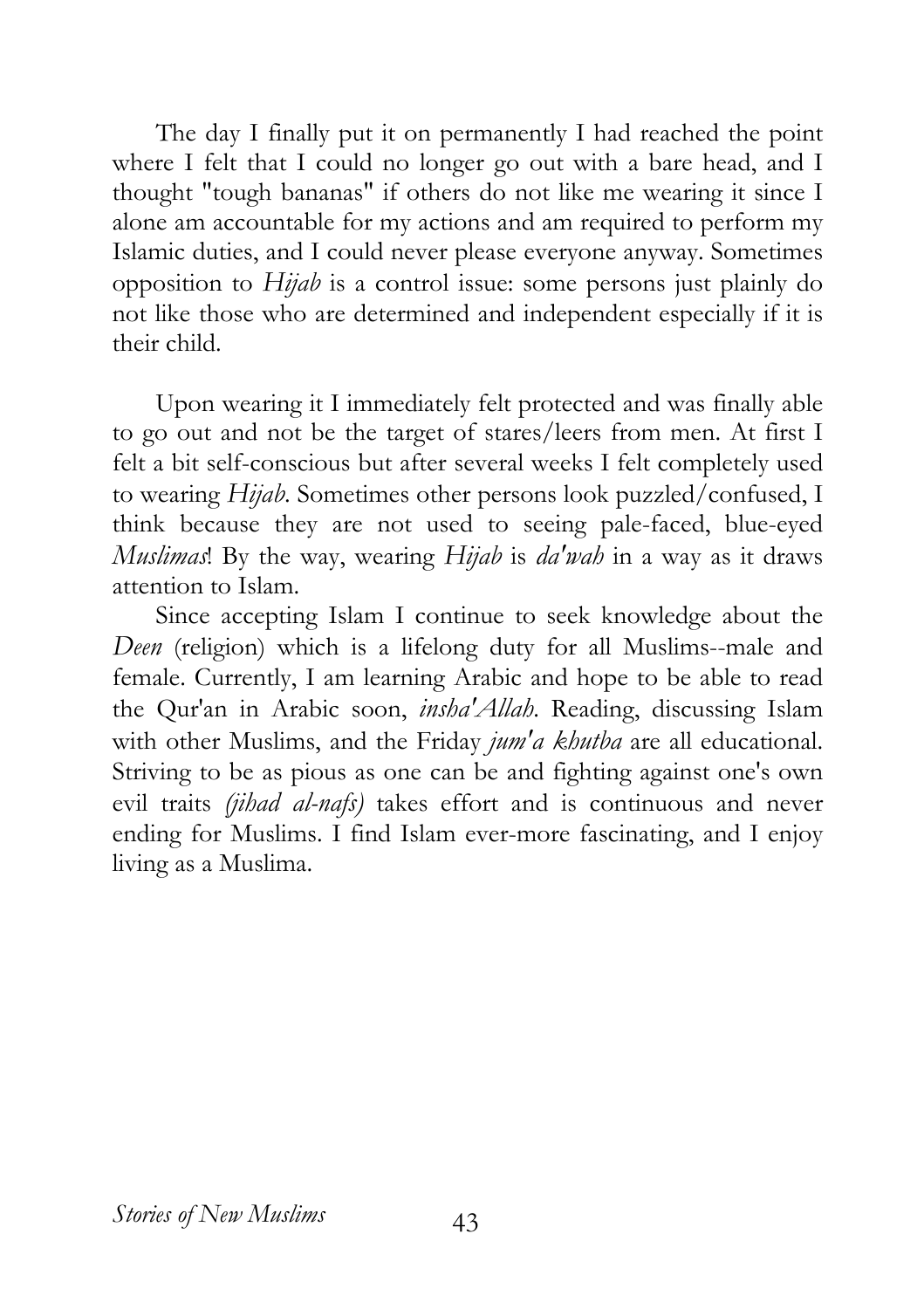### **9. Ms. Malaak**

I am a new Muslim woman from Richmond, VA. I had never even<br>met Muslims before last year, and had no idea that there was an **L** met Muslims before last year, and had no idea that there was an Islamic center in my own city. However, at that time, I was very interested in Islam, but I could find nothing to read. I read encyclopaedias and any books I could get my hands on, but they were all written by non-Muslims. They said that Muhammad (saws) wrote the Qur'an in the 7th century, that Muslims worshipped the black stone, and that Islam bred hatred towards women. They also said that Muhammad (saws) copied the Bible, that Islam was spread with the Qur'an in one hand and the sword in the other, and implied (if not stated directly) that all Muslims were Arab. One book even said that the word "Allah" came from al-lot, the moon god of the pagan Arabs. These are just some of the lies I read.

Then, one day, two Pakistani Muslim women (who were also muhajjabas [wearing Hijab -ed.]) came to my college. I befriended them, and then I started asking them all kinds of questions. I had already left Christianity when I was 12, so I felt no challenge to my personal beliefs. I was a biology major and had basically no religion. I was amazed at what they told me, and I realized that all of my previous knowledge was lies. Then, I came home for the summer. I got my own apartment and started working at 7-11. While I was working, a black muhajjaba came in the store. I asked her where she worshipped and when she told me there was an Islamic center on the same street I was working on, I was amazed.

I went the next day, but no one was there. So I went the day after that day (which happened to be Friday) and found some people there. A man told me to come the next week at noon so I could meet some of the ladies. But when he said "noon," he meant "*dhuhr*," not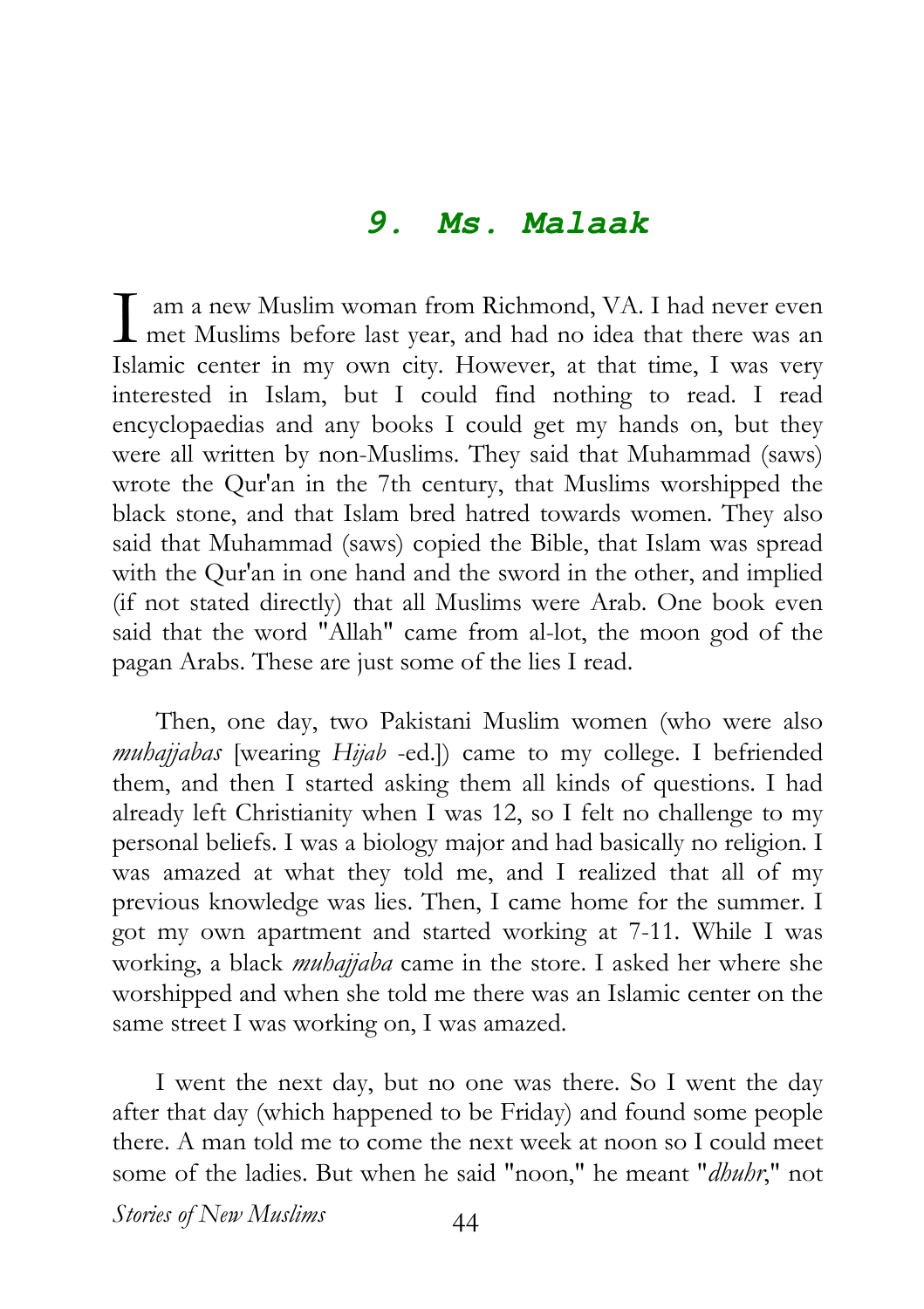12. I didn't know that. So I came at 12 the following week, but no one was there. For some reason, I decided to wait, Subhan-Allah. And wait I did, for an hour and a half (jumaa' [Friday prayer -ed.] is at 2), and finally I meet some people. A lady there gave me a copy of Maurice Bucaille's The Bible, Qur'an, and Science. When I read it, I knew that I wanted to become a Muslim. After all, I was a biology major. I knew that the things in the Qur'an had to be from Allah (swt), and not from an illiterate, uneducated man. So I went the next week and took *shahaada* [i.e. stated and accepted the creed of Islam ed.] When my dad found out, he went crazy. He came to my apartment and tore up everything in it, including my Qur'an. I called the police, and they came out. But they refused to help. They said "Don't you think he's right?" and so on. So I fled to Nashville, TN.

I have continued to talk with my dad, though, because the Qur'an says to honour your parents (it does not distinguish between Kaafir (a non-believer and Muslim parents), and because I remember the story of Umar Ibn Al-Khattab (raa). He hated Islam so much that he used to beat his slave girl until his arm grew tired. Al-Hamdu Lillah, Allah (swt) has rewarded me for my efforts. I saw my father for the first time this summer, he accepted it without too much commentary. I think he realizes now that he can't bully me into renouncing Islam.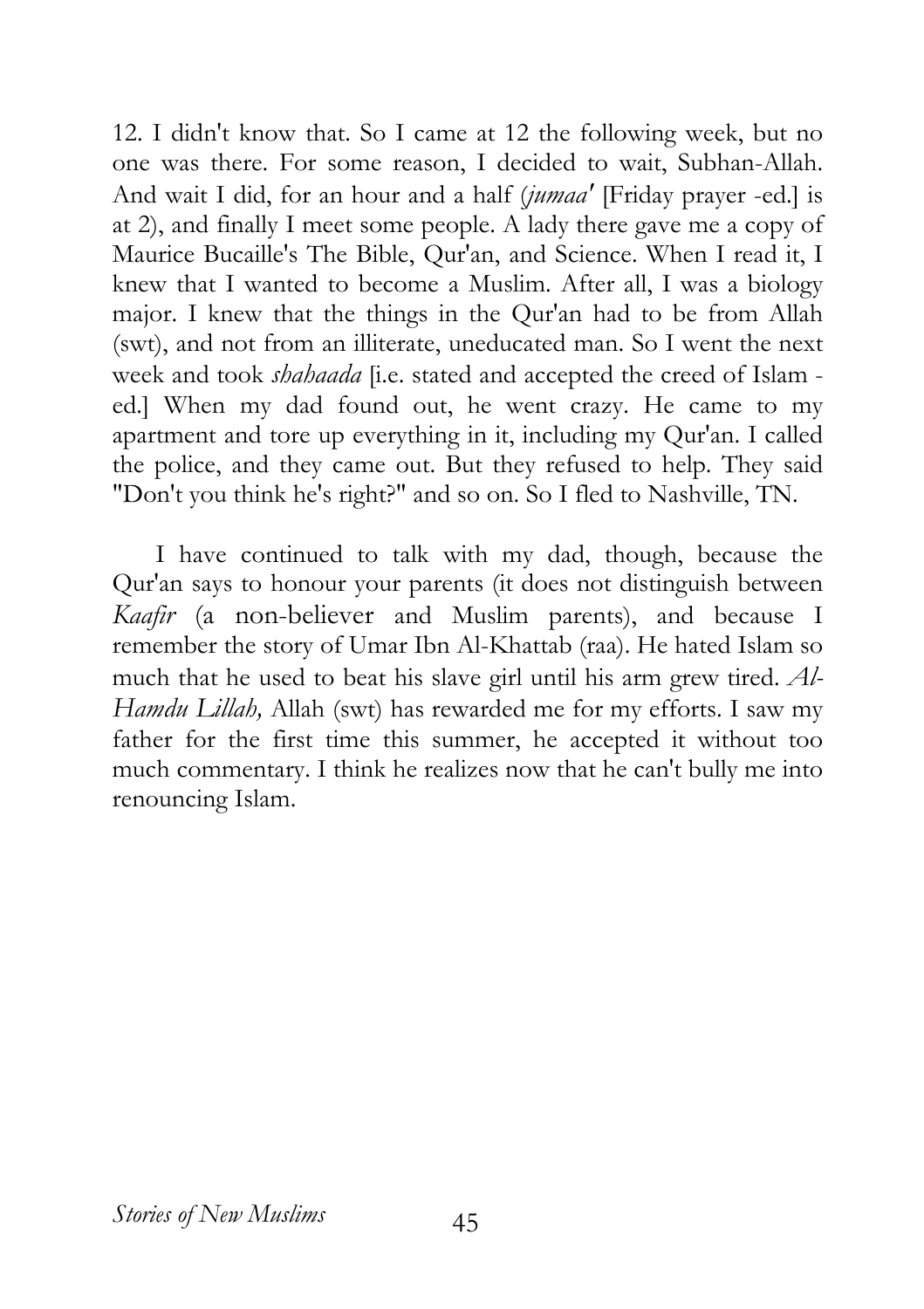# **10. Michelle**

As-salaamu-alaikum,

 come from a Jewish family in New York. My mother was from S. I come from a Jewish family in New York. My mother was from S.<br>A. but also Jewish. She never was comfortable with anyone knowing that. When my father died, she remarried a Catholic and became one herself. And that is how she brought us up. From the age of 5 I was told that Jesus was also God...? I never felt comfortable with it.

We moved to the Philippines - that is where my stepfather was from. And life there was unbearable. My stepfather, to put it mildly, was abusive to me and my 2 brothers. The effect of that hard life: my spelling is poor, one of my brothers is now a drinker, and the other has a low self worth.

When I grew up and we returned to the USA, I left home. I took care of myself by working hard. I never had time for God, whoever He was. I did not feel that God helped me in any way, so why bother? I did try to get back to my roots but Judaism made no sense, so I let that go. I did come across Muslims from time to time but the effect was how do they dress that way, and why do they seem different? Over time, the idea of Islam kept coming back to me, so I tried to find out more. I read the history and life of Mohammed (saas). That is what got to me: such kindness and sabr (patience) in the face of hardships.

It seemed to me that my life had no direction, so I went to learn more. After reading surah Al-Fatihah, I knew I had come home - this is where I wanted to be! I became a Muslim and have never regretted it. I always knew there was only ONE God - ALLAH - and things have not been always easy for me. My mother died of cancer soon after I became a Muslim. But the faith I have helped me make it. Just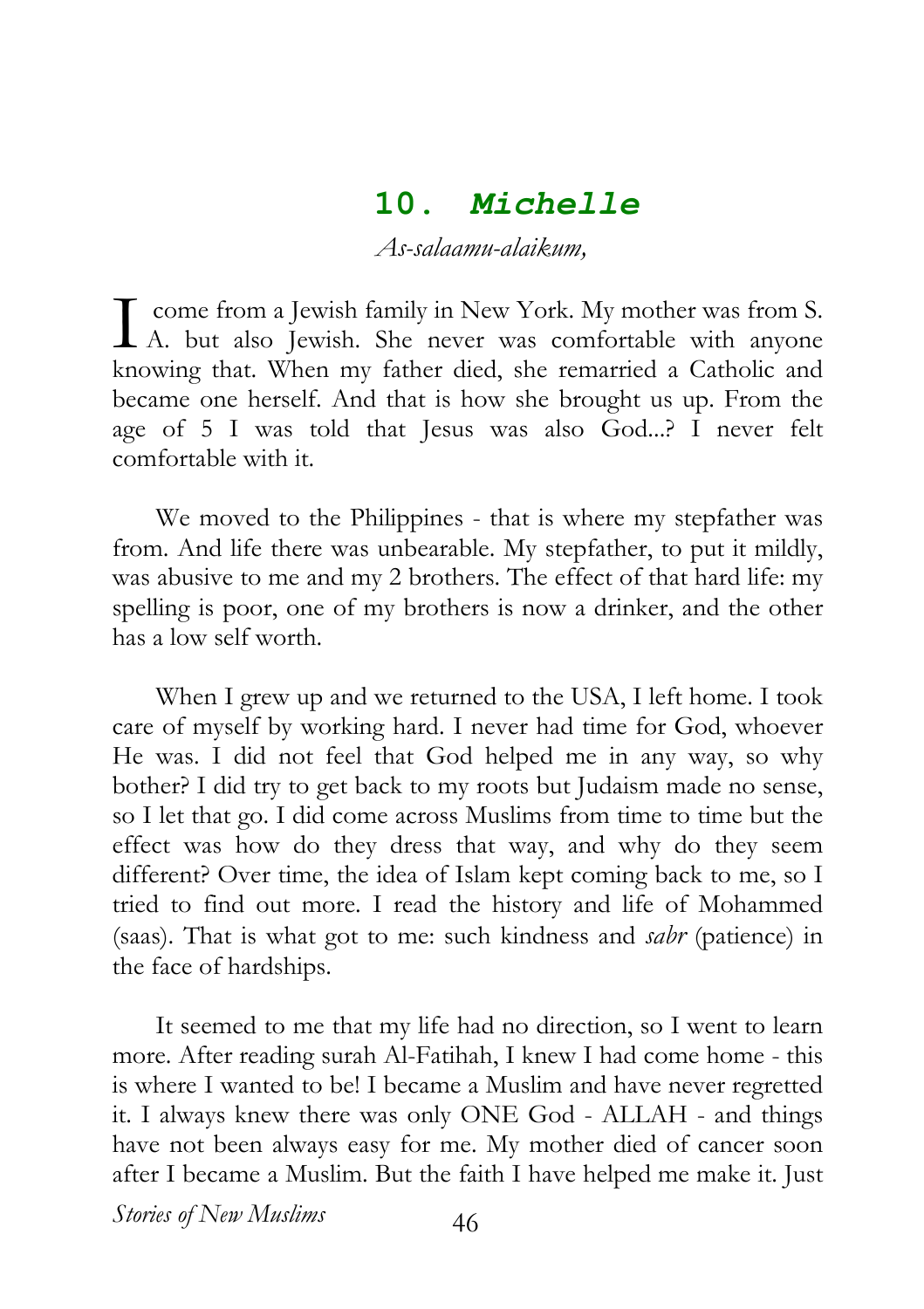being able to go to ALLAH with all my pain was such a relief. It is the only true lifestyle known to man, and it is the truth and the last chance for us. I wish all mankind could come to know the truth (haqq) of Islam, and its peace and beauty!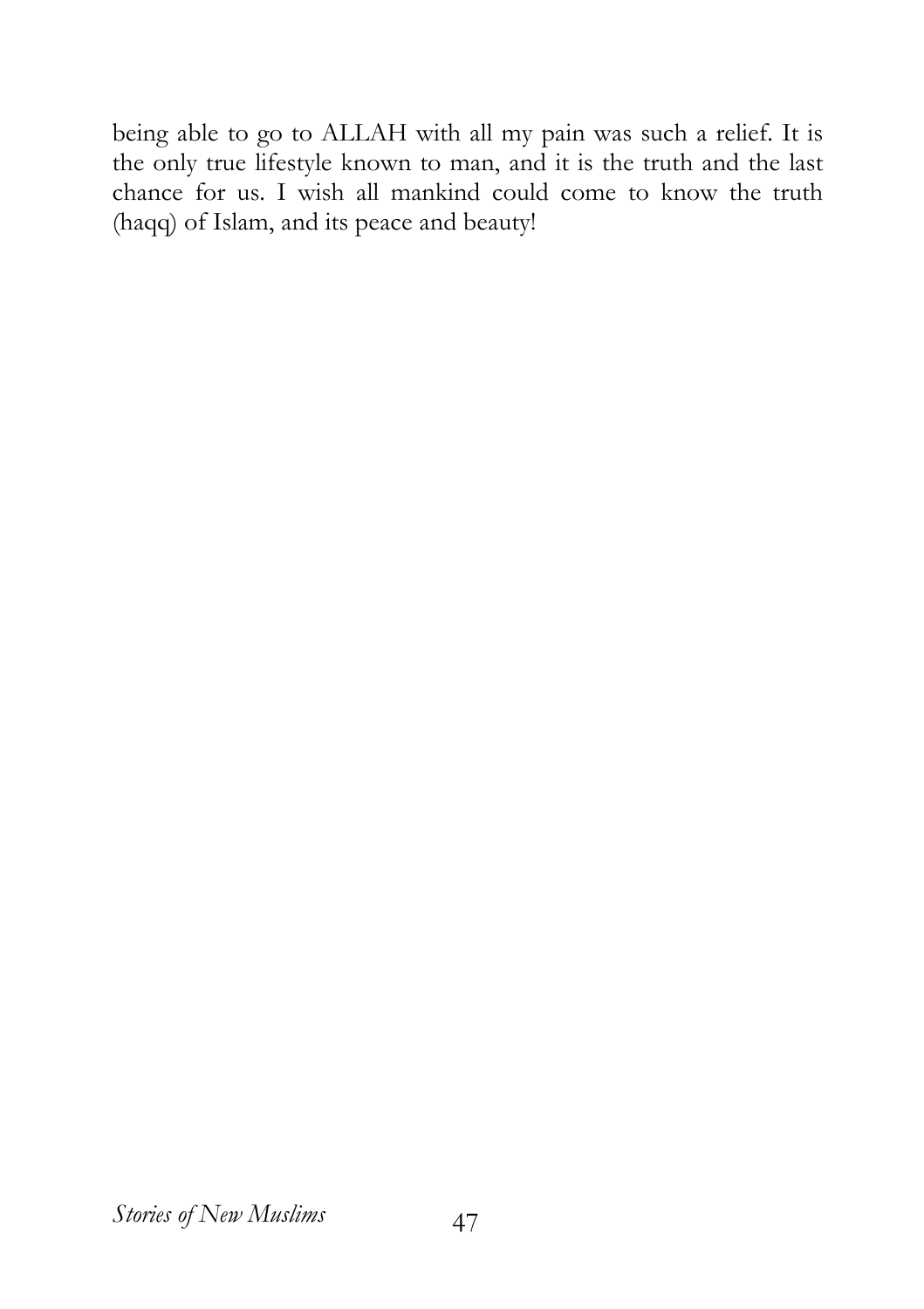# **11. Ms. Natassia M Kelly**

 was raised to believe in God from childhood. I attended church I was raised to believe in God from childhood. I attended church<br>nearly every Sunday, went to Bible school, and sang in the choir.<br>Not religion was never a really big part of my life. There were times Yet religion was never a really big part of my life. There were times when I thought myself close to God. I often prayed to him for guidance and strength in times of despair or for a wish in times of want. But I soon realized that this feeling of closeness soon evaporated when I was no longer begging God for something. I realized that I even though I believed, I lacked faith.

I perceived the world to be a game in which God indulged in from time to time. He inspired people to write a Bible and somehow people were able to find faith within this Bible. As I grew older and became more aware of the world, I believed more in God. I believed that there had to be a God to bring some order to the chaotic world. If there were no God, I believed the world would have ended in utter anarchy thousands of years ago. It was comfort to me to believe there was a supernatural force guiding and protecting man.

Children usually assume their religion from parents. I was no different. At the age of 12, I began to give in depth thinking to my spirituality. I realized there was a void in my life where a faith should be. Whenever I was in need or despair, I simply prayed to someone called Lord. But who was this Lord truly? I once asked my mother who to pray to, Jesus or God. Believing my mother to be right, I prayed to Jesus and to him I attributed all good things. I have heard that religion cannot be argued. My friends and I tried to do this many times. I often had debates with my friends about Protestantism, Catholicism, and Judaism. Through these debates I searched within myself more and more and decided I should do something about my emptiness. And so at the age of 13, I began my search for truth.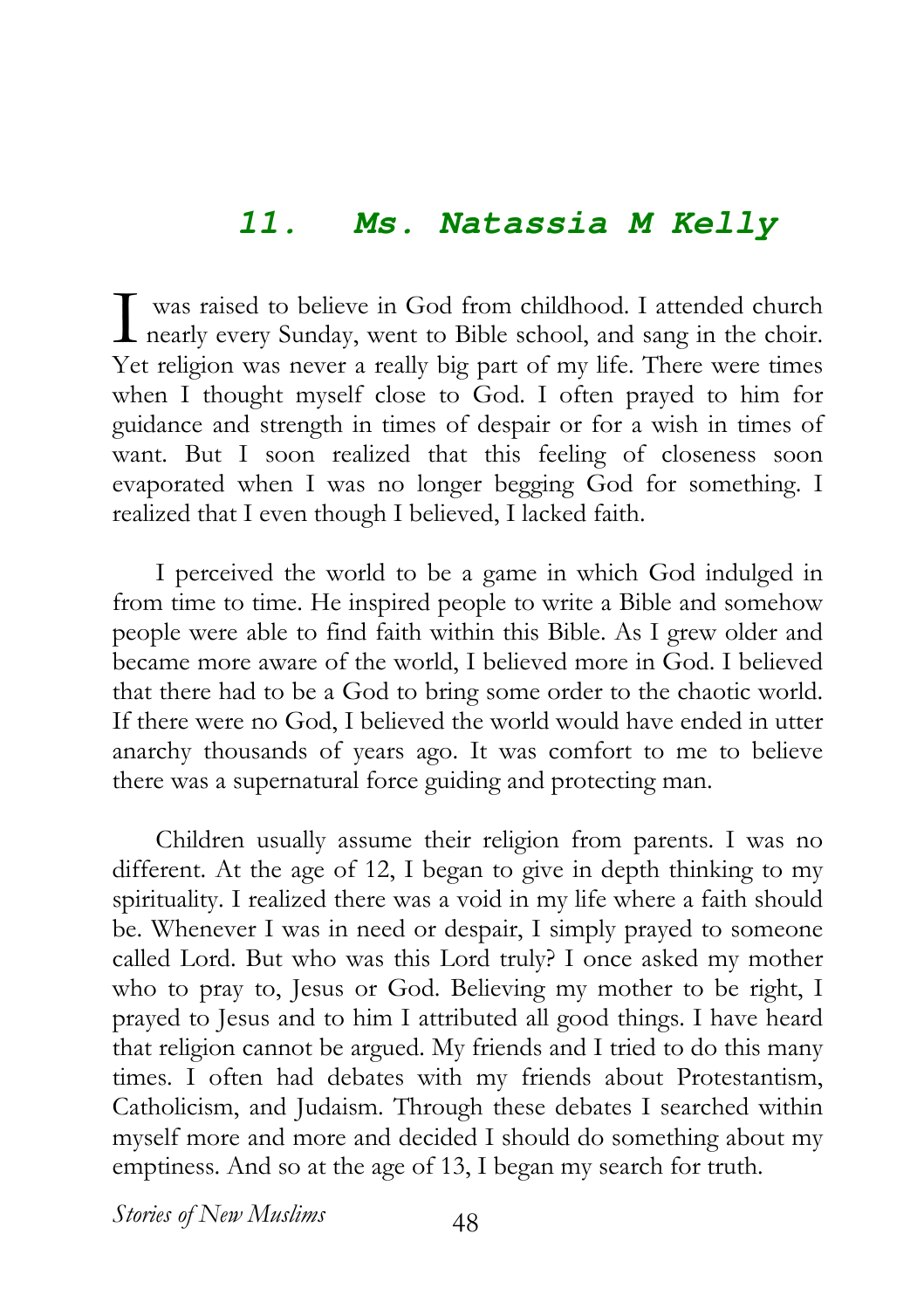Humankind is always in constant pursuit of knowledge or the truth. My search for truth could not be deemed as an active pursuit of knowledge. I continued having the debates, and I read the Bible more. But it did not really extend from this. During this period of time my mother took notice of my behavior and from then on I have been in a "religious phase." My behavior was far from a phase. I simply shared my newly gained knowledge with my family. I learned about the beliefs, practices, and doctrines within Christianity and minimal beliefs and practices within Judaism.

A few months within my search I realized that if I believe in Christianity I believed myself to be condemned to Hell. Not even considering the sins of my past, I was on a "one way road to Hell" as southern ministers tend to say. I could not believe all the teachings within Christianity. However, I did try. I can remember many times being in church and fighting with myself during the Call to Discipleship. I was told that by simply confessing Jesus to be my Lord and Savior I would be guaranteed eternal life in Heaven. I never did walk down the aisle to the pastor's outstretched hands, and my reluctance even increased my fears of heading for Hell. During this time I was at unease. I often had alarming nightmares, and I felt very alone in the world.

But not only did I lack belief but I had many questions that I posed to every knowledgeable Christian I could find and never really did receive a satisfactory answer. I was simply told things that confused me even more. I was told that I am trying to put logic to God and if I had faith I could simply believe and go to Heaven. Well, that was the problem: I did not have faith. I did not believe. I did not really believe in anything. I did believe there was a God and that Jesus was his son sent to save humankind. That was it. My questions and reasoning did, however, exceed my beliefs. The questions went on and on. My perplexity increased. My uncertainty increased. For fifteen years I had blindly followed a faith simply because it was the faith of my parents. Something happened in my life in which the little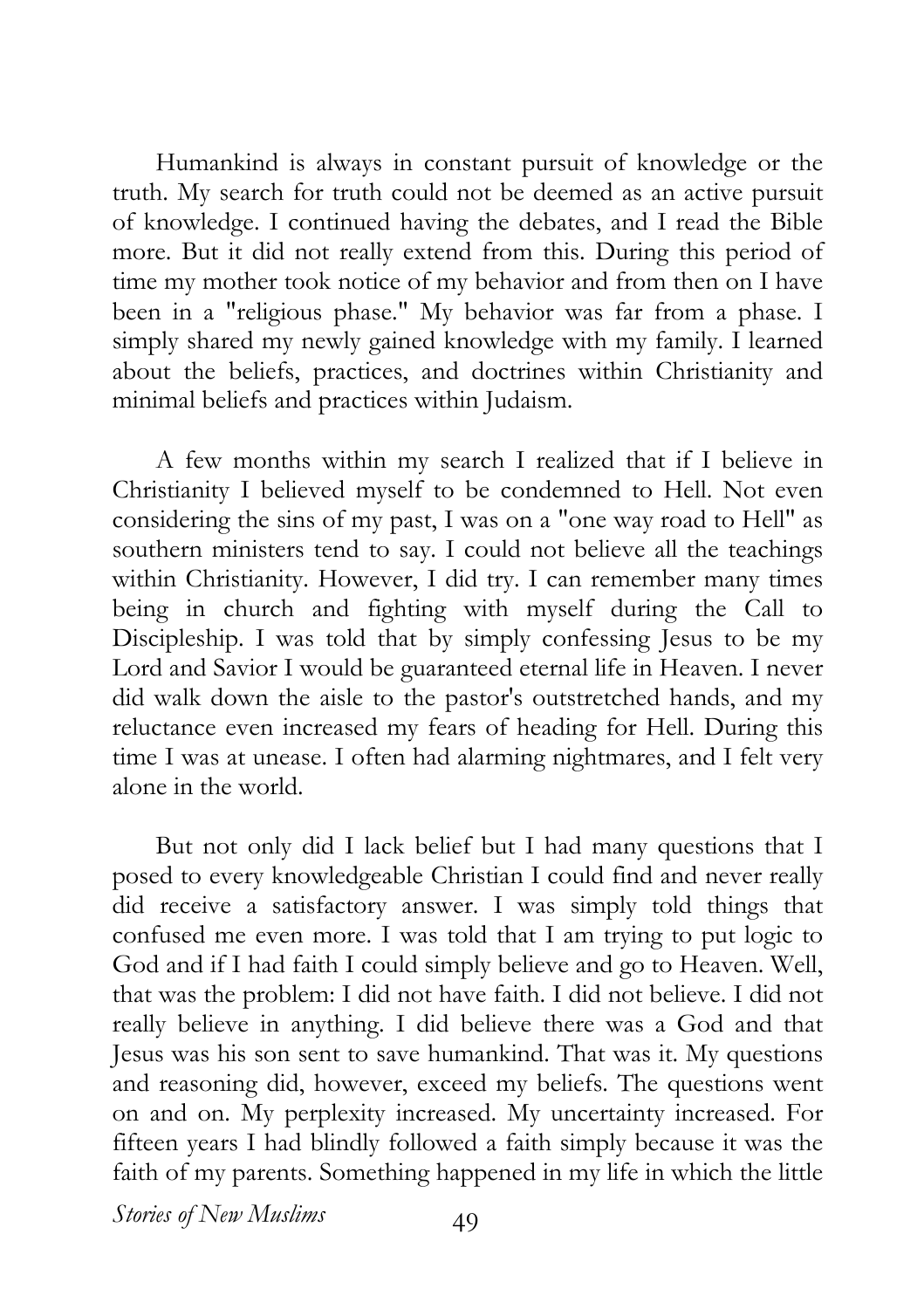faith I did have decreased to all but nothing. My search came to a stop. I no longer searched within myself, the Bible. or church. I had given up for a while. I was a very bitter person until one day a friend gave me a book. It was called "The Muslim-Christian Dialogue."

I took the book and read it. I am ashamed to say that during my searching never did I once consider another religion. Christianity was all I knew, and I never thought about leaving it. My knowledge of Islam was very minimal. In fact, it was mainly filled with misconception and stereotypes. The book surprised me. I found that I was not the only one who believed there was a simply a God. I asked for more books. I received them as well as pamphlets. I learned about Islam from an intellectual aspect. I had a close friend who was Muslim and I often asked her questions about the practices. Never did I once consider Islam as my faith. Many things about Islam alienated me. After a couple months of reading the month of Ramadan began. Every Friday I joined the local Muslim community for the breaking of the fast and the reciting of the Quran. I posed questions that I may have come across to the Muslim girls. I was in awe at how someone could have so much certainty in what they believed and followed. I felt myself drawn to the religion that alienated me. Having believed for so long that I was alone, Islam did comfort me in many ways. Islam was brought as a reminder to the world. It was brought to lead the people back to the right path.

Beliefs were not the only thing important to me. I wanted a discipline to pattern my life by. I did not just want to believe someone was my savior and through this I held the ticket to Heaven. I wanted to know how to act to receive the approval of God. I wanted a closeness to God. I wanted to be God-conscious. Most of all I wanted a chance for heaven. I began to feel that Christianity did not give this to me, but Islam did. I continued learning more. I went to the Eid celebration and jumua and weekly classes with my friends. Through religion one receives peace of mind. A calmness about them. This I had off and on for about three years. During the off times I was more susceptible to the temptations of Satan. In early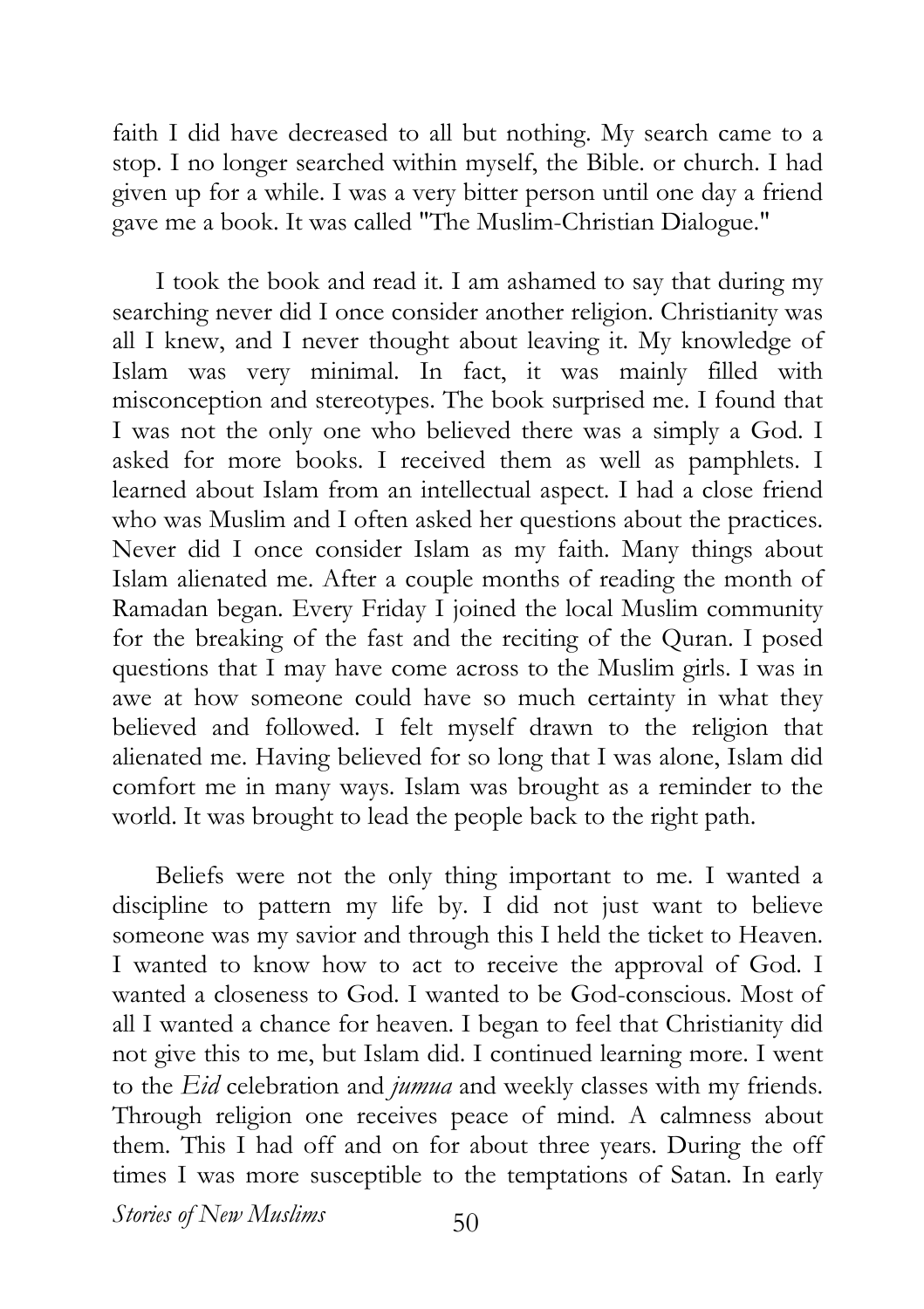February of 1997 I came to the realization that Islam was right and true. However, I did not want to make any hasty decisions. I did decide to wait. Within this duration the temptations of Satan increased. I can recollect two dreams in which he was a presence. Satan was calling me to him. After I awoke from these nightmares I found solace in Islam. I found myself repeating the Shahadah. These dreams almost made me change my mind. I confided them in my Muslim friend. She suggested that maybe Satan was there to lead me from the truth. I never thought of it that way.

On March 19, 1997 after returning from a weekly class, I recited the *Shahadah* to myself. Then on March 26, I recited it before witnesses and became an official Muslim. I cannot express the joy I felt. I cannot express the weight that was lifted from my shoulders. I had finally received my peace of mind. It has been about five months since I recited the *Shahadah*. Islam has made me a better person. I am stronger now and understand things more. My life has changed significantly. I now have purpose. My purpose is to prove myself worthy of eternal life in *Jannah*. I have my long sought after faith. Religion is a part of me all the time. I am striving everyday to become the best Muslim I can be. People are often amazed at how a fifteen year old can make such an important decision in life. I am grateful that Allah blessed me with my state of mind that I was able to find it so young.

Striving to be a good Muslim in a Christian dominated society is hard. Living with a Christian family is even harder. However, I do not try to get discouraged. I do not wish to dwell on my present predicament, but I believe that my jihad is simply making me stronger. Someone once told me that I am better off than some people who were born into Islam, in that I had to find, experience, and realize the greatness and mercy of Allah. I have acquired the reasoning that seventy years of life on earth is nothing compared to eternal life in Paradise. I must admit that I lack the aptitude to express the greatness, mercy, and glory of Allah. I hope my account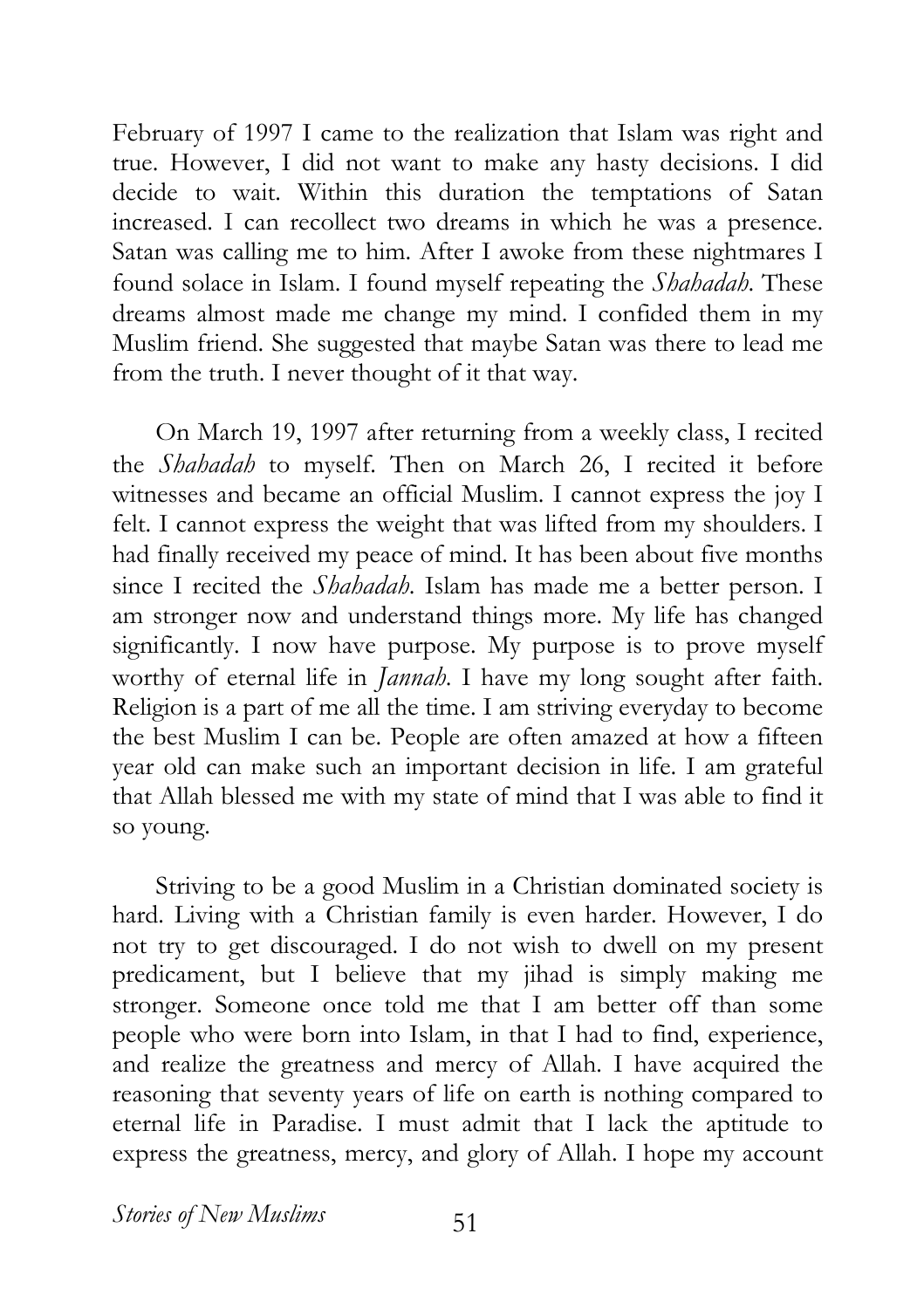helped others who may feel the way I felt or struggle the way I struggled.

as salamu alaikum wa rahmatullahee wa barakatuhu,

Natassia M. Kelly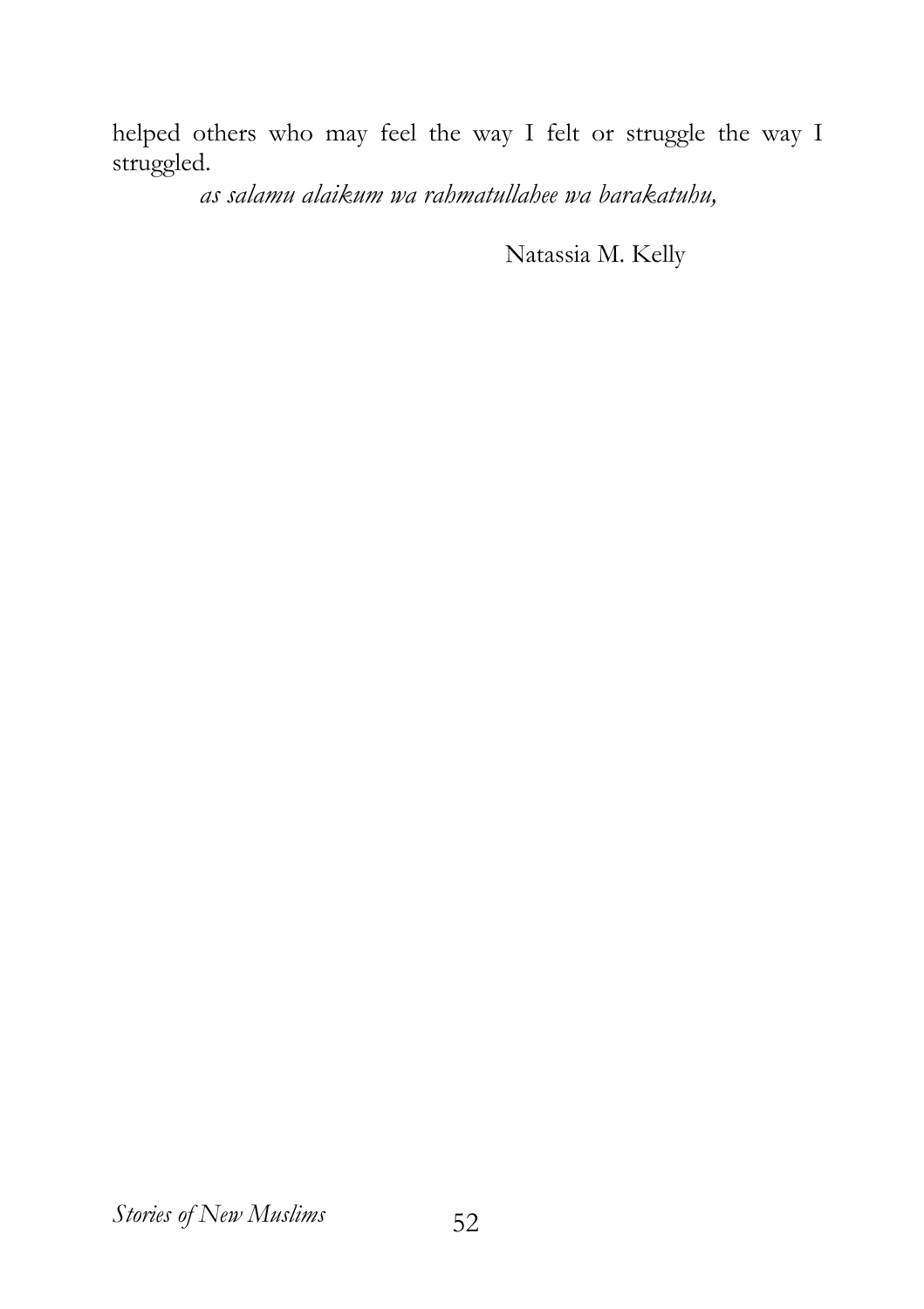# **12. Sister Penomee**

#### (Dr. Kari Ann Owen, Ph.D.)

uly 4, 1997. A salaam aleikum, beloved family. "There is no god J uly 4, 1997. A salaam aleikum, beloved family. "There is no god but Allah, and Muhammed is his messenger." These are the words of the Shahadah oath, I believe. The Creator is known by many names. His wisdom is always recognizable, and his presence made manifest in the love, tolerance and compassion present in our community. His profound ability to guide us from a war-like individualism so rampant in American society to a belief in the glory and dignity of the Creator's human family, and our obligations to and membership within that family. This describes the maturation of a spiritual personality, and perhaps the most desirable maturation of the psychological self, also.

My road to Shahadah began when an admired director, Tony Richardson, died of AIDS. Mr. Richardson was already a brilliant and internationally recognized professional when I almost met him backstage at the play Luther at age 14. Play writing for me has always been a way of finding degrees of spiritual and emotional reconciliation both within myself and between myself and a world I found rather brutal due to childhood circumstances. Instead of fighting with the world, I let my conflicts fight it out in my plays. Amazingly, some of us have even grown up together! So as I began accumulating stage credits (productions and staged readings), beginning at age 17, I always retained the hope that I would someday fulfil my childhood dream of studying and working with Mr. Richardson. When he followed his homosexuality to America (from England) and a promiscuous community, AIDS killed him, and with him went another portion of my sense of belonging to and within American society. I began to look outside American and Western society to Islamic culture for moral guidance. Why Islam and not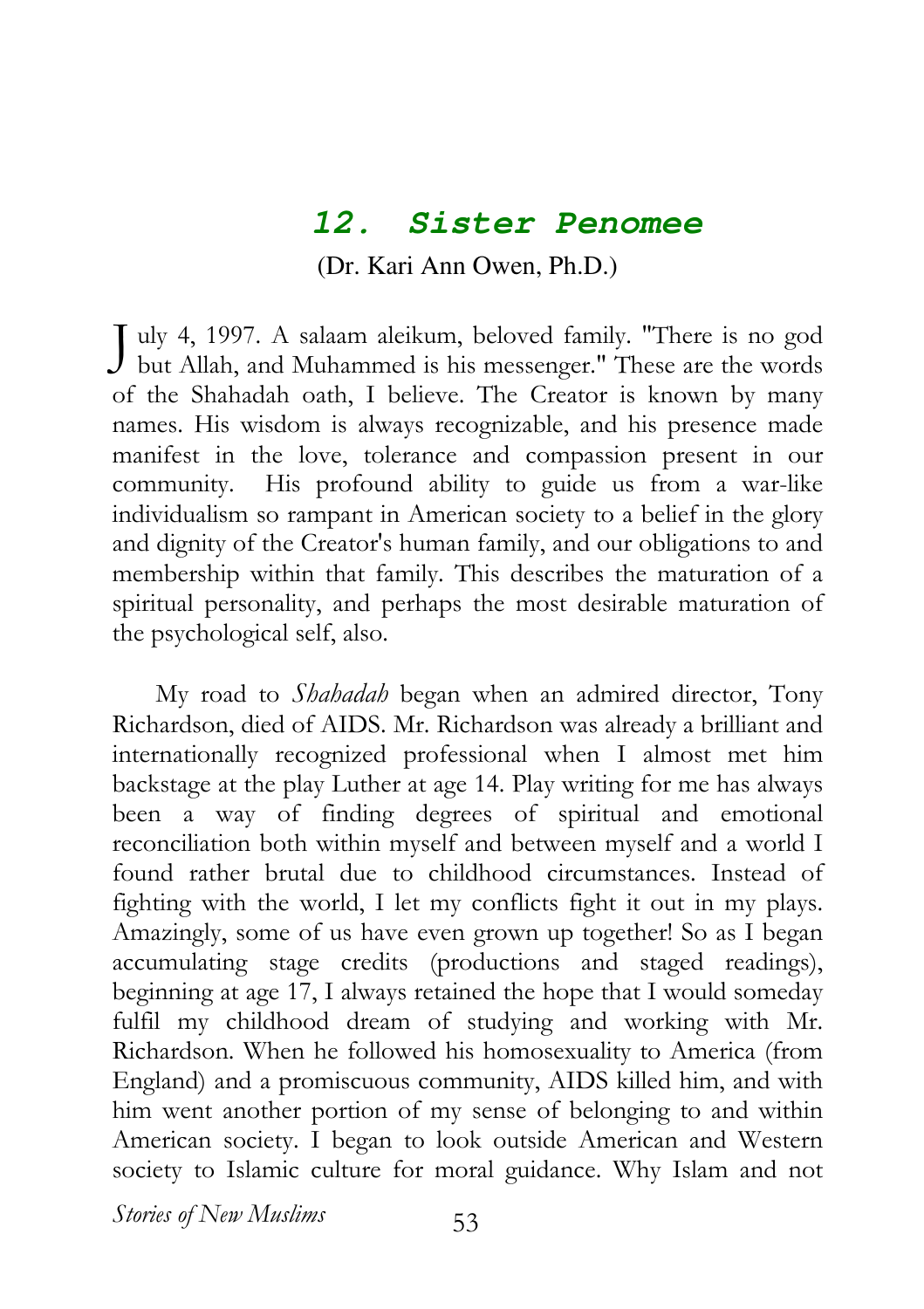somewhere else? My birthmother's ancestors were Spanish Jews who lived among Muslims until the Inquisition expelled the Jewish community in 1492. In my historical memory, which I feel at a deep level, the call of the muezzin is as deep as the lull of the ocean and the swaying of ships, the pounding of horses' hooves across the desert, the assertion of love in the face of oppression.

I felt the birth of a story within me, and the drama took form as I began to learn of an Ottoman caliph's humanity toward Jewish refugees at the time of my ancestors' expulsions. Allah guided my learning, and I was taught about Islam by figures as diverse as Imam Siddiqi of the South Bay Islamic Association; Sister Hussein of Rahima; and my beloved adopted Sister, Maria Abdin, who is Native American and Muslim and a writer for the SBIA magazine, IQRA. My first research interview was in a *halal* butcher shop in San Francisco's Mission District, where my understanding of living Islam was profoundly affected by the first Muslim lady I had ever met: a customer who was in *Hijab*, behaved with a sweet kindness and grace and also read, wrote and spoke four languages. Her brilliance, coupled with her amazing (to me) freedom from arrogance, had a profound effect on the beginnings of my knowledge of how Islam can affect human behavior.

Little did I know then that not only would a play be born, but a new Muslim. The course of my research introduced me to much more about Islam than a set of facts, for Islam is a living religion. I learned how Muslims conduct themselves with a dignity and kindness which lifts them above the American slave market of sexual competition and violence. I learned that Muslim men and women can actually be in each others' presence without tearing each other to pieces, verbally and physically. And I learned that modest dress, perceived as a spiritual state, can uplift human behavior and grant to both men and women a sense of their own spiritual worth.

Stories of New Muslims 54 Why did this seem so astonishing, and so astonishingly new? Like most American females, I grew up in a slave market, comprised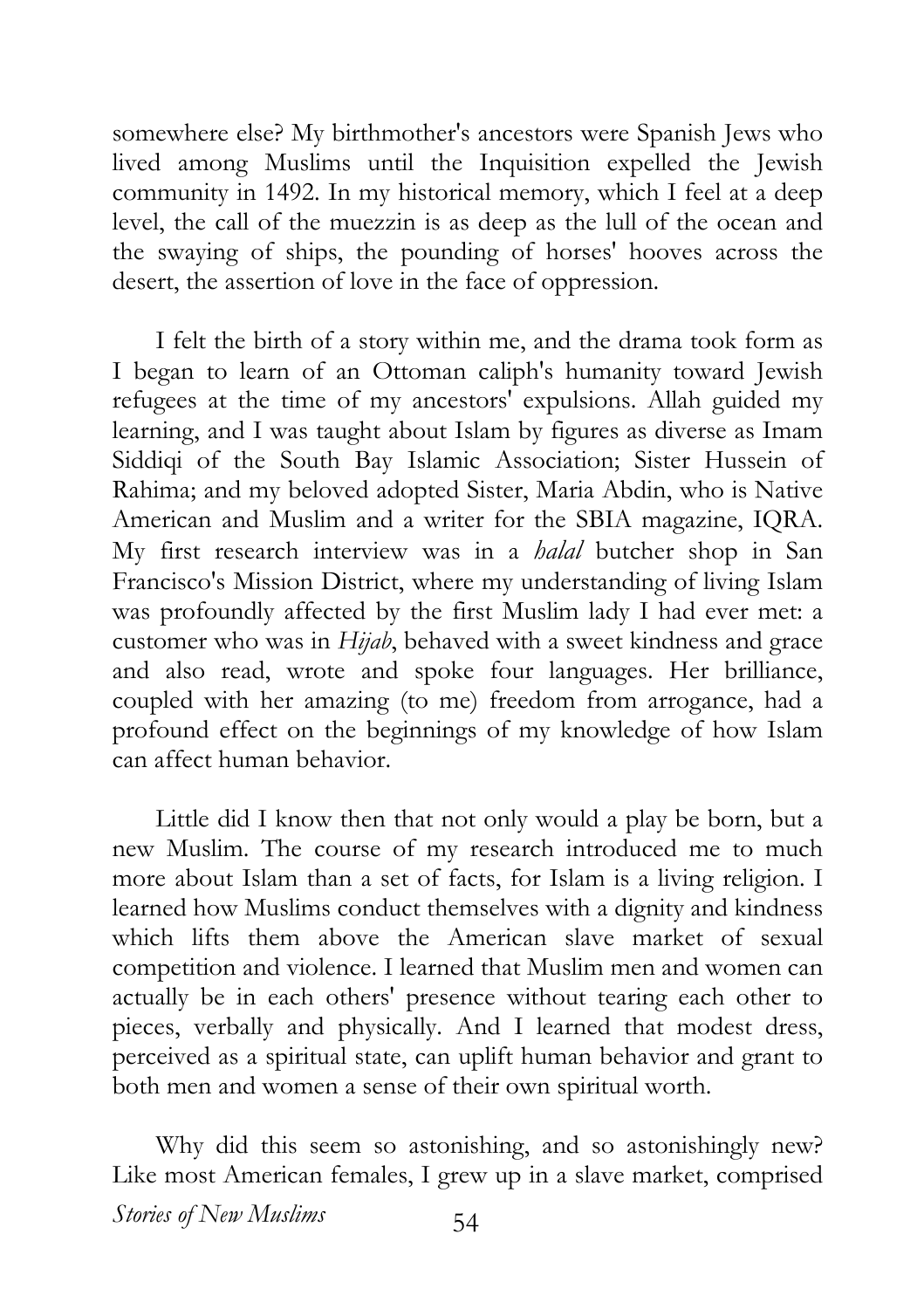not only of the sexual sicknesses of my family, but the constant negative judging of my appearance by peers beginning at ages younger than seven. I was taught from a very early age by American society that my human worth consisted solely of my attractiveness (or, in my case, lack of it) to others. Needless to say, in this atmosphere, boys and girls, men and women, often grew to resent each other very deeply, given the desperate desire for peer acceptance, which seemed almost if not totally dependent not on one's kindness or compassion or even intelligence, but on looks and the perception of those looks by others.

While I do not expect or look for human perfection among Muslims, the social differences are profound, and almost unbelievable to someone like myself. I do not pretend to have any answers to the conflicts of the Middle East, except what the prophets, beloved in Islam, have already expressed. My disabilities prevent me from fasting, and from praying in the same prayer postures as most of you. But I love and respect the Islam I have come to know through the behavior and words of the men and women I have come to know in AMILA (American Muslims Intent on Learning and Activism) and elsewhere, where I find a freedom from cruel emotional conflicts and a sense of imminent spirituality.

What else do I feel and believe about Islam? I support and deeply admire Islam's respect for same sex education; for the rights of women as well as men in society; for modest dress; and above all for sobriety and marriage, the two most profound foundations of my life, for I am 21 1/2 years sober and happily married. How wonderful to feel that one and half billion Muslims share my faith in the character development marriage allows us, and also in my decision to remain drug- and alcohol-free. What, then, is Islam's greatest gift in a larger sense? In a society which presents us with constant pressure to immolate ourselves on the altars of unbridled instinct without respect for consequences, Islam asks us to regard ourselves as human persons created by Allah with the capacity for responsibility in our relations with others. Through prayer and charity and a commitment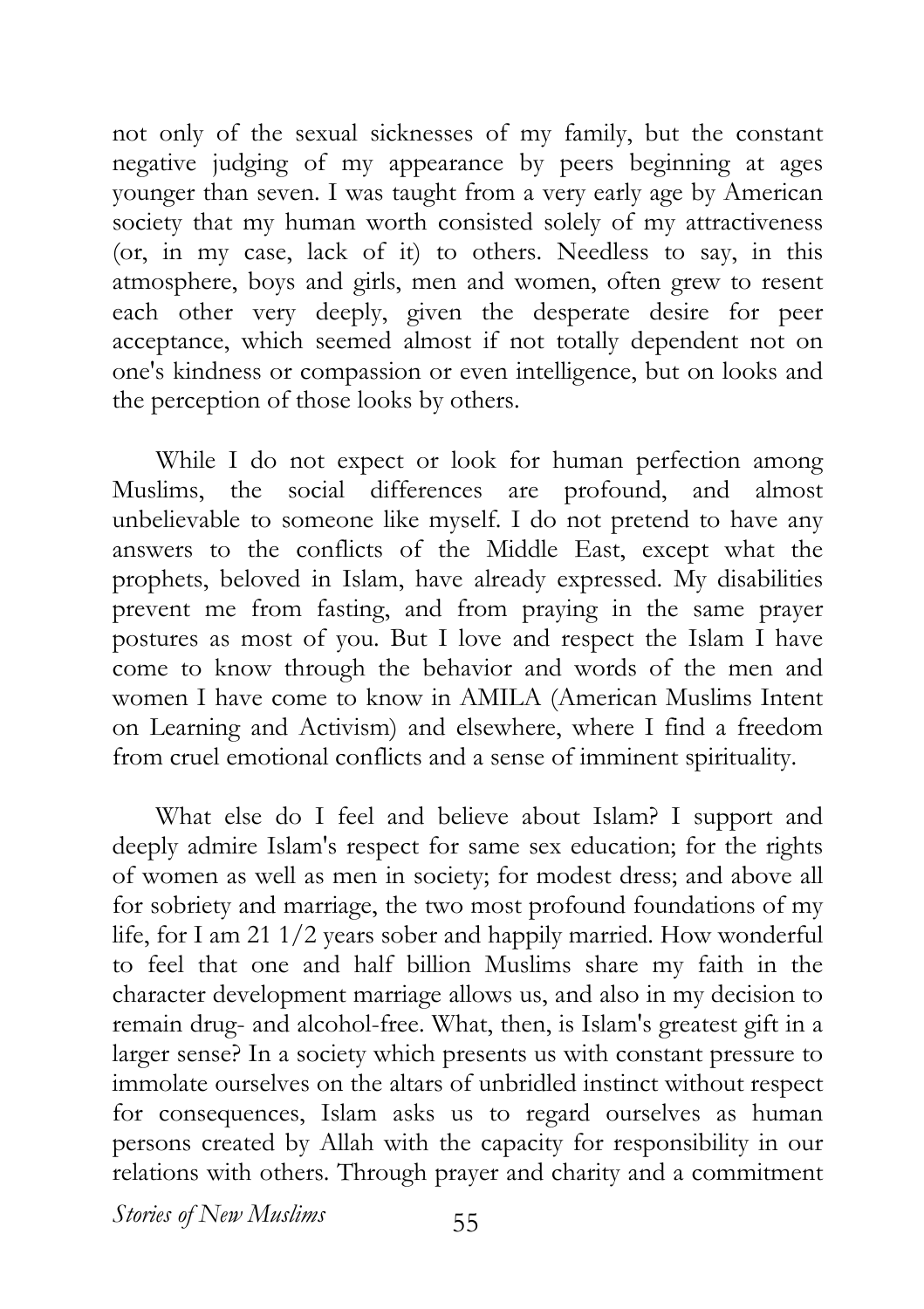to sobriety and education, if we follow the path of Islam, we stand a good chance of raising children who will be free from the violence and exploitation which is robbing parents and children of safe schools and neighborhoods, and often of their lives.

The support of the AMILA community and other friends, particularly at a time of some strife on the AMILA Net, causes me to affirm my original responses to Islam and declare that this is a marvellous community, for in its affirmation of Allah's gifts of marriage, sobriety and other forms of responsibility, Islam shows us the way out of hell. My husband, Silas, and I are grateful for your presence and your friendship. And as we prepare to lay the groundwork for adoption, we hope that we will continue to be blessed with your warm acceptance, for we want our child to feel the spiritual presence of Allah in the behavior of surrounding adults and children. We hope that as other AMILA'ers consider becoming new parents, and become new parents, a progressive Islamic school might emerge... progressive meaning supportive and loving as well as superior in academics, arts and sports.

Maybe our computer whizzes will teach science and math while I teach creative writing and horseback riding! Please consider us companions on the journey toward heaven, and please continue to look for us at your gatherings, on the AMILA net and in the colors and dreams of the sunset. For there is no god but Allah, the Creator, and Muhammad, whose caring for the victims of war and violence still brings tears from me, is his Prophet.

A salaam aleikum.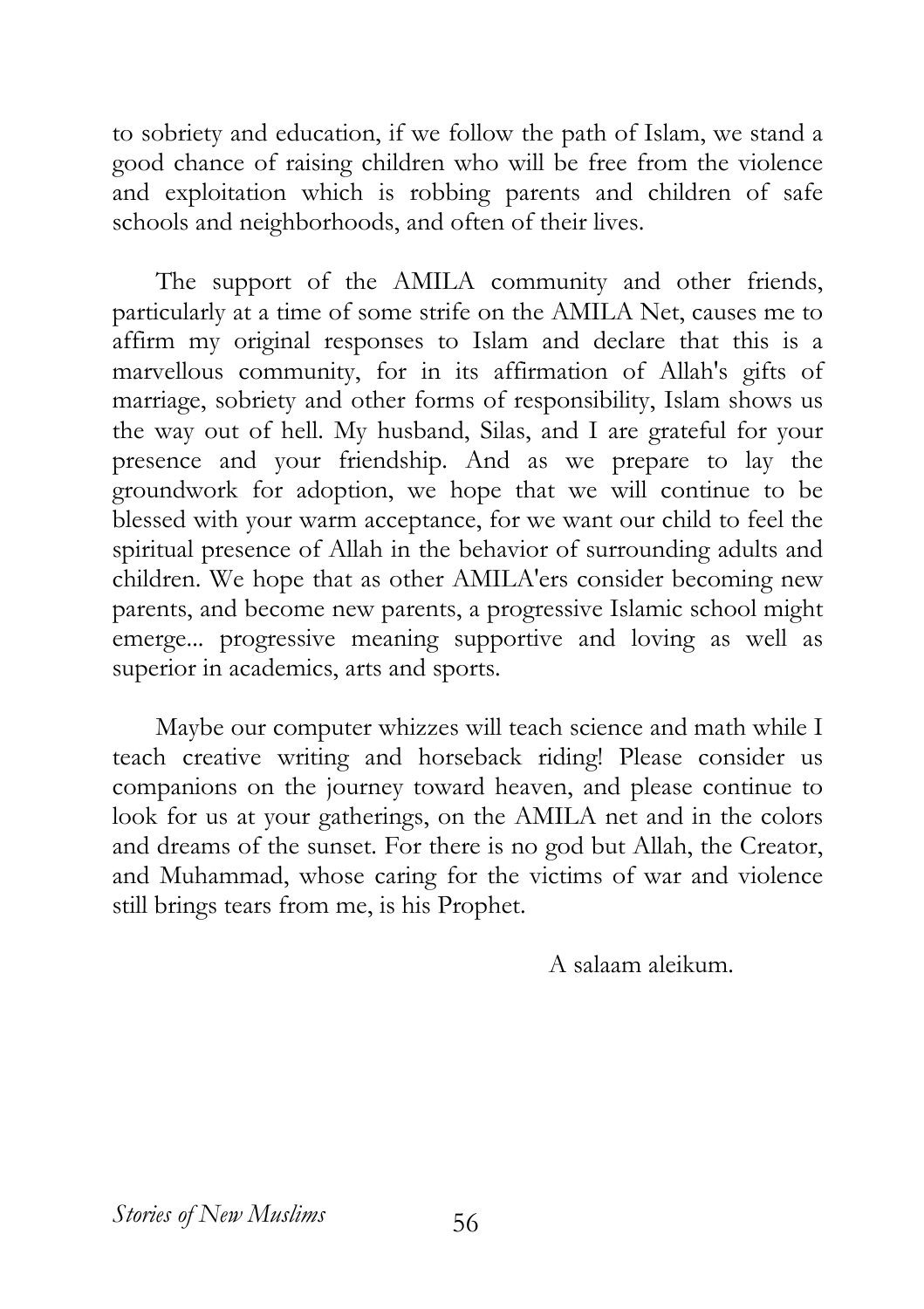# **13. Mrs. Shariffa Carlo**

he story of how I reverted to al Islam is a story of plans. I made plans, the group I was with made plans, and Allah made The story of how I reverted to al Islam is a story of plans. I made plans, the group I was with made plans, and Allah made plans. And Allah is the Best of Planners. When I was a teenager, I came to the attention of a group of people with a very sinister agenda. They were and probably still are a loose association of individuals who work in government positions but have a special agenda - to destroy Islam. It is not a governmental group that I am aware of; they simply use their positions in the US government to advance their cause.

One member of this group approached me because he saw that I was articulate, motivated and very much the women's rights advocate. He told me that if I studied International Relations with an emphasis in the Middle East, he would guarantee me a job at the American Embassy in Egypt. He wanted me to eventually go there to use my position in the country to talk to Muslim women and encourage the fledgling women's rights movement. I thought this was a great idea. I had seen the Muslim women on TV; I knew they were a poor oppressed group, and I wanted to lead them to the light of 20th century freedom.

With this intention, I went to college and began my education. I studied Quran, hadith and Islamic history. I also studied the ways I could use this information. I learned how to twist the words to say what I wanted them to say. It was a valuable tool. Once I started learning, however, I began to be intrigued by this message. It made sense. That was very scary. Therefore, in order to counteract this effect, I began to take classes in Christianity. I chose to take classes with this one professor on campus because he had a good reputation and he had a Ph.D. in Theology from Harvard University. I felt I was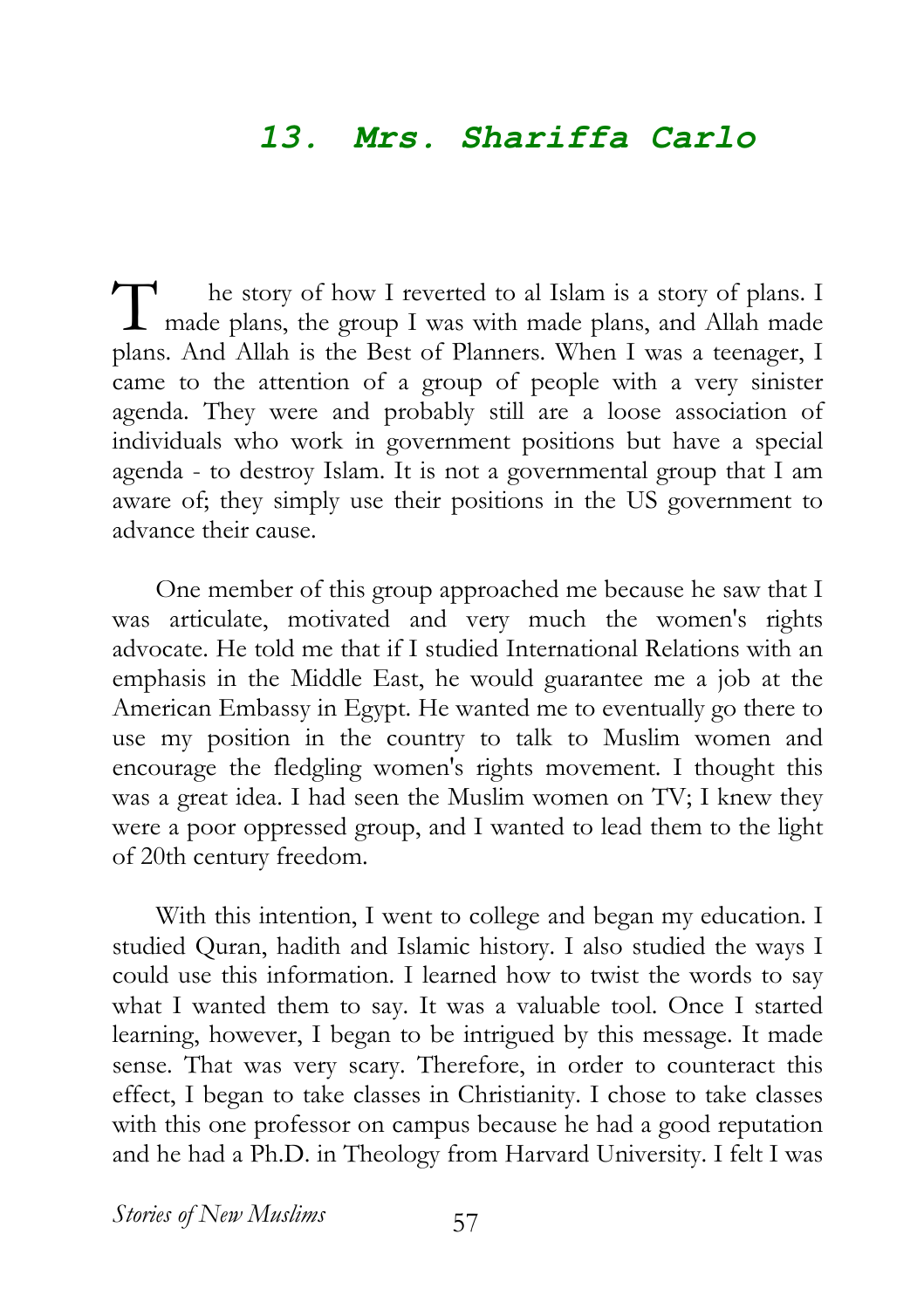in good hands. I was, but not for the reasons I thought. It turns out that this professor was a Unitarian Christian. He did not believe in the trinity or the divinity of Jesus. In actuality, he believed that Jesus was a prophet.

He proceeded to prove this by taking the Bible from its sources in Greek, Hebrew and Aramaic and show where they were changed. As he did this, he showed the historical events which shaped and followed these changes. By the time I finished this class, my *deen* had been destroyed, but I was still not ready to accept Islam. As time went on, I continued to study, for myself and for my future career. This took about three years. In this time, I would question Muslims about their beliefs. One of the individuals I questioned was a Muslim brother. Alhamdulillah, he saw my interest in the deen, and made it a personal effort to educate me about Islam. May Allah increase his reward. He would give me *dawaa* at every opportunity which presented itself.

One day, this man contacts me, and he tells me about a group of Muslims who were visiting in town. He wanted me to meet them. I agreed. I went to meet with them after ishaa prayer. I was led to a room with at least 20 men in it. They all made space for me to sit, and I was placed face to face with an elderly Pakistani gentleman. Mashallah, this brother was a very knowledgeable man in matters of Christianity. He and I discussed and argued the varying parts of the bible and the Quraan until the *fajr*. At this point, after having listened to this wise man tell me what I already knew, based on the class I had taken in Christianity, he did what no other individual had ever done. He invited me to become a Muslim. In the three years I had been searching and researching, no one had ever invited me. I had been taught, argued with and even insulted, but never invited. May Allah guide us all. So when he invited me, it clicked. I realized this was the time. I knew it was the truth, and I had to make a decision. Alhamdulillah, Allah opened my heart, and I said, "Yes. I want to be a Muslim." With that, the man led me in the shahadah - in English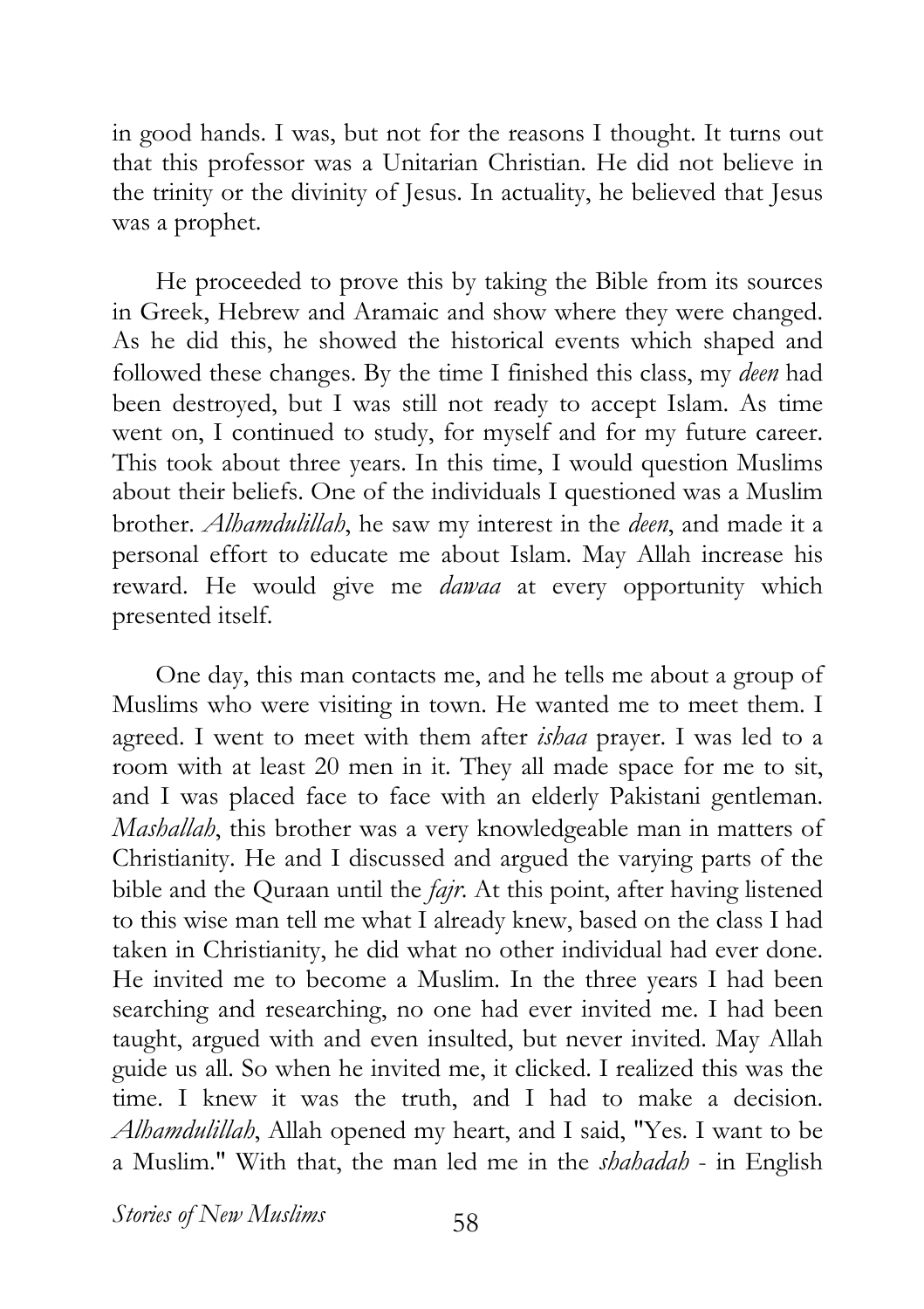and in Arabic. I swear by Allah that when I took the shahadah, I felt the strangest sensation. I felt as if a huge, physical weight had just been lifted off my chest; I gasped for breath as if I were breathing for the first time in my life. Alhamdulillah, Allah had given me a new life - a clean slate - a chance for Jennah, and I pray that I live the rest of my days and die as a Muslim. Ameen.

Shariffa A Carlo (Al Andalusia)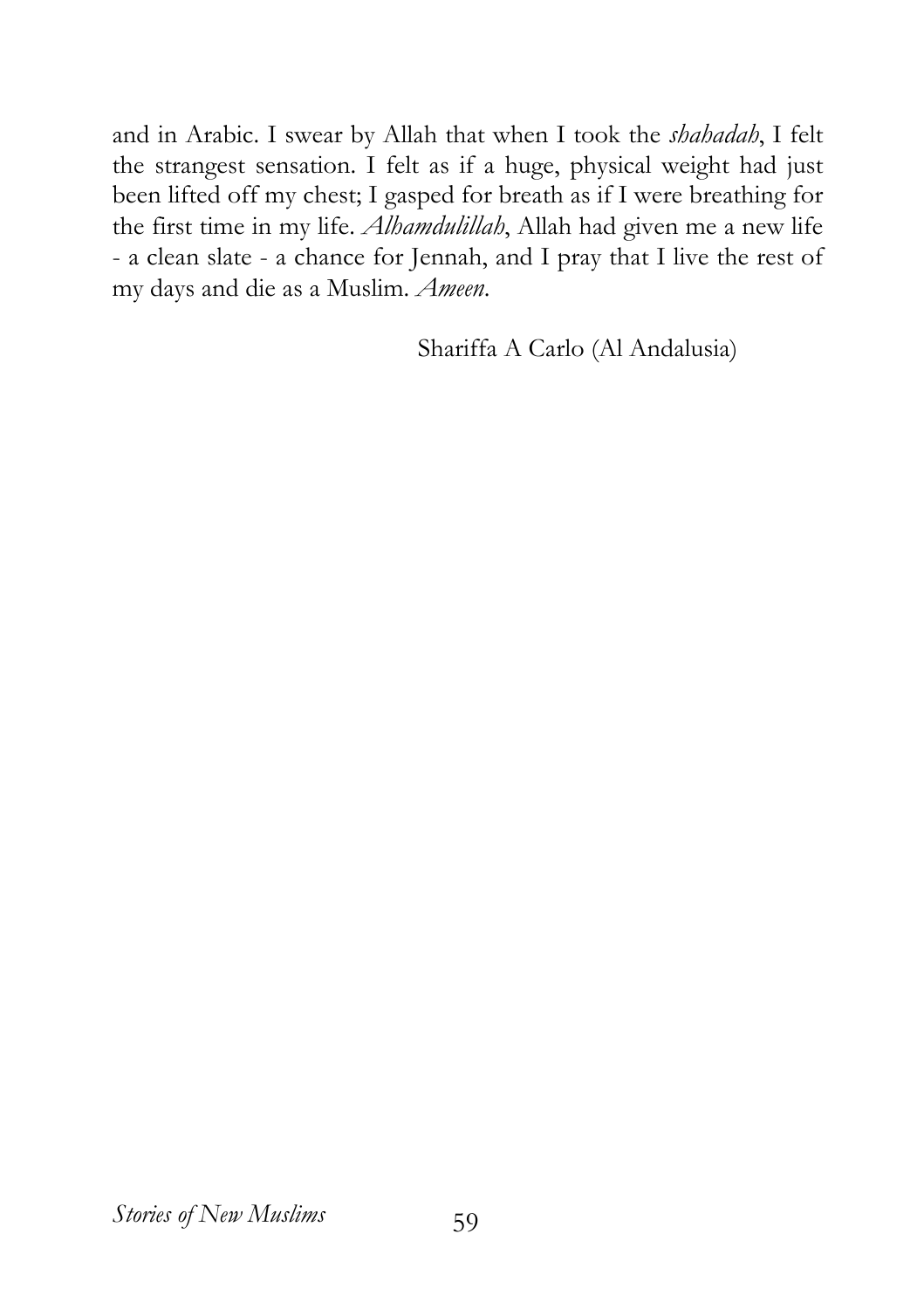#### **14. Ms. Sumaya Fannoun /Erin**

pril 12, 1998. Bismillah Arahman Araheem. My intention in A pril 12, 1998. Bismillah Arahman Araheem. My intention in<br>writing my story is that for Allah's sake, I may help someone who is searching for the Truth, to realize that they have found it in Al Islam. I began writing this on Easter Sunday, kind of appropriate, I think. I have been Muslim now for seven years, Alhamdu Lillah (all praise is for Allah, [God]). I first learned of Islam while attending University, from a Muslim friend of mine. I had managed to get out of a very good, college-prep high school believing that the Qur'an was a Jewish book, and that Muslims were idol worshipping pagans. I was not interested in learning about a new religion. I held the ethnocentric view that if since the US was "#1", we must have the best of everything, including religion. I knew that Christianity wasn't perfect, but believed that it was the best that there was. I had long held the opinion that although the Bible contained the word of God, it also contained the word of the common man, who wrote it down.

As Allah would have it, every time I had picked up the Bible in my life, I had come across some really strange and actually dirty passages. I could not understand why the Prophets of God would do such abominable things when there are plenty of average people who live their whole lives without thinking of doing such disgusting and immoral things, such as those attributed to Prophets David, Solomon, and Lot, (peace be upon them all) just to name a few. I remember hearing in Church that since these Prophets commit such sins, how could the common people be any better than them? And so, it was said, Jesus had to be sacrificed for our sins, because we just couldn't help ourselves, as the "flesh is weak".

So, I wrestled with the notion of the trinity, trying to understand how my God was not one, but three. One who created the earth, one whose blood was spilled for our sins, and then there was the question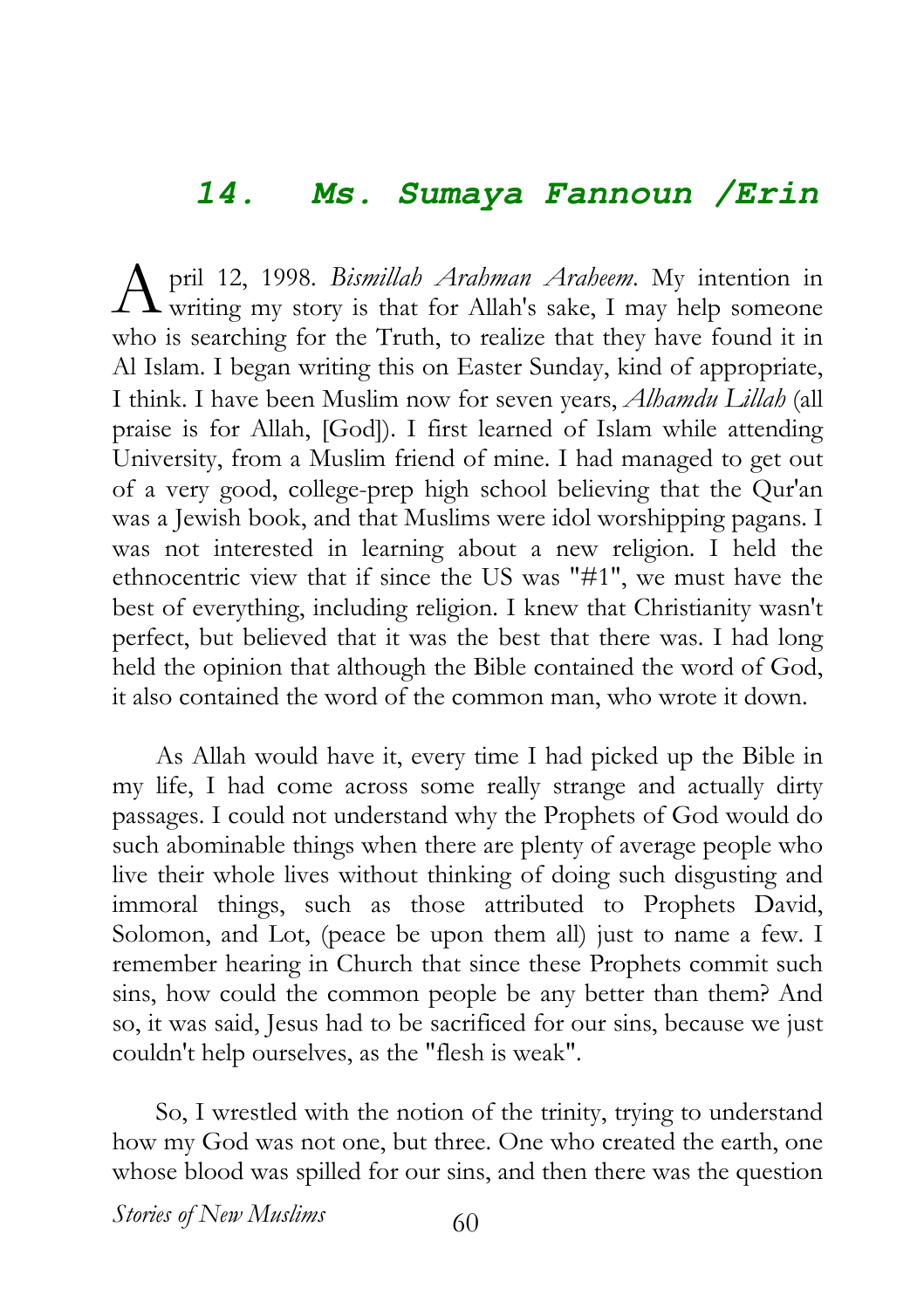of the Holy Ghost, yet all one and the same!? When I would pray to God, I had a certain image in my mind of a wise old man in flowing robe, up in the clouds. When I would pray to Jesus, I pictured a young white man with long golden hair, beard and blue eyes. As for the Holy Spirit, well, I could only conjure up a misty creature whose purpose I wasn't sure of. It really didn't feel as though I was praying to one God. I found though that when I was really in a tight spot, I would automatically call directly on God. I knew inherently, that going straight to God, was the best bet.

When I began to research and study Islam, I didn't have a problem with praying to God directly, it seemed the natural thing to do. However, I feared forsaking Jesus, and spent a lot of time contemplating the subject. I began to study the Christian history, searching for the truth. The more I looked into it, the more I saw the parallel between the deification and sacrifice of Jesus, and the stories of Greek mythology that I had learned in junior high, where a god and a human woman would produce a child which would be a demigod, possessing some attributes of a god. I learned of how important it had been to "St. Paul", to have this religion accepted by the Greeks to whom he preached, and how some of the disciples had disagreed with his methods. It seemed very probable that this could have been a more appealing form of worship to the Greeks than the strict monotheism of the Old Testament. And only Allah knows.

I began to have certain difficulties with Christian thought while still in high school. Two things bothered me very much. The first was the direct contradiction between material in the Old and New Testaments. I had always thought of the Ten Commandments as very straight forward, simple rules that God obviously wanted us to follow. Yet, worshipping Christ, was breaking the first commandment completely and totally, by associating a partner with God. I could not understand why an omniscient God would change His mind, so to speak. Then there is the question of repentance. In the Old Testament, people are told to repent for their sins; but in the New Testament, it is no longer necessary, as Christ was sacrificed for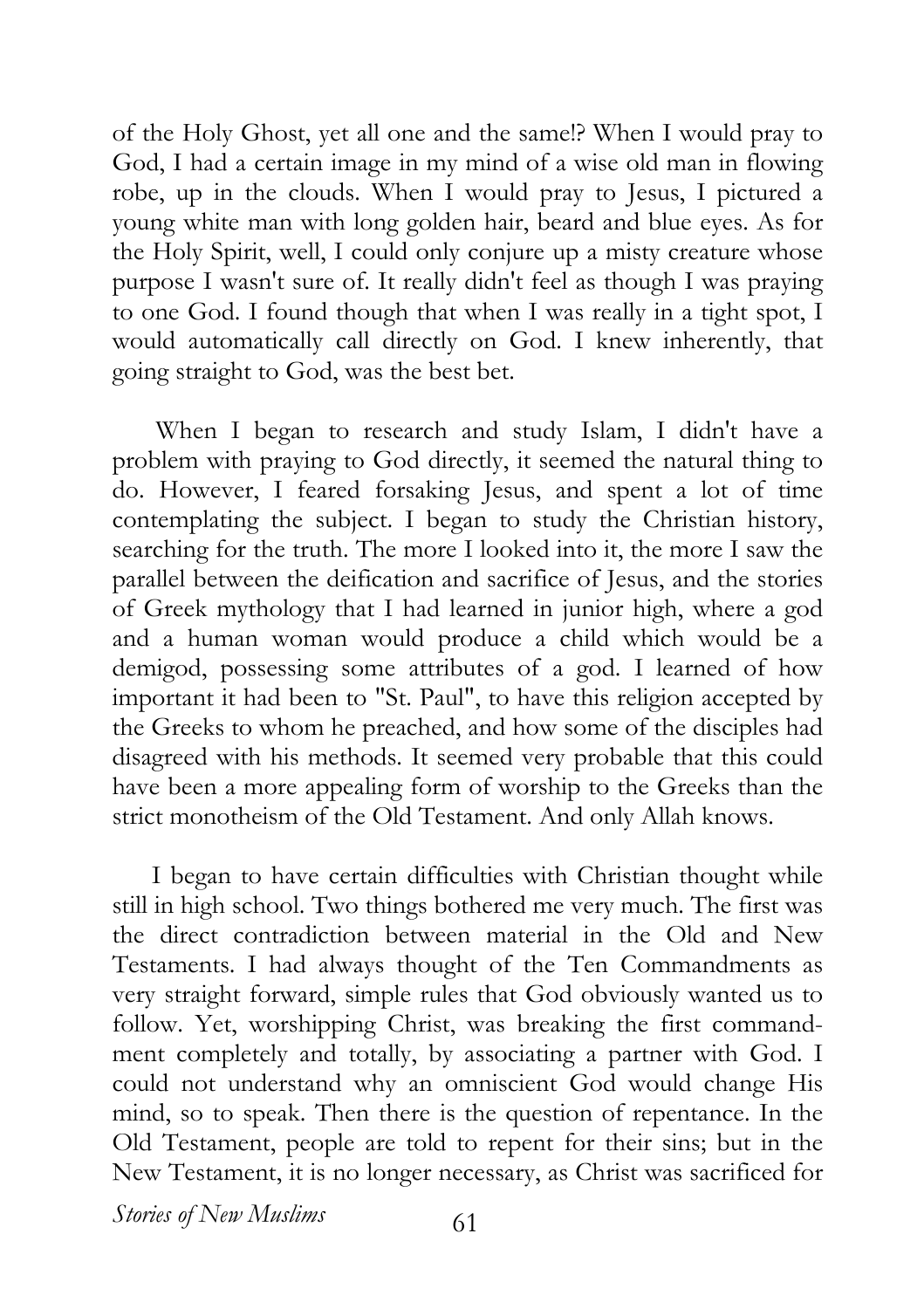the sins of the people. "Paul did not call upon his hearers to repent of particular sins, but rather announced God's victory over all sin in the cross of Christ. The radical nature of God's power is affirmed in Paul's insistence that in the death of Christ God has rectified the ungodly (see Romans 4:5). Human beings are not called upon to do good works in order that God may rectify them." So what incentive did we even have to be good, when being bad could be a lot of fun? Society has answered by redefining good and bad. Any childcare expert will tell you that children must learn that their actions have consequences, and they encourage parents to allow them to experience the natural consequences of their actions. Yet in Christianity, there are no consequences, so people have begun to act like spoiled children. Demanding the right to do as they please, demanding God's and peoples' unconditional love and acceptance of even vile behavior. It is no wonder that our prisons are over-flowing, and that parents are at a loss to control their children. That is not to say that in Islam we believe that we get to heaven based on our deeds, on the contrary, the Prophet Muhammad (peace be upon him) told us that we will only enter paradise through God's Mercy, as evidenced in the following hadith.

Narrated 'Aisha:

The Prophet said, "Do good deeds properly, sincerely and moderately, and receive good news because one's good deeds will not make him enter Paradise." They asked, "Even you, O Allah's Apostle?" He said, "Even I, unless and until Allah bestows His pardon and Mercy on me."

So in actuality, I did not even know who God was. If Jesus was not a separate god, but really part of God, then who was he sacrificed to? And who was he praying to in the Garden of Gethsemane? If he was separate in nature from God, then you have left the realm of monotheism, which is also in direct contradiction to the teachings of the Old Testament. It was so confusing, that I preferred not to think of it, and had begun to thoroughly resent the fact that I could not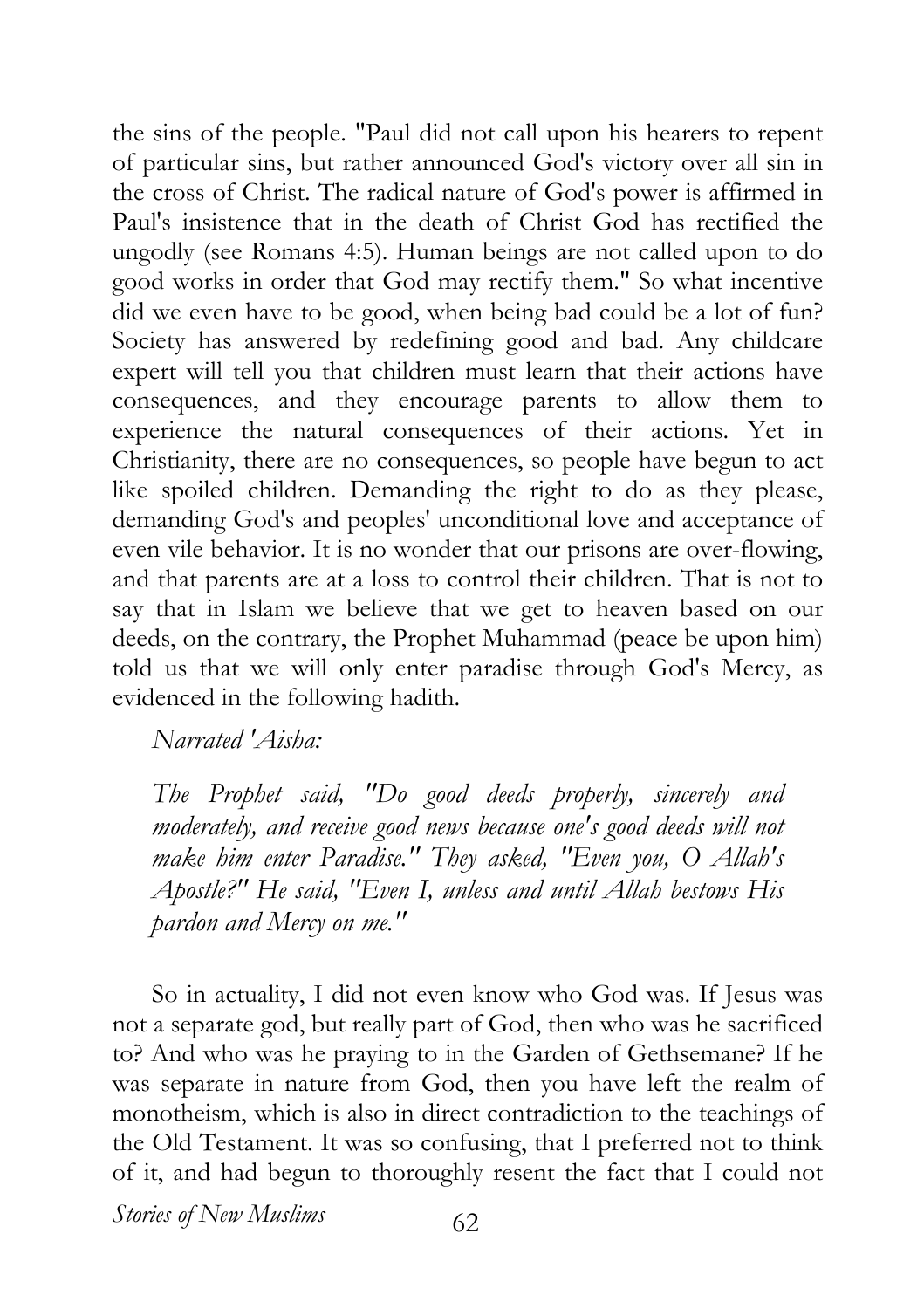understand my own religion. That point was brought home when I began to discuss religion with my future husband at college. He asked me to explain the Trinity to him. After several failed attempts at getting him to understand it, I threw my hands up in frustration, and claimed that I couldn't explain it well because, "I am not a scholar!" To which he calmly replied, "Do you have to be a scholar to understand the basis of your religion?" Ouch!, that really hurt; but the truth hurts sometimes. By that point, I had tired of the mental acrobatics required to contemplate who I was actually worshipping. I grudgingly listened while he told me of the Oneness of God, and that He had not changed his mind, but completed his message to mankind through the Prophet Muhammad, Allah's peace and blessings be upon him. I had to admit, it made sense. God had sent prophets in succession to mankind for centuries, because they obviously kept going astray, and needed guidance. Even at that point, I told him that he could tell me about his religion, just for my general information. "But don't try to convert me", I told him, "because you'll never do it!" "No", he said, "I just want you to understand where I'm coming from and it is my duty as a Muslim to tell you." And of course, he didn't convert me; but rather, Allah guided me to His Truth. Alhamdu Lillah.

At about the same time, a friend of mine gave me a "translation" of the Qur'an in English that she found at a book store. She had no way of knowing that this book was actually written by an Iraqi Jew for the purpose of driving people away from Islam, not for helping them to understand it. It was very confusing. I circled and marked all the passages that I wanted to ask my Muslim friend about and when he returned from his trip abroad, I accosted him with my questions, book in hand. He could not tell from the translation that it was supposed to be the Qur'an, and patiently informed me of the true meaning of the verses and the conditions under which they were revealed. He found a good translation of the meaning of the Qur'an for me to read, which I did. I still remember sitting alone, reading it, looking for errors, and questioning. The more I read, the more I became convinced that this book could only have one source, God. I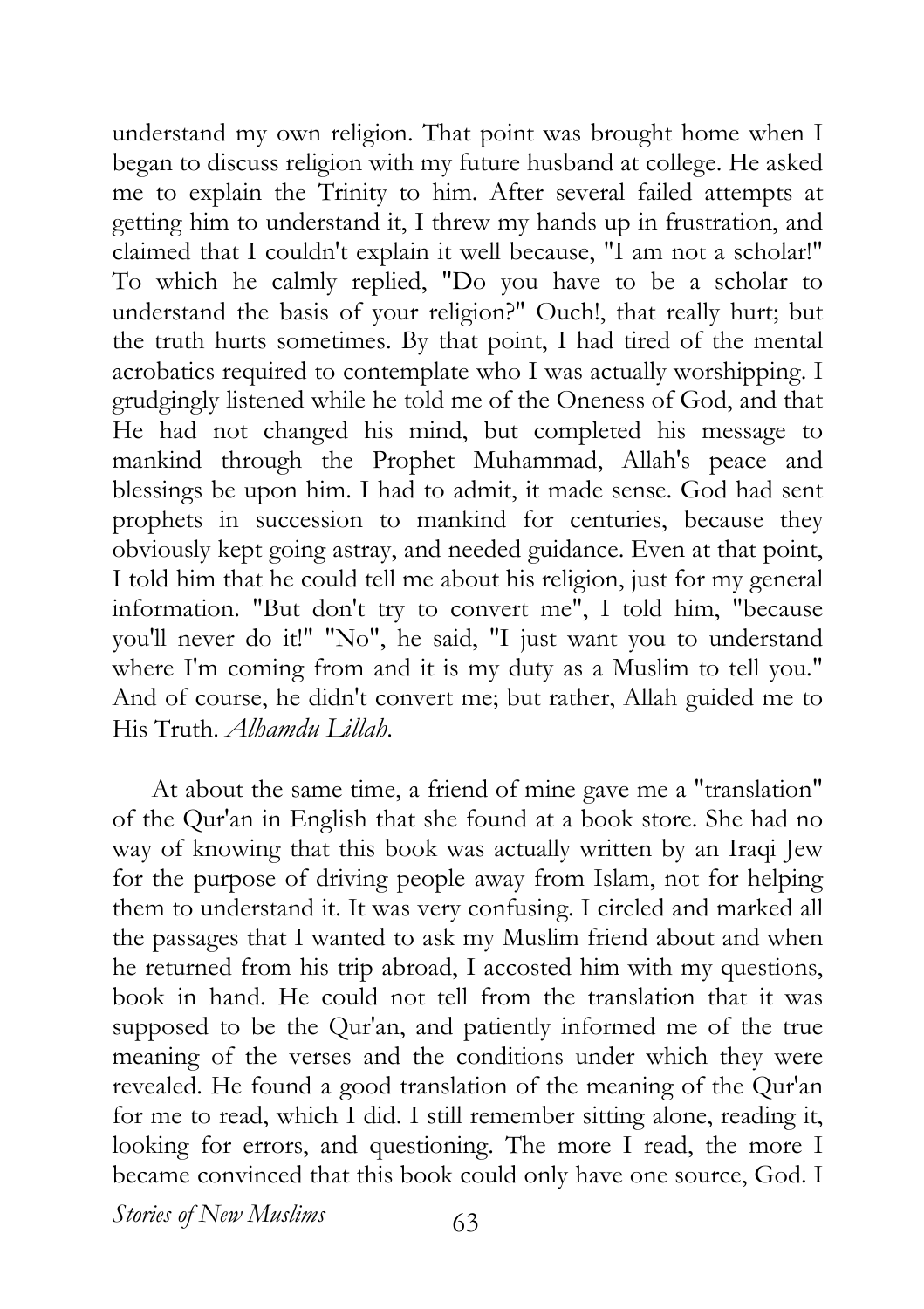was reading about God's mercy and His willingness to forgive any sin, except the sin of associating partners with Him; and I began to weep. I cried from the depth of my soul. I cried for my past ignorance and in joy of finally finding the truth. I knew that I was forever changed. I was amazed at the scientific knowledge in the Qur'an, which is not taken from the Bible as some would have you believe. I was getting my degree in microbiology at that time, and was particularly impressed with the description of the embryological process, and so much more. Once I was sure that this book was truly from God, I decided that I had to accept Islam as my religion. I knew it wouldn't be easy, but nothing worthwhile ever is.

I learned that the first and most important step of becoming Muslim is to believe in "La illaha il Allah, wa Muhammad arasool Allah'', meaning that there is no god worthy of worship except Allah, and that Muhammad is the messenger of Allah. After I understood that Jesus was sent as a prophet, to show the Jews that they were going astray, and bring them back to the path of God, I had no trouble with the concept of worshipping God alone. But I did not know who Muhammad was, and didn't understand what it really meant to follow him. May Allah bless all those people who have helped me to understand and appreciate the life of the Prophet Muhammad, (peace be upon him), throughout these last seven years. I learned that Allah sent him as an example to mankind. An example to be followed and imitated by all of us in our daily lives. He was in his behaviors, the Qur'an exemplified. May Allah guide us all to live as he taught us.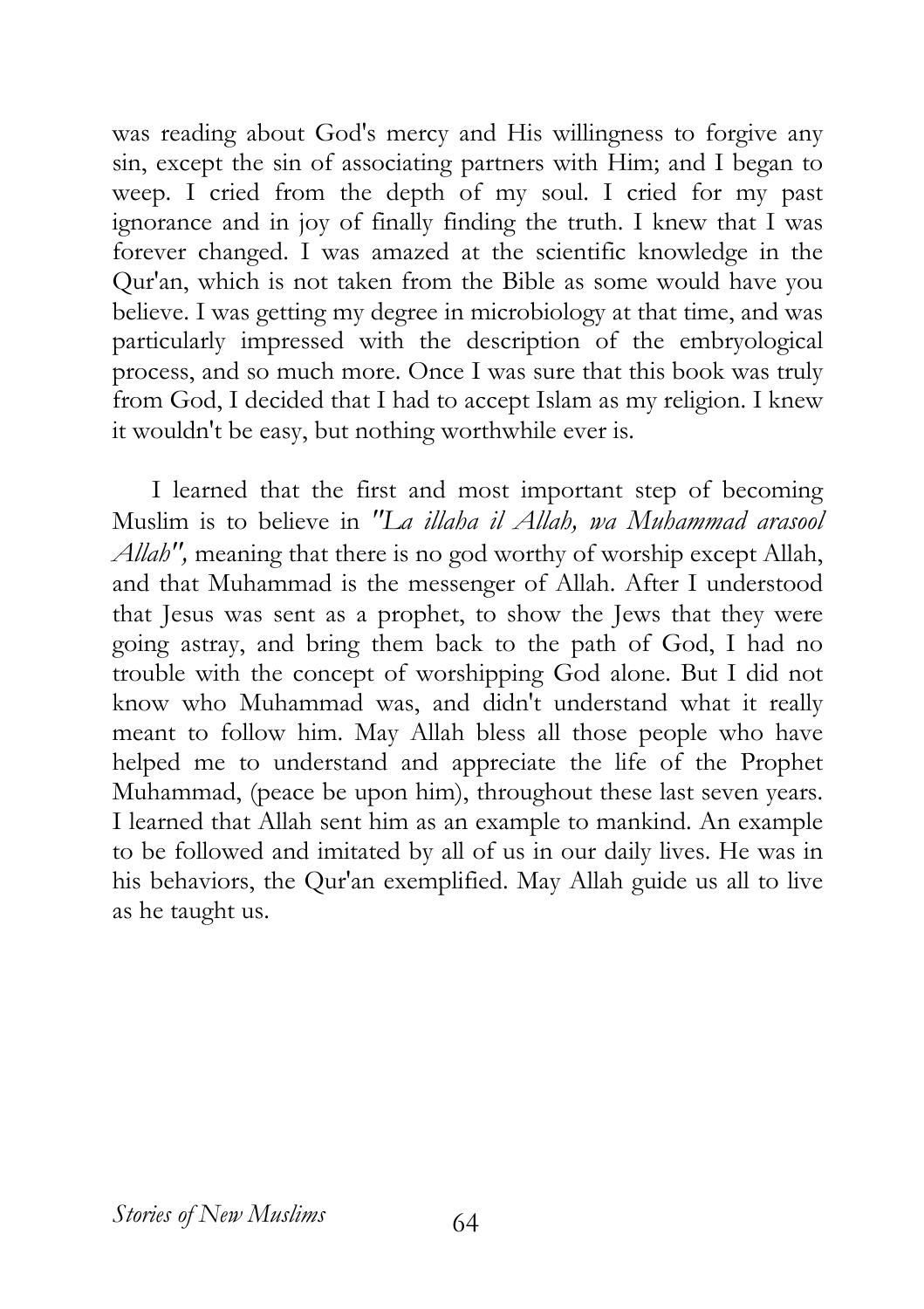#### **15. Ms. Themise Cruz**

ebruary 27, 1997. If anyone were to ask me when I became February 27, 1997. If anyone were to ask me when I became<br>Muslim, I guess the only feasible answer would be that I was<br>have Muslim by instrument arrange of it. We are all have into a state born Muslim, but just wasn't aware of it. We are all born into a state of Islam, but what is unfortunate is that many people never recognize this fact, and live lost in other circles of religion and lifestyles. I was horribly lost, and I suppose this was a good thing, because Allah felt my suffering and reached out to me. *(al humd dulilah)* 

My first introduction to Islam was through a course at the University where during Ramadan we were invited to Juma prayer. It was here where I met a wonderful Muslim sister who invited me to her home for study and food. I declined at the time because it seemed too foreign to me. I had built up so many stereotypes that I was not willing to open my mind to anything surrounding Islam, even an invitation to knowledge. The next message Allah sent me came by my friendship with several Arab Muslims at one of the Technical Colleges near my home. This is where I was exposed to the Islamic lifestyle. I was amazed at the fact that they refused invitations to wild parties and drinking alcohol. How could they sit and pray so many times a day. And fasting for a whole month, what had gotten into these people? From that point forward, I thought I was the American authority on Islam. But in actuality I knew nothing. The height of my confusion hit at this point. I was an observer, but never had any understanding of what it all meant.

So, when I became a Muslim it was like Allah found me and gave me the answers to all the confusion that ran around in my head. It is so mind boggling to me that I was oblivious to the fact that I was so miserable. I was successful in the material aspects of life, but my mind and heart were uneasy. I was so weak in spirit that I tricked myself in believing that the material things that laid at my feet, were enough to cushion any hurtful blow that life dealt me. I was wrong.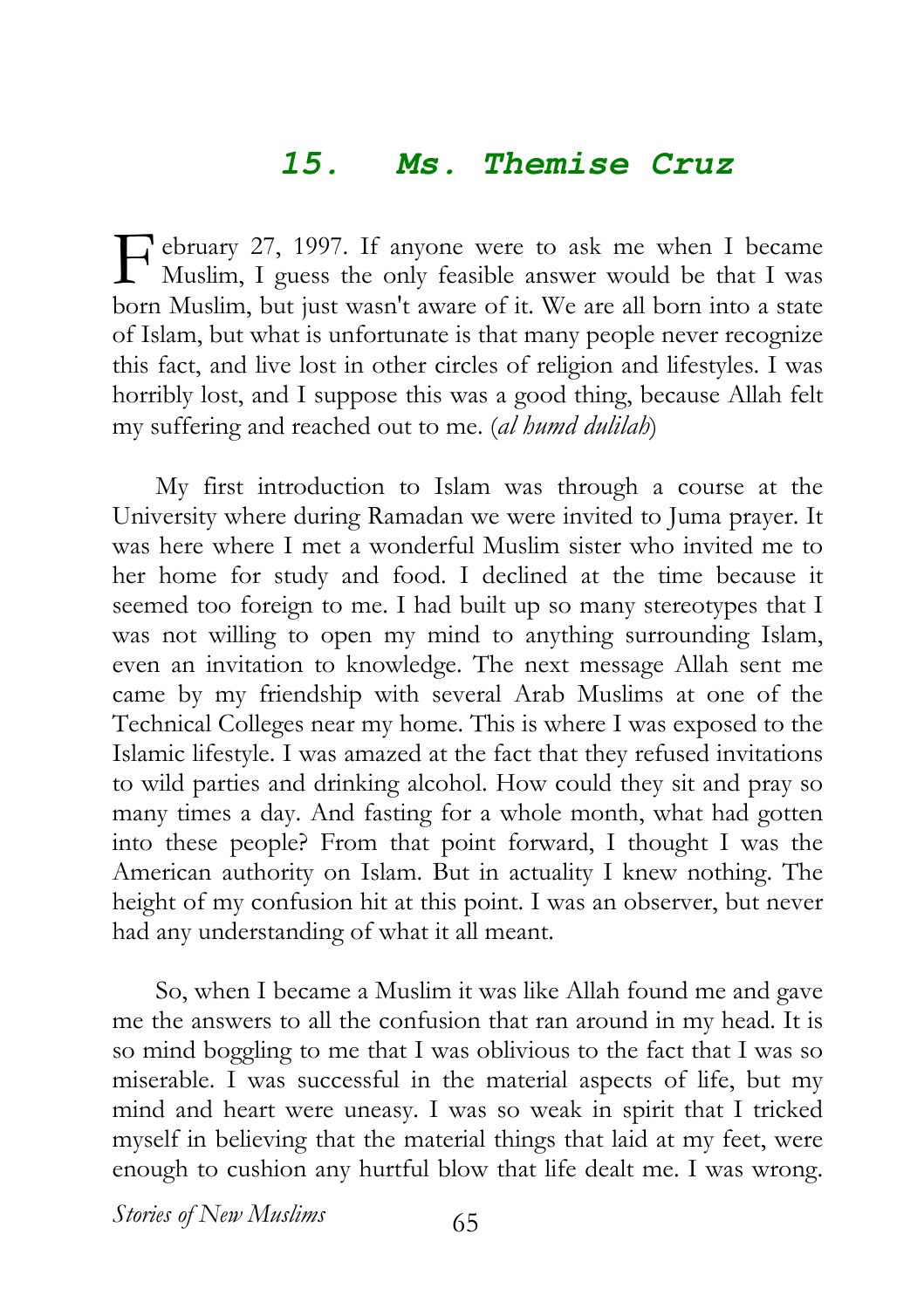My mother died when I was 23, and all the money, my home, my education, the cars, jewellery, they all meant nothing. I tried to go on with life as though her death was just another event. But it was at this point that I could no longer ignore Allah. If I went on in my current state of mind, then my mother's life had been in vain. What purpose did she serve here on this earth? To what greater significance did her life have in this world? I could not believe that she meant so little. It was at this point that I began to hunger for this knowledge, and I opened all of myself to Allah.

It is almost too difficult to describe what it is like for someone who begins to feel Allah in their heart. Islam means so much more than rituals, language, culture or country. Islam is a glorious state of being, and it is a fundamentally different experience than what I had previously been learning. My husband taught me much of what I know about Islam today. While observing, listening and opening my heart, I slowly began to understand. Allah presents himself to people in different ways, and Allah impacts everyone's life differently. I had to come to an understanding of what Allah meant to me, and why it was necessary that I follow this path of life. I began to learn the meaning and significance behind the rituals I had only before observed at a primitive level. I began to read Koran for hours at a time. Allah began to reach out to me and fill the vast hole that was in my heart. For when an individual does not follow the path of Allah, they are in a constant search for that missing element. And once I stopped refusing the knowledge of Islam and opened my heart to my fellow Muslims and the teachings of the Koran, the transition was as easy as eating a piece of pecan pie.

Since then I have had contact with the original Muslim sister who I met in my university class. Many of the Muslim sisters get together once a month for study, prayer and informational sessions. I also visit the *Masjed* during *Juma* prayers and any other time that my schedule permits. Of course my husband and myself study Koran and Hadith, and are on a constant quest for knowledge. When you become a Muslim it is the beginning of a new path, a new way of life.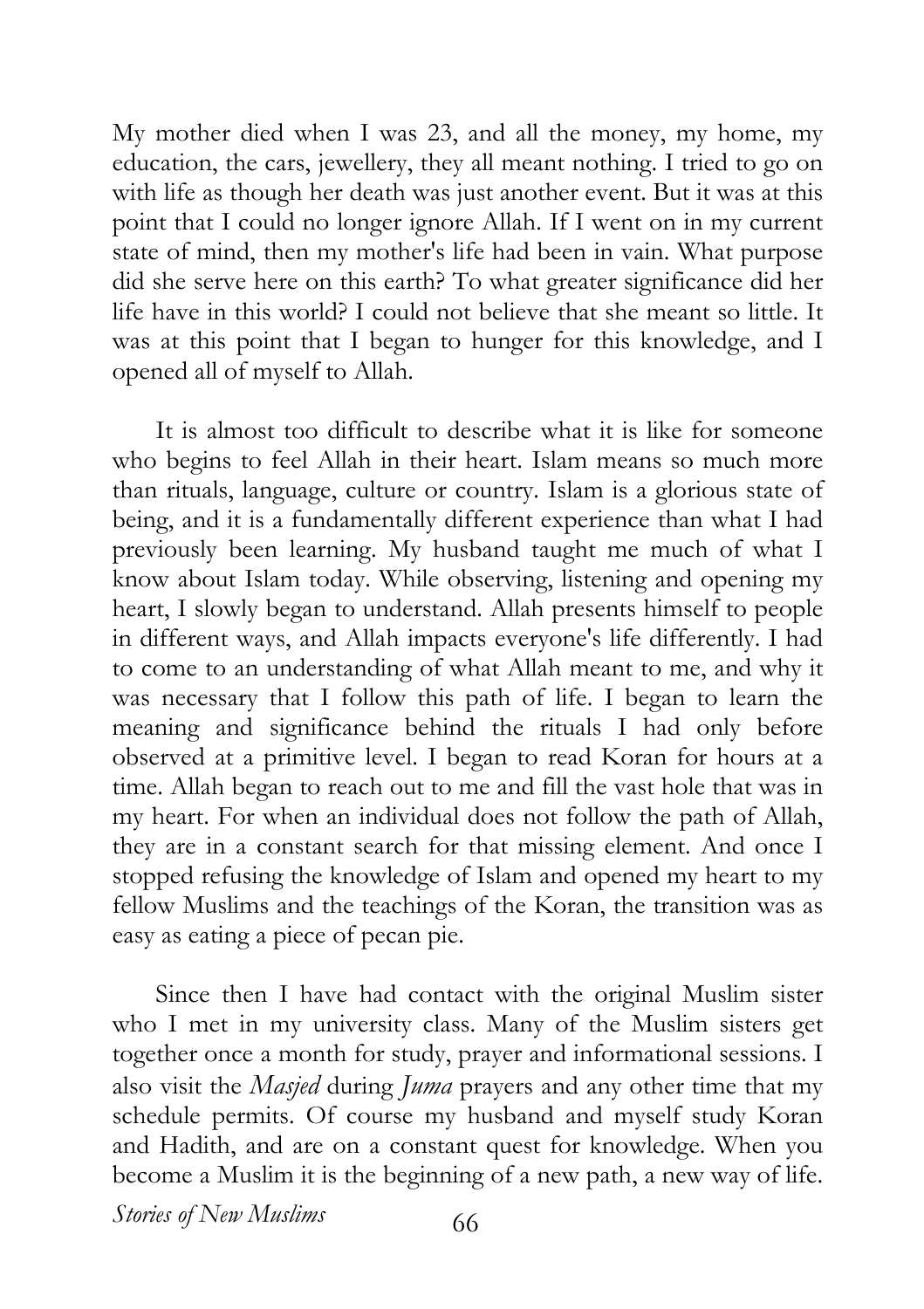Everyday Allah reveals Himself to me in some way. Sometimes it is with a new piece of knowledge, or maybe He grants me patience or understanding, and some days it is perseverance or a peaceful state of mind. No matter what the case I am always aware of the blessings that Allah presents to me, and I continuously work to live the way He has intended all of us as human beings to live, in submission to His will.

I have also struggled throughout this search. My family is not accepting of my new way of life, nor are they accepting of my husband. I had a co-worker ask me one time, "How can you abandon Jesus? I love Jesus" My response confused her I am sure. I simply explained that in Islam we abandon nobody. And in fact it is only now that I can read and understand the true significance of Jesus. Islam allows the follower to study the messages that Allah has sent throughout the ages, through the teachings of Jesus, Abraham and Mohammed (Peace and Blessings be upon them). Because of this fact, as Muslims, knowledge is never hidden from us, and we are free in our search for truth and closeness to Allah.

My struggle is far from over. Western culture is not accepting or understanding of Islam, and it is mostly out of ignorance that this is so. They think that we are fundamentalists or terrorists, or some other form of monster here to wreak havoc in a peaceful Christian world. The way in which I combat the unkind comments and glares is through kindness and understanding. I remember a point when my understanding was so low that I closed my mind and heart to anything that the Muslim community had to say. And to think that if they had turned me away because of my ignorance, I would not be where I am today. So it is up to all Muslims to have patience and compassion for those who do not understand our way of life. Eventually Allah reveals Himself to those who seek true knowledge and understanding.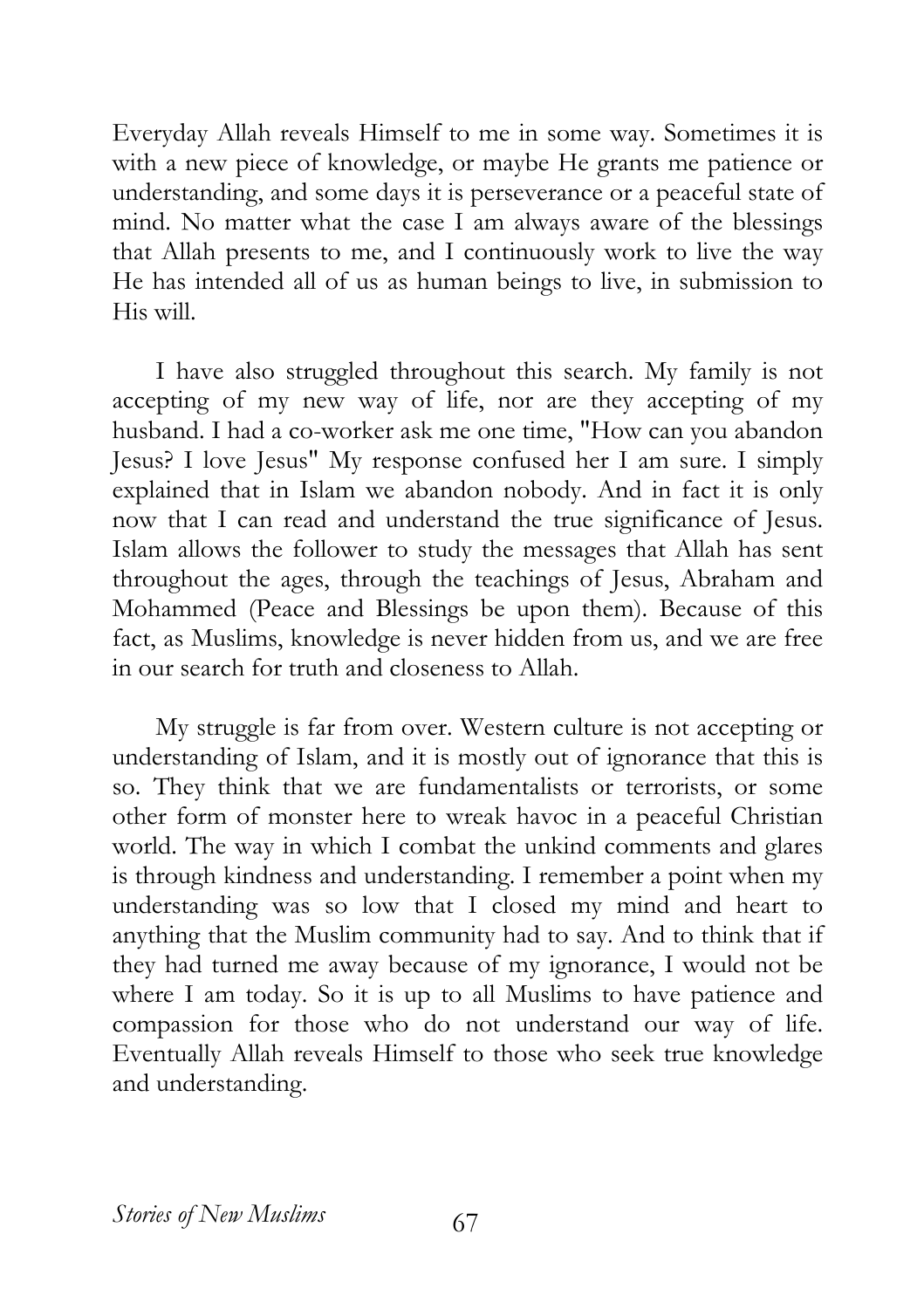# *Brothers*

#### **16. Mr. Christopher Shelton**

ctober 28, 1996. My conversion to Islam began in my eighth grade year. There was a Muslim student by the name of Cober 28, 1996. My conversion to Islam began in my eighth grade year. There was a Muslim student by the name of Raphael who first told me a little about Islam. At the time he was not so knowledgeable about Islam, but he put the initial interest in my mind, which never went away. In the ninth grade there was another student by the name of Leonard who claimed at one time or another that he was a Muslim but he was more or less a pretender. The one thing he did do was to give me a pamphlet on true Islam, which increased my interest in Islam. I didn't hear much more about Islam until my tenth grade year.

That year me and Leonard would sit in the back of geometry class and blame all of the world's problems on white people while we would exalt the status of black people above all other races. At that time in my life I thought that Islam was the religion for black people, but unfortunately the Islam I was talking about was nothing more than black nationalism with a slight touch of true Islam. It was very similar to The Nation of Islam. As time went on I began to see that my black nationalist views and my perception of what Islam was about became tired. It was useless to hate almost all white people and to blame this on Islam. Around the same time I totally denounced Christianity as my religion. I got tired of the unintelligible doctrines and the many contradictions within the religion.

The next year of high school I was conversing with a few students about religion and they told me to buy a Qu'ran so I did. I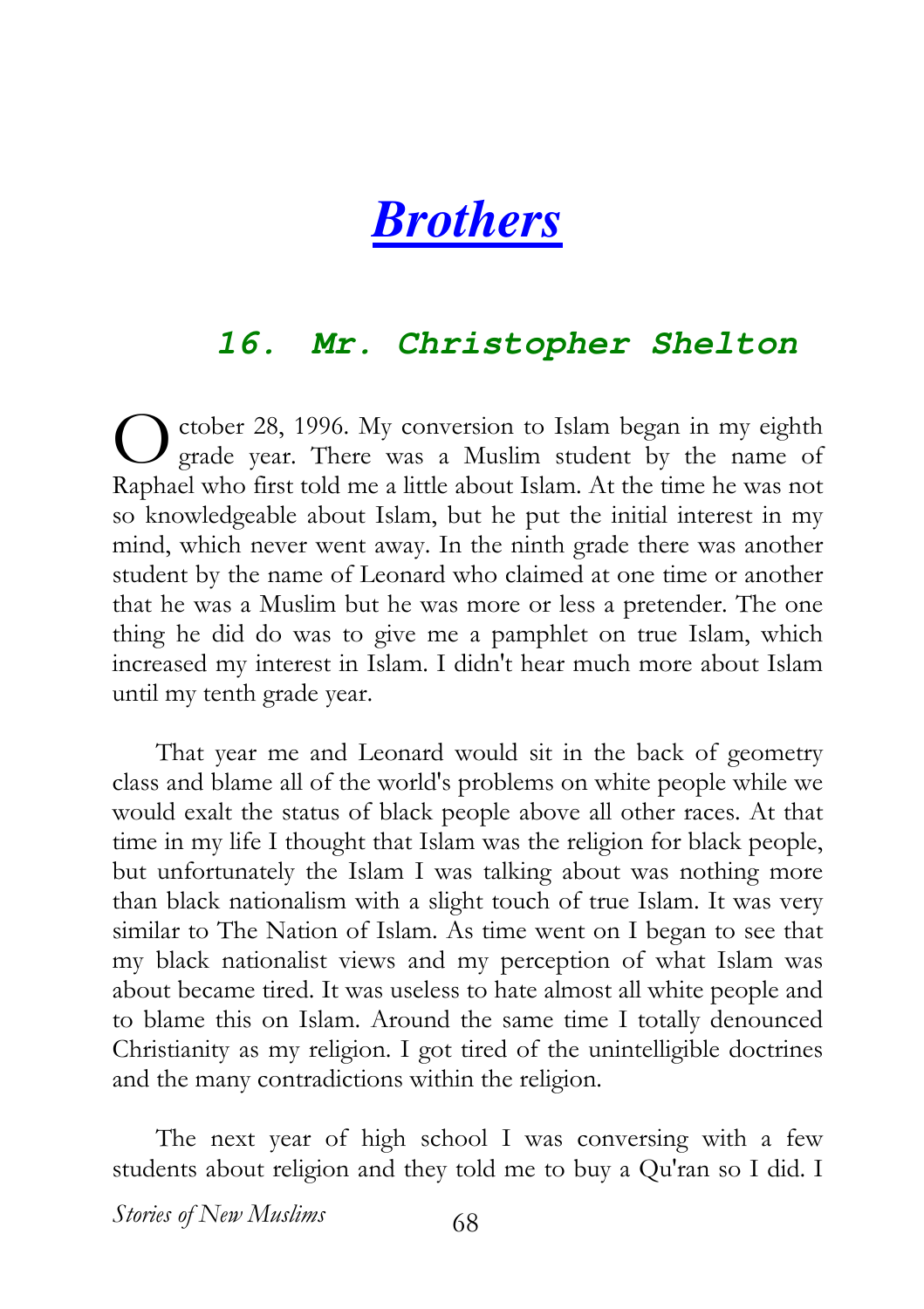went to the nearest bookstore and bought a very poor translation of the Qu'ran but it was the first real look into the truth about Islam. Within a few weeks I took on the beliefs of a Muslim even though I hadn't taken *shahadah* yet. Most of what I was doing concerning Islam was wrong because I never had a chance to go to a masjid because my mother totally forbade it. As time went on I finally got an Abdullah Yusuf Ali translation of the Qu'ran, which opened my eyes to so much about Islam. In the meantime my mother was doing everything in her power to prevent me from embracing Islam. She took me to see her preacher three times, which was of no avail. As time passed I began to learn more and more about Islam from various books I could get my hands on. I finally learned how to make salat correctly from one of these books. My mother was still trying her best to make me become a Christian again.

My mother and I would frequently argue about religion until one day my mother had enough and told my dad that I was going to have to live with him. He had absolutely no problem with this. The day after I graduated from high school I moved in with my dad. I can see now that my parent's divorce was actually a blessing in disguise. Their divorce provided me with a place to live in which I could practice Islam freely. My dad had no problem with my interest in Islam.

One day I called the Islamic Learning Center in Fayetteville and a brother by the name of Mustafa told me to come down for the Taleem (lesson) to learn more about Islam. Everybody was extremely hospitable and Mustafa even gave me a ride home. After three weeks of going to Jumuah (Friday congregational prayers) and Taleem I finally took my Shahadah on July 2,1995. Ever since then I have been an active member of the Islamic community. I am also very pleased to say that Raphael (the person who gave me my initial in interest in Islam) got back to Islam seriously and took Shahadah a few months before I did. We still keep in touch even though he is in England.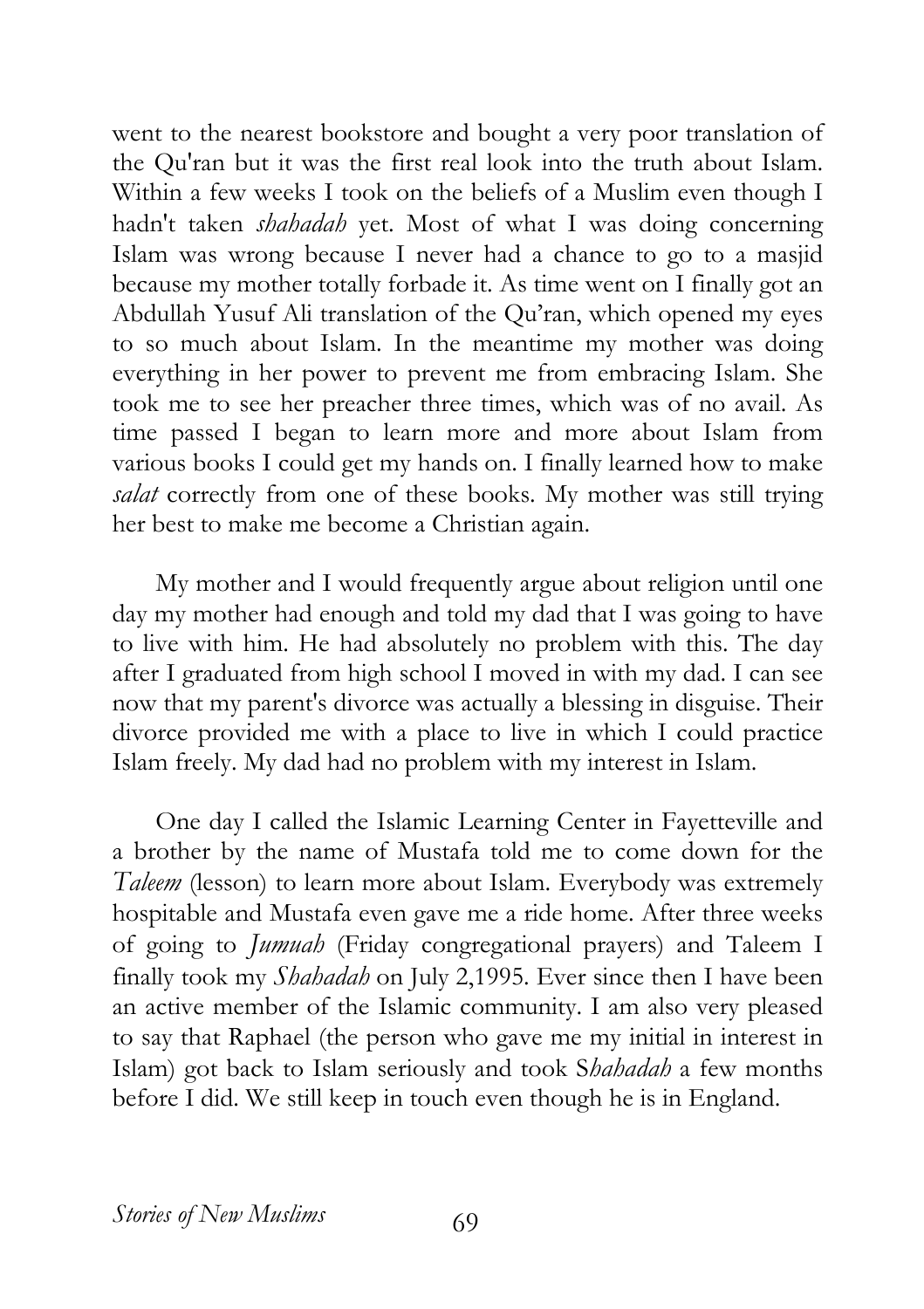# 17. **Mr. David Pradarelli**

February 25, 1997. Assalam-aleikum wa rahmatullah!<br>I came to Islam pretty much on my own. I was bo I came to Islam pretty much on my own. I was born and raised Roman Catholic, but I always had a deep fascination with the spiritualities of other cultures. My Journey started when I desired to have a relationship with my Creator. I wanted to find my spirituality, and not the one I was born with. I spent some time in the Catholic religious order known as the Franciscans. I had many friends and I enjoyed prayer times, but it just seemed to relaxed in its faith, and there was, in my opinion, too much arrogance and hypocrisy. When I had returned back from the order into secular living again, I once again was searching for my way to reach God (Allah). One night I was watching the news on television, and of course they were continuing their one-sided half-truth reports on Muslims (always in a negative light instead of balancing it by showing the positive side as well) with images of violence and terrorism. I decided long ago that the news media has no morals whatsoever and will trash anyone for that "juicy story", and I pretty much refused to believe anything they said. I decided to research Islam for myself and draw my own conclusions.

What I found paled all the negative images that the satanic media spewed forth. I found a religion deep in love and spiritual truth, and constant God-mindfulness. What may be fanaticism to one person may be devotion to another. I picked up a small paperback Qur'an and began devouring everything I could. It opened my eyes to the wonder and mercy of ALLAH, and I found the fascination growing every day...it was all I could think about. No other religion including Catholicism impacted me in such a powerful way...I actually found myself in God-awareness 24 hours a day 7 days a week...each time I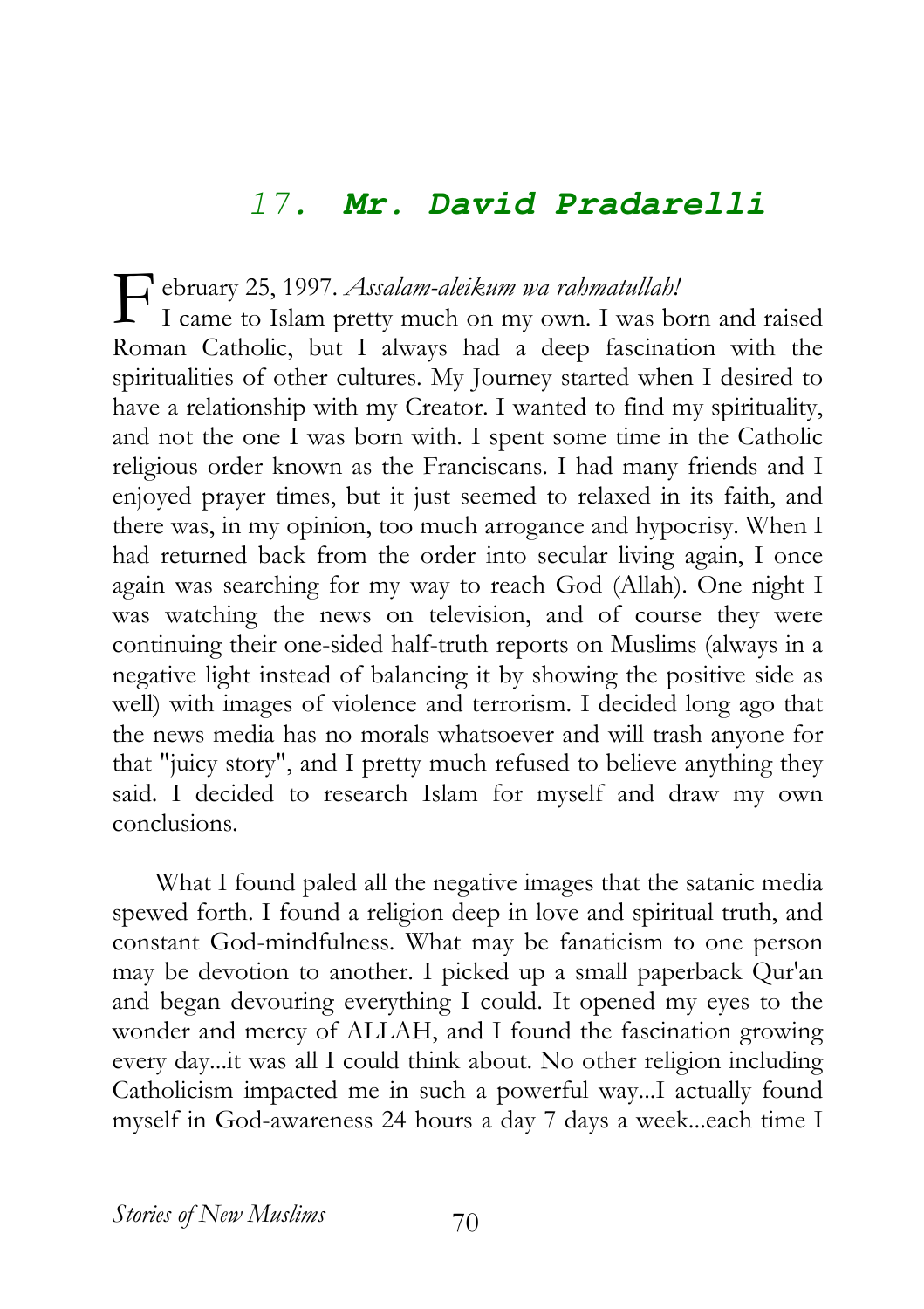went to my five daily prayers, I went with anticipation...finally! What I have been searching for all of my life.

I finally got enough courage to go to a mosque and profess the Shahadah before my Muslim brothers and sisters. I now am a practicing Muslim and I thank ALLAH for leading me to this place: Ashhahdu anna la ilaha ilallah wa Muhammadur rasul ALLAH! This means: "I believe in the oneness and totalness of ALLAH and that Muhammad (peace and blessings be upon him) is the Messenger of ALLAH." I now also accept Jesus as no longer equal with ALLAH, but sent as Muhammad was sent ...to bring all of mankind to submission to the will of ALLAH! May all of mankind find the light and truth of ALLAH.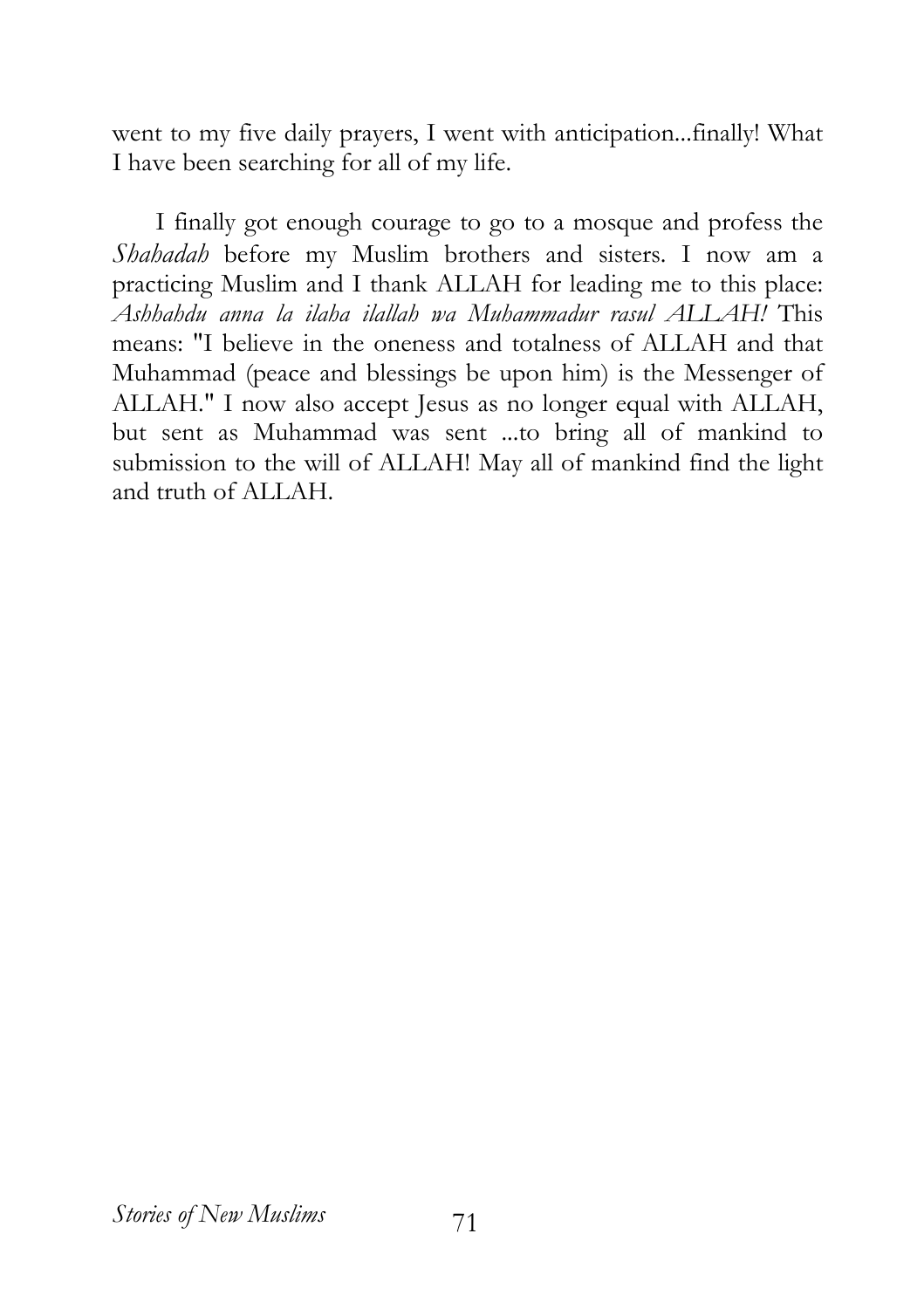## **18. Mr. Ibrahim Karlsson**

 was born in an ordinary, non-religious Swedish home, but with a I was born in an ordinary, non-religious Swedish home, but with a very loving relationship to each other. I had lived my life 25 years without really thinking about the existence of God or anything spiritual what-so-ever; I was the role model of the materialistic man. Or was I? I recall a short story I wrote in 7th grade, something about my future life, where I portray myself as a successful games programmer (I hadn't yet even touched a computer) and living with a Muslim wife!! OK, at that time Muslim to me meant dressing in long clothes and wearing a scarf, but I have no idea where those thoughts came from. Later, in high school, I remember spending much time in the school-library (being a bookworm) and at one time I picked up a translated Qur'an and read some passages from it. I don't remember exactly what I read, but I do remember finding that what it said made sense and was logical to me.

Still, I was not at all religious, I couldn't fit God in my universe, and I had no need of any god. I mean, we have Newton to explain how the universe works, right? Time passed, I graduated and started working. Earned some money and moved to my own apartment, and found a wonderful tool in the PC. I became a passionate amateur photographer, and enrolled in activities around that. At one time I was documenting a marketplace, taking snapshots from a distance with my telescope when an angry looking immigrant came over and explained that he would make sure I wasn't going to take any more pictures of his mum and sisters. Strange people those Muslims...

More things related to Islam happened that I can't explain why I did what I did. I can't recall the reason I called the "Islamic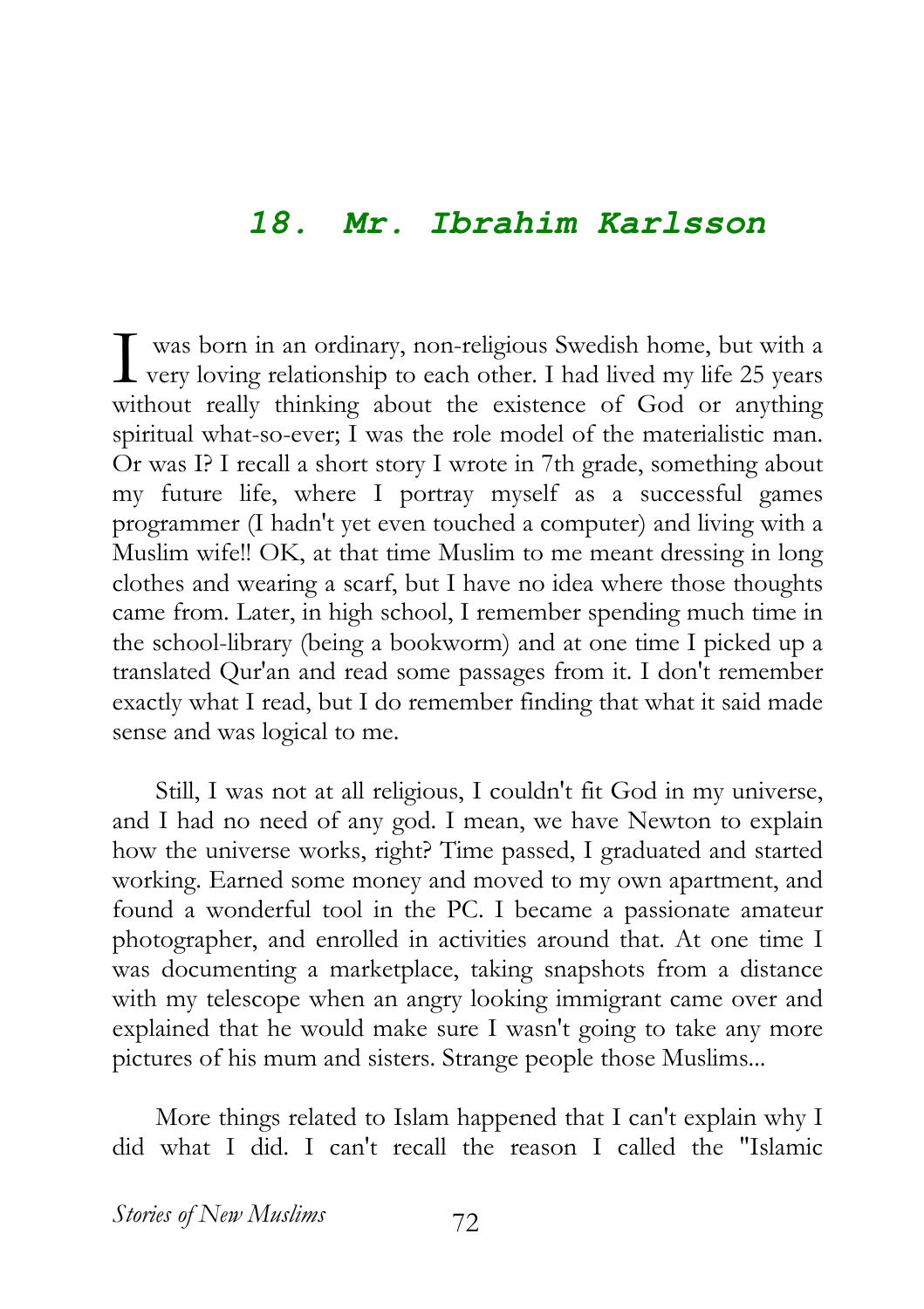information organisation" in Sweden, ordering a subscription to their newsletter, buying Yosuf Ali's Qur'an and a very good book on Islam called Islam - our faith. I just did! I read almost all of the Qur'an, and found it to be both beautiful and logical, but still, God had no place in my heart. One year later, whilst out on a patch of land called "pretty island" (it really is) taking autumn-color pictures, I was overwhelmed by a fantastic feeling. I felt as if I were a tiny piece of something greater, a tooth on a gear in God's great gearbox called the universe. It was wonderful! I had never ever felt like this before, totally relaxed, yet bursting with energy, and above all, total awareness of god wherever I turned my eyes.

I don't know how long I stayed in this ecstatic state, but eventually it ended and I drove home, seemingly unaffected, but what I had experienced left unreasonable marks in my mind. At this time Microsoft brought Windows-95 to the market with the biggest marketing blitz known to the computer industry. Part of the package was the on-line service The Microsoft Network. And keen to know what is was I got myself an account on the MSN. I soon found that the Islam BBS were the most interesting part of the MSN, and that's where I found Shahida. Shahida is a American woman, who like me has converted to Islam. Our chemistry worked right away, and she became the best pen-friend I have ever had. Our e-mail correspondence will go down in history: the fact that my mailbox grew to something like 3 megabytes over the first 6 months tells its own tale. She and I discussed a lot about Islam and faith in god in general, and what she wrote made sense to me. Shahida had an angels patience with my slow thinking and my silly questions, but she never gave up the hope in me. Just listen to your heart and you'll find the truth she said.

And I found the truth in myself sooner than I'd expected. On the way home from work, in the bus with most of the people around me asleep, and myself adoring the sunset, painting the beautifully dispersed clouds with pink and orange colours, all the parts came together, how God can rule our life, yet we're not robots. How I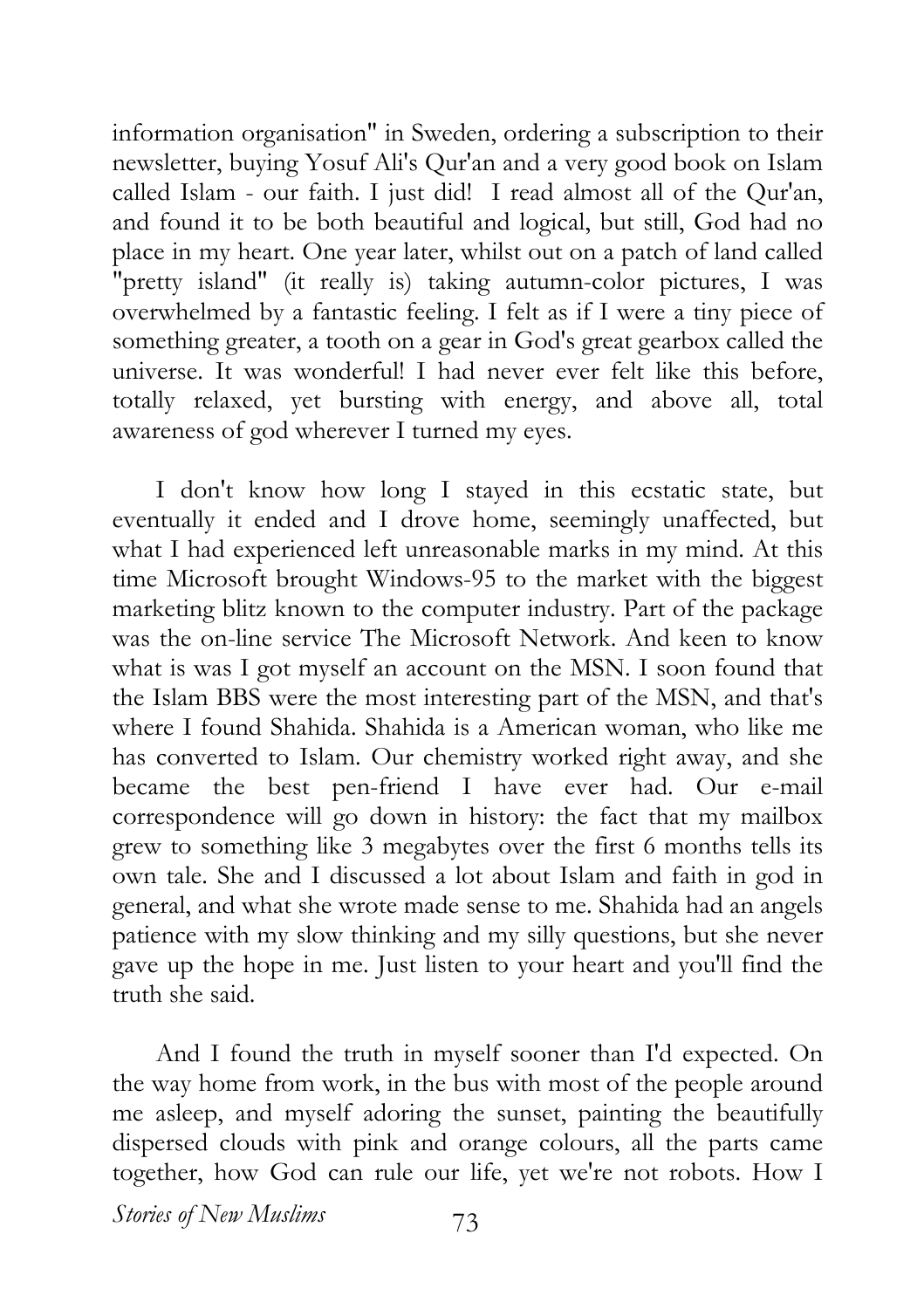could depend on physics and chemistry and still believe and see God's work. It was wonderful, a few minutes of total understanding and peace. I so long for a moment like this to happen again! And it did, one morning I woke up, clear as a bell, and the first thought that ran through my brain was how grateful to God I were that he made me wake up to another day full of opportunities. It was so natural, like I had been doing every day of my life! After these experiences I couldn't no longer deny God's existence. But after 25 years of denying God it was no easy task to admit his existence and accept faith. But good things kept happening to me, I spent some time in the US, and at this time I started praying, testing and feeling, learning to focus on God and to listen to what my heart said. It all ended in a nice weekend in New York, of which I had worried a lot, but it turned out to be a success, most of all, I finally got to meet Shahida!

At this point there was no return, I just didn't know it yet. But God kept leading me, I read some more, and finally got the courage to call the nearest Mosque and ask for a meeting with some Muslims. With trembling legs I drove to the mosque, which I had passed many times before, but never dared to stop and visit. I met the nicest people there, and I was given some more reading material, and made plans to come and visit the brothers in their home. What they said, and the answers they gave all made sense. Islam became a major part of my life, I started praying regularly, and I went to my first Jumma prayer. It was wonderful, I sneaked in, and sat in the back, not understanding a word the imam was saying, but still enjoying the service. After the *khutba* we all came together forming lines, and made the two 'rakaas'. It was yet one of the wonderful experiences I have had on my journey to Islam. The sincerity of 200 men fully devoted to just one thing, to praise God, felt great!

Slowly my mind started to agree with my heart, I started to picture myself as a Muslim, but could I really convert to Islam? I had left the Swedish state-church earlier, just in case, but to pray 5 times a day? to stop eating pork? Could I really do that? And what about my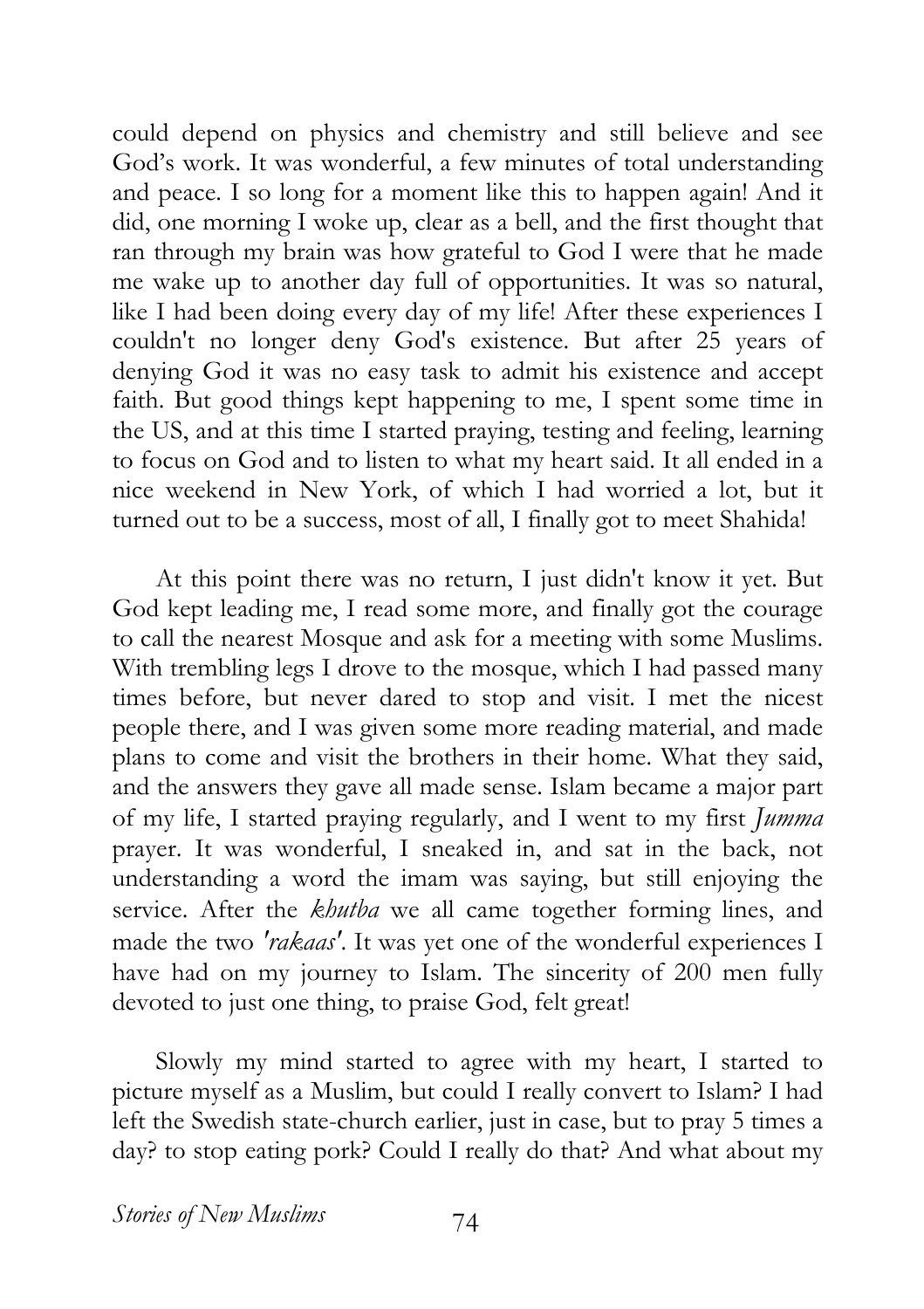family and friends? I recalled what Br. Omar told me, how his family tried to get him admitted to an asylum when he converted. Could I really do this?

By this time the Internet wave had swept my country, and I too had hooked up with the Infobahn. And "out there" were tons of information about Islam. I think I collected just about every web page with the word Islam anywhere in the text, and learned a lot. But what really made a change was a text I found in Great Britain, a story of a newly converted woman with feelings exactly like mine. 12 hours is the name of the text. When I had read that story, and wept the tears out of my eyes I realized that there were no turning back anymore, I couldn't resist Islam any longer.

Summer vacation started, and I had made my mind up. I had to become a Muslim! But after all, the start of the summer had been very cold, and if my first week without work was different, I wouldn't lose a day of sunshine by not being on the beach. On the TV the weatherman painted a big sun right on top of my part of the country. OK then, some other day... The next morning; a steel grey sky, with ice-cold gusts of wind outside my bedroom window. It was like God had decided my time was up, I could wait no longer. I had the required bath, and dressed in clean clothes, jumped in my car and drove the 1 hour drive to the mosque.

In the Mosque I approached the brothers with my wish, and after dhuhr prayer the Imam and some brothers witnessed me say the Shahada. Alhamdulillah! And to my great relief all my family and friends have taken my conversion very well, they have all accepted it, I won't say they were thrilled, but absolutely no hard feelings. They can't understand all the things I do. Like praying 5 times a day on specific times, or not eating pork meat. They think this is strange foreign customs that will die out with time, but I'll prove them wrong. InshaAllah!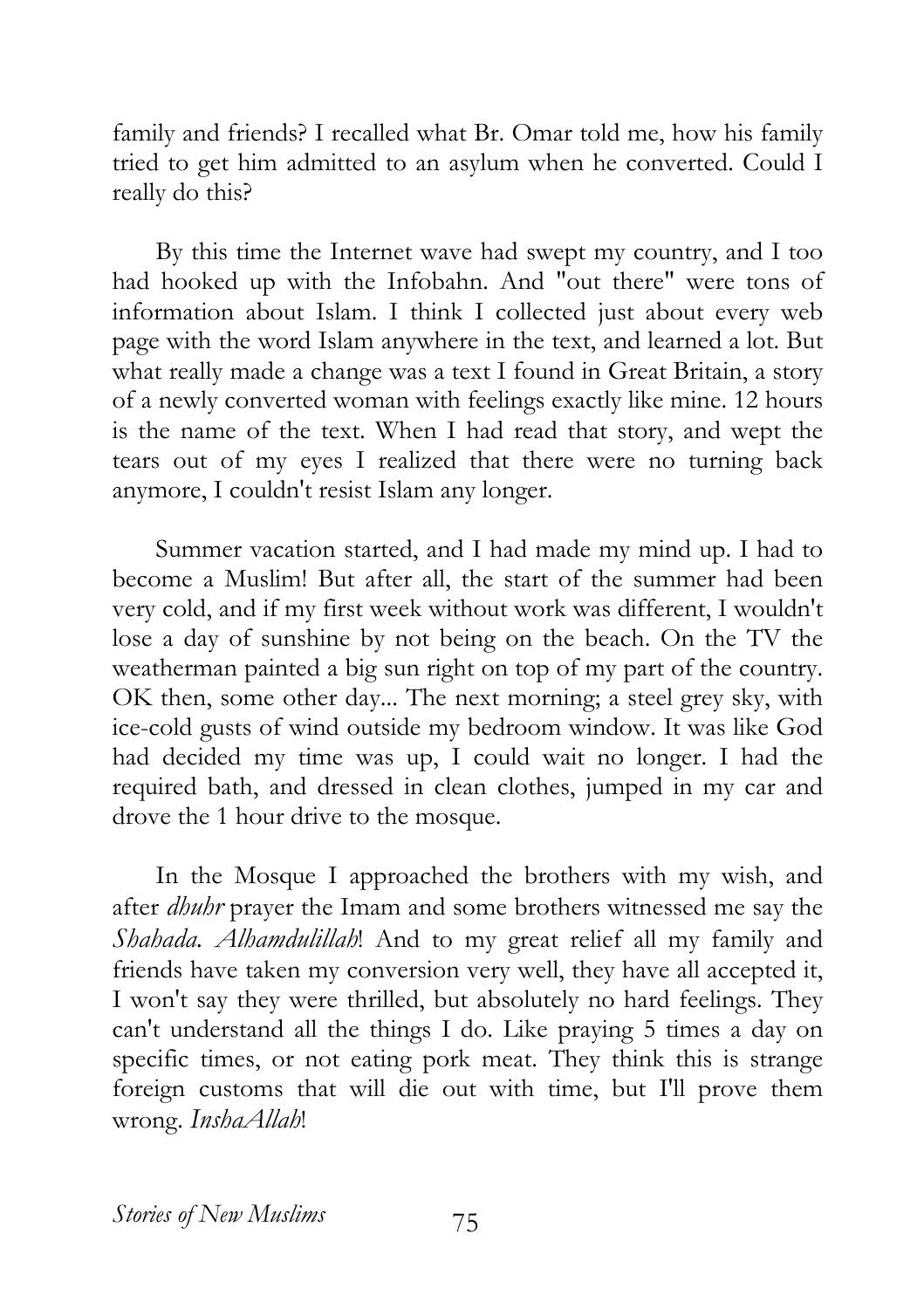# **19. Mr. Kusmari Rendrabwana Childhood**

I was born and brought up into a devoted catholic family. My father comes from a family whose members mostly turned out to become prior to and prior tessores while my mother still because a certain father comes from a family whose members mostly turned out to become priests and priestesses, while my mother still has a certain aristocratic blood in her family. My parents were blessed with five children, of which I am the only male and the youngest one. I never had anyone of them to play with since I was a child because of the quite significant difference in age; they were always occupied with their school tasks whenever I needed someone to play with. As it turned out to be, I got used to spending my time with the maidservant and when I was bored, I simply went out to play. For that reason I was used to make friends with people outside of my family, people in my neighborhood who were mostly Muslims.

In my family, everything that has a "Muslim taste" in it was usually considered inappropriate. So every Thursday when the time was for the recitation of the Qur'an (we only had TVRI, the government's station back then) the TV set was immediately turned off, that's how my family was like. When I got to school age, naturally my parents chose a catholic institution, as with all my sisters. Even so, I always found it easier to be friends mostly with people who were Muslim.

#### **Adolescence**

Perhaps it was because of my negative childhood image, that when I grew up to be a teen-ager my family always thought of me as being this troublesome kid. In other words, to them I was always the one to blame for everything; anything good that I did was practically nothing to them. Hence, I always tried to look up for answers of my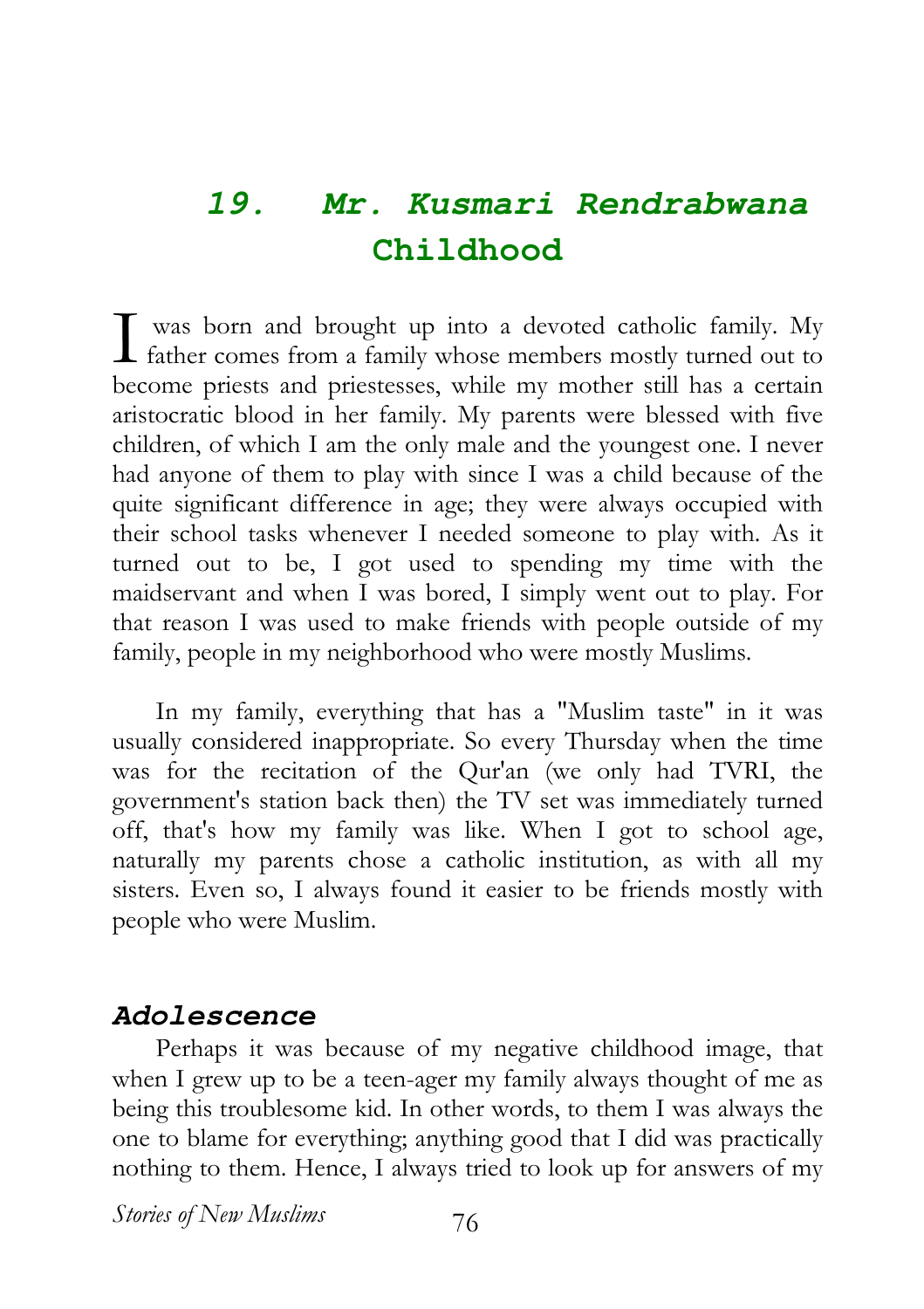problems through sources outside of my family. My academic records were also nothing special except for English language.

And so I started to contemplate with questions that I had in my high school year, I asked and kept asking, I read many books and literature, trying to explore everything about my faith then. But as it goes, the more I gained something, the more I felt that, "This isn't it, this is not what I want." What's worse is that the more I involved myself with religious activities, the more I went further from what I expected, which put me down more and more. What I always found in there was nothing but negative views on somebody else's faith. Whenever I tried to give in another view, they put me down saying that I'm taking sides, I'm giving too much of a value judgement, so on and so forth. Eventually I became more distanced from them, but interestingly (and this is what had always happened) I felt myself drawn closer and closer with my Muslim friends, they seemed to accept me without any sort of tendency to judge. They knew I didn't share their faith but most of them didn't seem to mind or be disturbed by it whatsoever.

## **Adulthood**

My adulthood started when I entered college. I enrolled in a private college whose students were predominantly Muslims. Even so, I still tried to involve myself in religious activities with students of the same faith. In that community, the old conflicting trauma appeared afresh, even worse. Eventually I lost my interest in it. As a college student, I felt more comfortable in my soul searching process. Naturally, I had more access to many references, times and places of interest, because I never felt home with my relatives, even with my sisters. And so I went on with my life as usual, until this deep spiritual experience happened. This is the story:

One morning, I don't remember the date, but it was in 1993. I was abruptly awoke from sleep and just quickly sat down. Then unconsciously went up and washed my face, hands and feet, then got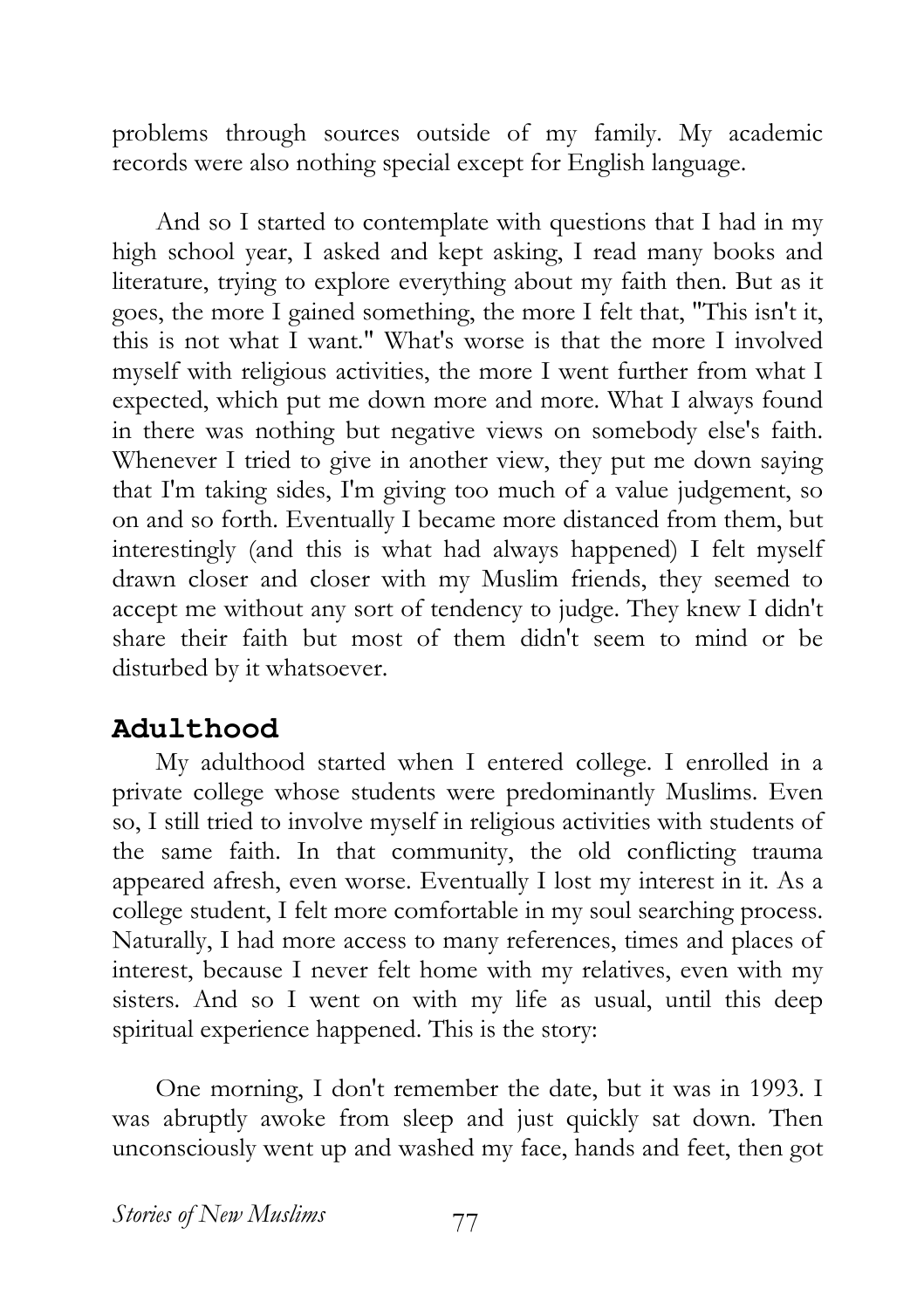back sitting with my legs crossed. Exactly then the call to fajr prayer started ..but very differently. I listened to it with an indescribable feeling and emotion, it was touching me so deeply, in short. I myself never could explain what really happened that morning, but so it did. Ever since then I looked for answers and learned with a practicing Muslim friend, read books, started everything from scratch. The first obstacle for me naturally came from my family, especially my mother. I became uncertain again, this is the most difficult choice in my entire life. And so months I spent trying to think over my intention to become a Muslim. I felt that I had to make a choice. And of course I chose to become a Muslim eventually.

In early 1994 I declared my *shahadah* after finishing the *maghrib* (evening) prayer in jama'ah (congregation). It was really emotional, friends from my faculty in college even made me work out a written statement with them as witnesses, how touchy it was. In short, I've lived my life as a new person ever since then. After finishing my school, I started working. Even though my relationship with my family is falling apart, I try to pull everything together and be strong as to endure the hardships.

My new life was again put to a test when I was going to marry. Because I'm considered an apostate in my family's view, I had to do everything by myself, the proposal, etc., everything. No wedding reception or any of that sort, just the obligatory ones. And then when my mother died, unfortunately I didn't get to see her for the last time. Her wish, which of course I cannot comply to, was for me to return to my old faith.

> Wassalaamu 'alaikum wrahmatullahi wabarakatuhu, Rendra.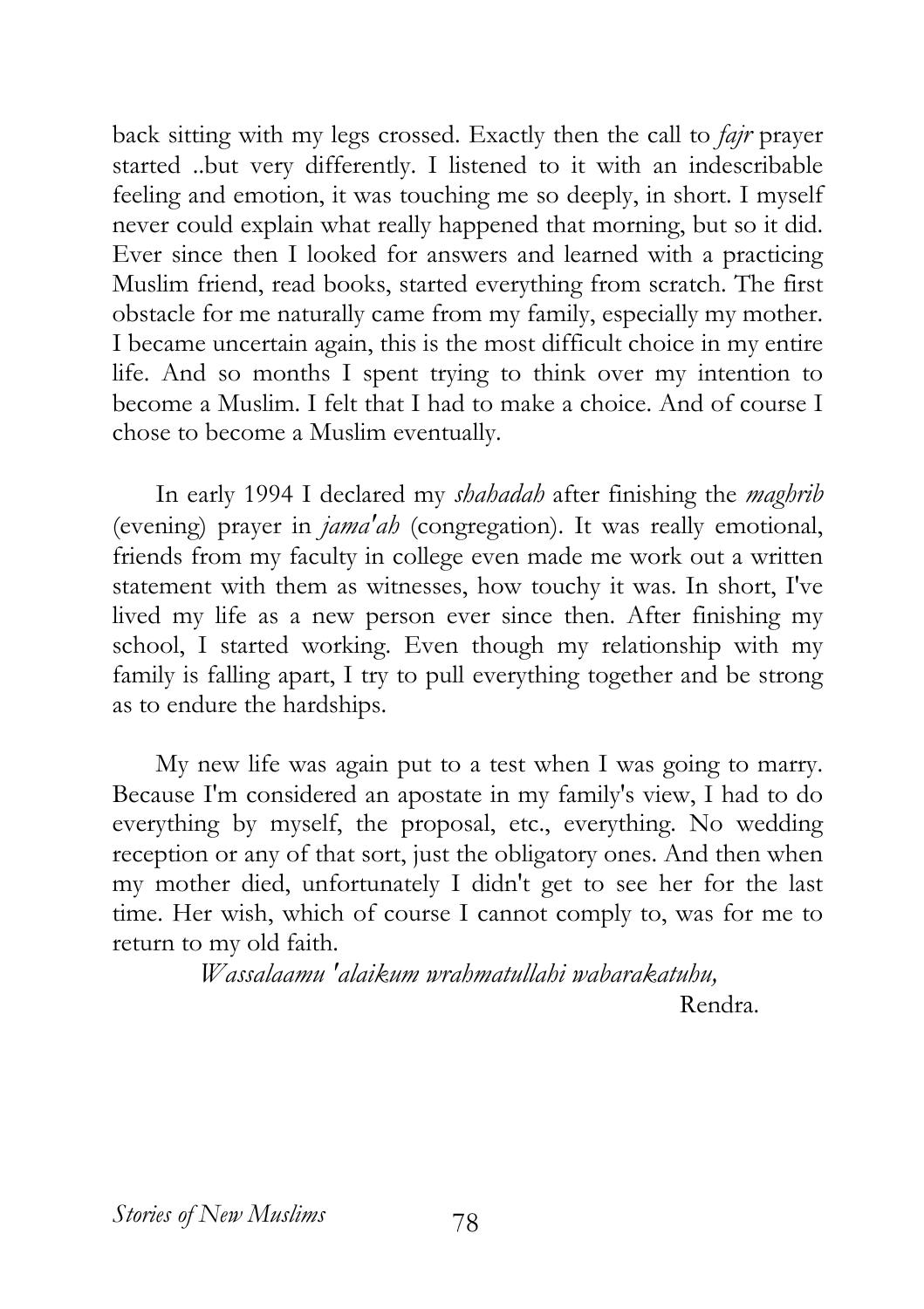## **20. Mr. Malik Hassan**

Ct. 23rd, 1996. *Assalamalaikum* brothers and sisters and non-<br>
Nuslims. Muslims.

First off all, I would like to start by saying that this true story is not for my own fame or admiration but for the sake of my Lord and your Lord Allah. All praises due to Allah, the Lord of the worlds, the Beneficent, the Merciful Owner of the day of judgement. I would like to repeat to you something I heard: the journey of a thousand miles has to start with the first step and this is the first part of my journey.

My name is Malik Mohammed Hassan and I have recently converted to Islam. When I was in junior high school I was first introduced to Islam by reading the book Roots by Alex Haley. It taught me a little bit about the strong will that most Muslims possess, myself included. It also introduced me to Allah. I had never heard of Allah in his real form until I read that book and I was very curious. I then started reading about The Nation Of Islam (specifically Malcolm X) and it fascinated me how devoted he was to Allah, especially after he left the self serving Nation Of Islam. Reading about Malcolm made me think about a God who (for a change) did not have any physical form or limitations and, being a totally blind person, it made me relate to these people: the people who Malcolm and Haley referred to as Muslims. I continued reading what I could about Islam which wasn't as much as it should have been. My reading material was very limited because like I said above: I am a totally blind person and the material available about Islam in Braille or on tape was not only very little, but also very general. I believe the reason was that the material that I had access to wasn't written by Muslims and it kind of painted a dark picture of Islam. I think most of the literature written by Christians or non-Muslims about Islam tends to do that most of the time. And I didn't know that their were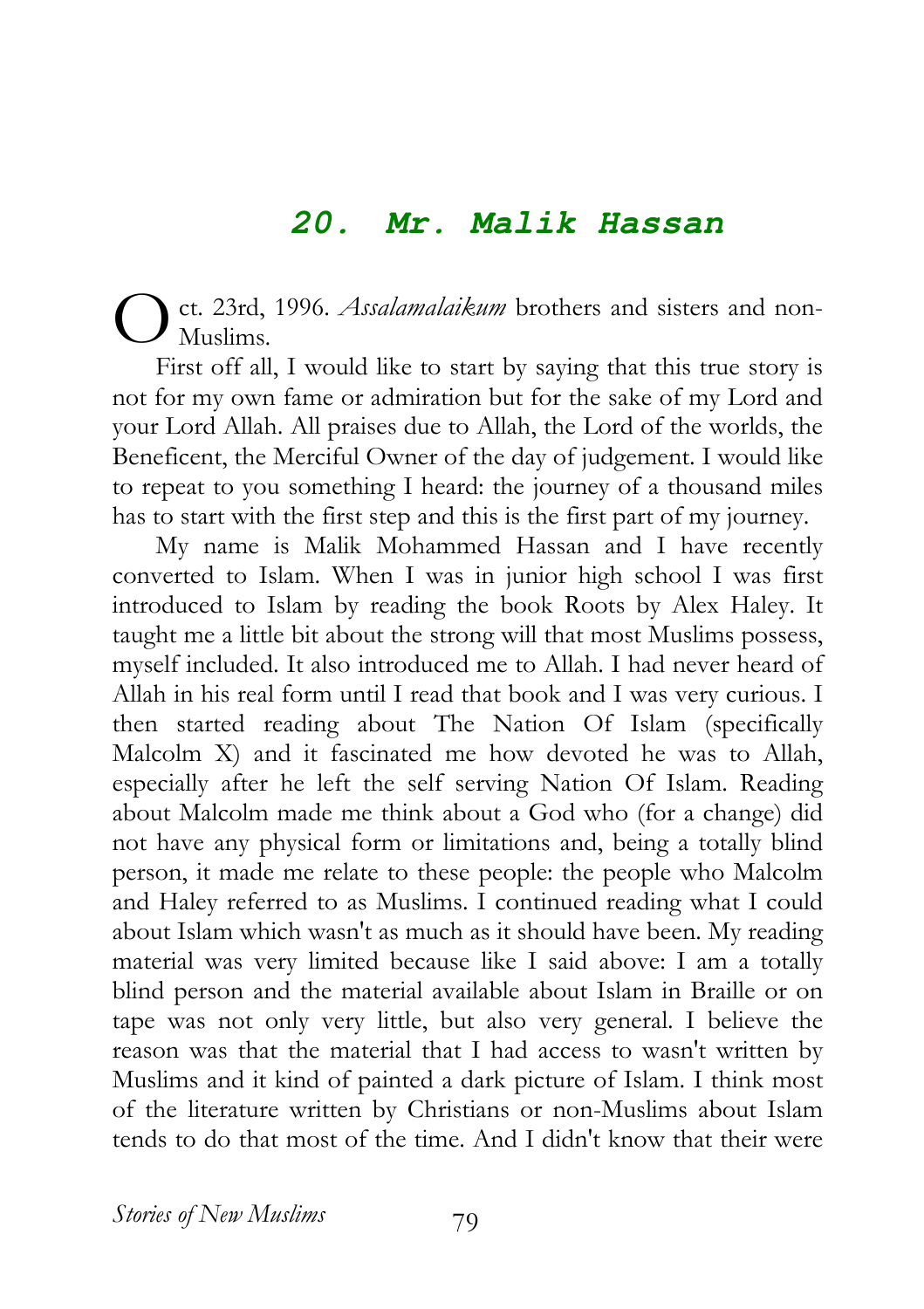even Muslims in Halifax so I obviously didn't know any. I didn't even know about the local Islamic association until I was already a Muslim.

So, I read what I could until my first year out of high school around the month of May, 1996, when I received a phone call asking me if I wanted to participate in a camp for blind and visually impaired people known throughout Canada as Score. I agreed and sent them a resume and praise be to Allah I was excepted for work. At first I really didn't want to go but something kept telling me it would be a good idea if I went. So, on June 30th 1996 I boarded a plane from Nova Scotia to Toronto and took my last trip as a non-Muslim; I just didn't know it yet.

I got to Toronto and everything at first was pretty normal... It was on the second day that I was there when the journey of a thousand miles first started. I arrived on a Sunday and on the next day I met the person who Allah would use with His divine power to help guide me to the beautiful Religion of Islam. I met a sister named Rizvana and if she reads this I hope she doesn't get mad at me for using her name. When I met her, I immediately wanted to talk to her because I liked her name. I asked her of what origin her name was and she told me that it was Arabic; so I asked her if she was Muslim and she replied with the answer of yes. I immediately started telling her what I already knew about Islam which lasted about ten seconds. I started asking her questions and also asking her to talk to me about Islam.

One particular incident that comes to my mind is when all of the workers at the camp went to a baseball game and the sister and I started talking about Islam and missed pretty much the whole game. Well, anyway, we talked for about three, maybe four days on and off about Islam and on July the fifth if my memory doesn't fail me I became a Muslim. My life has been totally different ever since. I look at things very differently than I used to and I finally feel like I belong to a family. All Muslims are brothers and sisters in Islam so I could say that I have approximately 1.2 billion brothers and sisters all of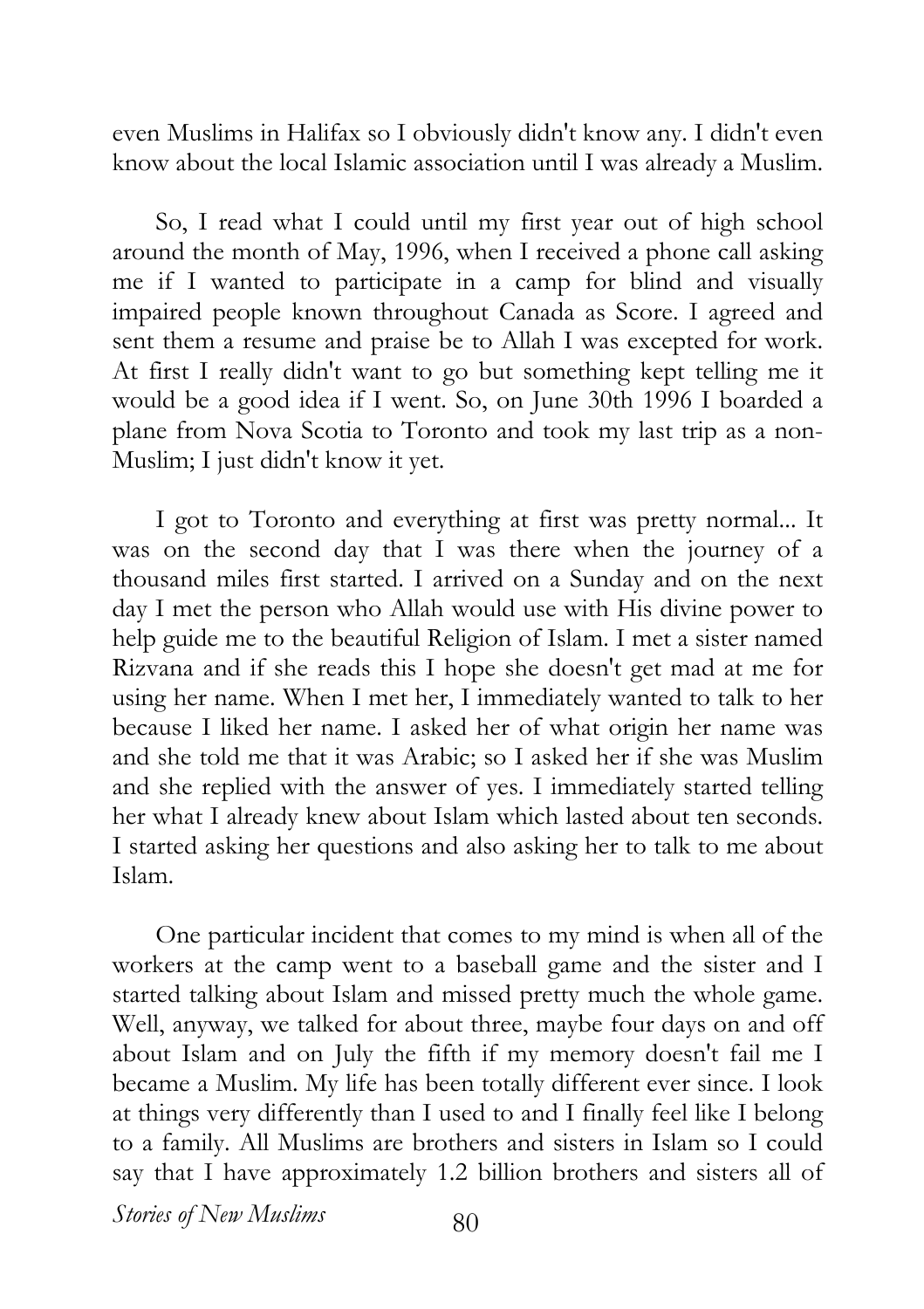whom I'm proud to be related to. I finally know what it feels like to be humble and to worship a God that I don't have to see.

For any non-Muslim reading this just look at it this way. It's good to learn, but you never know when you will be tested and if you're not in the class at the time of the final exam no matter how much you know you'll never get any credit. So like I said it's good to learn but if you want to get credit sign up for the class. In other words, declare Shehada (testimony to faith) and let Allah teach you everything you need to know. Believe me the reward is worth it. You could say the reward is literally heaven.

If any good comes out of this story all the credit is due to Allah; only the mistakes are my own. I would like to mention a part of a hadith that has had a great effect on me and that is: "Worship Allah as if you see him and if you don't see him, know that he sees you." - Sahih Muslim, Volume 1, Number 1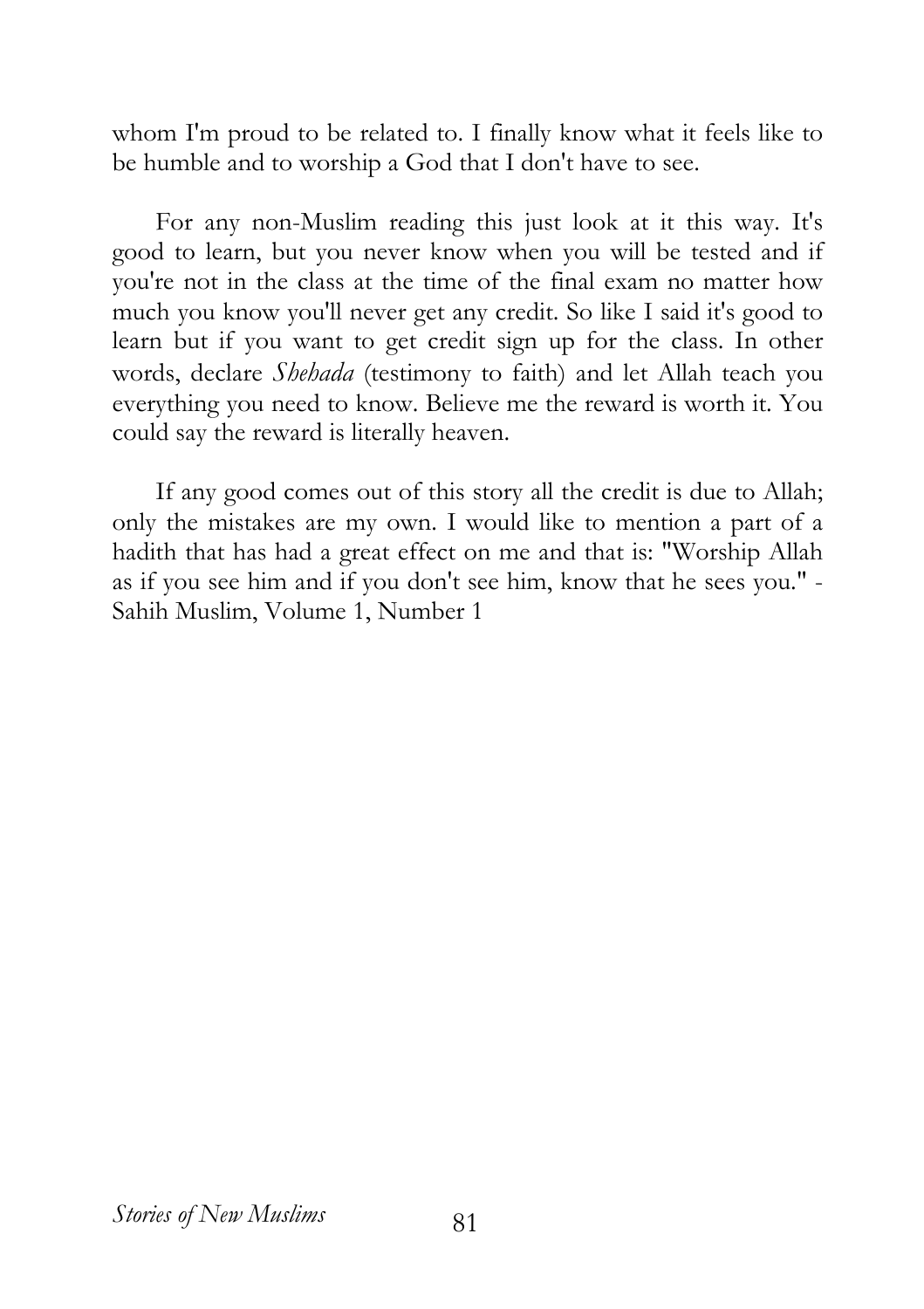#### **21. Mr. Michael Yip**

I une 23, 1996. I was introduced to Islam in 1995 by an Egyptian J une 23, 1996. I was introduced to Islam in 1995 by an Egyptian classmate who arrived in New Zealand the previous year, and who was placed into my Chemistry class. I had no religion before this, though I guess I was a non-practicing Christian, since I attended Sunday school when I was young, (but mainly to learn Chinese, my native tongue, rather than religion). In fact I was uninterested in much that was taught to me, however I never at any stage discounted the notion of a higher being (i.e. Allah, or God). Because of my background in religion, I did not know much about religions other than Christianity and Buddhism. My parents are Buddhists, but my knowledge of it was so weak that I did not even know the proper name for their religion until a few years ago. So I was naive when I met my classmate, Muhammad.

During the first few weeks, another classmate of mine kept teasing Muhammad about his religion, asking leading questions and the like. I thus became interested in some of the things that this other classmate, James, was suggesting. So I got talking with Muhammad about this religion called Islam, and we became acquainted quickly.

I requested to see a Quran but did not find the time to read it, during a busy school year. So when the workload became a bit lighter, I went to see my friend's father, who is our local Imam. He spoke to me at length about Islam, and planted a seed which in a few months time, with the blessing of Allah, blossomed into strong Muslim, alhumdulillah. I took shahada in November 1995. I am often asked why I came to Islam. The question seems logical, and simple, but in fact, I still find it the most difficult question to answer, even though I have been asked it so many times. You see, I saw many things in Islam that I liked. Included in this were the strong brotherhood and sisterhood in Islam, the way fellow Muslims looked after each other, and the logic in Islam. The logic in women wearing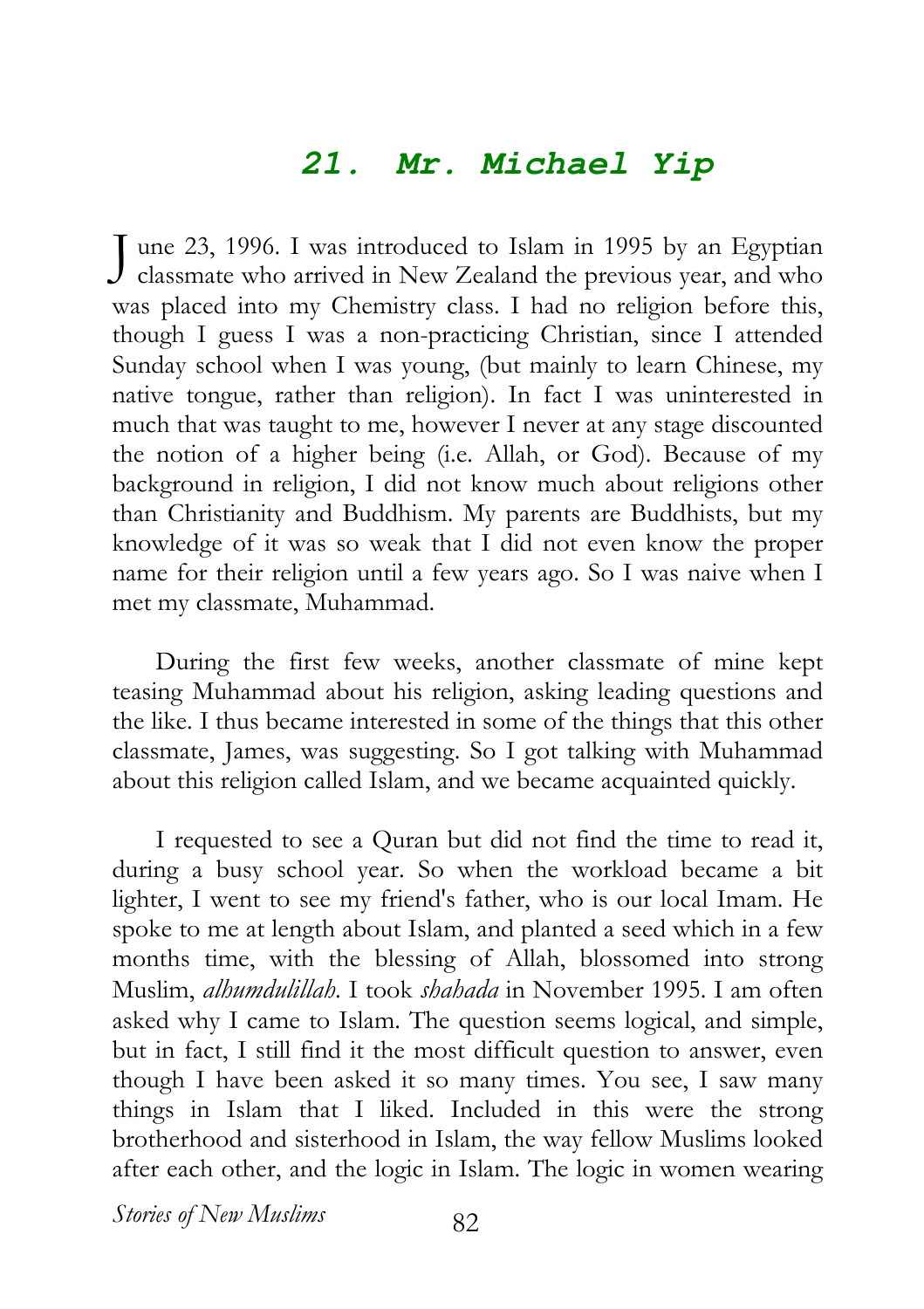Hijab to deter from that which is *haram*, the logic in the forbidding of alcohol, which harms more than it ever will heal, and the logic in many other areas of our lives. I have been told that many people who revert to Islam find they fit right in with the religion. Indeed this was the case with me. Coming from a *kafir* country such as New Zealand (I have lived here most of my life), it is rare for a person to be good religiously like myself, alhumdulillah, mashaAllah. You see, alhumdulillah, I made intentions in my heart never to drink in my life, and never have; I made intentions not to fornicate, even though everyone around me in school was either fornicating or planning to. So you see, *alhumdulillah*, Allah blessed me from the beginning, and I felt Islam was the next obvious step for me to take in my life.

I decided in November of 1995, with the encouragement with some brothers and sisters on the Internet, to take *shahada* as a first step in Islam, and then take further steps to learn more about Islam, after all we are all in a constant state of learning about Islam. Alhumdulillah since then I have progressed slowly but surely, learning some *surats* from Quran during a very busy school year. Allah blessed me with some amazing results last year, alhumdulillah, and now I want to thank my Allah by increasing the time I spend learning Quran and about Islam this year, *inshaAllah*, while I pursue entry into a Medical degree. May Allah give me the strength inshaAllah to enter Medical school next year. May Allah help us all to learn more about Islam, and let us all undertake to live our lives in the correct way, and follow the one true and surely straight path, that of Islam. Ameen.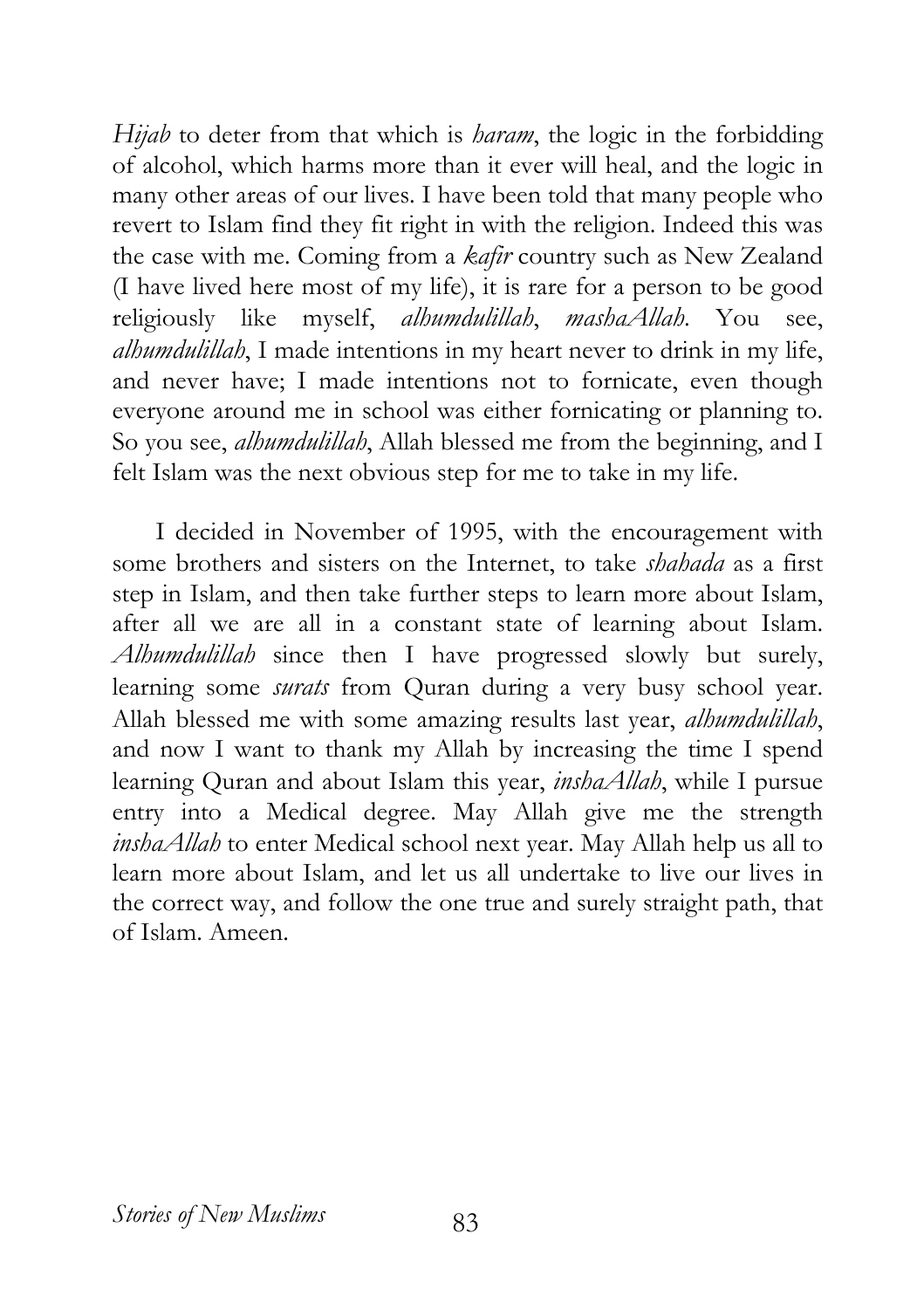#### **22. Mr. Nuh Keller**

W hat follows is a personal account of a scholar I have been<br>writing to for over a year and had the blessing of meeting writing to for over a year and had the blessing of meeting when I invited him to do a lecture tour around England. He is quite unique in that he seems to be one of the few reverts/converts to have achieved Islamic scholarship in the fullest sense of the word in traditional and orthodox Islam, having studied Shafi'i and Hanafi Jurisprudence (fiqh) and tenents of faith (`aqidah). I hope it will serve as an inspiration to those who have moved closer to Islam but have not vet taken the *Shahadah*, and as a reassurance to those that have taken the *Shahadah* but are trying to find their feet in the beautiful ocean of Islam, and also as a reminder and confirmation to those of us who were blessed with being born into Muslim families, Amin.

#### Mas`ud Ahmed Khan

orn in 1954 in the farm country of the northwestern United B orn in 1954 in the farm country of the northwestern United<br>States, I was raised in a religious family as a Roman Catholic.<br>The Church provided a spiritual would that we use monotionable in my The Church provided a spiritual world that was unquestionable in my childhood, if anything more real than the physical world around me, but as I grew older, and especially after I entered a Catholic university and read more, my relation to the religion became increasingly called into question, in belief and practice. One reason was the frequent changes in Catholic liturgy and ritual that occurred in the wake of the Second Vatican Council of 1963, suggesting to laymen that the Church had no firm standards. To one another, the clergy spoke about flexibility and liturgical relevance, but to ordinary Catholics they seemed to be groping in the dark. God does not change, nor the needs of the human soul, and there was no new revelation from heaven. Yet we rang in the changes, week after week, year after year; adding, subtracting, changing the language from Latin to English, finally bringing in guitars and folk music. Priests explained and explained as laymen shook their heads. The search for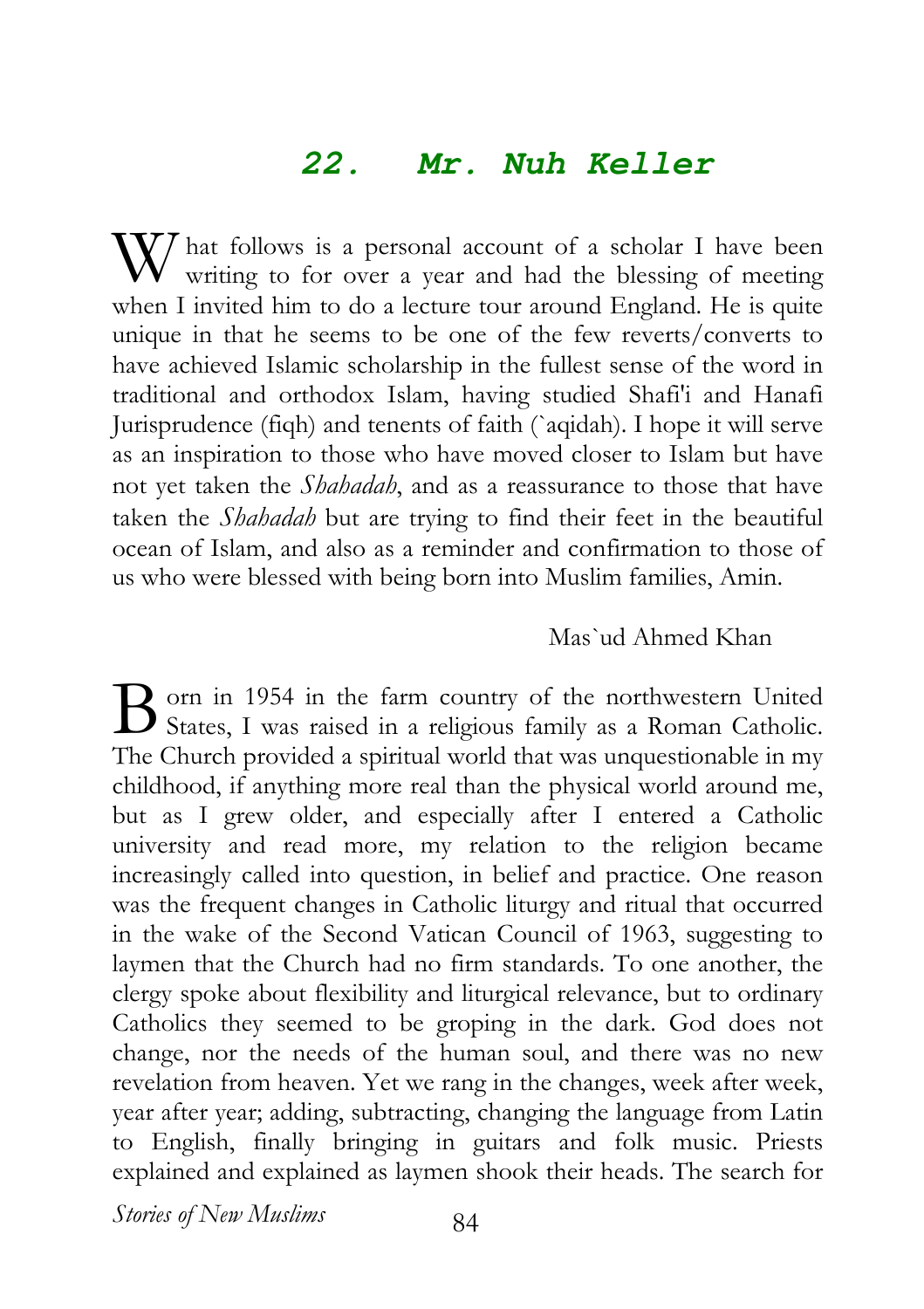relevance left large numbers convinced that there had not been much in the first place.

A second reason was a number of doctrinal difficulties, such as the doctrine of the Trinity, which no one in the history of the world, neither priest nor layman, had been able to explain in a convincing way, and which resolved itself, to the common mind at least, in a sort of godhead-by-committee, shared between God the Father, who ruled the world from heaven; His son Jesus Christ, who saved humanity on earth; and the Holy Ghost, who was pictured as a white dove and appeared to have a considerably minor role. I remember wanting to make special friends with just one of them so he could handle my business with the others, and to this end, would sometimes pray earnestly to this one and sometimes to that; but the other two were always stubbornly there. I finally decided that God the Father must be in charge of the other two, and this put the most formidable obstacle in the way of my Catholicism, the divinity of Christ. Moreover, reflection made it plain that the nature of man contradicted the nature of God in every particular, the limitary and finite on the one hand, the absolute and infinite on the other. That Jesus was God was something I cannot remember having ever really believed, in childhood or later.

Another point of incredulity was the trading of the Church in stocks and bonds in the hereafter it called indulgences. Do such and such and so-and-so many years will be remitted from your sentence in purgatory that had seemed so false to Martin Luther at the outset of the Reformation. I also remember a desire for a sacred scripture, something on the order of a book that could furnish guidance. A Bible was given to me one Christmas, a handsome edition, but on attempting to read it, I found it so rambling and devoid of a coherent thread that it was difficult to think of a way to base one's life upon it. Only later did I learn how Christians solve the difficulty in practice, Protestants by creating sectarian theologies, each emphasizing the texts of their sect and downplaying the rest; Catholics by downplaying it all, except the snippets mentioned in their liturgy.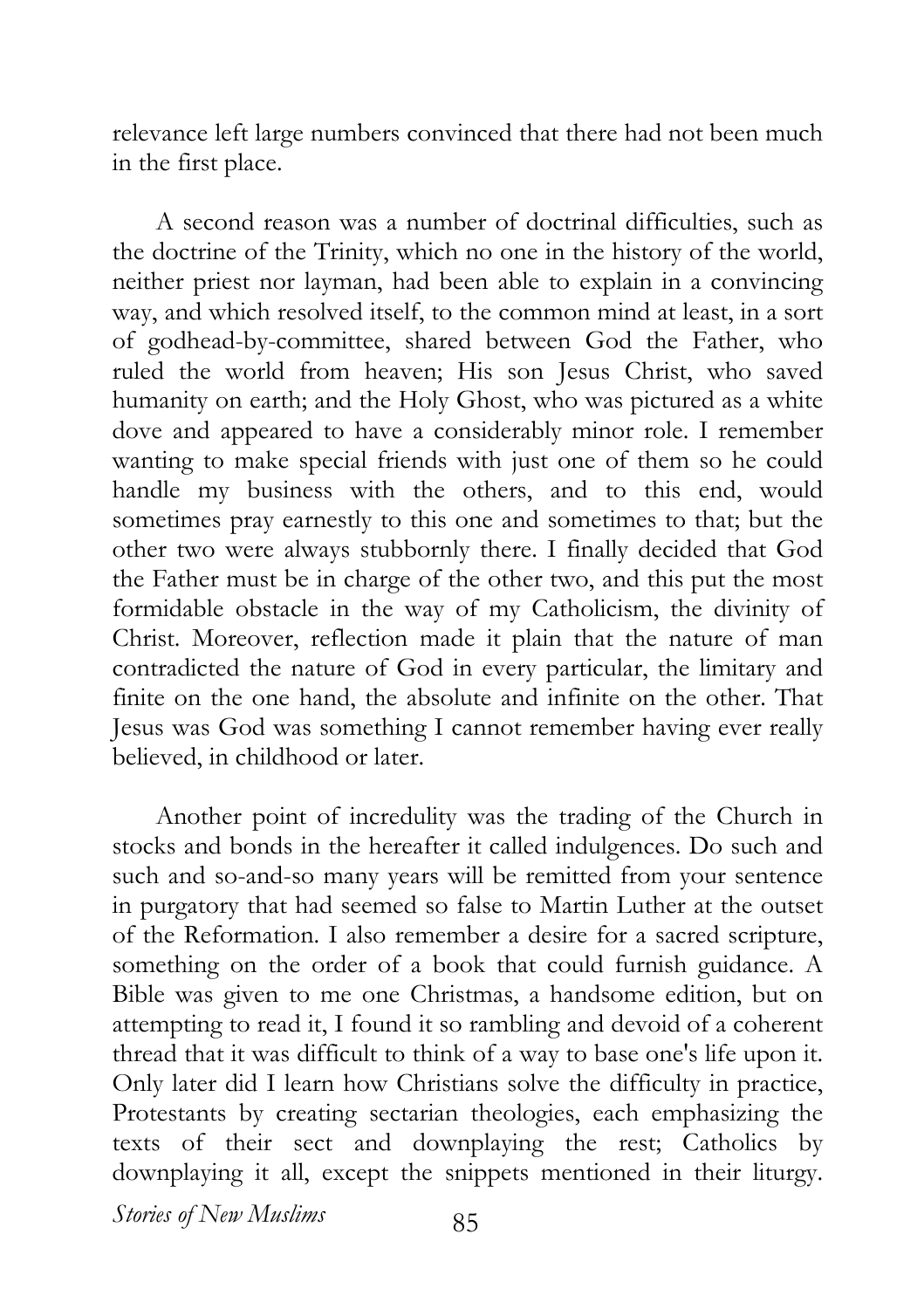Something seemed lacking in a sacred book that could not be read as an integral whole.

Moreover, when I went to the university, I found that the authenticity of the book, especially the New Testament, had come into considerable doubt as a result of modern hermeneutical studies by Christians themselves. In a course on contemporary theology, I read the Norman Perrin translation of The Problem of the Historical Jesus by Joachim Jeremias, one of the principal New Testament scholars of this century. A textual critic who was a master of the original languages and had spent long years with the texts, he had finally agreed with the German theologian Rudolph Bultmann that without a doubt it is true to say that the dream of ever writing a biography of Jesus is over, meaning that the life of Christ as he actually lived it could not be reconstructed from the New Testament with any degree of confidence. If this were accepted from a friend of Christianity and one of its foremost textual experts, I reasoned, what was left for its enemies to say? And what then remained of the Bible except to acknowledge that it was a record of truths mixed with fictions, conjectures projected onto Christ by later followers, themselves at odds with each other as to who the master had been and what he had taught. And if theologians like Jeremias could reassure themselves that somewhere under the layers of later accretions to the New Testament there was something called the historical Jesus and his message, how could the ordinary person hope to find it, or know it, should it be found?

I studied philosophy at the university and it taught me to ask two things of whoever claimed to have the truth: What do you mean, and how do you know? When I asked these questions of my own religious tradition, I found no answers, and realized that Christianity had slipped from my hands. I then embarked on a search that is perhaps not unfamiliar to many young people in the West, a quest for meaning in a meaningless world. I began where I had lost my previous belief, with the philosophers, yet wanting to believe, seeking not philosophy, but rather a philosophy.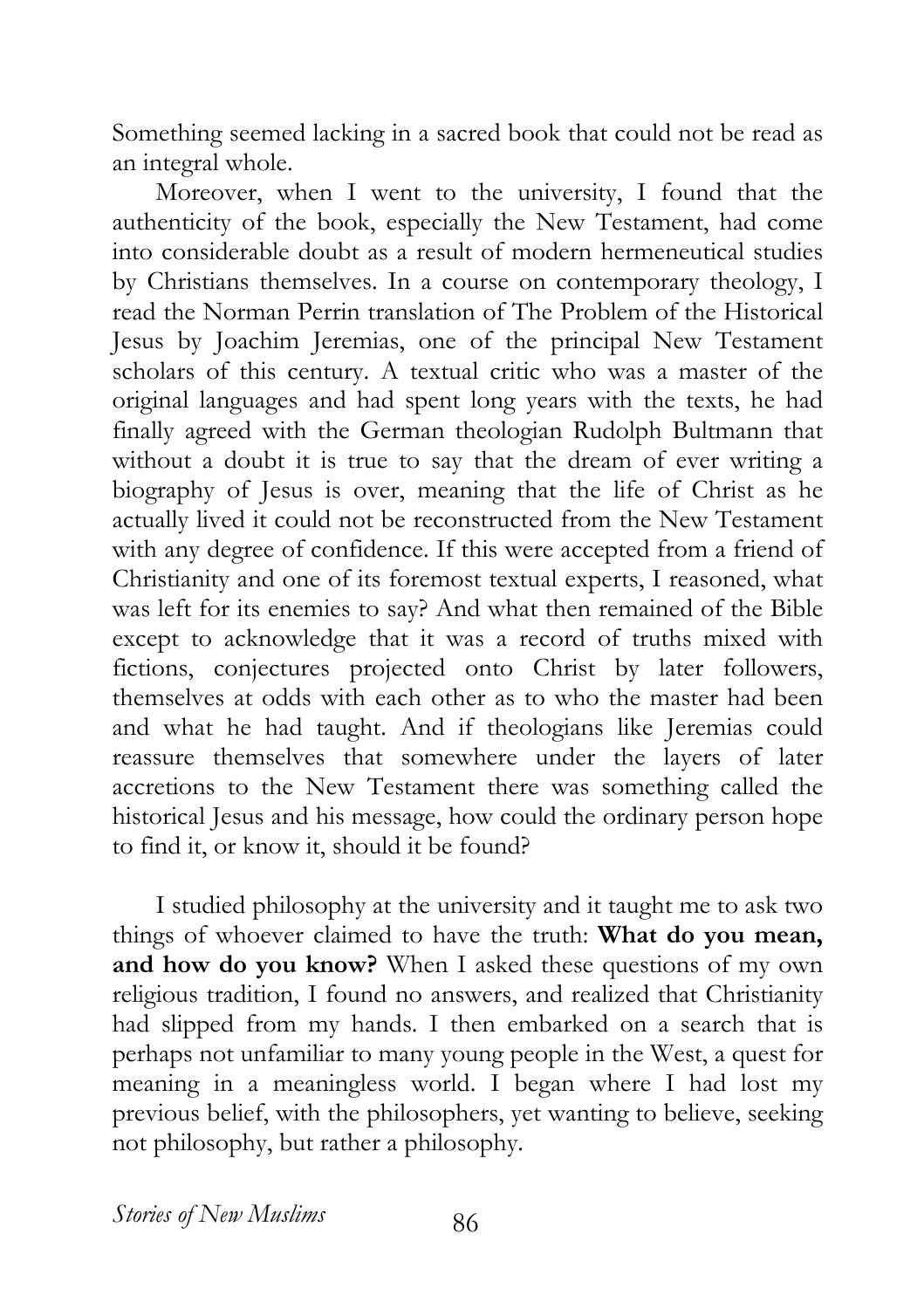I read the essays of the great pessimist Arthur Schopenhauer, which taught about the phenomenon of the ages of life, and that money, fame, physical strength, and intelligence all passed from one with the passage of years, but only moral excellence remained. I took this lesson to heart and remembered it in after years. His essays also drew attention to the fact that a person won't to repudiate in later years what he fervently espouses in the heat of youth. With a prescient wish to find the Divine, I decided to imbue myself with the most cogent arguments of atheism that I could find, that perhaps I might find a way out of them later. So I read the Walter Kaufmann translations of the works of the immoralist Friedrich Nietzsche. The many-faceted genius dissected the moral judgments and beliefs of mankind with brilliant philological and psychological arguments that ended in accusing human language itself, and the language of nineteenth-century science in particular, of being so inherently determined and mediated by concepts inherited from the language of morality that in their present form they could never hope to uncover reality. Aside from their immunological value against total skepticism, Nietzsches works explained why the West was post-Christian, and accurately predicted the unprecedented savagery of the twentieth century, debunking the myth that science could function as a moral replacement for the now dead religion.

At a personal level, his tirades against Christianity, particularly in The Genealogy of Morals, gave me the benefit of distilling the beliefs of the monotheistic tradition into a small number of analyzable forms. He separated unessential concepts (such as the bizarre spectacle of an omnipotent deity suicide on the cross) from essential ones, which I now, though without believing in them, apprehended to be but three alone: that God existed; that He created man in the world and defined the conduct expected of him in it; and that He would judge man accordingly in the hereafter and send him to eternal reward or punishment. It was during this time that I read an early translation of the Koran which I grudgingly admired, between agnostic reservations, for the purity with which it presented these fundamental concepts. Even if false, I thought, there could not be a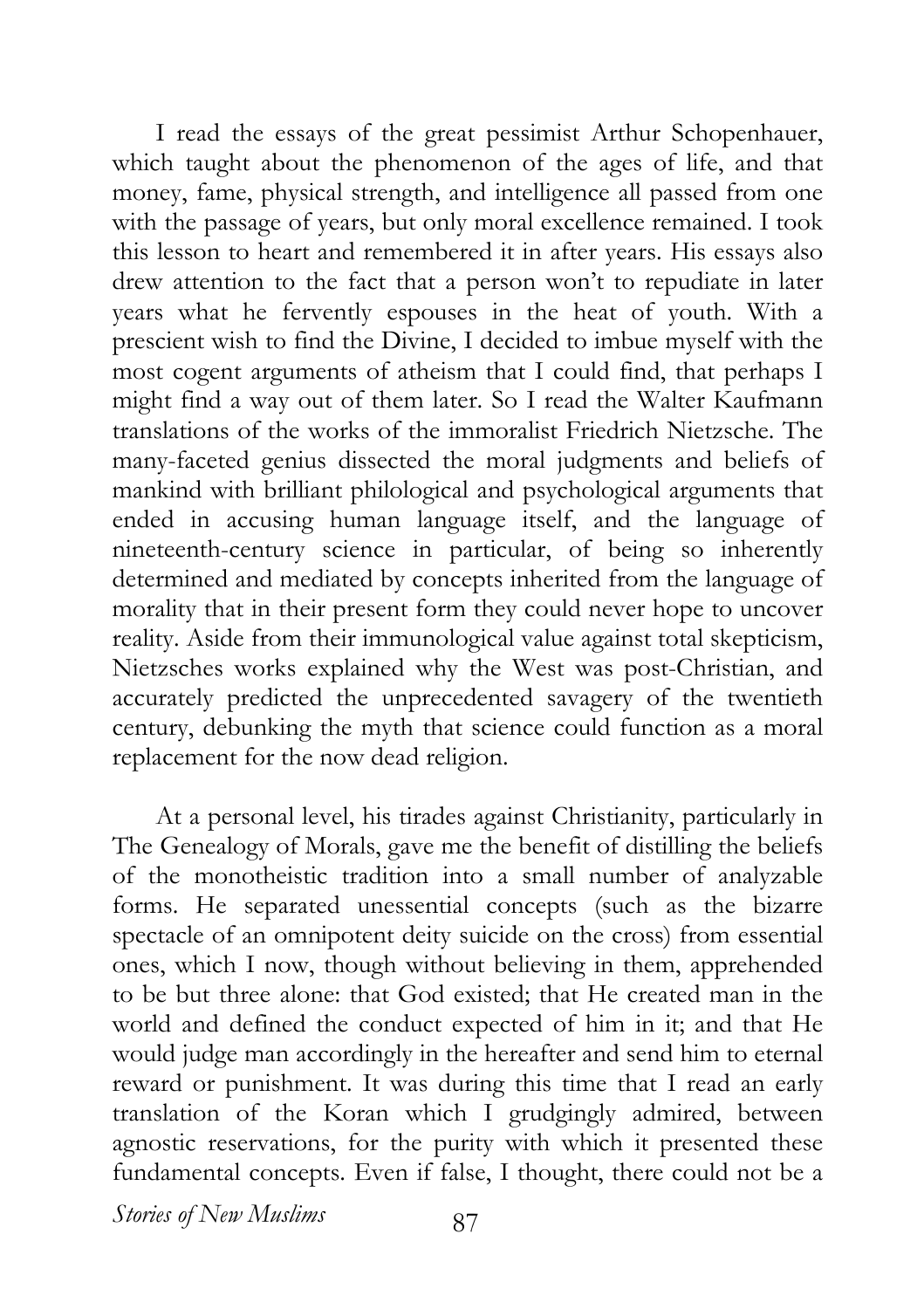more essential expression of religion. As a literary work, the translation, perhaps it was Sales, was uninspired and openly hostile to its subject matter, whereas I knew the Arabic original was widely acknowledged for its beauty and eloquence among the religious books of mankind. I felt a desire to learn Arabic to read the original.

On a vacation home from school, I was walking upon a dirt road between some fields of wheat, and it happened that the sun went down. By some inspiration, I realized that it was a time of worship, a time to bow and pray to the one God. But it was not something one could rely on oneself to provide the details of, but rather a passing fancy, or perhaps the beginning of an awareness that atheism was an inauthentic way of being.

I carried something of this disquiet with me when I transferred to the University of Chicago, where I studied the epistemology of ethical theory how moral judgments were reached reading and searching among the books of the philosophers for something to shed light on the question of meaninglessness, which was both a personal concern and one of the central philosophical problems of our age. According to some, scientific observation could only yield description statements of the form X is Y, for example, The object is red, Its weight is two kilos, Its height is ten centimeters, and so on, in each of which the functional was a scientifically verifiable is, whereas in moral judgments the functional element was an ought, a description statement which no amount of scientific observation could measure or verify. It appeared that ought was logically meaningless, and with it all morality whatsoever, a position that reminded me of those described by Lucian in his advice that whoever sees a moral philosopher coming down the road should flee from him as from a mad dog. For such a person, expediency ruled, and nothing checked his behavior but convention.

As Chicago was a more expensive school, and I had to raise tuition money, I found summer work on the West Coast with a seining boat fishing in Alaska. The sea proved a school in its own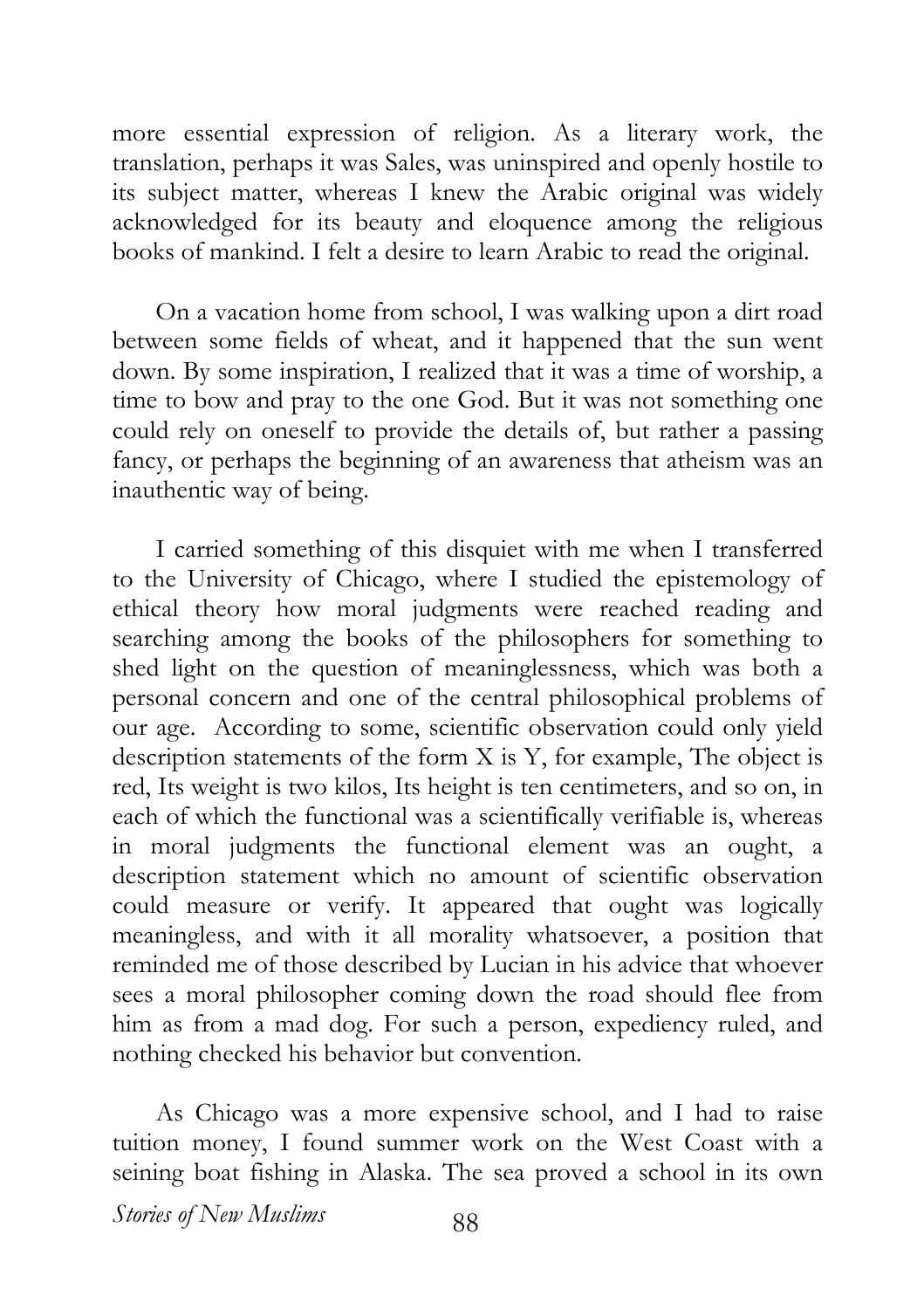right, one I was to return to for a space of eight seasons, for the money. I met many people on boats, and saw something of the power and greatness of the wind, water, storms, and rain; and the smallness of man. These things lay before us like an immense book, but my fellow fishermen and I could only discern the letters of it that were within our context: to catch as many fish as possible within the specified time to sell to the tenders. Few knew how to read the book as a whole. Sometimes, in a blow, the waves rose like great hills, and the captain would hold the wheel with white knuckles, our bow one minute plunging gigantically down into a valley of green water, the next moment reaching the bottom of the trough and soaring upwards towards the sky before topping the next crest and starting down again.

Early in my career as a deck hand, I had read the Hazel Barnes translation of Jean Paul Sartres "Being and Nothingness", in which he argued that phenomena only arose for consciousness in the existential context of human projects, a theme that recalled Marxs 1844 manuscripts, where nature was produced by man, meaning, for example, that when the mystic sees a stand of trees, his consciousness hypostatizes an entirely different phenomenal object than a poet does, for example, or a capitalist. To the mystic, it is a manifestation; to the poet, a forest; to the capitalist, lumber. According to such a perspective, a mountain only appears as tall in the context of the project of climbing it, and so on, according to the instrumental relations involved in various human interests. But the great natural events of the sea surrounding us seemed to defy, with their stubborn, irreducible facticity, our uncomprehending attempts to come to terms with them. Suddenly, we were just there, shaken by the forces around us without making sense of them, wondering if we would make it through. Some, it was true, would ask God help at such moments, but when we returned safely to shore, we behaved like men who knew little of Him, as if those moments had been a lapse into insanity, embarrassing to think of at happier times. It was one of the lessons of the sea that in fact, such events not only existed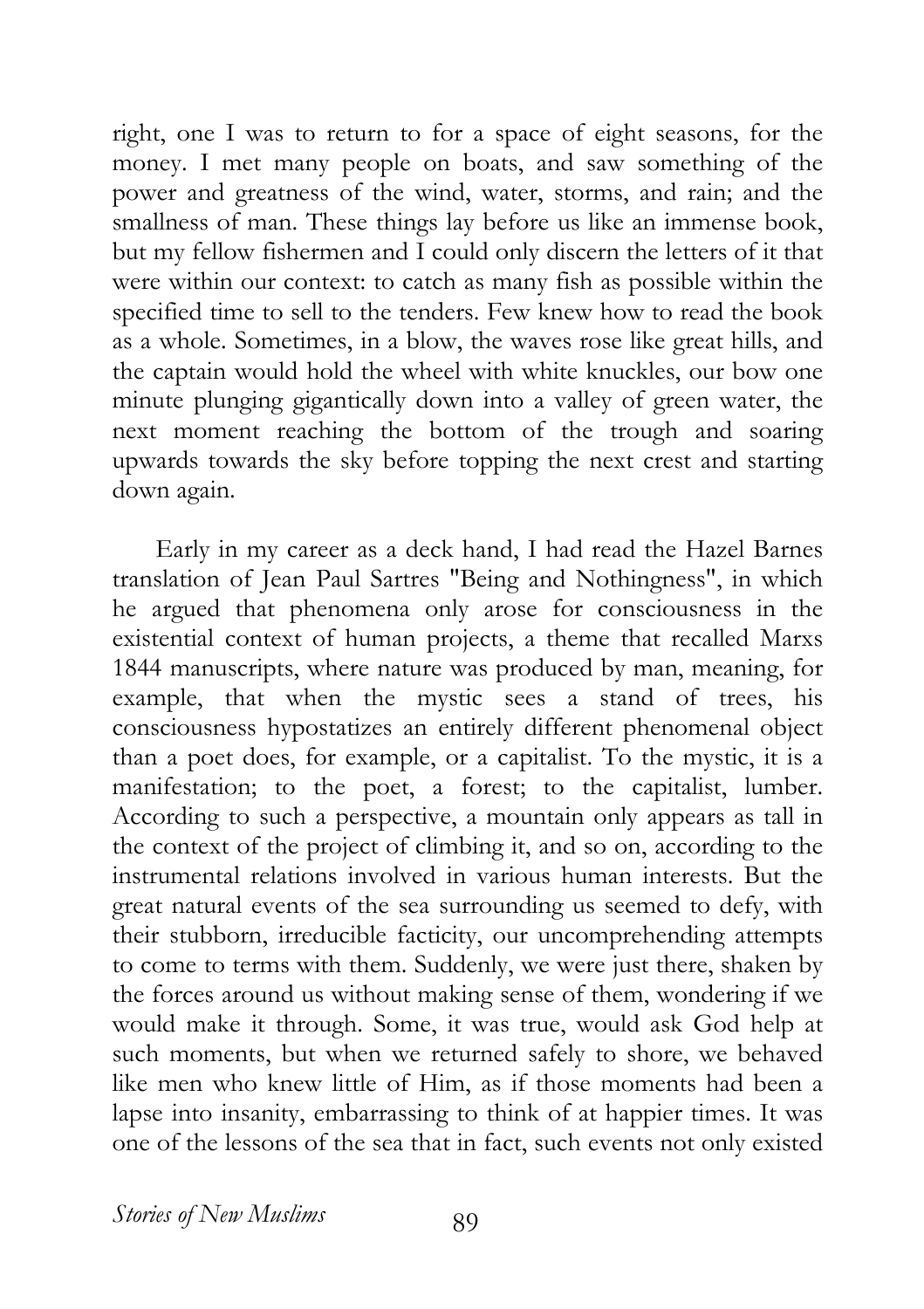but perhaps even preponderated in our life. Man was small and weak, the forces around him were large, and he did not control them.

Sometimes a boat would sink and men would die. I remember a fisherman from another boat who was working near us one opening, doing the same job as I did, piling web. He smiled across the water as he pulled the net from the hydraulic block overhead, stacking it neatly on the stern to ready it for the next set. Some weeks later, his boat overturned while fishing in a storm, and he got caught in the web and drowned. I saw him only once again, in a dream, beckoning to me from the stern of his boat. The tremendousness of the scenes we lived in, the storms, the towering sheer cliffs rising vertically out of the water for hundreds of feet, the cold and rain and fatigue, the occasional injuries and deaths of workers these made little impression on most of us. Fishermen were, after all, supposed to be tough. On one boat, the family that worked it was said to lose an occasional crew member while running at sea at the end of the season, invariably the sole non-family member who worked with them, his loss saving them the wages they would have otherwise had to pay him.

The captain of another was a twenty-seven-year-old who delivered millions of dollars worth of crab each year in the Bering Sea. When I first heard of him, we were in Kodiak, his boat at the city dock they had tied up to after a lengthy run some days before. The captain was presently indisposed in his bunk in the stateroom, where he had been vomiting up blood from having eaten a glass uptown the previous night to prove how tough he was. He was in somewhat better condition when I later saw him in the Bering Sea at the end of a long winter king crab season. He worked in his wheelhouse up top, surrounded by radios that could pull in a signal from just about anywhere, computers, Loran, sonar, depth-finders, radar. His panels of lights and switches were set below the 180 degree sweep of shatterproof windows that overlooked the sea and the men on deck below, to whom he communicated by loudspeaker. They often worked round the clock, pulling their gear up from the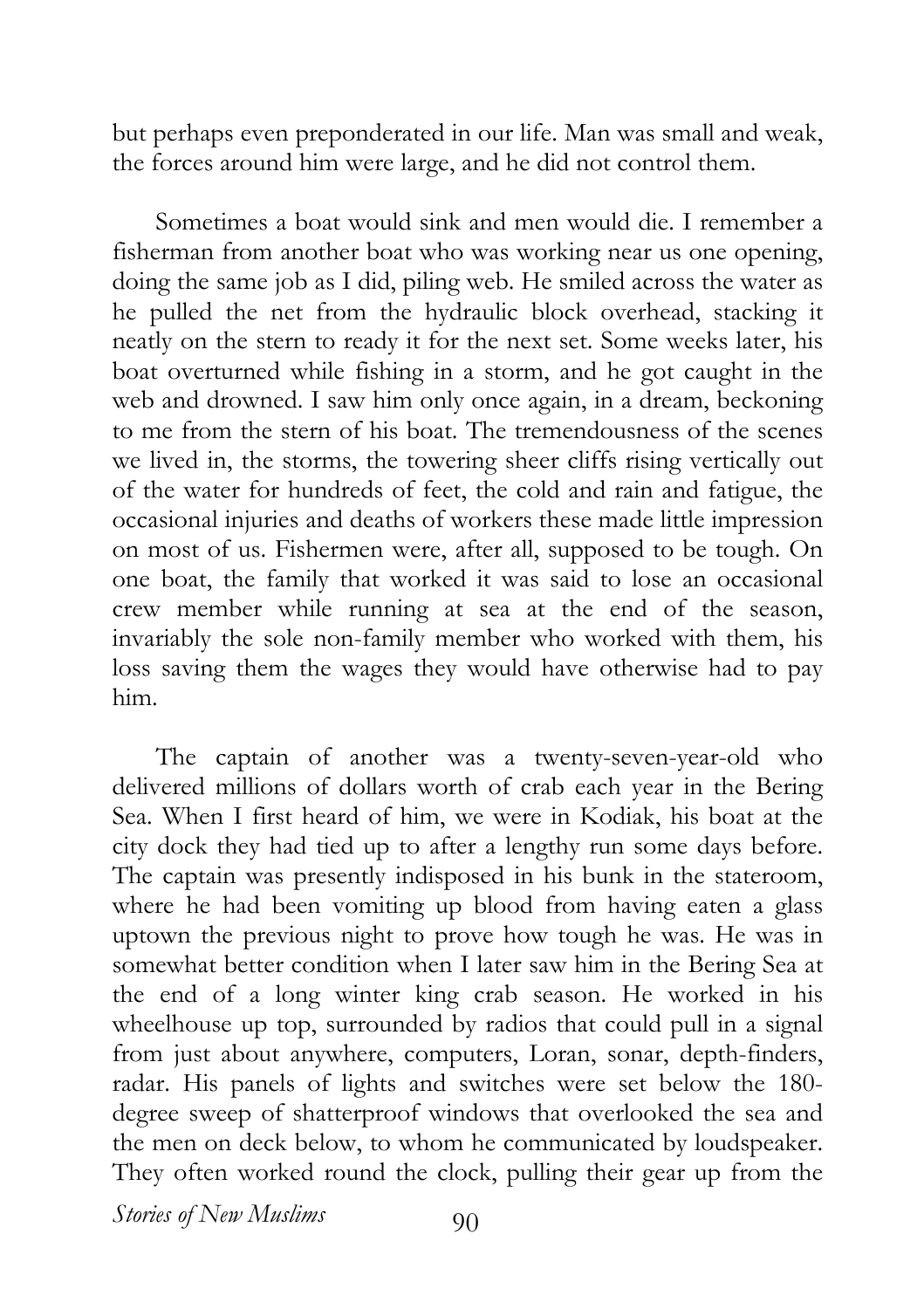icy water under watchful batteries of enormous electric lights attached to the masts that turned the perpetual night of the winter months into day. The captain had a reputation as a screamer, and had once locked his crew out on deck in the rain for eleven hours because one of them had gone inside to have a cup of coffee without permission. Few crewmen lasted longer than a season with him, though they made nearly twice the yearly income of, say, a lawyer or an advertising executive, and in only six months. Fortunes were made in the Bering Sea in those years, before over fishing wiped out the crab.

At present, he was at anchor, and was amiable enough when we tied up to him and he came aboard to sit and talk with our own captain. They spoke at length, at times gazing thoughtfully out at the sea through the door or windows, at times looking at each other sharply when something animated them, as the topic of what his competitors thought of him. "They wonder why I have a few bucks", he said. "Well I slept in my own home one night last year." He later had his crew throw off the lines and pick the anchor, his eyes flickering warily over the water from the windows of the house as he pulled away with a blast of smoke from the stack. His watchfulness, his walrus-like physique, his endless voyages after game and markets, reminded me of other predatory hunter-animals of the sea. Such people, good at making money but heedless of any ultimate end or purpose, made an impression on me, and I increasingly began to wonder if men didn't need principles to guide them and tell them why they were there. Without such principles, nothing seemed to distinguish us above our prey except being more thorough, and technologically capable of preying longer, on a vaster scale, and with greater devastation than the animals we hunted.

These considerations were in my mind the second year I studied at Chicago, where I became aware through studies of philosophical moral systems that philosophy had not been successful in the past at significantly influencing peoples morals and preventing injustice, and I came to realize that there was little hope for it to do so in the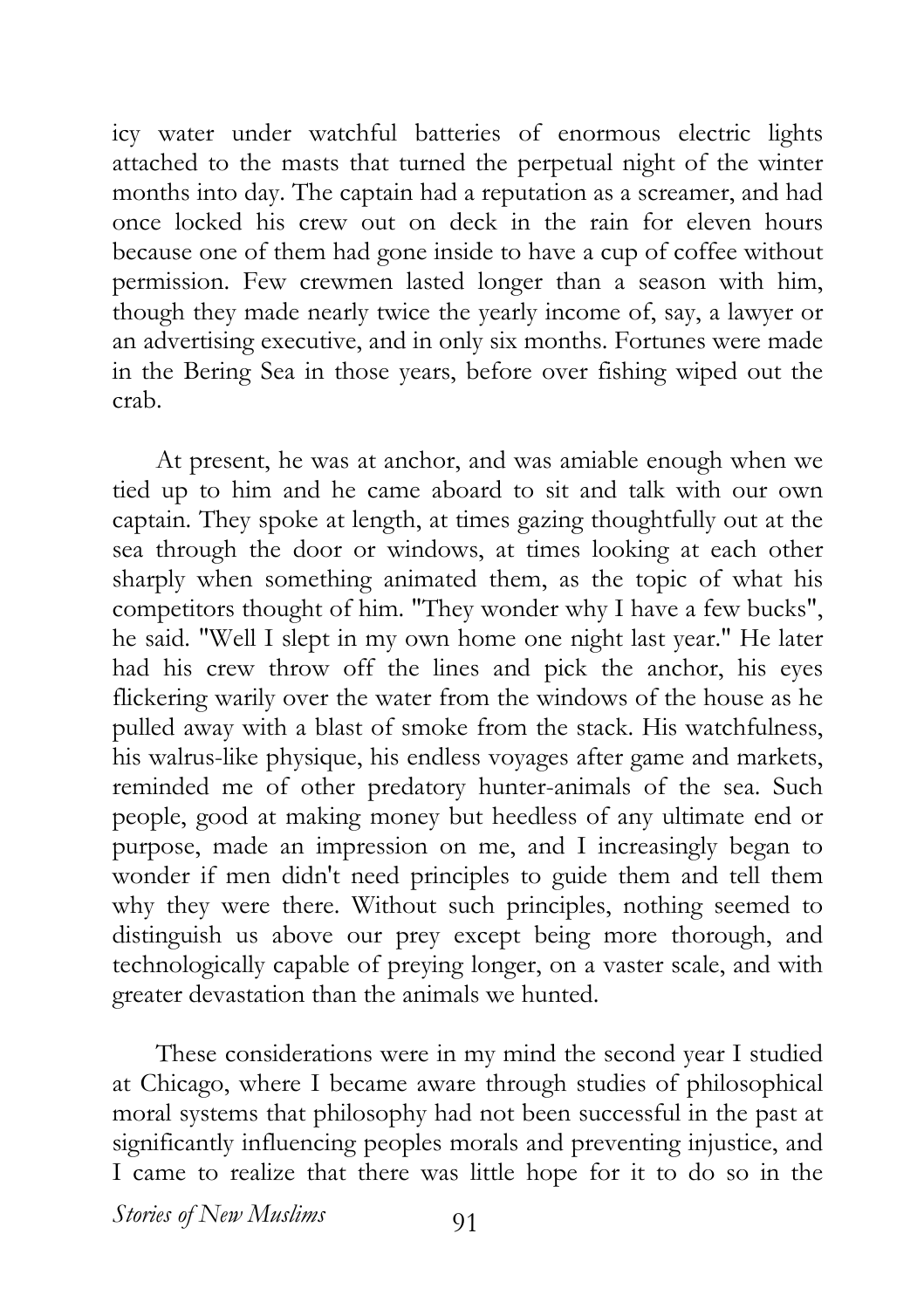future. I found that comparing human cultural systems and societies in their historical succession and multiplicity had led many intellectuals to moral relativism, since no moral value could be discovered which on its own merits was transculturally valid, a reflection leading to nihilism, the perspective that sees human civilizations as plants that grow out of the earth, springing from their various seeds and soils, thriving for a time, and then dying away. Some heralded this as intellectual liberation, among them Emile Durkheim in his "Elementary Forms of the Religious Life", or Sigmund Freud in his "Totem and Taboo", which discussed mankind as if it were a patient and diagnosed its religious traditions as a form of a collective neurosis that we could now hope to cure, by applying to them a thorough scientific atheism, a sort of salvation through pure science.

On this subject, I bought the Jeremy Shapiro translation of "Knowledge and Human Interests" by Jurgen Habermas, who argued that there was no such thing as pure science that could be depended upon to forge boldly ahead in a steady improvement of itself and the world. He called such a misunderstanding scientism, not science. Science in the real world, he said, was not free of values, still less of interests. The kinds of research that obtain funding, for example, were a function of what their society deemed meaningful, expedient, profitable, or important. Habermas had been of a generation of German academics who, during the thirties and forties, knew what was happening in their country, but insisted they were simply engaged in intellectual production, that they were living in the realm of scholarship, and need not concern themselves with whatever the state might choose to do with their research. The horrible question mark that was attached to German intellectuals when the Nazi atrocities became public after the war made Habermas think deeply about the ideology of pure science. If anything was obvious, it was that the nineteenth-century optimism of thinkers like Freud and Durkheim was no longer tenable.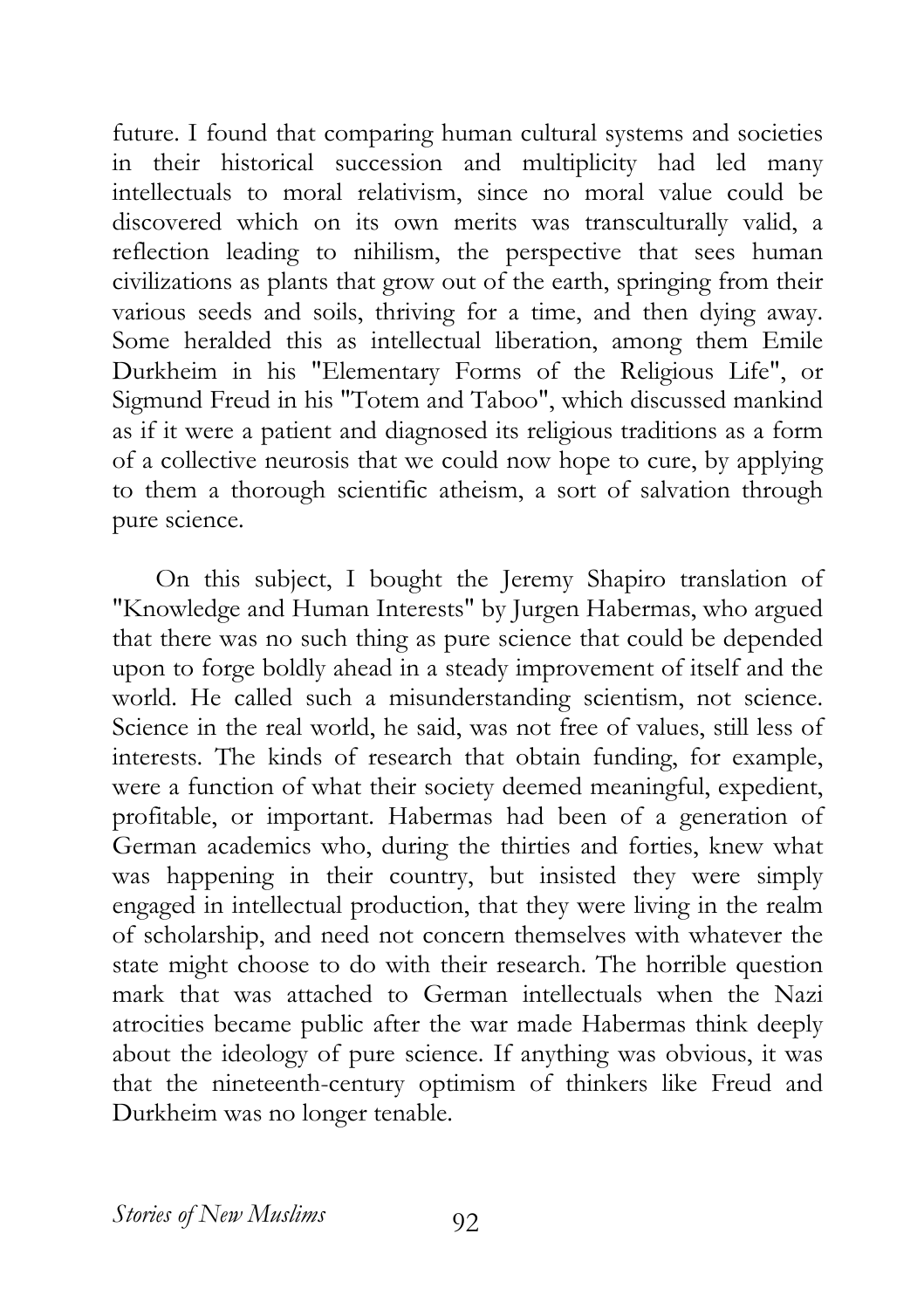I began to reassess the intellectual life around me. Like Schopenhauer, I felt that higher education must produce higher human beings. But at the university, I found lab people talking to each other about forging research data to secure funding for the coming year; luminaries who wouldn't permit tape recorders at their lectures for fear that competitors in the same field would go one step further with their research and beat them to publication; professors envying with each other in the length of their courses syllabuses. The moral qualities I was accustomed to associate with ordinary, unregenerate humanity seemed as frequently met with in sophisticated academics as they had been in fishermen. If one could laugh at fishermen who, after getting a boatload of fish in a big catch, would cruise back and forth in front of the others to let them see how laden down in the water they were, ostensibly looking for more fish; what could one say about the Ph.D.s who behaved the same way about their books and articles? I felt that their knowledge had not developed their persons, that the secret of higher man did not lie in their sophistication.

I wondered if I hadn't gone down the road of philosophy as far as one could go. While it had debunked my Christianity and provided some genuine insights, it had not yet answered the big questions. Moreover, I felt that this was somehow connected I didn't know whether as cause or effect to the fact that our intellectual tradition no longer seemed to seriously comprehend itself. What were any of us, whether philosophers, fishermen, garbage men, or kings, except bit players in a drama we did not understand, diligently playing out our roles until our replacements were sent, and we gave our last performance? But could one legitimately hope for more than this? I read "Kojves Introduction to the Reading of Hegel", in which he explained that for Hegel, philosophy did not culminate in the system, but rather in the Wise Man, someone able to answer any possible question on the ethical implications of human actions. This made me consider our own plight in the twentieth century, which could no longer answer a single ethical question.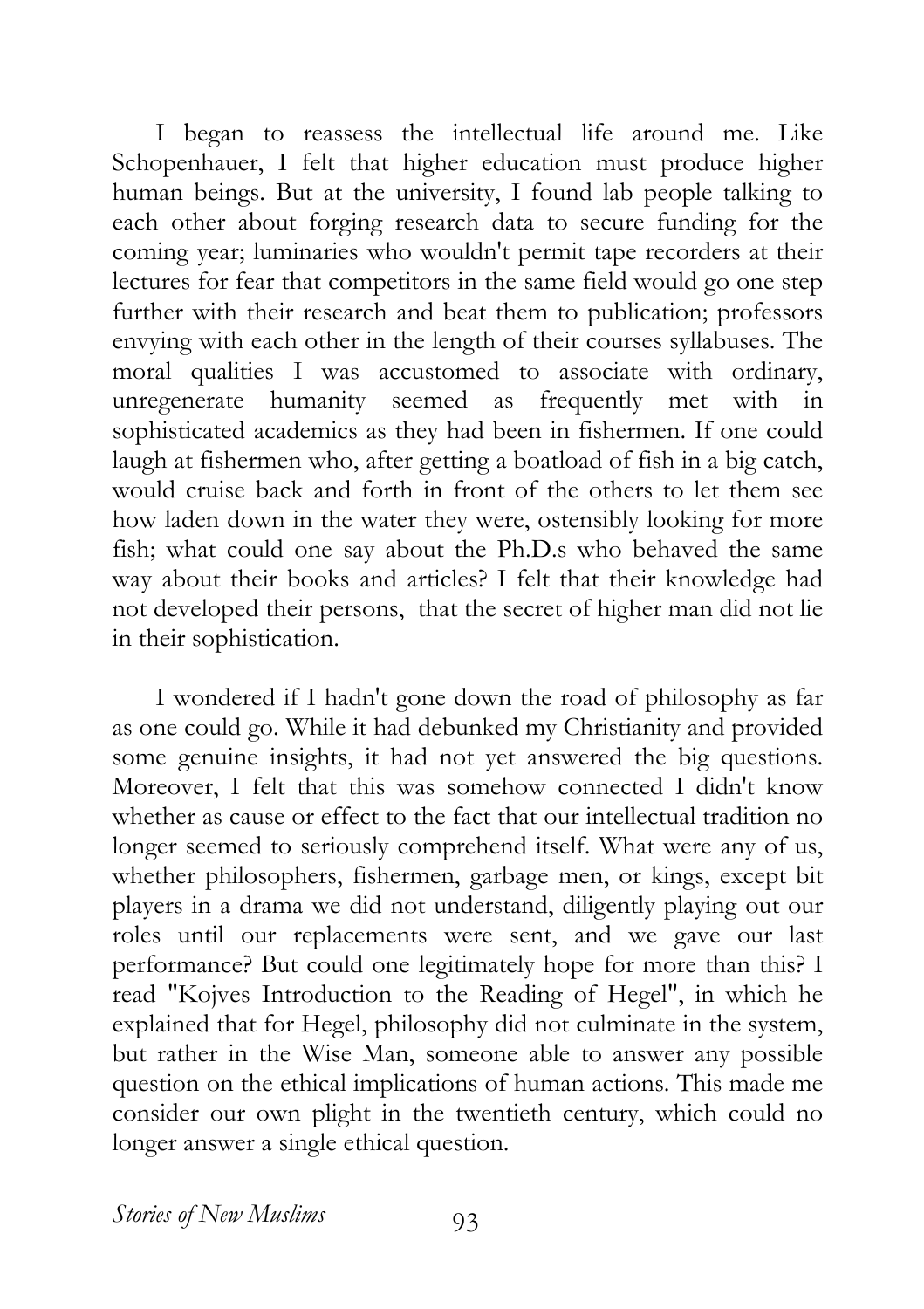It was thus as if this centuries unparalleled mastery of concrete things had somehow ended by making us things. I contrasted this with Hegels concept of the concrete in his "Phenomenology of Mind". An example of the abstract, in his terms, was the limitary physical reality of the book now held in your hands, while the concrete was its interconnection with the larger realities it presupposed, the modes of production that determined the kind of ink and paper in it, the aesthetic standards that dictated its color and design, the systems of marketing and distribution that had carried it to the reader, the historical circumstances that had brought about the readers literacy and taste; the cultural events that had mediated its style and usage; in short, the bigger picture in which it was articulated and had its being. For Hegel, the movement of philosophical investigation always led from the abstract to the concrete, to the more real. He was therefore able to say that philosophy necessarily led to theology, whose object was the ultimately real, the Deity. This seemed to me to point up an irreducible lack in our century. I began to wonder if, by materializing our culture and our past, we had not somehow abstracted ourselves from our wider humanity, from our true nature in relation to a higher reality.

At this juncture, I read a number of works on Islam, among them the books of Seyyed Hossein Nasr, who believed that many of the problems of western man, especially those of the environment, were from his having left the divine wisdom of revealed religion, which taught him his true place as a creature of God in the natural world and to understand and respect it. Without it, he burned up and consumed nature with ever more effective technological styles of commercial exploitation that ruined his world from without while leaving him increasingly empty within, because he did not know why he existed or to what end he should act. I reflected that this might be true as far as it went, but it begged the question as to the truth of revealed religion. Everything on the face of the earth, all moral and religious systems, were on the same plane, unless one could gain certainty that one of them was from a higher source, the sole guarantee of the objectivity, the whole force, of moral law.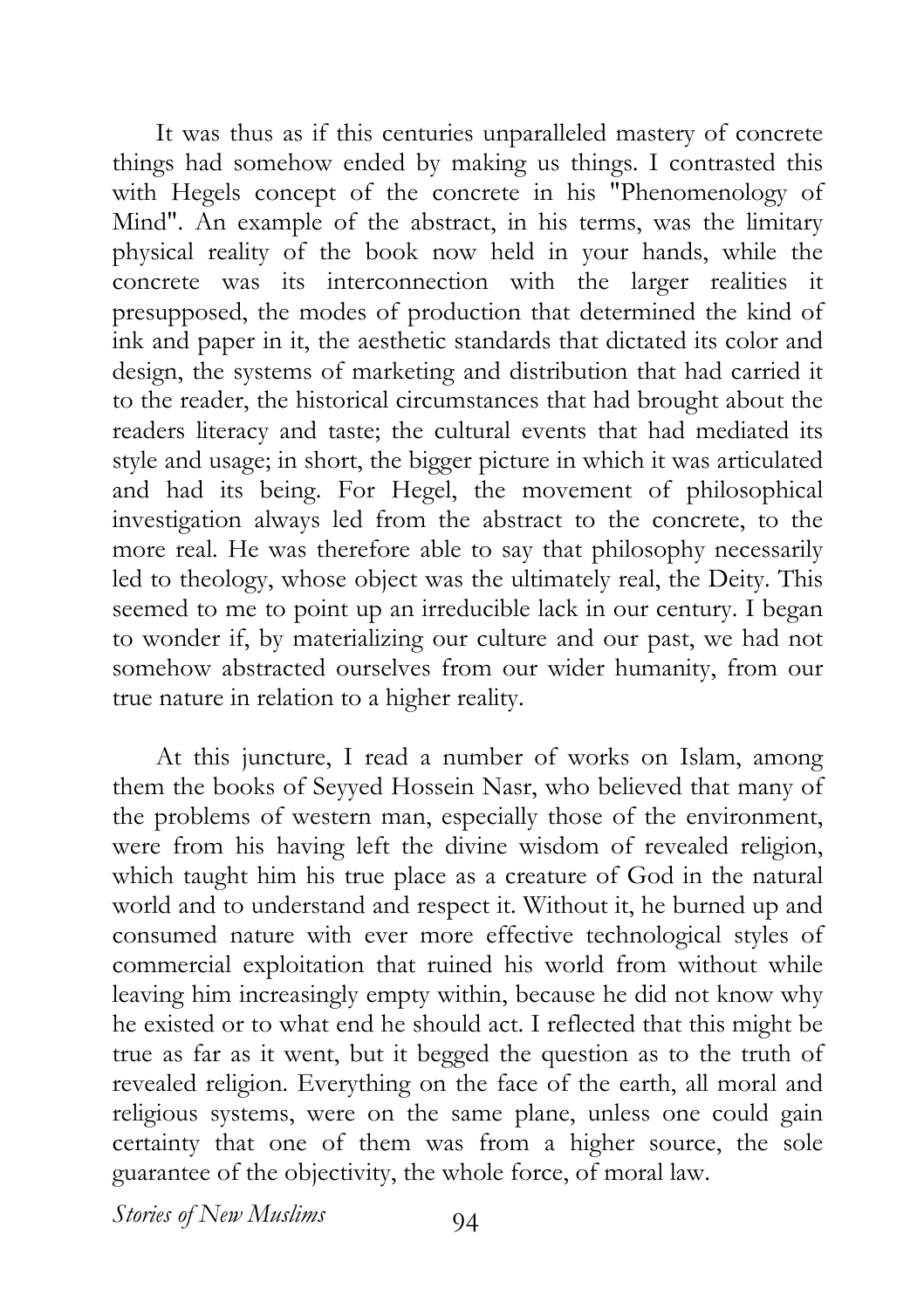Otherwise, one man's opinion was as good as another's, and we remained in an undifferentiated sea of conflicting individual interests, in which no valid objection could be raised to the strong eating the weak.

I read other books on Islam, and came across some passages translated by W. Montgomery Watt from "That Which Delivers from Error" by the theologian and mystic Ghazali, who, after a mid-life crises of questioning and doubt, realized that beyond the light of prophetic revelation there is no other light on the face of the earth from which illumination may be received, the very point to which my philosophical inquiries had led. Here was, in Hegels terms, the Wise Man, in the person of a divinely inspired messenger who alone had the authority to answer questions of good and evil.

I also read A.J. Arberrys translation "The Koran Interpreted", and I recalled my early wish for a sacred book. Even in translation, the superiority of the Muslim scripture over the Bible was evident in every line, as if the reality of divine revelation, dimly heard of all my life, had now been placed before my eyes. In its exalted style, its power, its inexorable finality, its uncanny way of anticipating the arguments of the atheistic heart in advance and answering them; it was a clear exposition of God as God and man as man, the revelation of the awe-inspiring Divine Unity being the identical revelation of social and economic justice among men.

I began to learn Arabic at Chicago, and after studying the grammar for a year with a fair degree of success, decided to take a leave of absence to try to advance in the language in a year of private study in Cairo. Too, a desire for new horizons drew me, and after a third season of fishing, I went to the Middle East. In Egypt, I found something I believe brings many to Islam, namely, the mark of pure monotheism upon its followers, which struck me as more profound than anything I had previously encountered. I met many Muslims in Egypt, good and bad, but all influenced by the teachings of their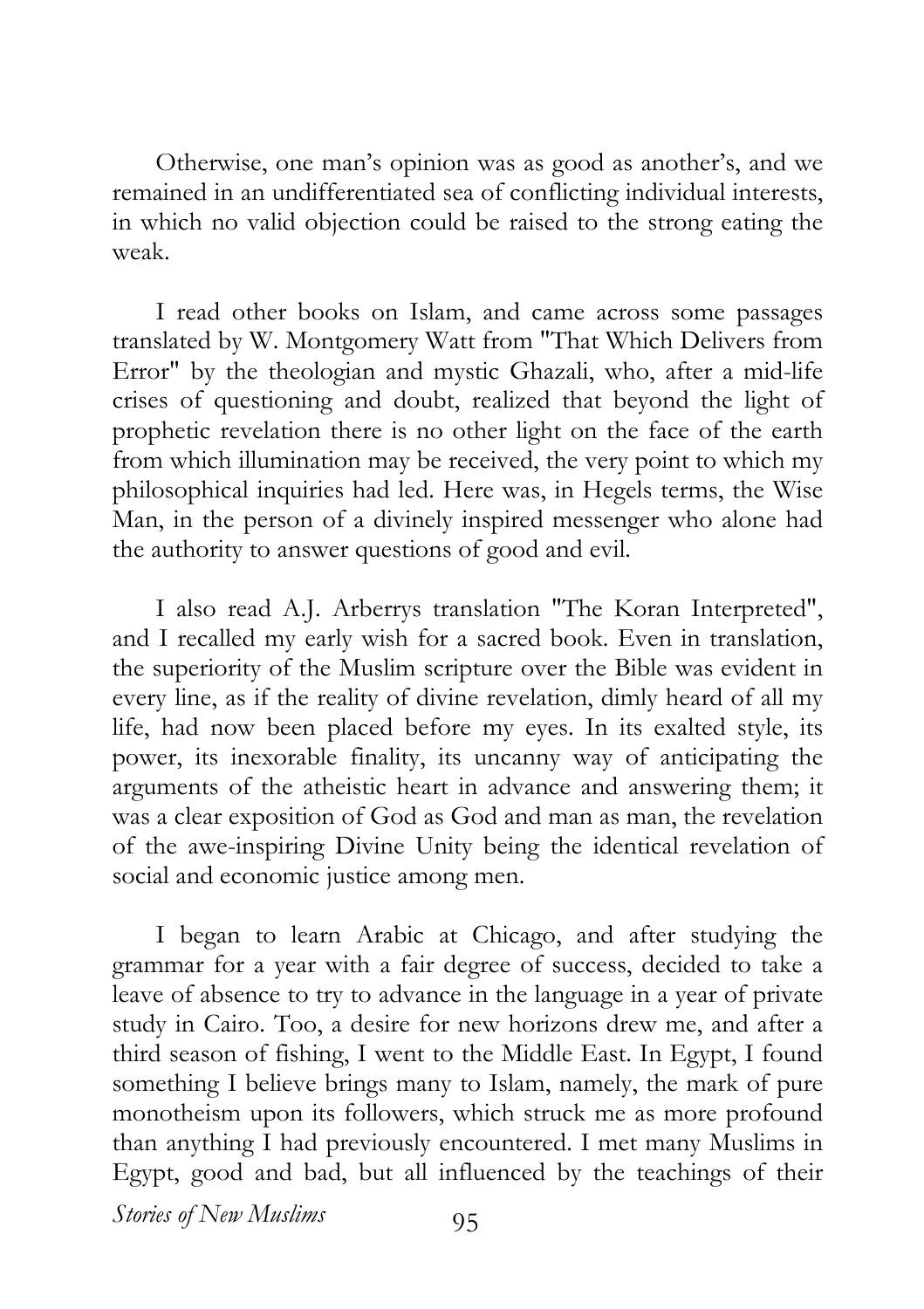Book to a greater extent than I had ever seen elsewhere. It has been some fifteen years since then, and I cannot remember them all, or even most of them, but perhaps the ones I can recall will serve to illustrate the impressions made.

One was a man on the side of the Nile near the Miqyas Gardens, where I used to walk. I came upon him praying on a piece of cardboard, facing across the water. I started to pass in front of him, but suddenly checked myself and walked around behind, not wanting to disturb him. As I watched a moment before going my way, I beheld a man absorbed in his relation to God, oblivious to my presence, much less my opinions about him or his religion. To my mind, there was something magnificently detached about this, altogether strange for someone coming from the West, where praying in public was virtually the only thing that remained obscene.

Another was a young boy from secondary school who greeted me near Khan al-Khalili, and because I spoke some Arabic and he spoke some English and wanted to tell me about Islam, he walked with me several miles across town to Giza, explaining as much as he could. When we parted, I think he said a prayer that I might become Muslim.

Another was a Yemeni friend living in Cairo who brought me a copy of the Koran at my request to help me learn Arabic. I did not have a table beside the chair where I used to sit and read in my hotel room, and it was my custom to stack the books on the floor. When I set the Koran by the others there, he silently stooped and picked it up, out of respect for it. This impressed me because I knew he was not religious, but here was the effect of Islam upon him.

Another was a woman I met while walking beside a bicycle on an unpaved road on the opposite side of the Nile from Luxor. I was dusty, and somewhat shabbily clothed, and she was an old woman dressed in black from head to toe who walked up, and without a word or glance at me, pressed a coin into my hand so suddenly that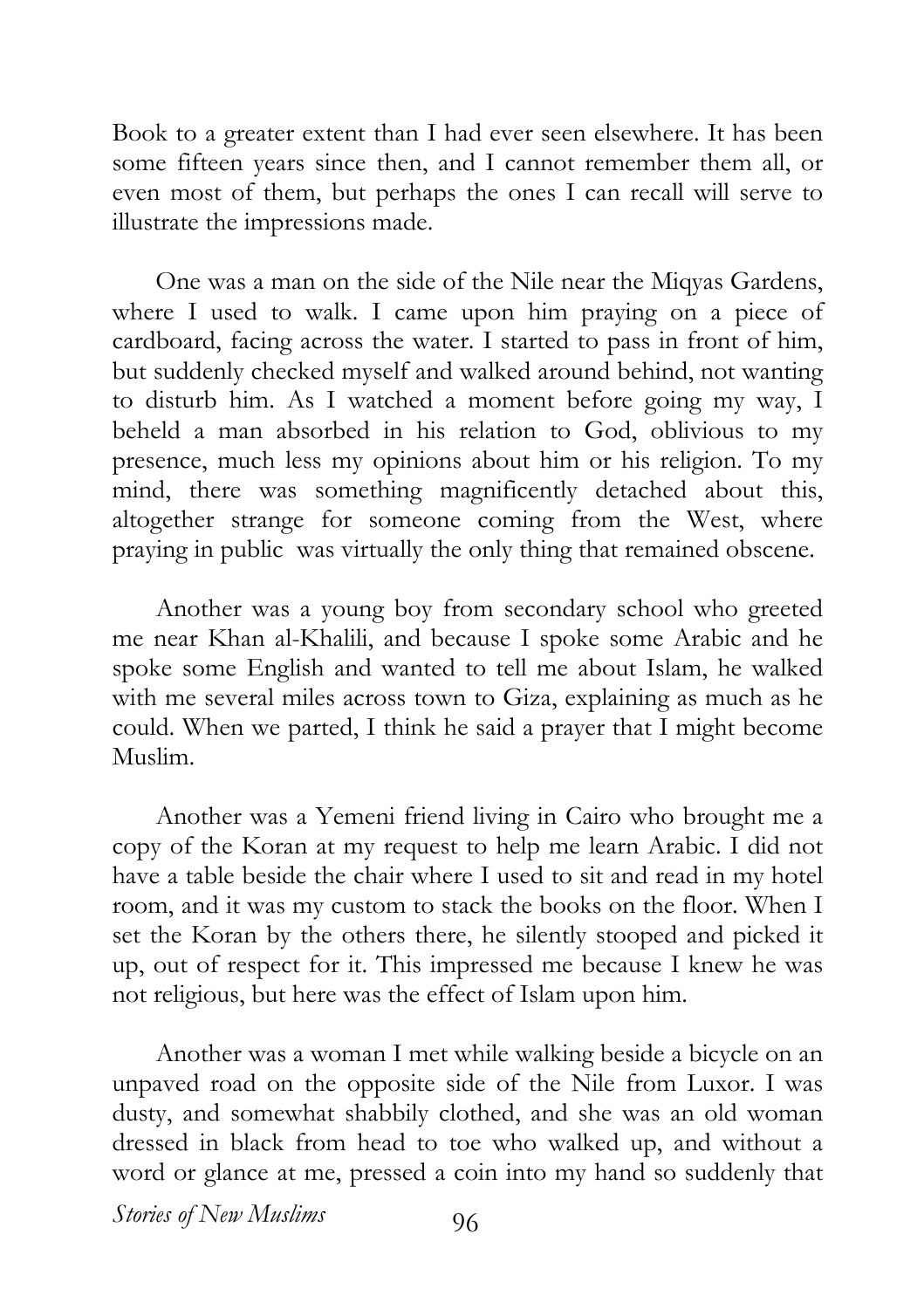in my surprise I dropped it. By the time I picked it up, she had hurried away. Because she thought I was poor, even if obviously non-Muslim, she gave me some money without any expectation for it except what was between her and her God. This act made me think a lot about Islam, because nothing seemed to have motivated her but that.

Many other things passed through my mind during the months I stayed in Egypt to learn Arabic. I found myself thinking that a man must have some sort of religion, and I was more impressed by the effect of Islam on the lives of Muslims, a certain nobility of purpose and largesse of soul, than I had ever been by any other religions or even atheisms effect on its followers. The Muslims seemed to have more than we did.

Christianity had its good points to be sure, but they seemed mixed with confusions, and I found myself more and more inclined to look to Islam for their fullest and most perfect expression. The first question we had memorized from our early catechism had been Why were you created? To which the correct answer was to know, love, and serve God. When I reflected on those around me, I realized that Islam seemed to furnish the most comprehensive and understandable way to practice this on a daily basis.

As for the inglorious political fortunes of the Muslims today, I did not feel these to be a reproach against Islam, or to relegate it to an inferior position in a natural order of world ideologies, but rather saw them as a low phase in a larger cycle of history. Foreign hegemony over Muslim lands had been witnessed before in the thorough going destruction of Islamic civilization in the thirteenth century by the Mongol horde, who razed cities and built pyramids of human heads from the steppes of Central Asia to the Muslim heartlands, after which the fullness of destiny brought forth the Ottoman Empire to raise the Word of Allah and make it a vibrant political reality that endured for centuries. It was now, I reflected,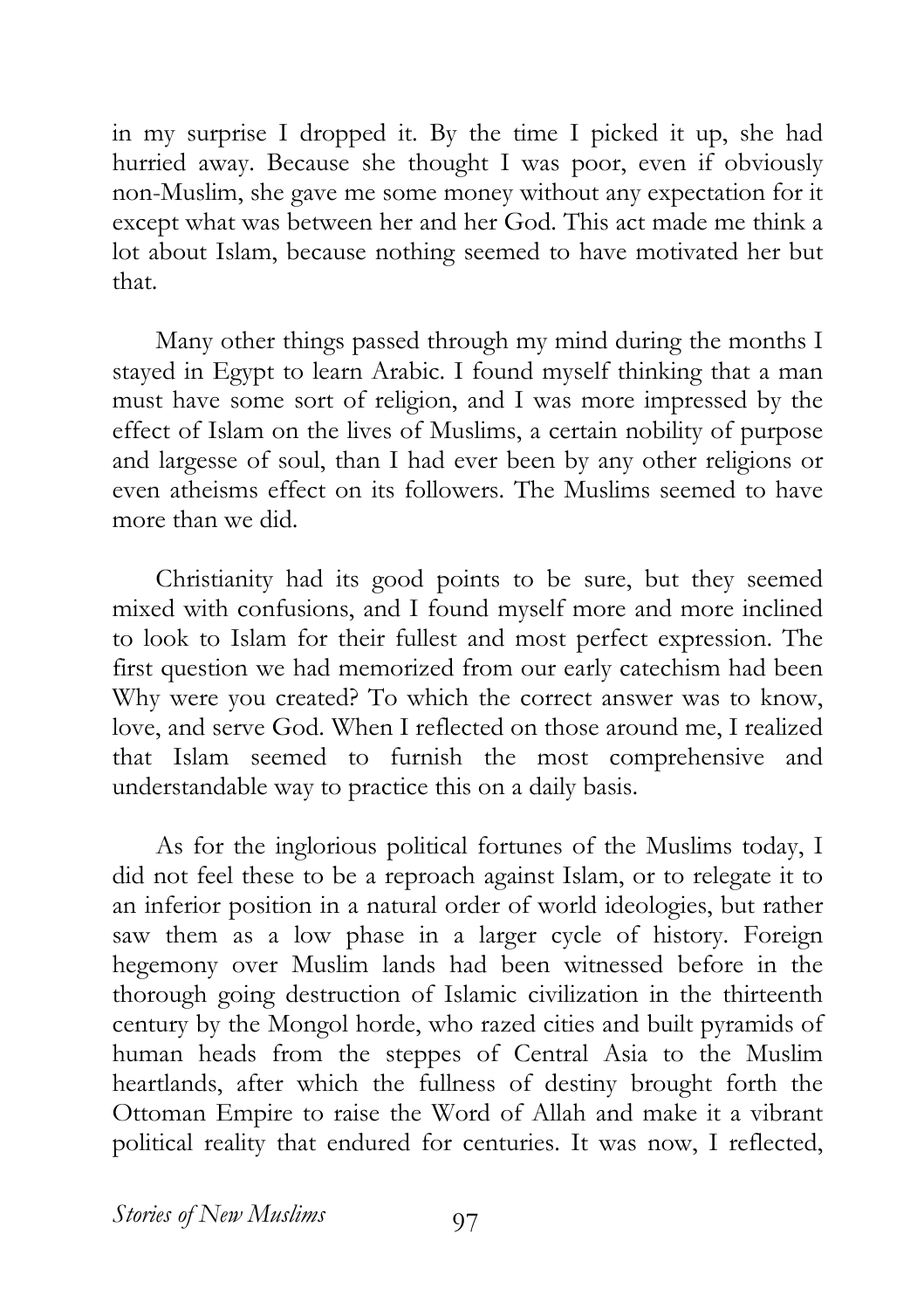merely the turn of contemporary Muslims to strive for a new historic crystallization of Islam, something one might well aspire to share in.

When a friend in Cairo one day asked me, Why don't you become a Muslim, I found that Allah had created within me a desire to belong to this religion, which so enriches its followers, from the simplest hearts to the most magisterial intellects. It is not through an act of the mind or will that anyone becomes a Muslim, but rather through the mercy of Allah, and this, in the final analysis, was what brought me to Islam in Cairo in 1977.

"Is it not time that the hearts of those who believe should be humbled to the Remembrance of God and the Truth which He has sent down, and that they should not be as those to whom the Book was given a foretime, and the term seemed over long to them, so that their hearts have become hard, and many of them are ungodly? Know that God revives the earth after it was dead. We have indeed made clear for you the signs, that haply you will understand." [Our'an 57:16-17]

Nuh Ha Mim Keller is the translator of "The Reliance of the Traveller" [`Umdat as-Salik] by Ahmed Ibn Naqib al-Misri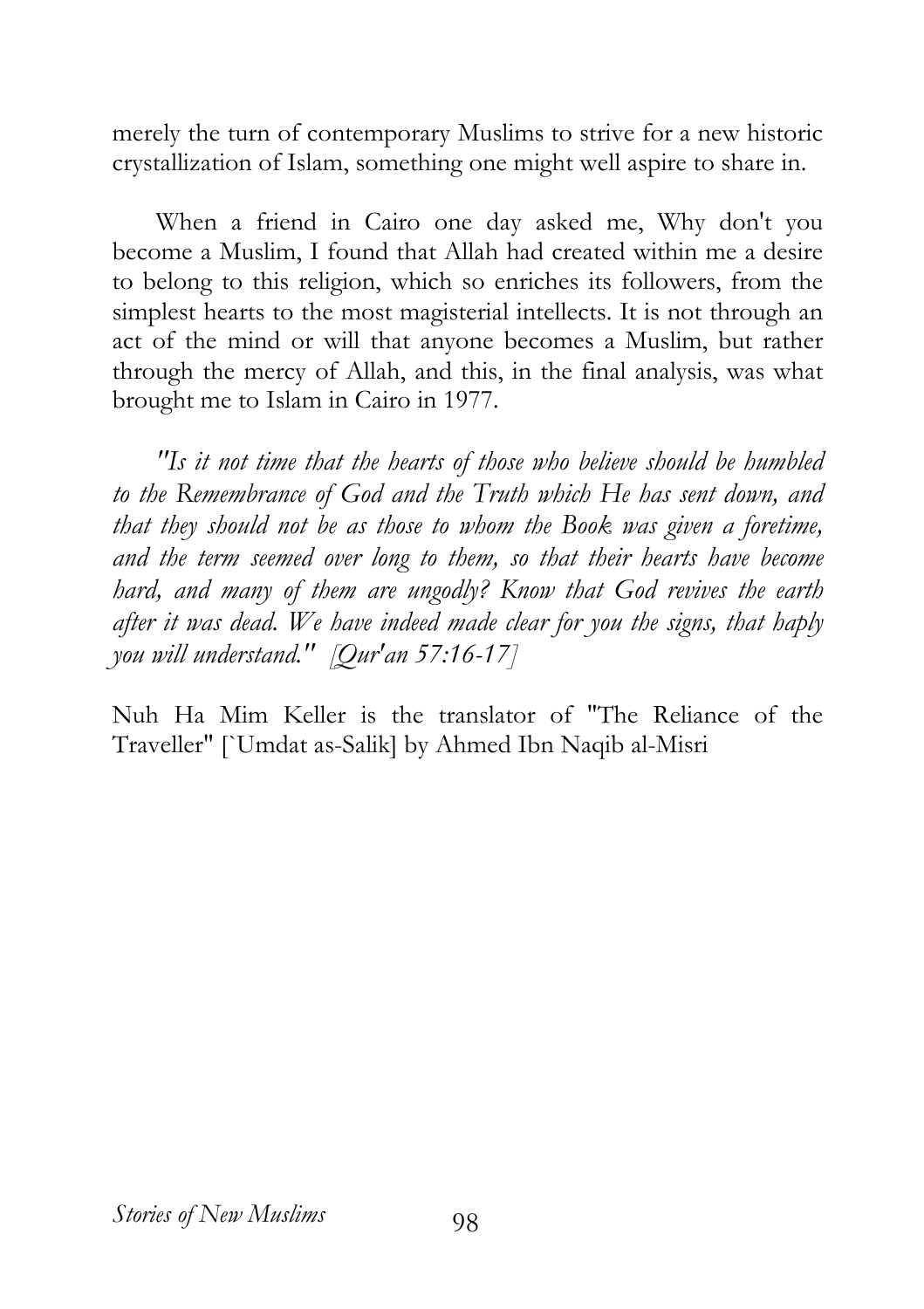#### **23. Mr. Rob Wicks**

[In the following article, "NOI" refers to the Nation of Islam, which in spite of its name, is a group far removed from Islam. -Ed.]

 grew up Baptist, in a family of ministers, in rural Mississippi. I I grew up Baptist, in a family of ministers, in rural Mississippi. I<br>went to college at Morehouse College in Atlanta, so I was exposed to the NOI, but I had the good fortune to become friends with an orthodox Muslim who explained to me the difference between NOI and Islam, and the lack of knowledge most NOI have of true Islam. Later, after I left school and began working, I got an internet account, and started to study some of the religions of the world. I had never really been a particularly religious person, due to my somewhat scientific nature. I always insist on proof. I started to delve deeper into Christianity, and studied it intently on the Web. I was somewhat disdained however by some inconsistencies in the Bible. I principally was troubled by the Trinity, though. I just did not see it. The one passage I saw as being most supportive (1 John 5:7) was partially forged. When I read Mathew 19:16-17, and Jesus (pbuh) says "Why callest thou me good? It was clear to me that he was saying that he was not good, and only God was. But most of the Christians seemed to think Jesus was being tongue-in-cheek at this point. I found that I would have to be dishonest to accept this.

Then fortune smiled upon me. I hit a deer in my car. It was out of service for almost a month. During that time, I was unemployed, but had saved money, so I could live (I also have two roommates). I still had my Internet account, and I decided to study more. After I had studied the Biblical contradictions, in addition to the inherent idolatry and unscriptural nature of the Trinity, along with other things, I rejected Christianity as a religion. Even Jesus did not seem to teach it, he taught belief in God. I went a time without any religion, thinking maybe it was all a sham. I have a friend who is in the 5% NOI, and I saw how much he hated religion, and I decided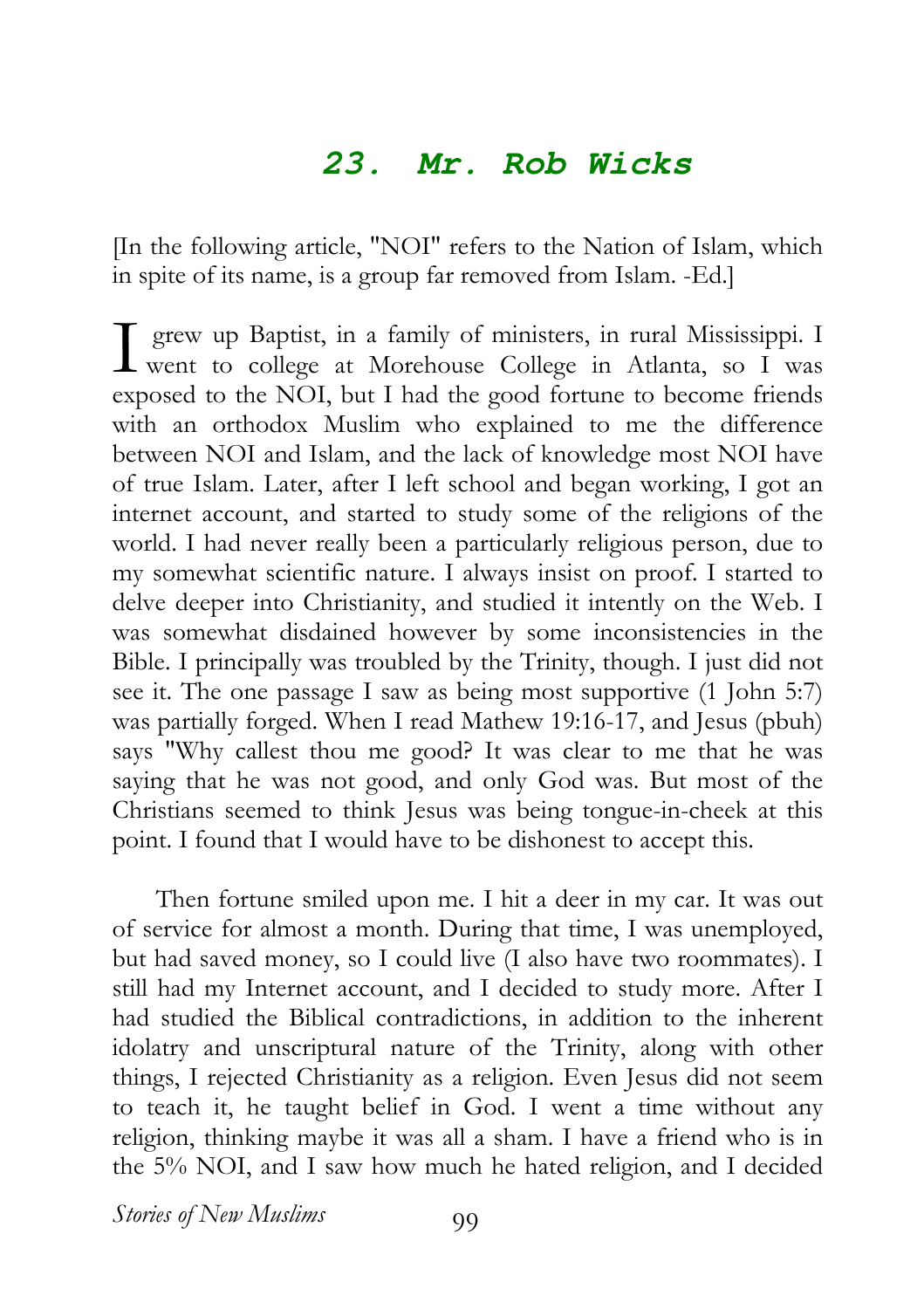that I did not want to be like that. I believe that God kept my mind open and my heart from hardening against Him, and I studied Islam. Everything just seemed to fit: a reasoned faith which was very prayerful to keep us on the straight path, yet did not disdain acquisition of knowledge (the preachers back home loved to rail against education, as if ignorance is preferred by God). Islam seemed to be made for me. A good Muslim was the exact sort of person I aspired to be. After another month of study and prayer, I decided that if Muhammad (pbuh) was not a prophet, then there had never been prophets in the first place. The moment of decision came one night when I was reading the Qur'an and I read 21:30, and I read of God expanding his creation. Now, I almost became an astronomer at one point, and I still am interested, and these verses hit me like a sledgehammer. I became fearful of God, and wanted to worship him better.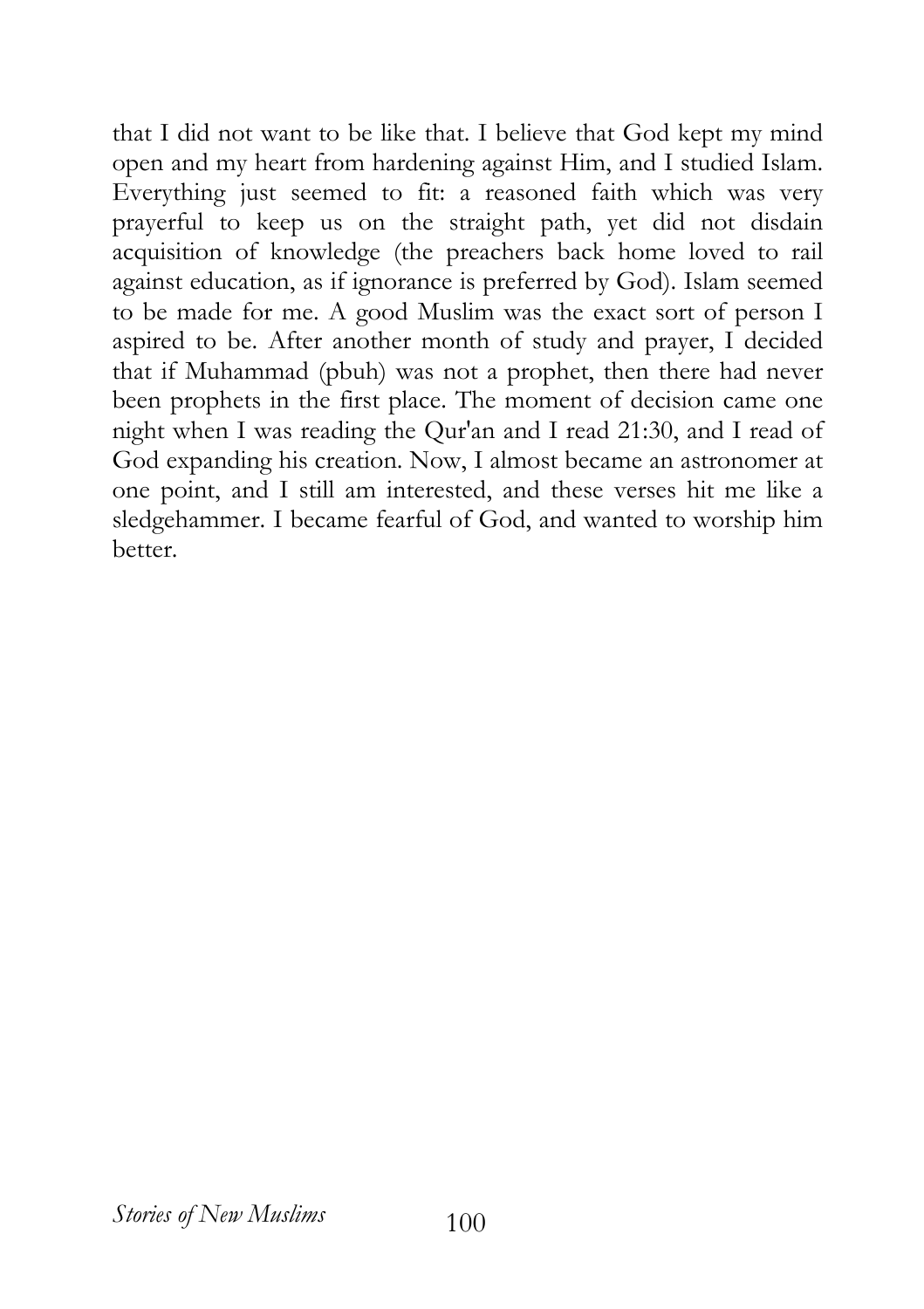### **24. Mr. Samir**

y conversion to Islam has been intellectual and emotional. My  $\mathbf{M}$  y conversion to Islam has been intellectual and emotional. My parents have both been educated at the university-level. My mother is a Christian approach (she was atheint) and my father has mother is a Christian convert (she was atheist), and my father has personal beliefs. My family is rather rich. Ever since I was very young, I've been interested by political questions. I enjoyed reading history books, although I was confused a little bit between military history and politics. I called myself a communist, but today I wouldn't say I knew what it means. Over time, I learned real politics and sociology, but when the communist bloc fell, I admitted my error and was no longer a fan of the communist states. I became agnostic, and thought that all human beings are condemned to egotism and to ignorance of some questions, like the existence of God. I learned philosophy. I wanted to avoid doing the same mistakes as in the past, and so I refused all dogmas. At this time occurred the separation of my parents, and also other personal problems. To forget all this, I spent a lot of time in laughing with (fake) friends, drinking, and then smoking cigarettes, then hash. I sometimes took hard drugs (heroin, LSD, and some other poisons).

Despite this, I passed my baccalaureate (this is an exam that ends four years of college and gives the right to continue graduate level study at the university). By chance, I had to go at the army (we do not have the choice in the country I live in). The strict rules I could not avoid there were a very good thing for me; also, I was tired enough to enjoy simple things as eating and sleeping. Alhamdulillah (praise be to God), my mentality changed.

Back in civil society, I spent one more dark year: I always had the temptation of my bad habits, and I felt that life was very superficial after the big efforts and the friendship of the army. I began feeling the necessity of something else in my life. Then one of my sisters, back from a journey to Syria, gave me a book. This book, written in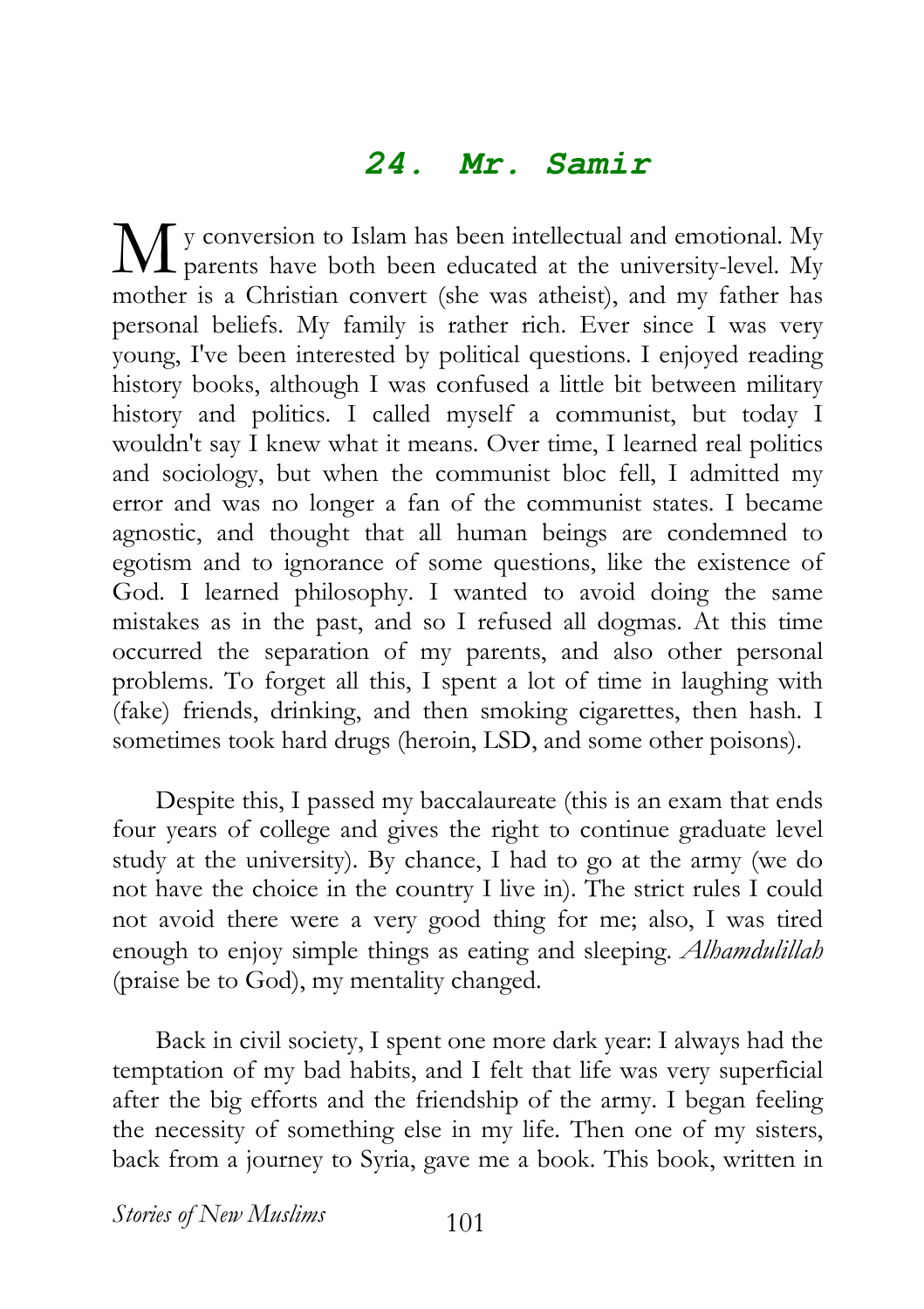my language, is a gift she received there. Its author, who had titled it "The Bible, Quran and Science", wanted to show that there are in the Quran some things that were simply impossible for a human being to know at the time the Quran was revealed. Conclusion: the authenticity of the Quran is proved, scientifically proved. The first thing I thought after having read the book was: "Oh! It would be super!" -- I was ready for a change in my way of life.

I bought a translation of the Quran to compare. Before having entirely read it, I had become a Muslim, *alhamdulillah*. As you can see, a psychologist wouldn't have any problem to explain what he would call my choice. For me, all things come from God and He had written this for me, He had chosen these means to make me accept Islam. Alhamdulillah! What no psychologist can see is what happens in my heart when I read the Quran: faith has little to do with what one feels in front of a scientific demonstration!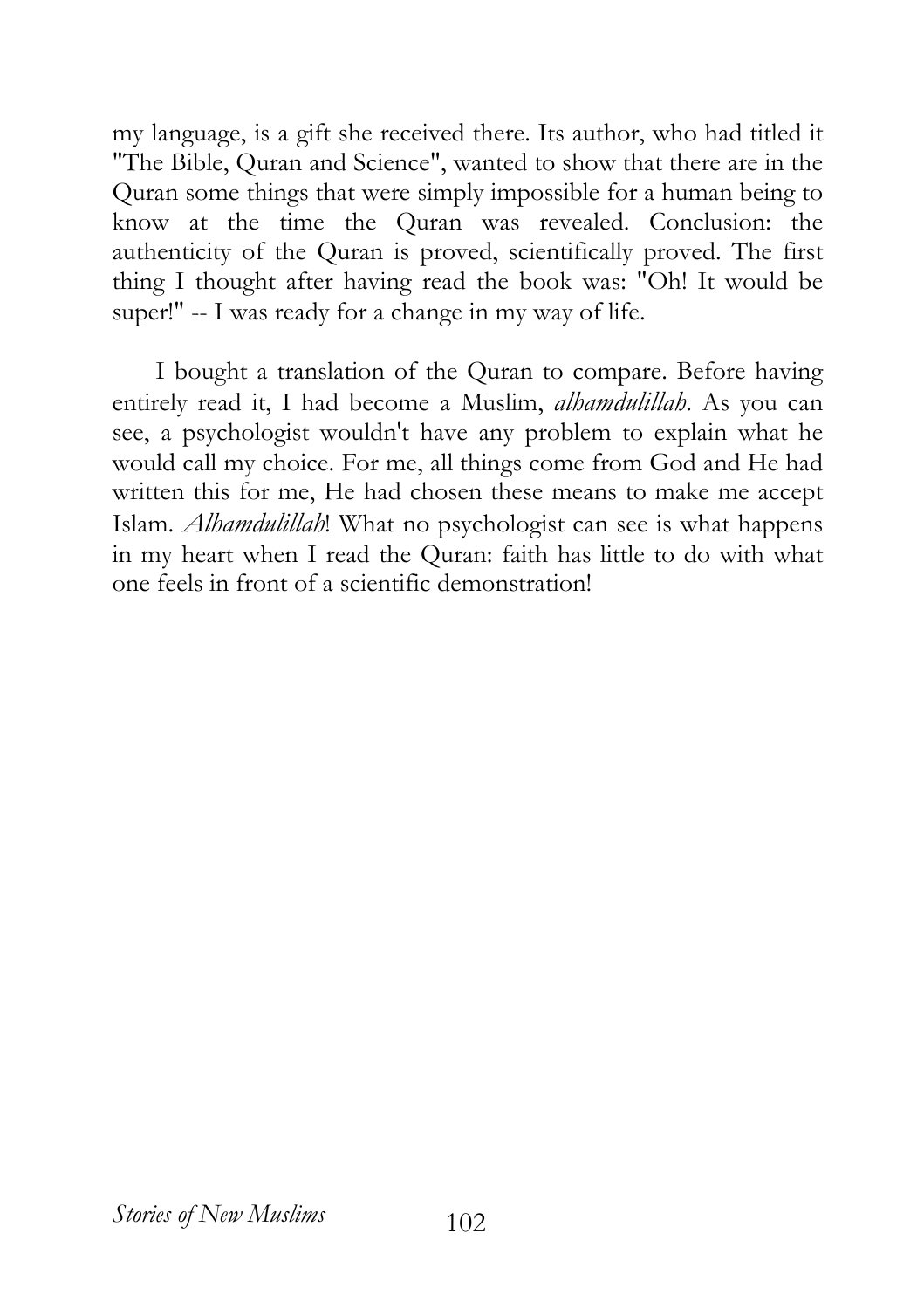# **25. Mr. Yahiye Adam Gadahn**

y first seventeen years have been a bit different than the youth  $\mathbf{M}$  y first seventeen years have been a bit different than the youth experienced by most Americans. I grew up on an extremely gravel goat graph in Wastern Birogride Gourty, Gelifornia, where any rural goat ranch in Western Riverside County, California, where my family raises on average 150 to 200 animals for milk, cheese, and meat. My father is a halal butcher [a butcher who slaughters in an Islamic manner -ed.] and supplies to an Islamic Food Mart a few blocks from the Islamic Center in downtown Los Angeles.

My father was raised agnostic or atheist, but he became a believer in One God when he picked up a Bible left on the beach. He once had a number of Muslim friends, but they've all moved out of California now. My mother was raised Catholic, so she leans towards Christianity (although she, like my father, disregards the Trinity). I and my siblings were/are home-schooled, and as you may know, most home-school families are Christian. In the last 8 or so years, we have been involved with some home-schooling support groups, thus acquainting me with fundamentalist Christianity.

It was an eye-opening experience. Setting aside the blind dogmatism and charismatic wackiness, it was quite a shock to me when I realized that these people, in their prayers, were actually praying TO JESUS. You see, I had always believed that Jesus (pbuh) was, at the very most, the Son of God (since that is what the Bible mistranslates "Servant of God"). As I learned that belief in the Trinity, something I find absolutely ridiculous, is considered by most Christians to be a prerequisite for salvation, I gradually realized I could not be a Christian.

In the meantime, I had become obsessed with demonic Heavy Metal music, something the rest of my family (as I now realize, rightfully so) was not happy with. My entire life was focused on expanding my music collection. I eschewed personal cleanliness and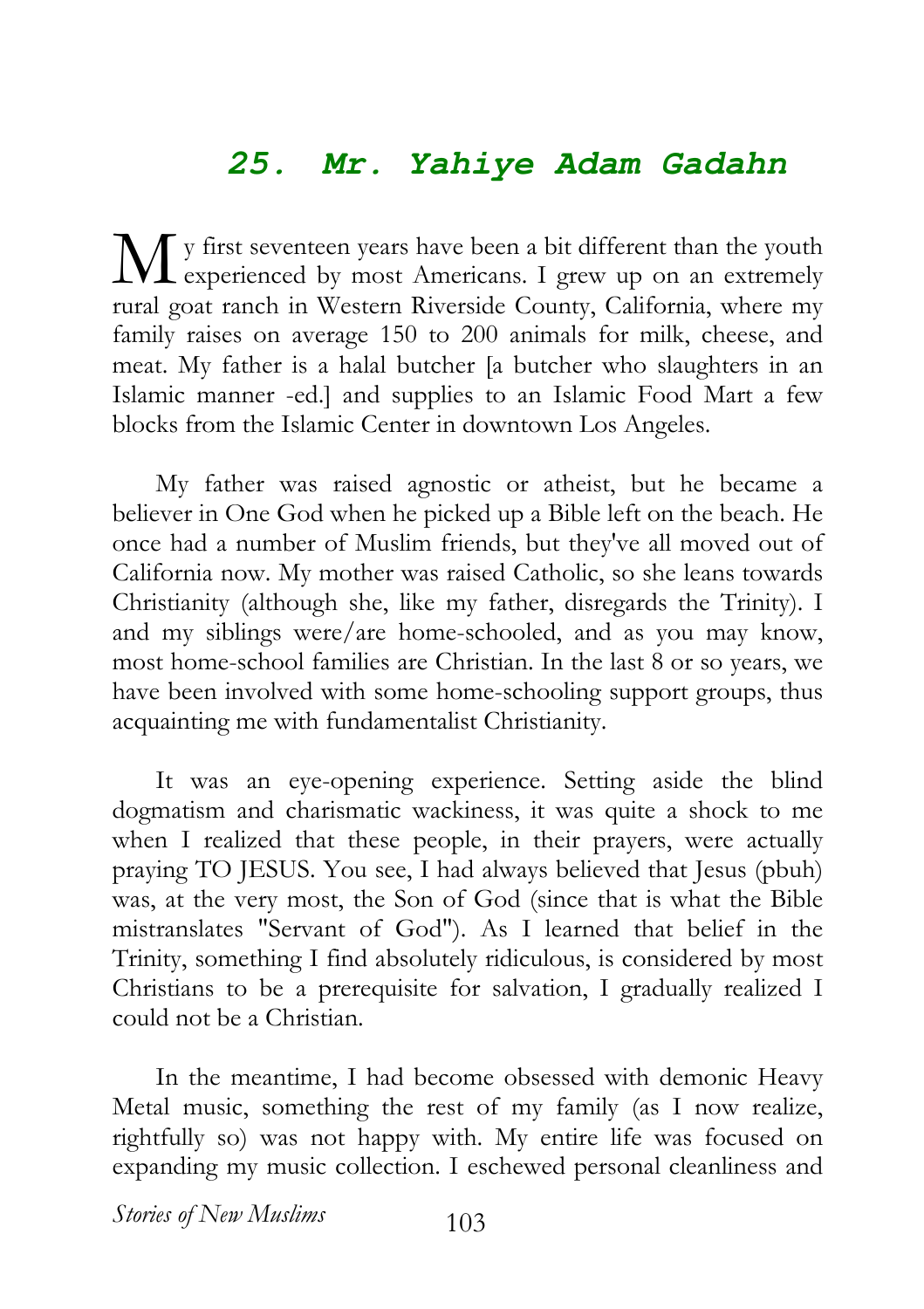let my room reach an unbelievable state of disarray. My relationship with my parents became strained, although only intermittently so. I am sorry even as I write this.

Earlier this year, I began to listen to the apocalyptic ramblings of Christian radio's "prophecy experts." Their paranoid espousal of various conspiracy theories, rabid support of Israel and religious Zionism, and fiery preaching about the "Islamic Threat" held for me a strange fascination. Why? Well, I suppose it was simply the need I was feeling to fill that void I had created for myself. In any case, I soon found that the beliefs these evangelists held, such as Original Sin and the Infallibility of "God's Word", were not in agreement with my theological ideas (not to mention the Bible) and I began to look for something else to hold onto.

The turning point, perhaps, was when I moved in with my grandparents here in Santa Ana, the county seat of Orange, California. My grandmother, a computer whiz, is hooked up to America Online and I have been scooting the information superhighway since January. But when I moved in, with the intent of finding a job (easier said than done), I begin to visit the religion folders on AOL and the Usenet newsgroups, where I found discussions on Islam to be the most intriguing. You see, I discovered that the beliefs and practices of this religion fit my personal theology and intellect as well as basic human logic. Islam presents God not as an anthropomorphic being but as an entity beyond human comprehension, transcendent of man, independent and undivided.

Islam has a holy book that is comprehensible to a layman, and there is no papacy or priesthood that is considered infallible in matters of interpretation: all Muslims are free to reflect and interpret the book given a sufficient education. Islam does not believe that all men are doomed to Hell unless they simply accept that God (apparently unable to forgive otherwise) magnanimously allowed Himself to be tortured on a cross to enable Him to forgive all human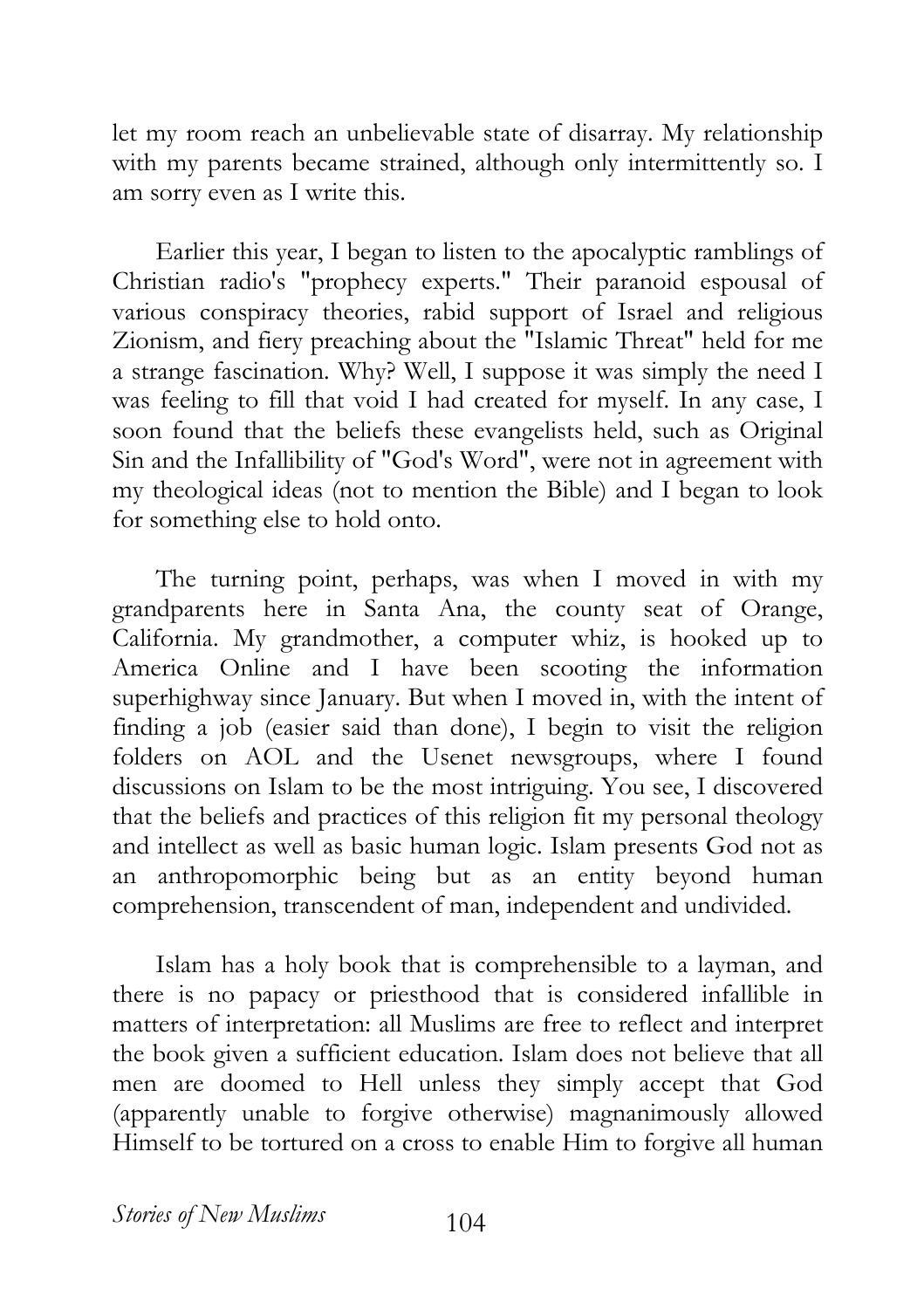beings who just believe that He allowed Himself to be tortured on a cross... Islam does not believe in a Chosen Race. And on and on...

As I began reading English translations of the Qur'an, I became more and more convinced of the truth and authenticity of Allah's teachings contained in those 114 chapters. Having been around Muslims in my formative years, I knew well that they were not the bloodthirsty, barbaric terrorists that the news media and the televangelists paint them to be. Perhaps this knowledge led me to continue my personal research further than another person would have. I can't say when I actually decided that Islam was for me. It was really a natural progression. In any case, last week [November 1995 ed.] I went to the Islamic Society of Orange County in Garden Grove and told the brother in charge of the library I wanted to be a Muslim. He gave me some excellent reading material, and last Friday I took Shahada [accepted the creed of Islam -ed.] in front of a packed masjid. I have spent this week learning to perform Salat and reflecting on the greatness of Allah. It feels great to be a Muslim! Subhaana rabbiyal 'azeem!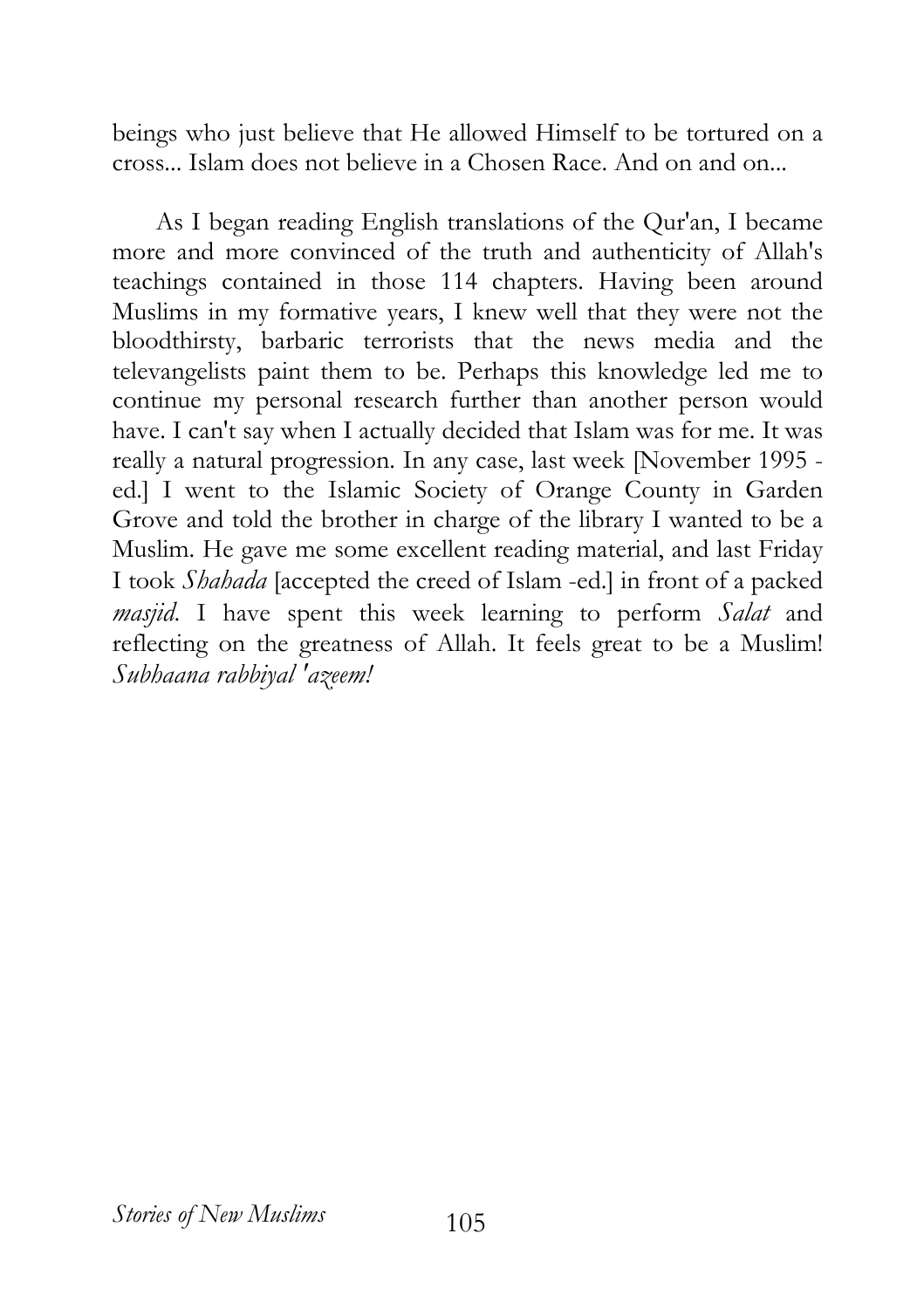# **26. Mr. Yusuf Islam How I came to Islam**

ll I have to say is all what you know already, to confirm what  $A$ <sup>Il I have to say is all what you know already, to confirm what you already know, the message of the Prophet (Sallallahu alaihi</sup> wa sallam) as given by God - the Religion of Truth. As human beings we are given a consciousness and a duty that has placed us at the top of creation. Man is created to be God's deputy on earth, and it is important to realize the obligation to rid ourselves of all illusions and to make our lives a preparation for the next life. Anybody who misses this chance is not likely to be given another, to be brought back again and again, because it says in Qur'an Majeed that when man is brought to account, he will say, "O Lord, send us back and give us another chance." The Lord will say, "If I send you back you will do the same."

## **My Early Religious Upbringing**

 was brought up in the modern world of all the luxury and the  $\prod$  was brought up in the modern world of all the luxury and the high life of show business. I was born in a Christian home, but we know that system shild is born in his original nature. It is only his know that every child is born in his original nature - it is only his parents that turn him to this or that religion. I was given this religion (Christianity) and thought this way. I was taught that God exists, but there was no direct contact with God, so we had to make contact with Him through Jesus - he was in fact the door to God. This was more or less accepted by me, but I did not swallow it all. I looked at some of the statues of Jesus; they were just stones with no life. And when they said that God is three, I was puzzled even more but could not argue. I more or less believed it, because I had to have respect for the faith of my parents.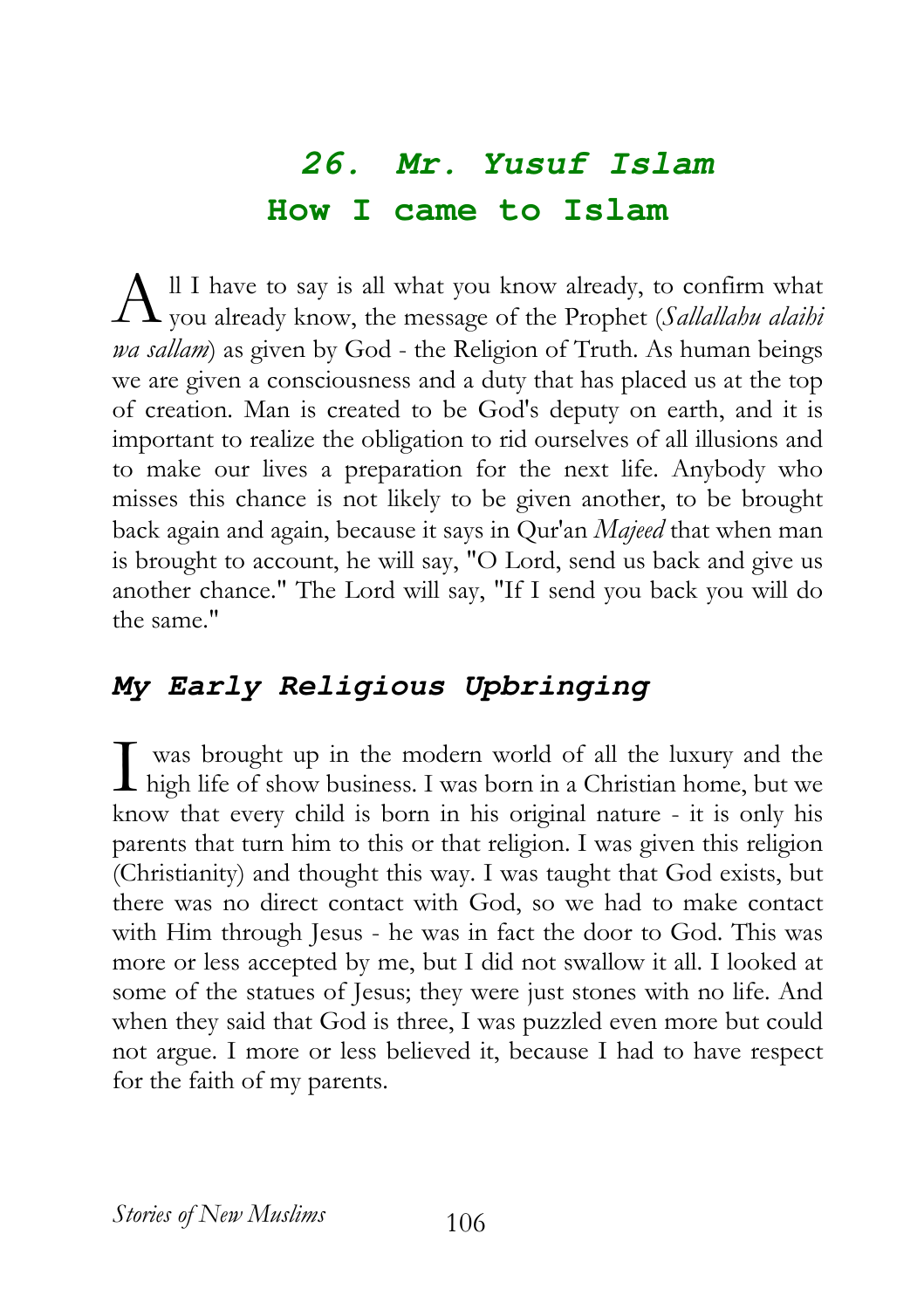#### **Pop Star**

radually I became alienated from this religious upbringing. I G radually I became alienated from this religious upbringing. I started making music. I wanted to be a big star. All those things I saw in the films and on the media took hold of me, and perhaps I thought this was my God, the goal of making money. I had an uncle who had a beautiful car. "Well," I said, "he has it made. He has a lot of money." The people around me influenced me to think that this was it; this world was their God.

I decided then that this was the life for me; to make a lot of money, have a 'great life.' Now my examples were the pop stars. I started making songs, but deep down I had a feeling for humanity, a feeling that if I became rich I would help the needy. (It says in the Qur'an, we make a promise, but when we make something, we want to hold onto it and become greedy.) So what happened was that I became very famous. I was still a teenager, my name and photo were splashed in all the media. They made me larger than life, so I wanted to live larger than life and the only way to do that was to be intoxicated (with liquor and drugs).

### **In Hospital**

 $\Lambda$  fter a year of financial success and 'high' living, I became very  $\Lambda$  fter a year of financial success and 'high' living, I became very ill, contracted TB and had to be hospitalized. It was then that I started to think: What was to happen to me? Was I just a body, and my goal in life was merely to satisfy this body? I realized now that this calamity was a blessing given to me by Allah, a chance to open my eyes - "Why am I here? Why am I in bed?" - and I started looking for some of the answers. At that time there was great interest in the Eastern mysticism. I began reading, and the first thing I began to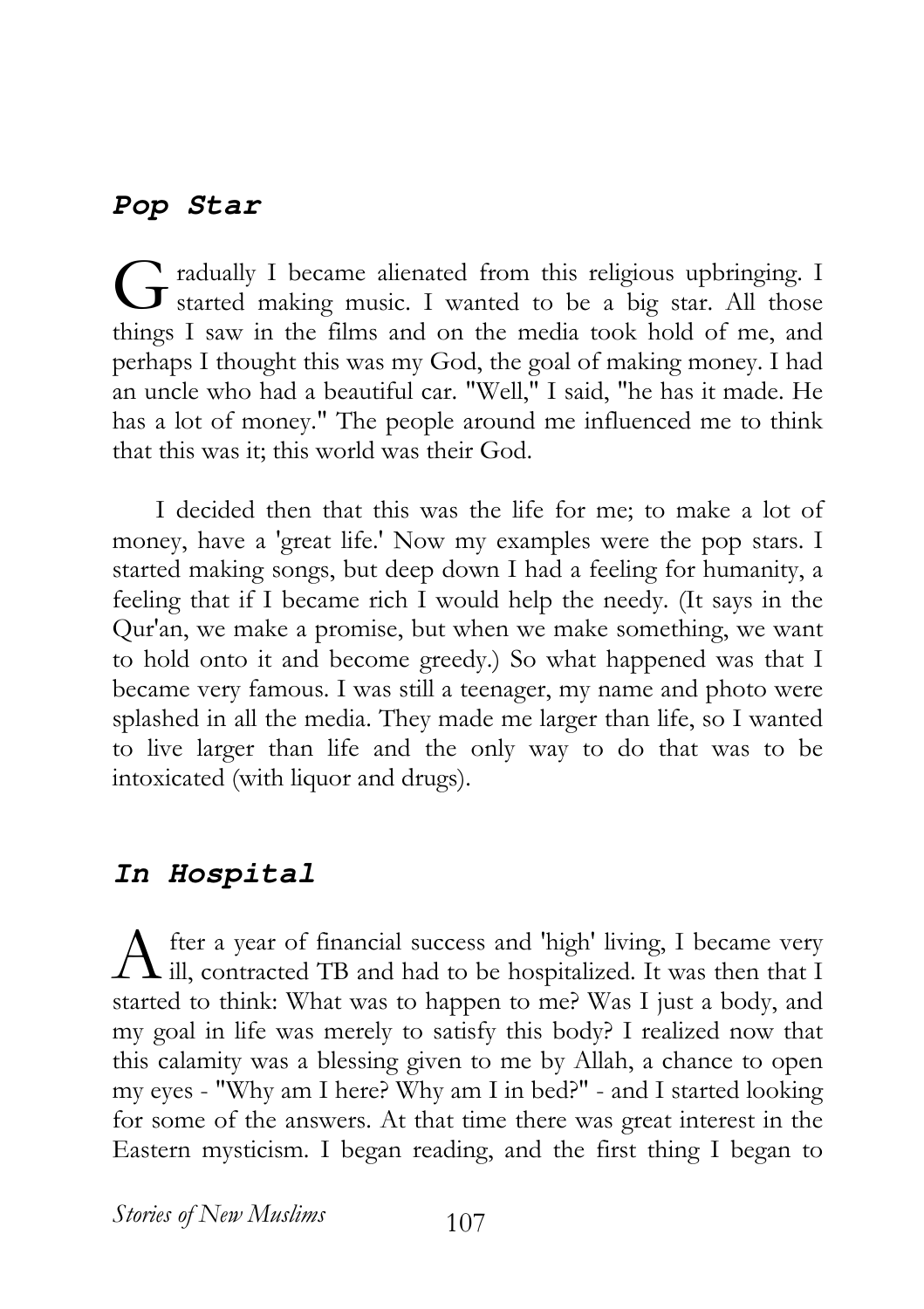become aware of was death, and that the soul moves on; it does not stop. I felt I was taking the road to bliss and high accomplishment. I started meditating and even became a vegetarian. I now believed in 'peace and flower power,' and this was the general trend. But what I did believe in particular was that I was not just a body. This awareness came to me at the hospital.

One day when I was walking and I was caught in the rain, I began running to the shelter and then I realized, 'Wait a minute, my body is getting wet, my body is telling me I am getting wet.' This made me think of a saying that the body is like a donkey, and it has to be trained where it has to go. Otherwise, the donkey will lead you where it wants to go.

Then I realized I had a will, a God-given gift: follow the will of God. I was fascinated by the new terminology I was learning in the Eastern religion. By now I was fed up with Christianity. I started making music again and this time I started reflecting my own thoughts. I remember the lyric of one of my songs. It goes like this: "I wish I knew, I wish I knew what makes the Heaven, what makes the Hell. Do I get to know You in my bed or some dusty cell while others reach the big hotel?" and I knew I was on the Path.

I also wrote another song, "The Way to Find God Out." I became even more famous in the world of music. I really had a difficult time because I was getting rich and famous, and at the same time, I was sincerely searching for the Truth. Then I came to a stage where I decided that Buddhism is all right and noble, but I was not ready to leave the world. I was too attached to the world and was not prepared to become a monk and to isolate myself from society.

I tried Zen and Ching, numerology, tarot cards and astrology. I tried to look back into the Bible and could not find anything. At this time I did not know anything about Islam, and then, what I regarded as a miracle occurred. My brother had visited the mosque in Jerusalem and was greatly impressed that while on the one hand it

Stories of New Muslims 108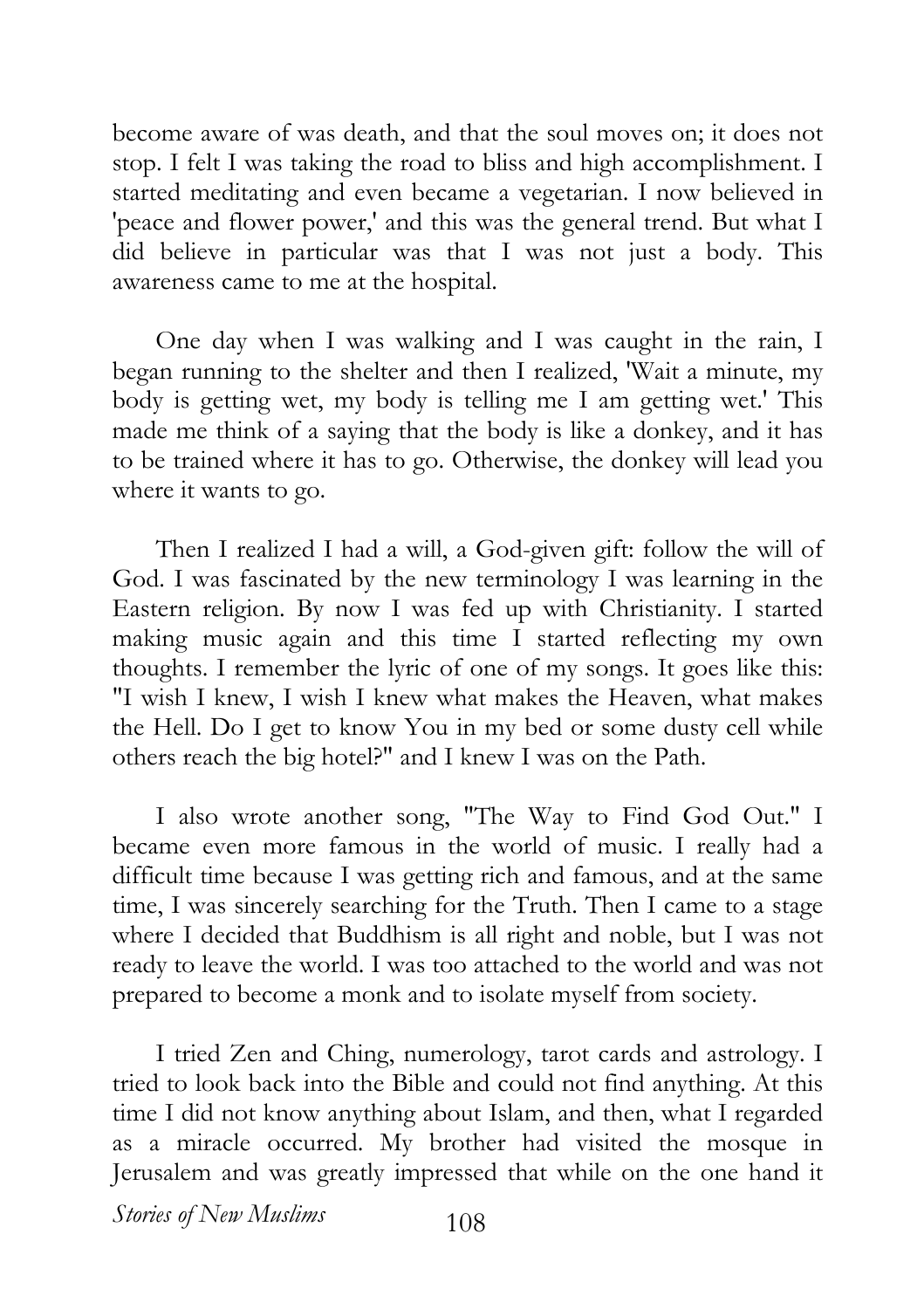throbbed with life (unlike the churches and synagogues which were empty), on the other hand, an atmosphere of peace and tranquillity prevailed.

## **The Qur'an**

W hen he came to London he brought back a translation of the Qur'an, which he gave to me. He did not become a Muslim, Qur'an, which he gave to me. He did not become a Muslim, but he felt something in this religion, and thought I might find something in it also. And when I received the book, a guidance that would explain everything to me - who I was; what was the purpose of life; what was the reality and what would be the reality; and where I came from - I realized that this was the true religion; religion not in the sense the West understands it, not the type for only your old age. In the West, whoever wishes to embrace a religion and make it his only way of life is deemed a fanatic. I was not a fanatic, I was at first confused between the body and the soul. Then I realized that the body and soul are not apart and you don't have to go to the mountain to be religious. We must follow the will of God. Then we can rise higher than the angels. The first thing I wanted to do now was to be a Muslim.

I realized that everything belongs to God, that slumber does not overtake Him. He created everything. At this point I began to lose the pride in me, because hereto I had thought the reason I was here was because of my own greatness. But I realized that I did not create myself, and the whole purpose of my being here was to submit to the teaching that has been perfected by the religion we know as Al-Islam.

At this point I started discovering my faith. I felt I was a Muslim. On reading the Qur'an, I now realized that all the Prophets sent by God brought the same message. Why then were the Jews and Christians different? I know now how the Jews did not accept Jesus as the Messiah and that they had changed His Word. Even the Christians misunderstand God's Word and called Jesus the son of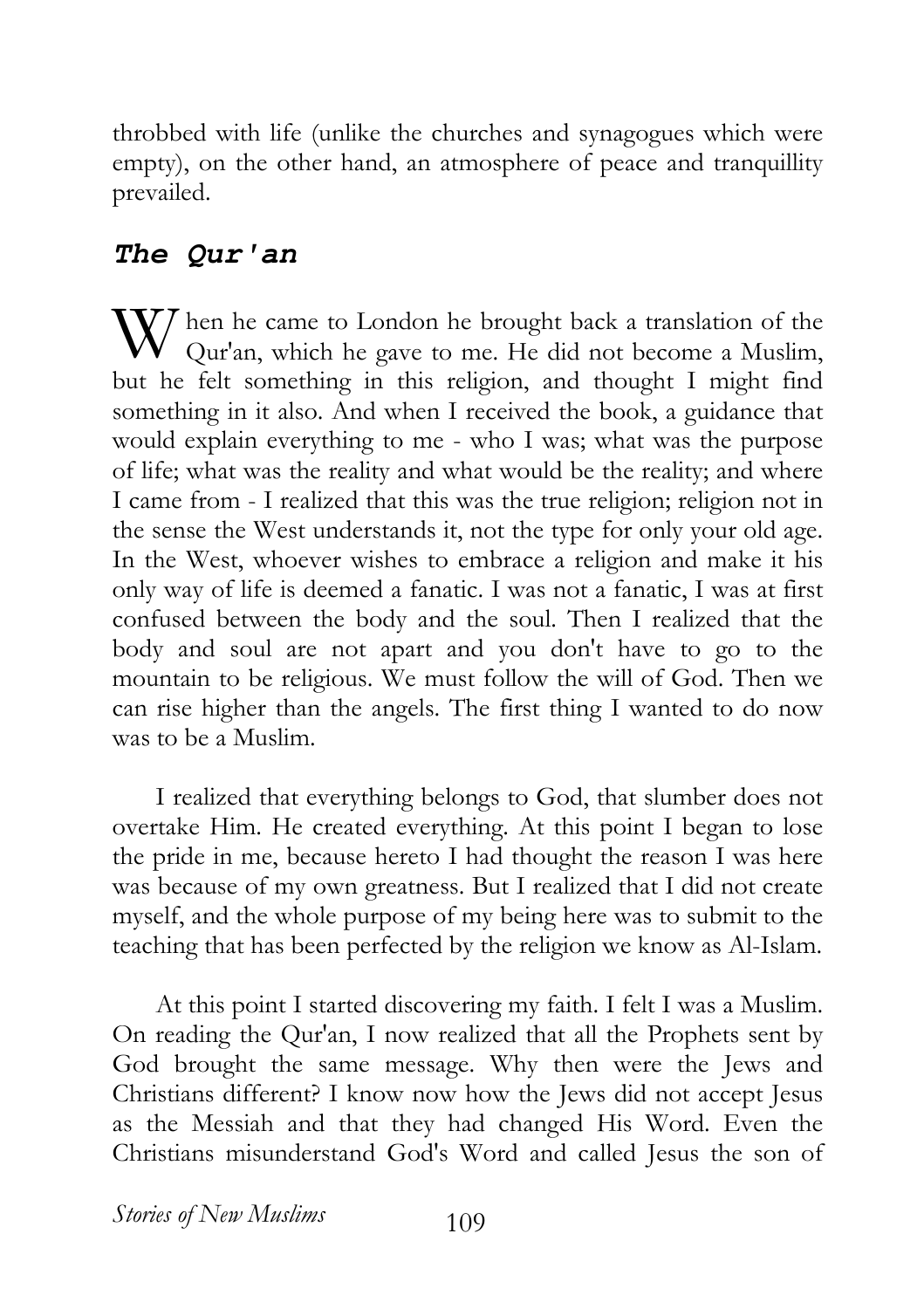God. Everything made so much sense. This is the beauty of the Qur'an; it asks you to reflect and reason, and not to worship the sun or moon but the One Who has created everything. The Qur'an asks man to reflect upon the sun and moon and God's creation in general. Do you realize how different the sun is from the moon? They are at varying distances from the earth, yet appear the same size to us; at times one seems to overlap the other. Even when many of the astronauts go to space, they see the insignificant size of the earth and vastness of space. They become very religious, because they have seen the Signs of Allah.

When I read the Qur'an further, it talked about prayer, kindness and charity. I was not a Muslim yet, but I felt that the only answer for me was the Qur'an, and God had sent it to me, and I kept it a secret. But the Qur'an also speaks on different levels. I began to understand it on another level, where the Qur'an says, "Those who believe do not take disbelievers for friends and the believers are brothers." Thus at this point I wished to meet my Muslim brothers.

### **Conversion**

Then I decided to journey to Jerusalem (as my brother had done).<br>At Jerusalem, I went to the mosque and sat down. A man asked At Jerusalem, I went to the mosque and sat down. A man asked me what I wanted. I told him I was a Muslim. He asked what was my name. I told him, "Stevens." He was confused. I then joined the prayer, though not so successfully. Back in London, I met a sister called Nafisa. I told her I wanted to embrace Islam and she directed me to the New Regent Mosque. This was in 1977, about one and a half years after I received the Qur'an. Now I realized that I must get rid of my pride, get rid of Iblis, and face one direction. So on a Friday, after Jumma' I went to the Imam and declared my faith (the Kalima) at his hands. You have before you someone who had achieved fame and fortune. But guidance was something that eluded me, no matter how hard I tried, until I was shown the Qur'an. Now I realize I can get in direct contact with God, unlike Christianity or any

Stories of New Muslims 110